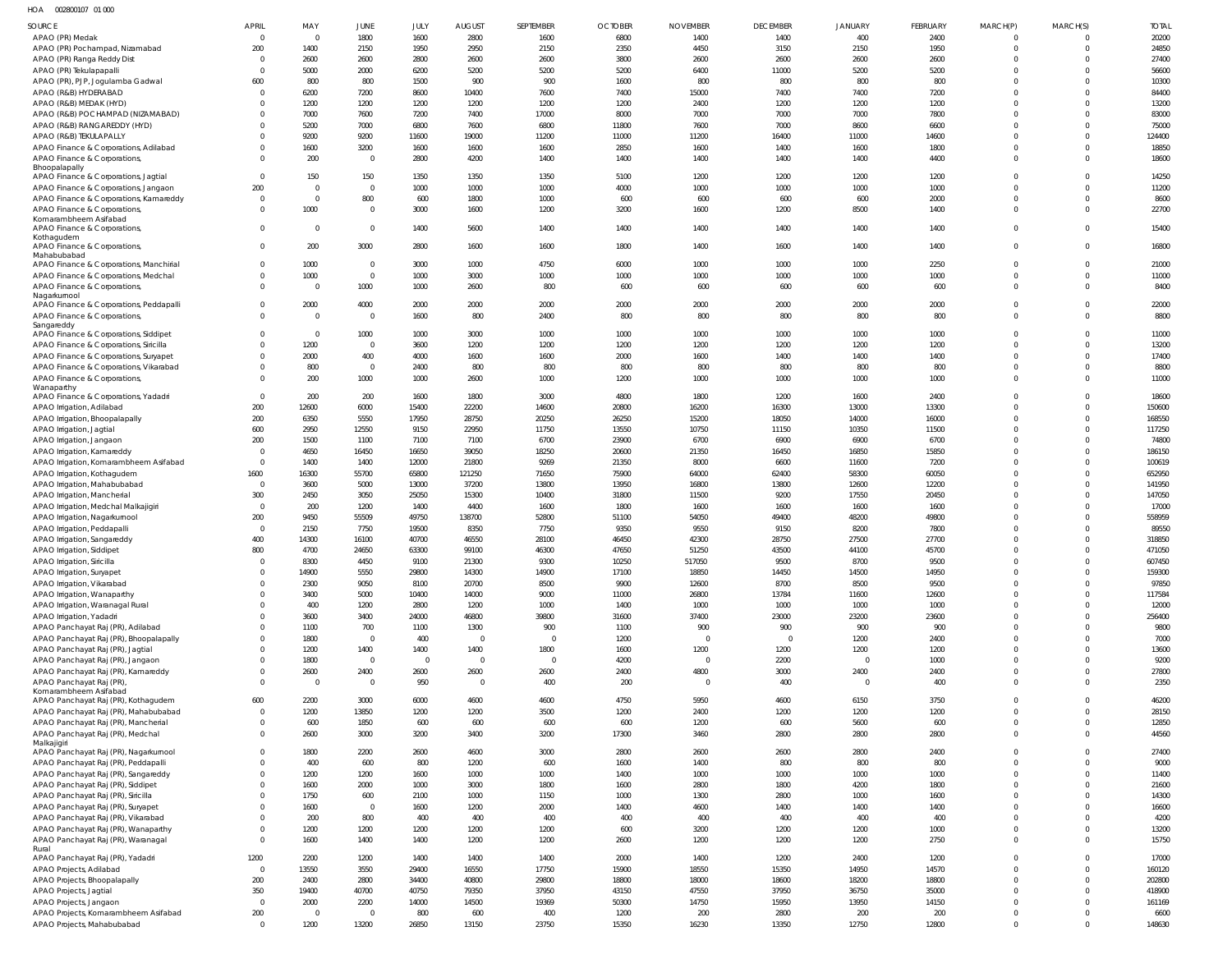| HOA | 002800107 01 000 |  |
|-----|------------------|--|
|     |                  |  |

| SOURCE                                                   | <b>APRIL</b>            | MAY                     | JUNE           | JULY           | <b>AUGUST</b>  | <b>SEPTEMBER</b> | <b>OCTOBER</b> | <b>NOVEMBER</b> | <b>DECEMBER</b> | <b>JANUARY</b> | <b>FEBRUARY</b> | MARCH(P)     | MARCH(S) | <b>TOTAL</b>     |
|----------------------------------------------------------|-------------------------|-------------------------|----------------|----------------|----------------|------------------|----------------|-----------------|-----------------|----------------|-----------------|--------------|----------|------------------|
| APAO Projects, Mancherial                                | 200                     | 2800                    | 9350           | 16550          | 26750          | 15950            | 29050          | 24500           | 14950           | 15200          | 17600           | 0            | $\Omega$ | 172900           |
| APAO Projects, Peddapalli                                | 2400                    | 48750                   | 17550          | 96550          | 61200          | 54100            | 57800          | 52000           | 53750           | 53600          | 49450           | $\Omega$     | $\Omega$ | 547150           |
| APAO Projects, Siddipet                                  | $\Omega$                | 1350                    | 6950           | 6550           | 5950           | 6350             | 15550          | 8100            | 6200            | 6200           | 6000            | $\Omega$     |          | 69200            |
| APAO Projects, Siricilla                                 | 170                     | 9150                    | 1550           | 23350          | 9000           | 8600             | 9050           | 9000            | 8900            | 8350           | 9950            | $\Omega$     |          | 97070            |
| APAO Roads & Buildings (R&B), Adilabad                   | $\overline{0}$          | 1600                    | 1600           | 1600           | 1600           | 1600             | 3200           | 1600            | 1600            | 1600           | 1600            | $\Omega$     |          | 17600            |
| APAO Roads & Buildings (R&B),<br>Bhoopalapally           | 1800                    | 1800                    | 1800           | 1800           | 1800           | 1800             | 1800           | 1600            | 1600            | 1600           | 1400            | $\Omega$     | $\Omega$ | 18800            |
| APAO Roads & Buildings (R&B), Jagtial                    | $\Omega$                | 400                     | 400            | 400            | 400            | 400              | 400            | 800             | 400             | 400            | 400             | $\Omega$     | $\Omega$ | 4400             |
| APAO Roads & Buildings (R&B), Jangaon                    | $\Omega$                | 400                     | 400            | 1400           | 1400           | 1400             | 4800           | 1400            | 1400            | 1400           | 1400            | $\Omega$     | $\Omega$ | 15400            |
| APAO Roads & Buildings (R&B), Jogulamba                  | $\overline{0}$          | 4400                    | 4400           | 4600           | 4800           | 4800             | 10400          | 4600            | 4600            | 4600           | 4400            | $\mathbf{0}$ | $\Omega$ | 51600            |
| Gadwal                                                   |                         |                         |                |                |                |                  |                |                 |                 |                |                 |              |          |                  |
| APAO Roads & Buildings (R&B), Kamareddy                  | $\overline{0}$          | 3000                    | 3000           | 3200           | 3600           | 3400             | 6200           | 3200            | 3200            | 3000           | 3000            | $\Omega$     | $\Omega$ | 34800            |
| APAO Roads & Buildings (R&B),<br>Komarambheem Asifabad   | $\Omega$                | 1000                    | 1000           | 1000           | 1000           | 1000             | 2000           | 1000            | 1000            | 1000           | 1000            | $\mathbf{0}$ | $\Omega$ | 11000            |
| APAO Roads & Buildings (R&B),                            | $\Omega$                | 8400                    | 9000           | 9000           | 10000          | 8600             | 8600           | 8200            | 16200           | 8400           | 8400            | $\mathbf 0$  | $\Omega$ | 94800            |
| Kothagudem                                               |                         |                         |                |                |                |                  |                |                 |                 |                |                 |              |          |                  |
| APAO Roads & Buildings (R&B),                            | $\overline{0}$          | 1800                    | 1000           | 1800           | 1200           | 1200             | 1200           | 1200            | 1200            | 1200           | 2200            | $^{\circ}$   | $\Omega$ | 14000            |
| Mahabubabad<br>APAO Roads & Buildings (R&B), Mancherial  | $\overline{0}$          | 12650                   | 1400           | 1400           | 8900           | 1400             | 2800           | 1400            | 1400            | 1400           | 1400            | $\mathbf{0}$ | $\Omega$ | 34150            |
| APAO Roads & Buildings (R&B), Medchal                    | $\Omega$                | 3600                    | 4200           | 4200           | 5000           | 7400             | 3800           | 3800            | 3800            | 3800           | 3800            | $\Omega$     | $\Omega$ | 43400            |
| Malkajigiri                                              |                         |                         |                |                |                |                  |                |                 |                 |                |                 |              |          |                  |
| APAO Roads & Buildings (R&B),                            | $\Omega$                | 2800                    | 3000           | 3000           | 3000           | 3400             | 3000           | 5400            | 3200            | 3000           | 2800            | $\mathbf 0$  | $\Omega$ | 32600            |
| Nagarkurnool                                             |                         |                         |                |                |                |                  |                |                 |                 |                |                 |              |          |                  |
| APAO Roads & Buildings (R&B), Peddapalli                 | $\Omega$<br>$\Omega$    | 1600                    | 3400           | 2000           | 3000           | 2000             | 2000           | 2000            | 2000            | 2000           | 2000            | $\Omega$     | $\Omega$ | 22000            |
| APAO Roads & Buildings (R&B),<br>Sangareddy              |                         | 3400                    | 3600           | 3800           | 3600           | 3600             | 5200           | 7000            | 3600            | 3600           | 5000            | $\mathbf{0}$ | $\Omega$ | 42400            |
| APAO Roads & Buildings (R&B), Siddipet                   | $\Omega$                | 600                     | 600            | 600            | 600            | 2200             | 600            | 1200            | 600             | 600            | 600             | $\Omega$     | $\Omega$ | 8200             |
| APAO Roads & Buildings (R&B), Siricilla                  | $\overline{0}$          | 2600                    | 2600           | 2800           | 2800           | 2800             | 3000           | 5600            | 2800            | 2800           | 2800            | $\Omega$     | $\Omega$ | 30600            |
| APAO Roads & Buildings (R&B), Suryapet                   | $\Omega$                | 3400                    | 2200           | 5400           | 3400           | 3600             | 3400           | 5800            | 3400            | 3400           | 3400            | $\Omega$     | $\Omega$ | 37400            |
| APAO Roads & Buildings (R&B), Vikarabad                  | $\Omega$                | 4600                    | 5600           | 6400           | 7800           | 5600             | 5400           | 9400            | 4800            | 4800           | 5600            | $\Omega$     | $\Omega$ | 60000            |
| APAO Roads & Buildings (R&B),                            | $\Omega$                | 1400                    | 1400           | 1600           | 1600           | 1600             | 1600           | 3600            | 1600            | 1400           | 1800            | $\Omega$     | $\Omega$ | 17600            |
| Wanaparthy                                               |                         |                         |                |                |                |                  |                |                 |                 |                |                 |              |          |                  |
| APAO Roads & Buildings (R&B), Waranagal                  | $\overline{0}$          | $\overline{\mathbf{0}}$ | 1200           | 1200           | 1200           | 3400             | 1000           | 1000            | 1000            | 800            | 800             | $\Omega$     | $\Omega$ | 11600            |
| Rural<br>APAO Roads & Buildings (R&B), Yadadri           | $\overline{0}$          | 3000                    | 3400           | 5000           | 3400           | 5000             | 4200           | 6600            | 3600            | 3600           | 3600            | $\Omega$     | $\Omega$ | 41400            |
| APAO, PJP (FINANCE), Jogulamba Gadwal                    | $\overline{0}$          | $\overline{0}$          | 400            | 400            | 400            | 1800             | 800            | 600             | 600             | 600            | 400             | $\Omega$     | $\Omega$ | 6000             |
| APAO, SRSP (FINANCE), WARANGAL RURAL                     | 150                     | $\overline{\mathbf{0}}$ | 1600           | 5400           | 1800           | 1800             | 2000           | 2200            | 1800            | 1800           | 1600            | $\Omega$     | $\Omega$ | 20150            |
| APAO, SRSP SSP, KARIMNAGAR                               | 650                     | 122700                  | 69914          | 304900         | 149250         | 151400           | 183400         | 143550          | 143166          | 136050         | 136300          | $\Omega$     | $\Omega$ | 1541280          |
| APAO, SRSP, NIZAMABAD                                    | 650                     | 13800                   | 32300          | 33550          | 56150          | 30000            | 43450          | 41100           | 30400           | 29000          | 31050           | $\Omega$     | $\Omega$ | 341450           |
| PAO (PH) KHAMMAM                                         | $\Omega$                | $\overline{\mathbf{0}}$ | $\Omega$       | 1800           | 2400           | 1000             | $\Omega$       | 1800            | 800             | 1400           | 1000            | $\Omega$     | $\Omega$ | 10200            |
| PAO (PH), HANUMAKONDA, Warangal                          | $\Omega$                | 1000                    | 600            | 200            | $\overline{0}$ | 1800             | $\Omega$       | 1200            | 600             | 600            | 600             | $\Omega$     | $\Omega$ | 6600             |
| (Urban)                                                  |                         |                         |                |                |                |                  |                |                 |                 |                |                 |              |          |                  |
| PAO (PR) (IW), LMD Colony, Karimnagar                    | $\overline{0}$          | 2600                    | 2000           | 2200           | 1600           | 1600             | 1200           | 2000            | 2600            | 1600           | 1600            | $\Omega$     | $\Omega$ | 19000            |
| PAO (PR) KCC, Warangal (Urban)                           | $\Omega$                | 1200                    | 1800           | 2200           | 2200           | 2200             | 2400           | 7200            | 3400            | 2000           | 4800            | $\Omega$     | $\Omega$ | 29400            |
| PAO (PR) MAHABOOBNAGAR                                   | $\Omega$                | 6600                    | 4200           | 5200           | 7000           | 5000             | 4800           | 7200            | 4800            | 4600           | 4600            | $\Omega$     | $\Omega$ | 54000            |
| PAO (PR) Nalgonda                                        | $\Omega$                | 7100                    | 5300           | 5100           | 4500           | 4500             | 4500           | 6500            | 6800            | 4500           | 4500            | $\Omega$     | $\Omega$ | 53300            |
| PAO (PR), Nirmal                                         | $\Omega$                | 1200                    | 1000           | 1400           | 1200           | 1400             | 800            | 2000            | 1000            | 1000           | 1000            | $\Omega$     | $\Omega$ | 12000            |
| PAO (R&B) (NIRMAL)                                       | $\Omega$                | 2400                    | 2200           | 2200           | 2200           | 2200             | 4400           | 2000            | 2200            | 2000           | 2400            | $\Omega$     | $\Omega$ | 24200            |
| PAO (R&B), HANUMAKONDA, Warangal                         | $\Omega$                | 1600                    | 1800           | 4600           | 4600           | 4400             | 4800           | 4600            | 4400            | 4600           | 13600           | $\Omega$     | $\Omega$ | 49000            |
| (Urban)<br>PAO (R&B) LMD                                 | 2000                    | 4000                    | 2400           | 6200           | 3600           | 6200             | 3200           | 3400            | 3400            | 3200           | 3000            | $\Omega$     | $\Omega$ | 40600            |
| PAO (R&B) MAHABOOBNAGAR                                  | $\overline{\mathbf{0}}$ | 7200                    | 6000           | 8400           | 8600           | 6400             | 6600           | 12600           | 7200            | 6600           | 6600            | $\Omega$     | $\Omega$ | 76200            |
| PAO (R&B) NALGONDA                                       |                         | 5200                    | 5200           | 5800           | 5400           | 5400             | 11800          | 5400            | 5400            | 5200           | 5000            |              |          | 59800            |
| PAO (W&P) NSP, TEKULAPALLY                               | $\overline{0}$          | 68300                   | 32300          | 118300         | 97500          | 69237            | 63750          | 88450           | 84300           | 65463          | 73550           | $\Omega$     | $\Omega$ | 761150           |
| PAO (W&P), Waranagal (Urban)                             | 150                     | 20600                   | 71473          | 86500          | 86800          | 88850            | 252100         | 110550          | 93000           | 88300          | 88700           | 0            | $\Omega$ | 987023           |
| PAO - IRRIGATION DIVISION WARANGAL                       | $\overline{0}$          | 13400                   | 10800          | 28600          | 27400          | 30400            | 87000          | 41500           | 34400           | 28200          | 28200           | $\mathbf 0$  | $\Omega$ | 329900           |
| (Urban)                                                  |                         |                         |                |                |                |                  |                |                 |                 |                |                 |              |          |                  |
| PAO A M R P (SLBC), NALGONDA                             | $\overline{0}$          | 141950                  | 67350          | 271900         | 264350         | 171100           | 176450         | 176500          | 154100          | 154700         | 154950          | $\mathbf{0}$ | $\Omega$ | 1733350          |
| PAO IRRIGATION KARIMNAGAR                                | $\overline{0}$          | 12200                   | 8800           | 29400          | 17600          | 15000            | 16800          | 18800           | 15200           | 14200          | 14600           | $\mathbf{0}$ | $\Omega$ | 162600           |
| PAO IRRIGATION DIVISION HYDERABAD                        | $\overline{0}$          | 104350                  | 42400          | 211750         | 111800         | 110046           | 135810         | 112550          | 101800          | 100800         | 101087          | $\Omega$     | $\Omega$ | 1132393          |
| PAO IRRIGATION DIVISION KHAMMAM                          | $\overline{0}$          | 46200                   | 15600          | 74400          | 79600          | 50400            | 53920          | 74720           | 54400           | 51600          | 48600           | $\mathbf{0}$ | $\Omega$ | 549440           |
| PAO IRRIGATION DIVISION NALGONDA                         | $\overline{0}$          | 40600                   | 17000          | 88000          | 52800          | 47950            | 71950          | 51950           | 44960           | 46750          | 46950           | $\Omega$     | $\Omega$ | 508910           |
| PAO IRRIGATION DIVISION,<br>MAHABOOBNAGAR                | 1300                    | 49950                   | 52300          | 113150         | 141710         | 108950           | 98700          | 107850          | 83750           | 84250          | 88050           | $\mathbf 0$  | $\Omega$ | 929960           |
| PAO IRRIGATION NIZAMABAD                                 | 400                     | 30100                   | 57700          | 56700          | 111900         | 58100            | 62000          | 68050           | 67958           | 53750          | 55150           | $\mathbf{0}$ | $\Omega$ | 621808           |
| PAO IRRIGATION RANGA REDDY DISTRICT                      | 400                     | 22800                   | 134673         | 221800         | 214600         | 141400           | 160000         | 143800          | 131610          | 122800         | 131400          | $\Omega$     | $\Omega$ | 1425283          |
| PAO Irrigation Nirmal                                    | 150                     | 21250                   | 16850          | 67250          | 36000          | 43400            | 51000          | 31400           | 26800           | 48350          | 23550           | $\Omega$     | $\Omega$ | 366000           |
| PAO MEDAK(IW), MEDAK                                     | 400                     | 8000                    | 10800          | 18200          | 25800          | 41400            | 23600          | 18200           | 17400           | 17000          | 17400           | $\Omega$     | $\Omega$ | 198200           |
| PAO Public Health (PH), Ranga Reddy                      | $\overline{0}$          | 200                     | 200            | 200            | 200            | 200              | 400            | 200             | $\overline{0}$  | $\mathbf 0$    | $\Omega$        | $\Omega$     |          | 1600             |
| PAO, AMRP (FINANCE) NALGONDA                             | $\overline{0}$          | 2750                    | 550            | 6950           | 2950           | 3300             | 2750           | 2750            | 2750            | 2550           | 2800            | $\Omega$     | $\Omega$ | 30100            |
| PAO, FINANCE (W & P) DEPT, HYDERABAD                     | 700                     | 5300                    | 1100           | 13700          | 5300           | 5500             | 5700           | 5300            | 5300            | 5300           | 5300            | $\Omega$     |          | 58500            |
| PAO, FINANCE (W & P) DEPT, KARIMNAGAR                    | $\overline{0}$          | 6650                    | 950            | 17050          | 6100           | 7450             | 6700           | 6450            | 6500            | 6700           | 7700            | $\Omega$     | $\Omega$ | 72250            |
| PAO, FINANCE (W & P) DEPT, KHAMMAM                       | $\overline{0}$          | 2400                    | 200            | 6800           | 2400           | 2400             | 2400           | 2400            | 2600            | 2400           | 2400            | $\mathbf{0}$ | $\Omega$ | 26400            |
| PAO, FINANCE (W & P) DEPT,                               | $\Omega$                | 1400                    | 200            | 3800           | 1200           | 1000             | 800            | 1400            | 1000            | 1000           | 2400            | $\mathbf{0}$ | $\Omega$ | 14200            |
| MAHABOOBNAGAR                                            |                         |                         |                |                |                |                  |                |                 |                 |                |                 |              |          |                  |
| PAO, FINANCE (W & P) DEPT, MEDAK                         | $\Omega$                | 800                     | 200            | 1000           | 2400           | 1000             | 1200           | 1000            | 1000            | 1000           | 1000            | $\mathbf{0}$ | $\Omega$ | 10600            |
| PAO, FINANCE (W & P) DEPT, NIRMAL                        | $\overline{0}$          | 1000                    | 1250           | 3000           | 1000           | 1000             | 800            | 1200            | 1000            | 1000           | 1000            | $\mathbf{0}$ | $\Omega$ | 12250            |
| PAO, FINANCE (W & P) DEPT, NIZAMABAD                     | $\Omega$                | 400                     | 400            | 2000           | 5200           | 2400             | 3600           | 2000            | 2000            | 1800           | 1800            | $\mathbf{0}$ | $\Omega$ | 21600            |
| PAO, FINANCE (W & P) DEPT, RANGA                         | $\Omega$                | $\overline{\mathbf{0}}$ | 2000           | 5000           | 2200           | 1600             | 1600           | 1600            | 1600            | 1800           | 1800            | $\mathbf 0$  | $\Omega$ | 19200            |
| REDDY                                                    | $\overline{0}$          |                         |                |                |                |                  |                |                 |                 |                |                 | $\mathbf{0}$ | $\Omega$ |                  |
| PAO, FINANCE (W & P) DEPT, WARANGAL                      | 830                     | 200<br>45700            | 2000<br>110650 | 2200<br>149700 | 2000<br>199000 | 2000<br>144350   | 6200<br>150048 | 2900<br>130779  | 2800<br>111050  | 2200<br>114650 | 2000<br>112750  | $\mathbf{0}$ | $\Omega$ | 24500<br>1269507 |
| PAO, PJP, Jogulamba Gadwal<br>PAO, S R S P, R R DISTRICT | $\overline{0}$          | 2000                    | 11000          | 19000          | 13000          | 11000            | 15200          | 10600           | 11000           | 10400          | 11400           | $\Omega$     | $\Omega$ | 114600           |
| PAO, SRSP, SSP, NIRMAL                                   | $\Omega$                | 18550                   | 8600           | 40850          | 21350          | 19150            | 18150          | 18350           | 18750           | 18400          | 18550           | $\Omega$     | $\Omega$ | 200700           |
| PAO, NSP(W&P), HYDERABAD                                 | $\overline{0}$          | 23200                   | 5000           | 56400          | 23000          | 22800            | 24000          | 23000           | 22600           | 24400          | 24400           | $\mathbf{0}$ | $\Omega$ | 248800           |
|                                                          | 20400                   | 1224200                 | 1306469        | 3013250        | 3005510        | 2222121          | 2734078        | 2847489         | 2043728         | 1981013        | 1998857         | $\mathbf 0$  | $\Omega$ | 22397115         |
| Total:                                                   |                         |                         |                |                |                |                  |                |                 |                 |                |                 |              |          |                  |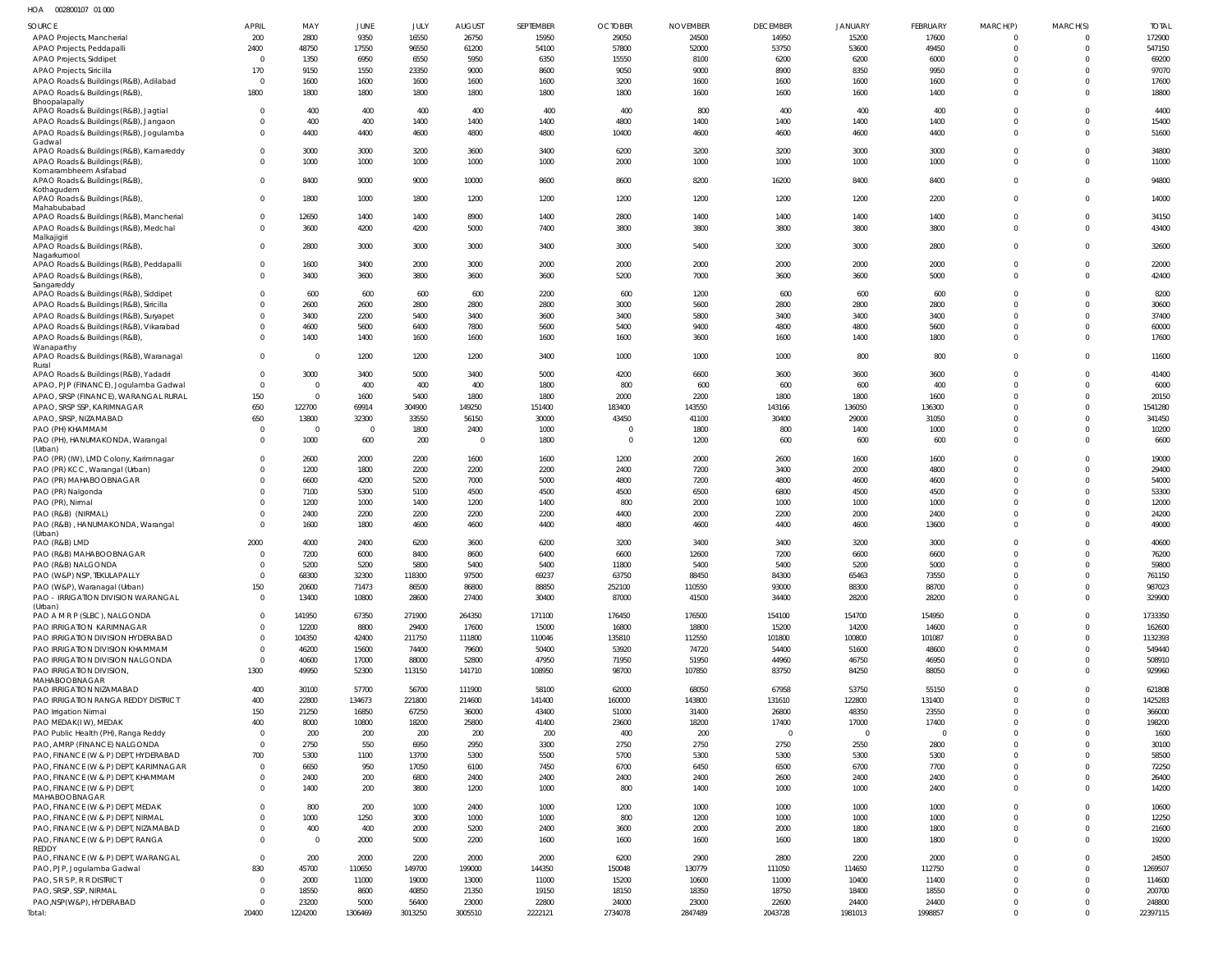HOA 004000102 05 000

| SOURCE                                                                      | <b>APRIL</b>   | MAY                  | JUNE                   | JULY                        | <b>AUGUST</b>        | SEPTEMBER                     | <b>OCTOBER</b>          | <b>NOVEMBER</b>        | <b>DECEMBER</b>      | JANUARY                       | FEBRUARY                  | MARCH(P)             | MARCH(S)                | <b>TOTAL</b>      |
|-----------------------------------------------------------------------------|----------------|----------------------|------------------------|-----------------------------|----------------------|-------------------------------|-------------------------|------------------------|----------------------|-------------------------------|---------------------------|----------------------|-------------------------|-------------------|
| APAO (PR) Medak                                                             |                | $\overline{0}$       | $\overline{0}$         | $\mathbf 0$                 | $\overline{0}$       | $\overline{0}$                | 451778                  | $\mathbf 0$            | 0                    | 329883                        | $\mathbf 0$               | $\Omega$             | $\Omega$                | 781661            |
| APAO (PR) Pochampad, Nizamabad                                              |                | $\mathbf{0}$         | 2046877                | $\mathbf{0}$                | 281723               | 1673281                       | 642498                  | $\Omega$               | $\Omega$             | 477176                        | 446872                    | $\Omega$             | $\mathbf 0$             | 5568427           |
| APAO (PR) Ranga Reddy Dist                                                  |                | $\Omega$             | 1073014                | $\mathbf 0$                 | $\Omega$             | 4189                          | 75791                   | 0                      | $\Omega$             | 6744                          | -0                        |                      | $\Omega$                | 1159738           |
| APAO (PR) Tekulapapalli                                                     |                | $\Omega$             | 650630                 | $\Omega$                    | $\Omega$             | $\mathsf{C}$                  | $\Omega$                | $\Omega$               | $\Omega$             | 156568                        | $\Omega$                  |                      | $\Omega$                | 807198            |
| APAO (PR), PJP, Jogulamba Gadwal                                            |                | $\Omega$             | $\overline{0}$         | 62985                       | 147266               | 62699                         | 13304                   | $\Omega$               | $\Omega$             | $\overline{0}$                | $\Omega$                  | $\Omega$             | $\Omega$                | 286254            |
| APAO (R&B) HYDERABAD                                                        |                | $\Omega$             | 3036353                | 20365                       | $\Omega$             | $\overline{0}$                | 65207                   | $\Omega$               | $\Omega$             | 8794                          | $\mathbf 0$               |                      | $\Omega$                | 3130719           |
| APAO (R&B) MEDAK (HYD)                                                      |                | $\Omega$             | $\overline{0}$         | $\Omega$                    | $\Omega$             | $\mathbf{C}$                  | 23494                   | $\Omega$               | $\Omega$             | $\overline{0}$                | 43529                     |                      | $\Omega$                | 67023             |
| APAO (R&B) POCHAMPAD (NIZAMABAD)                                            |                |                      | $\overline{0}$         | $\Omega$                    | $\Omega$             | 50692                         | $\circ$                 | $\Omega$               | $\Omega$             | $\overline{0}$                | 690378                    |                      | $\Omega$                | 741070            |
| APAO (R&B) TEKULAPALLY                                                      |                |                      | $\overline{0}$         | $\mathbf{0}$                | $\Omega$             | $\overline{0}$                | 336192                  | $\Omega$               | $\Omega$             | 141072                        | $\overline{0}$            | <sup>0</sup>         | $\Omega$                | 477264            |
| APAO Finance & Corporations, Adilabad                                       |                |                      | $\overline{0}$         | 327861                      | 102710               | 25541                         | 702037                  | $\Omega$               | $\Omega$             | 613807                        | 688231                    | $\Omega$             | $\Omega$                | 2460187           |
| APAO Finance & Corporations,                                                |                |                      | $\mathbf{0}$           | $\Omega$                    | $\Omega$             | 106298                        | 451828                  | $\Omega$               | $\Omega$             | 229617                        | 317885                    |                      | $\Omega$                | 1105628           |
| Bhoopalapally                                                               |                |                      |                        |                             |                      |                               |                         |                        |                      |                               |                           |                      |                         |                   |
| APAO Finance & Corporations, Jangaon                                        |                |                      | $\overline{0}$         | $\Omega$                    | $\Omega$             | $\Omega$                      | 4565                    | $\Omega$               | $\Omega$             | $\mathbf 0$                   | $\overline{0}$            | $\Omega$             | $\Omega$                | 4565              |
| APAO Finance & Corporations, Kamareddy                                      | $\Omega$       | 0                    | $\overline{0}$         | 9827                        | $\Omega$             | $\Omega$                      | $\Omega$                | $\Omega$               | $\Omega$             | $\mathbf 0$                   | 109880                    | $\Omega$             | $\Omega$                | 119707            |
| APAO Finance & Corporations,                                                | $\Omega$       | 0                    | $\mathbf 0$            | $\overline{0}$              | $\Omega$             | $\overline{0}$                | 72181                   | 6401                   | $\Omega$             | $\mathbf 0$                   | $\mathbf 0$               | $\Omega$             | $\Omega$                | 78582             |
| Kothagudem<br>APAO Finance & Corporations,                                  |                |                      | $\overline{0}$         | 8684                        | $\Omega$             | $\overline{0}$                | $\Omega$                | $\Omega$               | $\Omega$             | $\mathbf 0$                   | $^{\circ}$                | $\Omega$             | $\Omega$                | 8684              |
| Mahabubabad                                                                 |                |                      |                        |                             |                      |                               |                         |                        |                      |                               |                           |                      |                         |                   |
| APAO Finance & Corporations, Manchirial                                     | $\Omega$       | $\Omega$             | $\overline{0}$         | $\Omega$                    | $\Omega$             | $\overline{0}$                | $\overline{0}$          | $\mathbf 0$            | $\Omega$             | 12163                         | $\mathbf 0$               | $\Omega$             | $\Omega$                | 12163             |
| APAO Finance & Corporations,                                                | $\Omega$       | $\Omega$             | 135889                 | $\Omega$                    | $\Omega$             | $\overline{0}$                | 23963                   | $\Omega$               | $\Omega$             | $\overline{0}$                | $\Omega$                  | $\Omega$             | $\Omega$                | 159852            |
| Nagarkurnool                                                                |                |                      |                        |                             |                      |                               |                         |                        |                      |                               |                           |                      |                         |                   |
| APAO Finance & Corporations, Peddapalli                                     | $\Omega$       | $\Omega$             | $\overline{0}$         | $\Omega$                    | $\Omega$             | 1216                          | $\Omega$                | $\Omega$               | $\Omega$             | $\overline{0}$                | $\overline{0}$            | 0                    | $\Omega$                | 1216              |
| APAO Finance & Corporations,                                                | $\Omega$       | $\Omega$             | 272214                 | 328474                      | 184301               | 69942                         | 331812                  | $\Omega$               | $\Omega$             | 943077                        | 23031                     | $\Omega$             | $\Omega$                | 2152851           |
| Sangareddy<br>APAO Finance & Corporations, Siddipet                         |                | $\Omega$             | $\Omega$               | 8990                        | 2364                 | $\overline{0}$                | 9568                    | 1187                   | 76430                | $\overline{0}$                | $\Omega$                  | $\Omega$             | $\Omega$                | 98539             |
| APAO Finance & Corporations, Siricilla                                      |                | $\Omega$             | 88104                  | 319914                      | $\overline{0}$       | 50612                         | 42587                   | 0                      | $\Omega$             | 155050                        | $\Omega$                  | $\Omega$             | $\Omega$                | 656267            |
| APAO Finance & Corporations, Suryapet                                       |                | $\Omega$             | 150249                 | 1328                        | $\overline{0}$       | $\overline{0}$                | $\overline{0}$          | $\Omega$               | $\Omega$             | $\Omega$                      | $\Omega$                  | $\Omega$             | $\Omega$                | 151577            |
| APAO Finance & Corporations, Vikarabad                                      |                | $\mathbf{0}$         | $\overline{0}$         | - 0                         | $\overline{0}$       | 70848                         | 21960                   | $\mathbf 0$            | $\Omega$             | $\mathbf 0$                   | $\mathbf 0$               | $\Omega$             | $\Omega$                | 92808             |
| APAO Finance & Corporations,                                                |                | $\Omega$             | $\mathbf 0$            | 11379                       | $\Omega$             | 304                           | $\Omega$                | $\Omega$               | 1953                 | $\mathbf 0$                   | $\Omega$                  | $\Omega$             | $\Omega$                | 13636             |
| Wanaparthy                                                                  |                |                      |                        |                             |                      |                               |                         |                        |                      |                               |                           |                      |                         |                   |
| APAO Finance & Corporations, Yadadri                                        |                |                      | 383905                 | $\overline{0}$              | $\Omega$             | $\overline{0}$                | $\overline{0}$          | $\overline{0}$         | $\Omega$             | $\overline{0}$                | $\overline{0}$            | 0                    | $\Omega$                | 383905            |
| APAO Irrigation, Adilabad                                                   |                | $\Omega$             | $\overline{0}$         | 146001                      | 5693                 | $\overline{0}$                | 190114                  | $\Omega$               | $\Omega$             | 142851                        | 1174                      | $\Omega$             | $\Omega$                | 485833            |
| APAO Irrigation, Bhoopalapally                                              |                | $\Omega$             | $\overline{0}$         | 489733                      | $\Omega$             | 195477                        | 353285                  | 54513                  | $\Omega$             | 359725                        | $\overline{0}$            | $\Omega$             | $\Omega$                | 1452733           |
| APAO Irrigation, Jagtial                                                    |                | $\Omega$             | 4263                   | 213580                      | 24133                | 7703                          | 354025                  | $\Omega$               | $\Omega$             | 177045                        | 246257                    |                      | $\Omega$                | 1027006           |
| APAO Irrigation, Jangaon                                                    |                | $\Omega$             | $\overline{0}$         | 136898                      | $\overline{0}$       | 19984                         | 180822                  | $\Omega$               | $\Omega$             | 43788                         | $\overline{0}$            |                      | $\Omega$                | 381492            |
| APAO Irrigation, Kamareddy                                                  |                | $\Omega$             | 175976                 | 549953                      | 46724                | 101389                        | 329996                  | 48775                  | $\Omega$             | 347662                        | 417644                    | $\Omega$             | $\Omega$                | 2018119           |
| APAO Irrigation, Komarambheem Asifabad                                      |                | $\Omega$             | 231867                 | 239574                      | $\Omega$             | - 0                           | 267841                  | $\Omega$               | $\Omega$             | 83588                         | - 0                       |                      | $\Omega$                | 822870            |
| APAO Irrigation, Kothagudem                                                 |                | $\Omega$             | 97642                  | 1337603                     | 314158               | 3650                          | 833132                  | $\Omega$               | $\Omega$             | 308579                        | 14946                     |                      | $\Omega$                | 2909710           |
| APAO Irrigation, Mahabubabad                                                |                | $\Omega$             | 81320                  | 616853                      | 885                  | 157786                        | 624728                  | $\Omega$               | $\Omega$             | 134586                        | 158676                    |                      | $\Omega$                | 1774834           |
| APAO Irrigation, Mancherial                                                 |                | $\Omega$             | 16592                  | 141303                      | 23089                | $\overline{0}$                | 364909                  | $\Omega$               | $\Omega$             | $^{\circ}$                    | - 0                       |                      | $\Omega$                | 545893            |
| APAO Irrigation, Nagarkurnool                                               |                | $\Omega$             | 67254                  | 285159                      | 43131                | $\mathsf{C}$                  | 145962                  | $\Omega$               | $\Omega$             | $\overline{0}$                | $\overline{0}$            |                      | $\Omega$                | 541506            |
| APAO Irrigation, Peddapalli                                                 |                | $\Omega$             | 12642                  | 395097                      | 47690                | 49393                         | 339907                  | $\Omega$               | $\Omega$             | 78603                         | 69641                     |                      | $\Omega$                | 992973            |
| APAO Irrigation, Sangareddy                                                 |                | $\Omega$             | 2026847                | 1718851                     | 135383               | $\overline{0}$                | 1787564                 | $\mathbf 0$            | 86750                | 404295                        | 209054                    |                      | $\Omega$                | 6368744           |
| APAO Irrigation, Siddipet                                                   |                | $\Omega$             | 233022                 | 1438197                     | 27547                | 405395                        | 375458                  | $\Omega$               | 33189                | 224095                        | 327885                    |                      | $\Omega$                | 3064788           |
| APAO Irrigation, Siricilla                                                  |                | $\Omega$             | 1719                   | 105553                      | 409                  | 15151                         | 105737                  | $\Omega$               | $\Omega$             | $^{\circ}$                    | 1536                      |                      | $\Omega$                | 230105            |
| APAO Irrigation, Suryapet                                                   |                | $\Omega$             | 15425                  | 377924                      | 76196                | C                             | 203680                  | 2811                   | $\Omega$             | $\mathbf 0$                   | 60266                     |                      | $\Omega$                | 736302            |
| APAO Irrigation, Vikarabad                                                  |                | $\Omega$<br>$\Omega$ | 2004                   | 332671                      | 127230               | $\overline{0}$                | 86840                   | $\Omega$<br>$\Omega$   | $\Omega$<br>$\Omega$ | 14841                         | $\overline{0}$            | $\Omega$<br>$\Omega$ | $\Omega$                | 563586            |
| APAO Irrigation, Wanaparthy                                                 |                | $\Omega$             | 16595<br>17210         | 810009<br>178665            | 135171<br>31316      | 66676<br>C                    | 1817839<br>398371       | $\Omega$               | $\Omega$             | $\mathbf 0$<br>149279         | 61238<br>599              |                      | $\Omega$<br>$\Omega$    | 2907528<br>775440 |
| APAO Irrigation, Yadadri<br>APAO National Highways (NH), Karimnagar         |                | $\Omega$             | $\overline{0}$         | $\mathbf 0$                 | $\Omega$             | 854                           | $\Omega$                | $\Omega$               | $\Omega$             | 20334                         | $\Omega$                  | $\Omega$             | $\Omega$                | 21188             |
| APAO National Highways (NH)                                                 |                |                      | $\Omega$               |                             |                      |                               | 225334                  |                        |                      |                               |                           |                      |                         | 225334            |
| Nagarkurnool                                                                |                |                      |                        |                             |                      |                               |                         |                        |                      |                               |                           |                      |                         |                   |
| APAO Panchayat Raj (PR), Adilabad                                           | $\Omega$       | $\Omega$             | 41106                  | $\mathbf{0}$                | 19131                | $\overline{0}$                | 23675                   | $\overline{0}$         | $\Omega$             | 103427                        | $\overline{0}$            | $\Omega$             | $\Omega$                | 187339            |
| APAO Panchayat Raj (PR), Bhoopalapally                                      | $\Omega$       | 653717               | 249157                 | $\mathbf 0$                 | $\Omega$             | $\mathbf 0$                   | 29357                   | $\Omega$               | $\Omega$             | 156186                        | 101979                    | $\Omega$             | $\Omega$                | 1190396           |
| APAO Panchayat Raj (PR), Jagtial                                            | $\Omega$       | $\overline{0}$       | 665112                 | $\mathbf{0}$                | $\overline{0}$       | 150                           | 3798                    | $\overline{0}$         | $\Omega$             | $\mathbf 0$                   | $\overline{0}$            | $\Omega$             | $\Omega$                | 669060            |
| APAO Panchayat Raj (PR), Jangaon                                            | $\Omega$       | $\mathbf 0$          | $\overline{0}$         | $\mathbf{0}$                | $\overline{0}$       | 863059                        | $\mathbf{0}$            | $\Omega$               | $\Omega$             | $\mathbf{0}$                  | $\mathbf 0$               | $\Omega$             | $\Omega$                | 863059            |
| APAO Panchayat Raj (PR), Kamareddy                                          |                | $\mathbf{0}$         | 101271                 | $\mathbf 0$                 | 28103                | $\overline{0}$                | 12684                   | $\overline{0}$         | $\Omega$             | 236677                        | $\mathbf 0$               | $\overline{0}$       | $\Omega$                | 378735            |
| APAO Panchayat Raj (PR),                                                    | $\Omega$       | $\Omega$             | 136257                 | $\mathbf 0$                 | $\Omega$             | $\overline{0}$                | $\Omega$                | $\Omega$               | $\Omega$             | $\mathbf 0$                   | $\Omega$                  | $\Omega$             | $\Omega$                | 136257            |
| Komarambheem Asifabad                                                       | $\Omega$       | $\Omega$             | 123983                 | $\Omega$                    | $\overline{0}$       | $\overline{0}$                | $\overline{\mathbf{0}}$ | $\overline{0}$         | 19908                | $\mathbf 0$                   | 140100                    | $\Omega$             | $\Omega$                | 283991            |
| APAO Panchayat Raj (PR), Kothagudem<br>APAO Panchayat Raj (PR), Mahabubabad |                | $\mathbf 0$          | $\overline{0}$         | 1377824                     | 109827               | $\overline{0}$                | $\overline{0}$          | $\overline{0}$         | $\overline{0}$       | 68795                         | $^{\circ}$                | $\overline{0}$       | $\mathbf 0$             | 1556446           |
| APAO Panchayat Raj (PR), Medchal                                            | $\Omega$       | $\mathbf 0$          | 238174                 | $\overline{0}$              | $\Omega$             | $\overline{0}$                | 92200                   | $\overline{0}$         | 5946                 | $\mathbf{0}$                  | $\mathbf 0$               | $\Omega$             | $\Omega$                | 336320            |
| Malkajigiri                                                                 |                |                      |                        |                             |                      |                               |                         |                        |                      |                               |                           |                      |                         |                   |
| APAO Panchayat Raj (PR), Nagarkurnool                                       | $\Omega$       | $\Omega$             | 188793                 | $\mathbf{0}$                | 524879               | $\overline{0}$                | 713684                  | $\overline{0}$         | 23871                | 793794                        | $\mathbf 0$               | $\Omega$             | $\Omega$                | 2245021           |
| APAO Panchayat Raj (PR), Peddapalli                                         | $\Omega$       | $\Omega$             | 4301                   | $\overline{0}$              | 221499               | 5058                          | 547                     | $\overline{0}$         | 0                    | $\overline{0}$                | $\mathbf{0}$              | $\Omega$             | $\Omega$                | 231405            |
| APAO Panchayat Raj (PR), Sangareddy                                         |                | 6912                 | 2270135                | 3075                        | 508440               | 484513                        | 144499                  | $\overline{0}$         | $\mathbf 0$          | 22361                         | 349876                    | $\Omega$             | $\Omega$                | 3789811           |
| APAO Panchayat Raj (PR), Siddipet                                           |                | $\overline{0}$       | 722263                 | $\mathbf 0$                 | 1732156              | 9621520                       | 293762                  | $\overline{0}$         | $\Omega$             | 856710                        | $^{\circ}$                | $\Omega$             | $\Omega$                | 13226411          |
| APAO Panchayat Raj (PR), Siricilla                                          |                | $\Omega$             | 1197251                | $\mathbf 0$                 | $\overline{0}$       | 352537                        | 359969                  | $\overline{0}$         | $\mathbf 0$          | 2988757                       | $\mathbf 0$               | $\Omega$             | $\Omega$                | 4898514           |
| APAO Panchayat Raj (PR), Suryapet                                           |                | $\overline{0}$       | $\overline{0}$         | $\mathbf 0$                 | 90595                | 135048                        | $\overline{0}$          | $\overline{0}$         | 115536               | 113119                        | $\Omega$                  | $\Omega$             | $\Omega$                | 454298            |
| APAO Panchayat Raj (PR), Vikarabad                                          |                | $\mathbf{0}$         | 168689                 | $\mathbf 0$                 | 257667               | 38377                         | 885248                  | $\overline{0}$         | 0                    | 123167                        | $\mathbf 0$               | $\Omega$             | $\Omega$                | 1473148           |
| APAO Panchayat Raj (PR), Wanaparthy                                         |                | $\mathbf 0$          | 80778                  | $\overline{0}$              | 145086               | $\overline{0}$                | $\overline{0}$          | $\overline{0}$         | $\mathbf 0$          | $^{\circ}$                    | $\mathbf 0$               | $\Omega$             | $\Omega$                | 225864            |
| APAO Panchayat Raj (PR), Waranagal                                          | $\Omega$       | $\Omega$             | $\overline{0}$         | 59805                       | $\overline{0}$       | $\overline{0}$                | 1692                    | 44028                  | 296083               | 360638                        | $\mathbf 0$               | $\Omega$             | $\Omega$                | 762246            |
| Rural                                                                       |                |                      |                        |                             |                      |                               |                         |                        |                      |                               |                           |                      |                         |                   |
| APAO Projects, Jagtial                                                      | $\Omega$       | $\Omega$             | $\overline{0}$<br>6994 | $\mathbf{0}$<br>$\mathbf 0$ | $\Omega$<br>$\Omega$ | $\mathbf 0$<br>$\overline{0}$ | 85910<br>$\overline{0}$ | 3102<br>$\overline{0}$ | $\Omega$<br>$\Omega$ | $\overline{0}$<br>$\mathbf 0$ | $\overline{0}$<br>1507696 | $\Omega$<br>$\Omega$ | $\Omega$<br>$\mathbf 0$ | 89012<br>1514690  |
| APAO Projects, Mahabubabad                                                  |                | $\mathbf{0}$         | 11951612               | $\mathbf 0$                 | $\Omega$             | $\mathbf 0$                   | 9331                    | 53501                  | $\Omega$             | $\mathbf 0$                   | $^{\circ}$                | $\Omega$             | $\overline{0}$          | 12014444          |
| APAO Projects, Peddapalli                                                   |                | $\mathbf{0}$         | 78866                  | $\mathbf{0}$                | $\overline{0}$       | $\mathbf 0$                   | $\overline{0}$          | $\overline{0}$         | $\mathbf 0$          | 129562                        | $\mathbf 0$               | $\overline{0}$       | $\mathbf 0$             |                   |
| APAO Roads & Buildings (R&B), Adilabad                                      | $\Omega$       | $\Omega$             | $\overline{0}$         | $\Omega$                    | $\Omega$             | $\mathbf 0$                   | 16124                   | $\overline{0}$         | $\Omega$             | $\mathbf 0$                   | $\mathbf 0$               | $\Omega$             | $\Omega$                | 208428            |
| APAO Roads & Buildings (R&B),<br>Bhoopalapally                              |                |                      |                        |                             |                      |                               |                         |                        |                      |                               |                           |                      |                         | 16124             |
| APAO Roads & Buildings (R&B), Jagtial                                       | $\Omega$       |                      | $\overline{0}$         | 19835                       | $\overline{0}$       | $\mathbf 0$                   | $\overline{\mathbf{0}}$ | $\overline{0}$         | $\mathbf 0$          | $\mathbf{0}$                  | $\mathbf{0}$              | $\overline{0}$       | $\mathbf 0$             | 19835             |
| APAO Roads & Buildings (R&B), Jogulamba                                     | $\Omega$       | $\Omega$             | $\mathbf 0$            | $\overline{0}$              | $\overline{0}$       | $\mathbf 0$                   | 153528                  | $\overline{0}$         | $\Omega$             | $\mathbf 0$                   | 10373                     | $\overline{0}$       | $\Omega$                | 163901            |
| Gadwal                                                                      |                |                      |                        |                             |                      |                               |                         |                        |                      |                               |                           |                      |                         |                   |
| APAO Roads & Buildings (R&B),                                               | $\Omega$       | $\Omega$             | $\overline{0}$         | 90219                       | $\overline{0}$       | $\mathbf 0$                   | $\overline{0}$          | $\overline{0}$         | $\Omega$             | $\mathbf{0}$                  | 19203                     | $\overline{0}$       | $\Omega$                | 109422            |
| Kothagudem<br>APAO Roads & Buildings (R&B),                                 | $\Omega$       | 0                    | 593694                 | $\mathbf{0}$                | $\overline{0}$       | $\mathbf 0$                   | $\overline{0}$          | $\overline{0}$         | $\mathbf{0}$         | $\mathbf 0$                   | $\mathbf 0$               | $\overline{0}$       | $\mathbf 0$             | 593694            |
| Mahabubabad                                                                 |                |                      |                        |                             |                      |                               |                         |                        |                      |                               |                           |                      |                         |                   |
| APAO Roads & Buildings (R&B), Mancherial                                    | $\overline{0}$ | $\mathbf{0}$         | $\overline{0}$         | $\mathbf{0}$                | 36914                | $\mathbf 0$                   | $\overline{0}$          | $\overline{0}$         | $\Omega$             | $\mathbf 0$                   | $\mathbf 0$               | $\overline{0}$       | $\mathbf 0$             | 36914             |
|                                                                             |                |                      |                        |                             |                      |                               |                         |                        |                      |                               |                           |                      |                         |                   |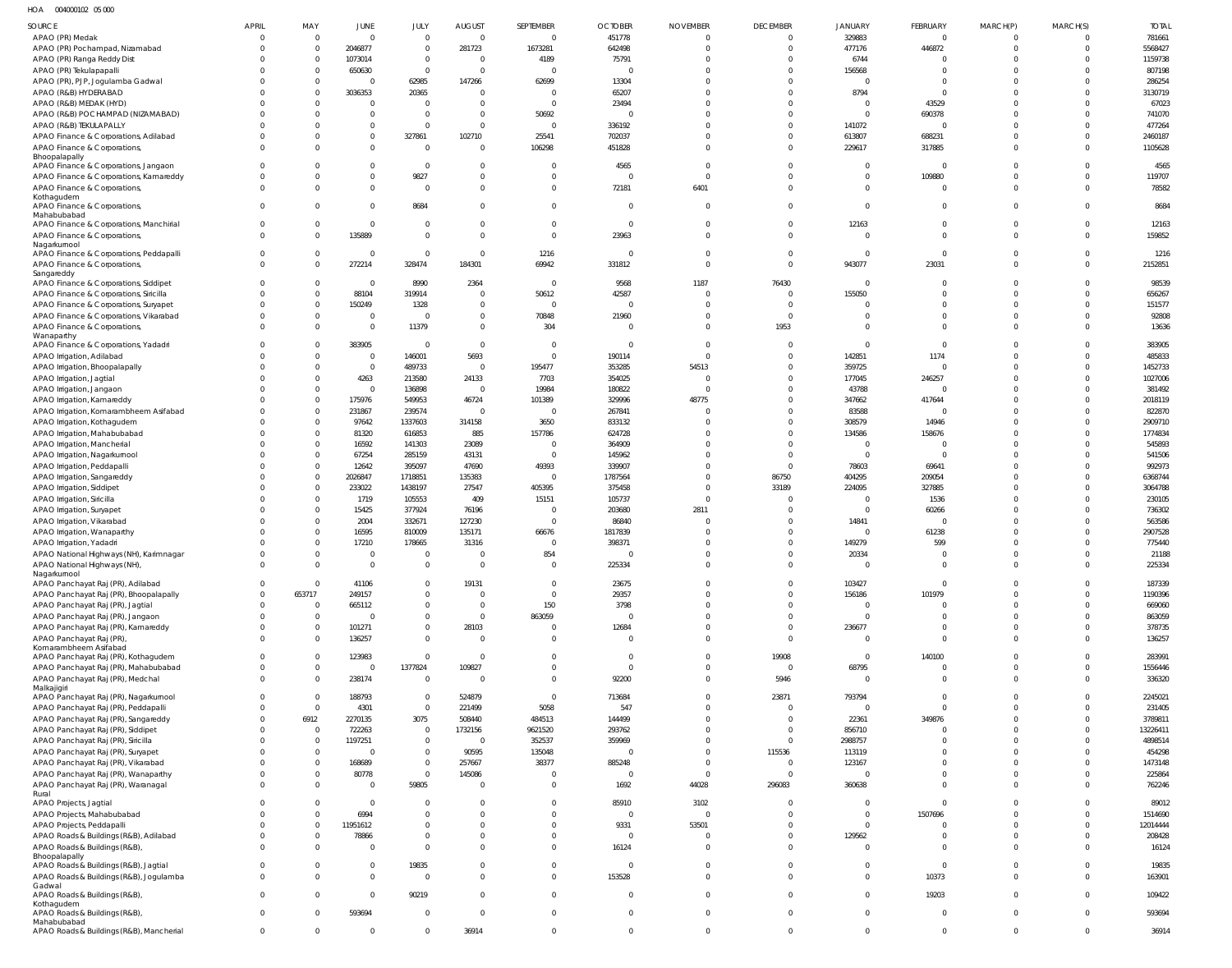004000102 05 000 HOA

| 3945<br>3945<br>APAO Roads & Buildings (R&B),<br>$\Omega$<br>$\overline{0}$<br>$\overline{0}$<br>$\mathbf{0}$<br>$\overline{0}$<br>$\Omega$<br>$\mathbf{0}$<br>$\mathbf 0$<br>$\Omega$<br>$\Omega$<br>$\Omega$<br>$\Omega$<br>Nagarkurnool<br>771781<br>APAO Roads & Buildings (R&B),<br>27430<br>$\overline{0}$<br>693973<br>50378<br>$\Omega$<br>$\Omega$<br>$\overline{0}$<br>$\overline{0}$<br>$\overline{0}$<br>$\mathbf{0}$<br>$\overline{0}$<br>$\Omega$<br>$\overline{0}$<br>Sangareddy<br>35766<br>APAO Roads & Buildings (R&B), Siddipet<br>$\Omega$<br>111141<br>4137<br>7178<br>1241<br>159463<br>$\Omega$<br>$\overline{0}$<br>$\Omega$<br>$\mathbf{0}$<br>$\Omega$<br>$\overline{0}$<br><sup>0</sup><br>4310<br>1778070<br>1850204<br>APAO Roads & Buildings (R&B), Siricilla<br>67824<br>$\Omega$<br>$\Omega$<br>$\Omega$<br>$\Omega$<br>$\Omega$<br>$\Omega$<br>$\Omega$<br>$\sqrt{2}$<br>$\Omega$<br>APAO Roads & Buildings (R&B), Suryapet<br>13592<br>13592<br>$\Omega$<br>$\Omega$<br>$\Omega$<br>$\Omega$<br>$\Omega$<br>$\Omega$<br>$\Omega$<br>$\Omega$<br>$\Omega$<br>$\Omega$<br>$\Omega$<br>811568<br>811568<br>APAO Roads & Buildings (R&B), Vikarabad<br>$\Omega$<br>$\overline{0}$<br>$\Omega$<br>$\Omega$<br>$\mathbf 0$<br>$\Omega$<br>$\Omega$<br>$\Omega$<br>$\Omega$<br>$\Omega$<br>$\Omega$<br>8859<br>117351<br>APAO Roads & Buildings (R&B),<br>$\Omega$<br>$\Omega$<br>$\Omega$<br>108492<br>$\Omega$<br>$\mathbf{0}$<br>$\Omega$<br>$\Omega$<br>$\Omega$<br>$\Omega$<br>$\Omega$<br>Wanaparthy<br>12240<br>APAO Roads & Buildings (R&B), Waranagal<br>12240<br>$\Omega$<br>$\Omega$<br>$\mathbf 0$<br>$\Omega$<br>$\Omega$<br>$\Omega$<br>$\Omega$<br>$\Omega$<br>$\mathbf{0}$<br>$\Omega$<br>$\Omega$<br>Rural<br>95673<br>APAO, PJP (FINANCE), Jogulamba Gadwal<br>$\overline{0}$<br>95673<br>$\Omega$<br>$\Omega$<br>$\Omega$<br>$\Omega$<br>$\Omega$<br>$\Omega$<br>$\Omega$<br>$\Omega$<br>$\Omega$<br>$\Omega$<br>APAO, SRSP SSP, KARIMNAGAR<br>$\Omega$<br>$\overline{0}$<br>4119<br>4119<br>$\Omega$<br>$\Omega$<br>$\Omega$<br>$\Omega$<br>$\Omega$<br>$\Omega$<br>$\Omega$<br>$\Omega$<br>6769<br>626040<br>APAO, SRSP, NIZAMABAD<br>$\Omega$<br>57997<br>64290<br>496984<br>$\Omega$<br>$\Omega$<br>$\Omega$<br>$\Omega$<br>$\Omega$<br>$\Omega$<br>$\Omega$<br>482346<br>482346<br>APAO, (NH) NIZAMABAD<br>$\Omega$<br>$\Omega$<br>$\Omega$<br>$\Omega$<br>$\Omega$<br>$\Omega$<br>$\Omega$<br>$\Omega$<br>$\Omega$<br>$\Omega$<br>$\cap$<br>PAO (PH) LMD (KARIMNAGAR)<br>568396<br>568396<br>$\overline{0}$<br>$\overline{0}$<br>$\Omega$<br>$\Omega$<br>$\Omega$<br>$\Omega$<br>$\Omega$<br>$\Omega$<br>$\Omega$<br>$\Omega$<br>PAO (PH), HANUMAKONDA, Warangal<br>$\Omega$<br>$\mathbf{0}$<br>$\Omega$<br>109449<br>$\Omega$<br>109449<br>$\Omega$<br>$\Omega$<br>$\Omega$<br>$\Omega$<br>$\Omega$<br>$\Omega$<br>$\Omega$<br>(Urban)<br>23788<br>PAO (PR) (IW), LMD Colony, Karimnagar<br>290412<br>$\Omega$<br>35644<br>18123<br>367967<br>$\Omega$<br>$\Omega$<br>$\Omega$<br>$\Omega$<br>$\Omega$<br>$\Omega$<br>$\Omega$<br>PAO (PR) MAHABOOBNAGAR<br>365515<br>1560771<br>1195256<br>$\Omega$<br>$\Omega$<br>$\Omega$<br>$\Omega$<br>$\Omega$<br>$\Omega$<br>$\Omega$<br>$\Omega$<br>$\cap$<br>PAO (PR) Nalgonda<br>2650<br>118450<br>121100<br>$\Omega$<br>$^{\circ}$<br>$\Omega$<br>$\Omega$<br>$\Omega$<br>$\Omega$<br>$\Omega$<br>$\Omega$<br>$\Omega$<br>$\Omega$<br>784616<br>PAO (PR), Nirmal<br>$\mathbf{0}$<br>573505<br>$\overline{0}$<br>211111<br>$\Omega$<br>$\Omega$<br>$\Omega$<br>$\Omega$<br>$\Omega$<br>$\Omega$<br>$\Omega$<br>$\Omega$<br>PAO (R&B) (NIRMAL)<br>1813<br>1813<br>$\Omega$<br>$\overline{0}$<br>$\Omega$<br>$\Omega$<br>$\Omega$<br>$\Omega$<br>$\Omega$<br>$\Omega$<br>$\Omega$<br>$\Omega$<br>$\Omega$<br>PAO (R&B), HANUMAKONDA, Warangal<br>$\Omega$<br>$\mathbf{0}$<br>21430<br>$\Omega$<br>21430<br>$\Omega$<br>$\Omega$<br>$\Omega$<br>$\Omega$<br>$\Omega$<br>$\Omega$<br>$\Omega$<br>$\Omega$<br>(Urban)<br>PAO (R&B) MAHABOOBNAGAR<br>1825<br>1825<br>$\Omega$<br>$\overline{0}$<br>$\Omega$<br>$\Omega$<br>$\Omega$<br>$\Omega$<br>$\Omega$<br>$\Omega$<br>$\Omega$<br>$\Omega$<br>$\Omega$<br>147352<br>147352<br>PAO (R&B) NALGONDA<br>$\Omega$<br>$\mathbf{0}$<br>$\Omega$<br>$\Omega$<br>$\Omega$<br>$\Omega$<br>$\Omega$<br>$\Omega$<br>$\Omega$<br>$\Omega$<br>$\Omega$<br>12531<br>PAO (W&P), Waranagal (Urban)<br>1770163<br>1782694<br>$\overline{0}$<br>$\Omega$<br>$\overline{0}$<br>$\Omega$<br>$\Omega$<br>$\Omega$<br>$\Omega$<br>$\Omega$<br>$\Omega$<br>$\Omega$<br>1416894<br>PAO - IRRIGATION DIVISION WARANGAL<br>$\mathbf 0$<br>320396<br>3953<br>362574<br>458376<br>102750<br>$\mathbf 0$<br>67313<br>101532<br>$\Omega$<br>$\overline{0}$<br>$\Omega$<br>(Urban)<br>PAO A M R P (SLBC), NALGONDA<br>843246<br>1388357<br>187300<br>215705<br>173608<br>29927<br>2838143<br>$\Omega$<br>$\overline{0}$<br>$\overline{0}$<br>$\Omega$<br>$\Omega$<br>$\Omega$<br>102502<br>49721<br>765593<br>375830<br>2564929<br>PAO IRRIGATION KARIMNAGAR<br>$\overline{0}$<br>58225<br>785164<br>404453<br>23441<br>$\Omega$<br>$\Omega$<br>$\Omega$<br>4281931<br>PAO IRRIGATION DIVISION KHAMMAM<br>$\overline{0}$<br>89235<br>655734<br>543775<br>67863<br>2687542<br>223802<br>13980<br>$\Omega$<br>$\overline{0}$<br>$\Omega$<br>$\Omega$<br>43488<br>1747068<br>PAO IRRIGATION DIVISION NALGONDA<br>$\overline{0}$<br>531539<br>346716<br>2375<br>368899<br>391368<br>62683<br>$\overline{0}$<br>$\overline{0}$<br>$\mathbf 0$<br>$\Omega$<br>141514<br>4646693<br>PAO IRRIGATION DIVISION,<br>311790<br>16639<br>845682<br>459665<br>44827<br>66988<br>1586994<br>1172594<br>$\Omega$<br>$\overline{0}$<br>$\Omega$<br>MAHABOOBNAGAR<br>67294<br>1288198<br>13239<br>1501154<br>4294<br>88913<br>2963092<br>PAO IRRIGATION NIZAMABAD<br>$\Omega$<br>$\Omega$<br>$\Omega$<br>$\Omega$<br>- 0<br>24786<br>4532<br>168648<br>458093<br>PAO IRRIGATION RANGA REDDY DISTRICT<br>$\Omega$<br>260127<br>$\Omega$<br>$\Omega$<br>$\Omega$<br>$\Omega$<br>$\Omega$<br>C<br>4107558<br>686711<br>79159<br>102550<br>2157019<br>79870<br>77162<br>$\Omega$<br>711485<br>213602<br>$\Omega$<br>PAO Irrigation Nirmal<br>$\Omega$<br>15100<br>54854<br>42990<br>11794643<br>PAO MEDAK(IW), MEDAK<br>$\Omega$<br>8787782<br>1008576<br>1100031<br>785310<br>$\Omega$<br>$\Omega$<br>$\Omega$<br>31345<br>31345<br>$\Omega$<br>$\Omega$<br>$\Omega$<br>PAO National Highways (NH), Khammam<br>$\overline{0}$<br>$\overline{0}$<br>$\Omega$<br>$\Omega$<br>$\Omega$<br>$\Omega$<br>C<br>136404<br>PAO(PH), NALGONDA<br>$\Omega$<br>136404<br>$\Omega$<br>$\Omega$<br>$\Omega$<br>$\Omega$<br>$\Omega$<br>$\sqrt{2}$<br>$\Omega$<br>$\Omega$<br>$\Omega$<br>449104<br>65009<br>720347<br>PAO, AMRP (FINANCE) NALGONDA<br>$\Omega$<br>206234<br>$\overline{0}$<br>$\Omega$<br>$\Omega$<br>$\Omega$<br>$\mathsf{C}$<br>$\Omega$<br>$\Omega$<br>23234<br>1170292<br>3375417<br>PAO, FINANCE (W & P) DEPT, HYDERABAD<br>$\Omega$<br>362088<br>366620<br>1346400<br>106783<br>$\Omega$<br>$\Omega$<br>$\Omega$<br>$\Omega$<br>34689<br>1878277<br>PAO, FINANCE (W & P) DEPT, KARIMNAGAR<br>$\Omega$<br>359092<br>884685<br>113706<br>240961<br>245144<br>$\Omega$<br>$\Omega$<br>$\Omega$<br>C<br>1468856<br>PAO, FINANCE (W & P) DEPT, KHAMMAM<br>$\Omega$<br>15249<br>289426<br>41641<br>702173<br>$\Omega$<br>218567<br>201800<br>- 0<br>$\Omega$<br>$\Omega$<br>24022<br>4233<br>393706<br>21578<br>570229<br>35984<br>1066746<br>PAO, FINANCE (W & P) DEPT,<br>$\Omega$<br>4098<br>12896<br>$\Omega$<br>$\Omega$<br>$\Omega$<br>MAHABOOBNAGAR<br>56815<br>23461<br>564017<br>644293<br>PAO, FINANCE (W & P) DEPT, MEDAK<br>$\Omega$<br>$\Omega$<br>$\Omega$<br>$\Omega$<br>$\Omega$<br>$\overline{0}$<br>$\Omega$<br>$\Omega$<br>$\Omega$<br>86792<br>412689<br>499481<br>PAO, FINANCE (W & P) DEPT, NIRMAL<br>$\Omega$<br>$\overline{0}$<br>$\Omega$<br>$\Omega$<br>$\overline{0}$<br>$\Omega$<br>$\Omega$<br>$\overline{0}$<br>$\Omega$<br>$\Omega$<br>$\Omega$<br>PAO, FINANCE (W & P) DEPT, NIZAMABAD<br>333244<br>211749<br>1162278<br>2972814<br>745329<br>1207232<br>6632646<br>$\Omega$<br>$\mathbf{0}$<br>$\Omega$<br>$\overline{0}$<br>$\Omega$<br>$\Omega$<br>470752<br>1702593<br>83625<br>$\overline{0}$<br>297352<br>3221422<br>PAO, FINANCE (W & P) DEPT, RANGA<br>$\Omega$<br>615640<br>51460<br>$\Omega$<br>$\mathbf 0$<br>$\Omega$<br>$\Omega$<br>$\Omega$<br>REDDY<br>1382886<br>591326<br>3167953<br>395484<br>491569<br>388584<br>PAO, FINANCE (W & P) DEPT, WARANGAL<br>498198<br>$\overline{0}$<br>6916000<br>$\Omega$<br>$\Omega$<br>$\Omega$<br>$\Omega$<br>8045<br>PAO, NH(PROJ) RANGAREDDY<br>$\Omega$<br>8045<br>$\overline{0}$<br>$\Omega$<br>$\overline{0}$<br>$\Omega$<br>$\overline{0}$<br>$\overline{0}$<br>$\mathbf{0}$<br>$\overline{0}$<br>$\Omega$<br>$\Omega$<br>467353<br>63092<br>3456<br>21039<br>80093<br>3769<br>638802<br>PAO, PJP, Jogulamba Gadwal<br>$\overline{0}$<br>$\Omega$<br>$\overline{0}$<br>$\overline{0}$<br>$\Omega$<br>$\Omega$<br>$\overline{0}$<br>45131<br>PAO, SRSP, SSP, NIRMAL<br>$\overline{0}$<br>14469<br>$\Omega$<br>$\overline{0}$<br>$\Omega$<br>$\overline{0}$<br>59600<br>$\overline{0}$<br>$\overline{0}$<br>$\overline{0}$<br>$\Omega$<br>0<br>802143<br>46696550<br>22151861<br>11715252<br>20370102<br>29989298<br>2798490<br>1273094<br>25624374<br>9151586<br>$\Omega$<br>$\Omega$<br>170572750<br>Total:<br>$\Omega$<br>004904103 02 000<br>HOA<br><b>OCTOBER</b><br><b>TOTAL</b><br>SOURCE<br><b>APRIL</b><br>MAY<br><b>JUNE</b><br>JULY<br><b>AUGUST</b><br>SEPTEMBER<br><b>NOVEMBER</b><br><b>DECEMBER</b><br>JANUARY<br><b>FEBRUARY</b><br>MARCH(S)<br>MARCH(P)<br>$\mathbf 0$<br>$\overline{0}$<br>1425<br>1425<br>APAO Irrigation, Kothagudem<br>$\mathbf 0$<br>$\overline{0}$<br>$\Omega$<br>$\overline{0}$<br>$\overline{0}$<br>$\mathbf{0}$<br>$\mathbf 0$<br>$\overline{0}$<br>$\overline{0}$<br>$\Omega$<br>$\overline{0}$<br>$\mathbf 0$<br>3806<br>$\mathbf 0$<br>$\overline{0}$<br>$\mathbf 0$<br>3806<br>APAO Irrigation, Mahabubabad<br>0<br>$\Omega$<br>$\overline{0}$<br>$\overline{0}$<br>$\mathbf 0$<br>$\overline{0}$<br>$\overline{\phantom{0}}$<br>$\mathbb O$<br>3806<br>$\Omega$<br>$\overline{0}$<br>1425<br>$\overline{0}$<br>$\Omega$<br>$\overline{0}$<br>$\overline{0}$<br>$\Omega$<br>$\overline{0}$<br>$\mathbf 0$<br>5231<br>Total:<br>$\Omega$<br>HOA   004904800  01  001<br>SEPTEMBER<br><b>OCTOBER</b><br><b>DECEMBER</b><br>FEBRUARY<br>MARCH(S)<br><b>TOTAL</b><br>SOURCE<br><b>APRIL</b><br>MAY<br><b>JUNE</b><br>JULY<br><b>AUGUST</b><br><b>NOVEMBER</b><br>JANUARY<br>MARCH(P)<br>5363<br>5363<br>5363<br>5363<br>5363<br>5370<br>32185<br>APAO (R&B) HYDERABAD<br>$\mathbf 0$<br>$\overline{0}$<br>$\overline{0}$<br>$\overline{0}$<br>$\Omega$<br>$\overline{0}$<br>0<br>4764<br>4764<br>$\overline{0}$<br>$\overline{0}$<br>$\overline{0}$<br>$\Omega$<br>$\overline{0}$<br>$\overline{0}$<br>APAO Finance & Corporations, Adilabad<br>$\Omega$<br>$\overline{0}$<br>$\overline{0}$<br>$\overline{0}$<br>$\Omega$<br>$\overline{0}$<br>11678<br>11678<br>8678<br>12678<br>17628<br>17628<br>17628<br>17628<br>150258<br>APAO Finance & Corporations,<br>$\overline{0}$<br>35034<br>$\Omega$<br>$\overline{0}$<br>0<br>Nagarkurnool<br>69368<br>69368<br>APAO Finance & Corporations, Siddipet<br>$\overline{0}$<br>$\overline{0}$<br>$\overline{0}$<br>$\overline{0}$<br>$\overline{\mathbf{0}}$<br>$\overline{0}$<br>$\overline{0}$<br>$\overline{0}$<br>$\Omega$<br>$\Omega$<br>$\Omega$<br>10000<br>10000<br>APAO Finance & Corporations, Suryapet<br>5000<br>$\overline{0}$<br>30000<br>20000<br>10000<br>$\mathbf 0$<br>$\mathbf{0}$<br>$\overline{0}$<br>$\overline{0}$<br>85000<br>$\Omega$<br>6070<br>6070<br>6070<br>6070<br>6070<br>6070<br>6070<br>66770<br>APAO Irrigation, Jagtial<br>18210<br>6070<br>$\overline{0}$<br>$\Omega$<br>$\Omega$<br>5650<br>5650<br>5650<br>5650<br>5650<br>16950<br>$\Omega$<br>45200<br>APAO Irrigation, Nagarkurnool<br>$\Omega$<br>$\Omega$<br>$\overline{0}$<br>$\Omega$<br>$\Omega$<br>23313<br>132323<br>$\overline{0}$<br>79580<br>APAO Irrigation, Siddipet<br>$\Omega$<br>$\overline{0}$<br>29430<br>$\Omega$<br>$\Omega$<br>$\Omega$<br>$\Omega$<br>$\Omega$<br>$\Omega$<br>15274<br>APAO Irrigation, Waranagal Rural<br>$\Omega$<br>2546<br>7638<br>2546<br>2544<br>$\Omega$<br>$\Omega$<br>$\Omega$<br>$\Omega$<br>$\Omega$<br>$\Omega$<br>$\Omega$<br>9810<br>9810<br>$\overline{0}$<br>19620<br>APAO Projects, Jagtial<br>$\Omega$<br>$\overline{0}$<br>$\overline{0}$<br>$\overline{0}$<br>$\Omega$<br>$\overline{0}$<br>$\Omega$<br>$\Omega$<br>$\Omega$<br>102559<br>9962<br>28823<br>21249<br>32536<br>283291<br>$\Omega$<br>7574<br>9962<br>49377<br>21249<br>$\Omega$<br>APAO Projects, Peddapalli<br>$\Omega$<br>3500<br>3500<br>3500<br>3500<br>3500<br>3500<br>$\Omega$<br>21000<br>APAO Roads & Buildings (R&B), Yadadri<br>$\Omega$<br>$\overline{0}$<br>$\Omega$<br>$\Omega$<br>$\Omega$<br>37211<br>1125<br>11125<br>13836<br>APAO, SRSP SSP, KARIMNAGAR<br>61204<br>15118<br>15118<br>16243<br>11125<br>11125<br>$\overline{0}$<br>193230<br>$\Omega$<br>129063<br>PAO (PH), HANUMAKONDA, Warangal<br>$\overline{0}$<br>$\overline{0}$<br>$\mathbf 0$<br>$\Omega$<br>129063<br>$\Omega$<br>$\Omega$<br>$\overline{0}$<br>$\Omega$<br>$\overline{0}$<br>$\overline{0}$<br>$\overline{0}$<br>$\Omega$<br>(Urban)<br>$\overline{0}$<br>52000<br>$\overline{0}$<br>$\overline{0}$<br>$\overline{0}$<br>$\overline{0}$<br>$\overline{0}$<br>$\overline{0}$<br>52000<br>52000<br>$\overline{0}$<br>156000<br>PAO (R&B) NALGONDA<br>$\Omega$<br>2360<br>3978<br>2360<br>2360<br>2360<br>2360<br>4720<br>12383<br>2360<br>2360<br>37601<br>PAO (W&P), Waranagal (Urban)<br>$\Omega$<br>$\overline{0}$<br>0<br>12112<br>PAO - IRRIGATION DIVISION WARANGAL<br>$\overline{0}$<br>$\overline{0}$<br>12112<br>$\overline{0}$<br>$\overline{0}$<br>$\Omega$<br>$\overline{0}$<br>$\Omega$<br>$\overline{0}$<br>$\overline{0}$<br>$\overline{0}$<br>$\overline{0}$<br>$\overline{0}$ | 10011<br><b>OUTUOUTULE</b> UU UUC |       |     |             |      |        |           |                |                 |                 |         |                 |          |          |              |
|-------------------------------------------------------------------------------------------------------------------------------------------------------------------------------------------------------------------------------------------------------------------------------------------------------------------------------------------------------------------------------------------------------------------------------------------------------------------------------------------------------------------------------------------------------------------------------------------------------------------------------------------------------------------------------------------------------------------------------------------------------------------------------------------------------------------------------------------------------------------------------------------------------------------------------------------------------------------------------------------------------------------------------------------------------------------------------------------------------------------------------------------------------------------------------------------------------------------------------------------------------------------------------------------------------------------------------------------------------------------------------------------------------------------------------------------------------------------------------------------------------------------------------------------------------------------------------------------------------------------------------------------------------------------------------------------------------------------------------------------------------------------------------------------------------------------------------------------------------------------------------------------------------------------------------------------------------------------------------------------------------------------------------------------------------------------------------------------------------------------------------------------------------------------------------------------------------------------------------------------------------------------------------------------------------------------------------------------------------------------------------------------------------------------------------------------------------------------------------------------------------------------------------------------------------------------------------------------------------------------------------------------------------------------------------------------------------------------------------------------------------------------------------------------------------------------------------------------------------------------------------------------------------------------------------------------------------------------------------------------------------------------------------------------------------------------------------------------------------------------------------------------------------------------------------------------------------------------------------------------------------------------------------------------------------------------------------------------------------------------------------------------------------------------------------------------------------------------------------------------------------------------------------------------------------------------------------------------------------------------------------------------------------------------------------------------------------------------------------------------------------------------------------------------------------------------------------------------------------------------------------------------------------------------------------------------------------------------------------------------------------------------------------------------------------------------------------------------------------------------------------------------------------------------------------------------------------------------------------------------------------------------------------------------------------------------------------------------------------------------------------------------------------------------------------------------------------------------------------------------------------------------------------------------------------------------------------------------------------------------------------------------------------------------------------------------------------------------------------------------------------------------------------------------------------------------------------------------------------------------------------------------------------------------------------------------------------------------------------------------------------------------------------------------------------------------------------------------------------------------------------------------------------------------------------------------------------------------------------------------------------------------------------------------------------------------------------------------------------------------------------------------------------------------------------------------------------------------------------------------------------------------------------------------------------------------------------------------------------------------------------------------------------------------------------------------------------------------------------------------------------------------------------------------------------------------------------------------------------------------------------------------------------------------------------------------------------------------------------------------------------------------------------------------------------------------------------------------------------------------------------------------------------------------------------------------------------------------------------------------------------------------------------------------------------------------------------------------------------------------------------------------------------------------------------------------------------------------------------------------------------------------------------------------------------------------------------------------------------------------------------------------------------------------------------------------------------------------------------------------------------------------------------------------------------------------------------------------------------------------------------------------------------------------------------------------------------------------------------------------------------------------------------------------------------------------------------------------------------------------------------------------------------------------------------------------------------------------------------------------------------------------------------------------------------------------------------------------------------------------------------------------------------------------------------------------------------------------------------------------------------------------------------------------------------------------------------------------------------------------------------------------------------------------------------------------------------------------------------------------------------------------------------------------------------------------------------------------------------------------------------------------------------------------------------------------------------------------------------------------------------------------------------------------------------------------------------------------------------------------------------------------------------------------------------------------------------------------------------------------------------------------------------------------------------------------------------------------------------------------------------------------------------------------------------------------------------------------------------------------------------------------------------------------------------------------------------------------------------------------------------------------------------------------------------------------------------------------------------------------------------------------------------------------------------------------------------------------------------------------------------------------------------------------------------------------------------------------------------------------------------------------------------------------------------------------------------------------------------------------------------------------------------------------------------------------------------------------------------------------------------------------------------------------------------------------------------------------------------------------------------------------------------------------------------------------------------------------------------------------------------------------------------------------------------------------------------------------------------------------------------------------------------------------------------------------------------------------------------------------------------------------------------------------------------------------------------------------------------------------------------------------------------------------------------------------------------------------------------------------------------------------------------------------------------------------------------------------------------------------------------------------------------------------------------------------------------------------------------------------------------------------------------------------------------------------------------------------------------------------------------------------------------------------------------------------------------------------------------------------------------------------------------------------------------------------------------------------------------------------------------------------------------------------------------------------------------------------------------------------------------------------------------------------------------------------------------------------------------------------------------------------------------------------------------------------------------------------------------------------------------------------------------------------------------------------------------------------------------------------------------------------------------------------------------------------------------------------------------------------------------------------------------------------------------------------------------------------------------------------------------------------------------------------------------------------------------------------------------------------------------------------------------------------------------------------------------------------------------------------------------------------------------------------------------------------------------------------------------------------------------------------------------------------------------------------------------------------------------------------------------------------------------------------------------------------------------------------------------------------------------------------------------------------------------------------------------------------------------------------------------------------------------------------------------------------------------------------------------------------------------------------------------------------------------------------------------------------------------------------------------------------------------------------------------------------------------------------------------------------------------------------------------------------------------------------------------------------------------------------------------------------------------------------------------------------------------------------------------------------------------------------------------------------------------------------------------------------------------------------------------------------------------------------------------------------------------------------------------------------------------------------------------------------------------------------------------------------------------------------------------------------------------------------------------------------------------------------------------------------------------------------------------------------------------------------------------------------------------------------------------------------------------------------------------------------------------------------------------------------------------------------------------------------------------------------------------------------------------------------------------------------------------------------------------------------------------------------------------------------------------------------------------------------------------------------------------------------------------------------------------------------------------------------------------------------------------------------------------------------------------------------------------------------------------------------------------------------------------------------------------------------------------------------------------------|-----------------------------------|-------|-----|-------------|------|--------|-----------|----------------|-----------------|-----------------|---------|-----------------|----------|----------|--------------|
|                                                                                                                                                                                                                                                                                                                                                                                                                                                                                                                                                                                                                                                                                                                                                                                                                                                                                                                                                                                                                                                                                                                                                                                                                                                                                                                                                                                                                                                                                                                                                                                                                                                                                                                                                                                                                                                                                                                                                                                                                                                                                                                                                                                                                                                                                                                                                                                                                                                                                                                                                                                                                                                                                                                                                                                                                                                                                                                                                                                                                                                                                                                                                                                                                                                                                                                                                                                                                                                                                                                                                                                                                                                                                                                                                                                                                                                                                                                                                                                                                                                                                                                                                                                                                                                                                                                                                                                                                                                                                                                                                                                                                                                                                                                                                                                                                                                                                                                                                                                                                                                                                                                                                                                                                                                                                                                                                                                                                                                                                                                                                                                                                                                                                                                                                                                                                                                                                                                                                                                                                                                                                                                                                                                                                                                                                                                                                                                                                                                                                                                                                                                                                                                                                                                                                                                                                                                                                                                                                                                                                                                                                                                                                                                                                                                                                                                                                                                                                                                                                                                                                                                                                                                                                                                                                                                                                                                                                                                                                                                                                                                                                                                                                                                                                                                                                                                                                                                                                                                                                                                                                                                                                                                                                                                                                                                                                                                                                                                                                                                                                                                                                                                                                                                                                                                                                                                                                                                                                                                                                                                                                                                                                                                                                                                                                                                                                                                                                                                                                                                                                                                                                                                                                                                                                                                                                                                                                                                                                                                                                                                                                                                                                                                                                                                                                                                                                                                                                                                                                                                                                                                                                                                                                                                                                                                                                                                                                                                                                                                                                                                                                                                                                                                                                                                                                                                                                                                                                                                                                                                                                                                                                                                                                                                                                                                                                                                                                                                                                                                                                                                                                                                                                                                                                                                                                                                                                                                                                                                                                                                                                                                                                                                                                                                                                                                                                                                                                                                                                                                                                                                                                                                                                                                                                                                                                                                                                                                                                                                                                                                                                                                                                                                                                                                     | SOURCE                            | APRIL | MAY | <b>JUNE</b> | JULY | AUGUST | SEPTEMBER | <b>OCTOBER</b> | <b>NOVEMBER</b> | <b>DECEMBER</b> | JANUARY | <b>FEBRUARY</b> | MARCH(P) | MARCH(S) | <b>TOTAL</b> |
|                                                                                                                                                                                                                                                                                                                                                                                                                                                                                                                                                                                                                                                                                                                                                                                                                                                                                                                                                                                                                                                                                                                                                                                                                                                                                                                                                                                                                                                                                                                                                                                                                                                                                                                                                                                                                                                                                                                                                                                                                                                                                                                                                                                                                                                                                                                                                                                                                                                                                                                                                                                                                                                                                                                                                                                                                                                                                                                                                                                                                                                                                                                                                                                                                                                                                                                                                                                                                                                                                                                                                                                                                                                                                                                                                                                                                                                                                                                                                                                                                                                                                                                                                                                                                                                                                                                                                                                                                                                                                                                                                                                                                                                                                                                                                                                                                                                                                                                                                                                                                                                                                                                                                                                                                                                                                                                                                                                                                                                                                                                                                                                                                                                                                                                                                                                                                                                                                                                                                                                                                                                                                                                                                                                                                                                                                                                                                                                                                                                                                                                                                                                                                                                                                                                                                                                                                                                                                                                                                                                                                                                                                                                                                                                                                                                                                                                                                                                                                                                                                                                                                                                                                                                                                                                                                                                                                                                                                                                                                                                                                                                                                                                                                                                                                                                                                                                                                                                                                                                                                                                                                                                                                                                                                                                                                                                                                                                                                                                                                                                                                                                                                                                                                                                                                                                                                                                                                                                                                                                                                                                                                                                                                                                                                                                                                                                                                                                                                                                                                                                                                                                                                                                                                                                                                                                                                                                                                                                                                                                                                                                                                                                                                                                                                                                                                                                                                                                                                                                                                                                                                                                                                                                                                                                                                                                                                                                                                                                                                                                                                                                                                                                                                                                                                                                                                                                                                                                                                                                                                                                                                                                                                                                                                                                                                                                                                                                                                                                                                                                                                                                                                                                                                                                                                                                                                                                                                                                                                                                                                                                                                                                                                                                                                                                                                                                                                                                                                                                                                                                                                                                                                                                                                                                                                                                                                                                                                                                                                                                                                                                                                                                                                                                                                                                     |                                   |       |     |             |      |        |           |                |                 |                 |         |                 |          |          |              |
|                                                                                                                                                                                                                                                                                                                                                                                                                                                                                                                                                                                                                                                                                                                                                                                                                                                                                                                                                                                                                                                                                                                                                                                                                                                                                                                                                                                                                                                                                                                                                                                                                                                                                                                                                                                                                                                                                                                                                                                                                                                                                                                                                                                                                                                                                                                                                                                                                                                                                                                                                                                                                                                                                                                                                                                                                                                                                                                                                                                                                                                                                                                                                                                                                                                                                                                                                                                                                                                                                                                                                                                                                                                                                                                                                                                                                                                                                                                                                                                                                                                                                                                                                                                                                                                                                                                                                                                                                                                                                                                                                                                                                                                                                                                                                                                                                                                                                                                                                                                                                                                                                                                                                                                                                                                                                                                                                                                                                                                                                                                                                                                                                                                                                                                                                                                                                                                                                                                                                                                                                                                                                                                                                                                                                                                                                                                                                                                                                                                                                                                                                                                                                                                                                                                                                                                                                                                                                                                                                                                                                                                                                                                                                                                                                                                                                                                                                                                                                                                                                                                                                                                                                                                                                                                                                                                                                                                                                                                                                                                                                                                                                                                                                                                                                                                                                                                                                                                                                                                                                                                                                                                                                                                                                                                                                                                                                                                                                                                                                                                                                                                                                                                                                                                                                                                                                                                                                                                                                                                                                                                                                                                                                                                                                                                                                                                                                                                                                                                                                                                                                                                                                                                                                                                                                                                                                                                                                                                                                                                                                                                                                                                                                                                                                                                                                                                                                                                                                                                                                                                                                                                                                                                                                                                                                                                                                                                                                                                                                                                                                                                                                                                                                                                                                                                                                                                                                                                                                                                                                                                                                                                                                                                                                                                                                                                                                                                                                                                                                                                                                                                                                                                                                                                                                                                                                                                                                                                                                                                                                                                                                                                                                                                                                                                                                                                                                                                                                                                                                                                                                                                                                                                                                                                                                                                                                                                                                                                                                                                                                                                                                                                                                                                                                                                     |                                   |       |     |             |      |        |           |                |                 |                 |         |                 |          |          |              |
|                                                                                                                                                                                                                                                                                                                                                                                                                                                                                                                                                                                                                                                                                                                                                                                                                                                                                                                                                                                                                                                                                                                                                                                                                                                                                                                                                                                                                                                                                                                                                                                                                                                                                                                                                                                                                                                                                                                                                                                                                                                                                                                                                                                                                                                                                                                                                                                                                                                                                                                                                                                                                                                                                                                                                                                                                                                                                                                                                                                                                                                                                                                                                                                                                                                                                                                                                                                                                                                                                                                                                                                                                                                                                                                                                                                                                                                                                                                                                                                                                                                                                                                                                                                                                                                                                                                                                                                                                                                                                                                                                                                                                                                                                                                                                                                                                                                                                                                                                                                                                                                                                                                                                                                                                                                                                                                                                                                                                                                                                                                                                                                                                                                                                                                                                                                                                                                                                                                                                                                                                                                                                                                                                                                                                                                                                                                                                                                                                                                                                                                                                                                                                                                                                                                                                                                                                                                                                                                                                                                                                                                                                                                                                                                                                                                                                                                                                                                                                                                                                                                                                                                                                                                                                                                                                                                                                                                                                                                                                                                                                                                                                                                                                                                                                                                                                                                                                                                                                                                                                                                                                                                                                                                                                                                                                                                                                                                                                                                                                                                                                                                                                                                                                                                                                                                                                                                                                                                                                                                                                                                                                                                                                                                                                                                                                                                                                                                                                                                                                                                                                                                                                                                                                                                                                                                                                                                                                                                                                                                                                                                                                                                                                                                                                                                                                                                                                                                                                                                                                                                                                                                                                                                                                                                                                                                                                                                                                                                                                                                                                                                                                                                                                                                                                                                                                                                                                                                                                                                                                                                                                                                                                                                                                                                                                                                                                                                                                                                                                                                                                                                                                                                                                                                                                                                                                                                                                                                                                                                                                                                                                                                                                                                                                                                                                                                                                                                                                                                                                                                                                                                                                                                                                                                                                                                                                                                                                                                                                                                                                                                                                                                                                                                                                                                     |                                   |       |     |             |      |        |           |                |                 |                 |         |                 |          |          |              |
|                                                                                                                                                                                                                                                                                                                                                                                                                                                                                                                                                                                                                                                                                                                                                                                                                                                                                                                                                                                                                                                                                                                                                                                                                                                                                                                                                                                                                                                                                                                                                                                                                                                                                                                                                                                                                                                                                                                                                                                                                                                                                                                                                                                                                                                                                                                                                                                                                                                                                                                                                                                                                                                                                                                                                                                                                                                                                                                                                                                                                                                                                                                                                                                                                                                                                                                                                                                                                                                                                                                                                                                                                                                                                                                                                                                                                                                                                                                                                                                                                                                                                                                                                                                                                                                                                                                                                                                                                                                                                                                                                                                                                                                                                                                                                                                                                                                                                                                                                                                                                                                                                                                                                                                                                                                                                                                                                                                                                                                                                                                                                                                                                                                                                                                                                                                                                                                                                                                                                                                                                                                                                                                                                                                                                                                                                                                                                                                                                                                                                                                                                                                                                                                                                                                                                                                                                                                                                                                                                                                                                                                                                                                                                                                                                                                                                                                                                                                                                                                                                                                                                                                                                                                                                                                                                                                                                                                                                                                                                                                                                                                                                                                                                                                                                                                                                                                                                                                                                                                                                                                                                                                                                                                                                                                                                                                                                                                                                                                                                                                                                                                                                                                                                                                                                                                                                                                                                                                                                                                                                                                                                                                                                                                                                                                                                                                                                                                                                                                                                                                                                                                                                                                                                                                                                                                                                                                                                                                                                                                                                                                                                                                                                                                                                                                                                                                                                                                                                                                                                                                                                                                                                                                                                                                                                                                                                                                                                                                                                                                                                                                                                                                                                                                                                                                                                                                                                                                                                                                                                                                                                                                                                                                                                                                                                                                                                                                                                                                                                                                                                                                                                                                                                                                                                                                                                                                                                                                                                                                                                                                                                                                                                                                                                                                                                                                                                                                                                                                                                                                                                                                                                                                                                                                                                                                                                                                                                                                                                                                                                                                                                                                                                                                                                                                     |                                   |       |     |             |      |        |           |                |                 |                 |         |                 |          |          |              |
|                                                                                                                                                                                                                                                                                                                                                                                                                                                                                                                                                                                                                                                                                                                                                                                                                                                                                                                                                                                                                                                                                                                                                                                                                                                                                                                                                                                                                                                                                                                                                                                                                                                                                                                                                                                                                                                                                                                                                                                                                                                                                                                                                                                                                                                                                                                                                                                                                                                                                                                                                                                                                                                                                                                                                                                                                                                                                                                                                                                                                                                                                                                                                                                                                                                                                                                                                                                                                                                                                                                                                                                                                                                                                                                                                                                                                                                                                                                                                                                                                                                                                                                                                                                                                                                                                                                                                                                                                                                                                                                                                                                                                                                                                                                                                                                                                                                                                                                                                                                                                                                                                                                                                                                                                                                                                                                                                                                                                                                                                                                                                                                                                                                                                                                                                                                                                                                                                                                                                                                                                                                                                                                                                                                                                                                                                                                                                                                                                                                                                                                                                                                                                                                                                                                                                                                                                                                                                                                                                                                                                                                                                                                                                                                                                                                                                                                                                                                                                                                                                                                                                                                                                                                                                                                                                                                                                                                                                                                                                                                                                                                                                                                                                                                                                                                                                                                                                                                                                                                                                                                                                                                                                                                                                                                                                                                                                                                                                                                                                                                                                                                                                                                                                                                                                                                                                                                                                                                                                                                                                                                                                                                                                                                                                                                                                                                                                                                                                                                                                                                                                                                                                                                                                                                                                                                                                                                                                                                                                                                                                                                                                                                                                                                                                                                                                                                                                                                                                                                                                                                                                                                                                                                                                                                                                                                                                                                                                                                                                                                                                                                                                                                                                                                                                                                                                                                                                                                                                                                                                                                                                                                                                                                                                                                                                                                                                                                                                                                                                                                                                                                                                                                                                                                                                                                                                                                                                                                                                                                                                                                                                                                                                                                                                                                                                                                                                                                                                                                                                                                                                                                                                                                                                                                                                                                                                                                                                                                                                                                                                                                                                                                                                                                                                                                     |                                   |       |     |             |      |        |           |                |                 |                 |         |                 |          |          |              |
|                                                                                                                                                                                                                                                                                                                                                                                                                                                                                                                                                                                                                                                                                                                                                                                                                                                                                                                                                                                                                                                                                                                                                                                                                                                                                                                                                                                                                                                                                                                                                                                                                                                                                                                                                                                                                                                                                                                                                                                                                                                                                                                                                                                                                                                                                                                                                                                                                                                                                                                                                                                                                                                                                                                                                                                                                                                                                                                                                                                                                                                                                                                                                                                                                                                                                                                                                                                                                                                                                                                                                                                                                                                                                                                                                                                                                                                                                                                                                                                                                                                                                                                                                                                                                                                                                                                                                                                                                                                                                                                                                                                                                                                                                                                                                                                                                                                                                                                                                                                                                                                                                                                                                                                                                                                                                                                                                                                                                                                                                                                                                                                                                                                                                                                                                                                                                                                                                                                                                                                                                                                                                                                                                                                                                                                                                                                                                                                                                                                                                                                                                                                                                                                                                                                                                                                                                                                                                                                                                                                                                                                                                                                                                                                                                                                                                                                                                                                                                                                                                                                                                                                                                                                                                                                                                                                                                                                                                                                                                                                                                                                                                                                                                                                                                                                                                                                                                                                                                                                                                                                                                                                                                                                                                                                                                                                                                                                                                                                                                                                                                                                                                                                                                                                                                                                                                                                                                                                                                                                                                                                                                                                                                                                                                                                                                                                                                                                                                                                                                                                                                                                                                                                                                                                                                                                                                                                                                                                                                                                                                                                                                                                                                                                                                                                                                                                                                                                                                                                                                                                                                                                                                                                                                                                                                                                                                                                                                                                                                                                                                                                                                                                                                                                                                                                                                                                                                                                                                                                                                                                                                                                                                                                                                                                                                                                                                                                                                                                                                                                                                                                                                                                                                                                                                                                                                                                                                                                                                                                                                                                                                                                                                                                                                                                                                                                                                                                                                                                                                                                                                                                                                                                                                                                                                                                                                                                                                                                                                                                                                                                                                                                                                                                                                                                     |                                   |       |     |             |      |        |           |                |                 |                 |         |                 |          |          |              |
|                                                                                                                                                                                                                                                                                                                                                                                                                                                                                                                                                                                                                                                                                                                                                                                                                                                                                                                                                                                                                                                                                                                                                                                                                                                                                                                                                                                                                                                                                                                                                                                                                                                                                                                                                                                                                                                                                                                                                                                                                                                                                                                                                                                                                                                                                                                                                                                                                                                                                                                                                                                                                                                                                                                                                                                                                                                                                                                                                                                                                                                                                                                                                                                                                                                                                                                                                                                                                                                                                                                                                                                                                                                                                                                                                                                                                                                                                                                                                                                                                                                                                                                                                                                                                                                                                                                                                                                                                                                                                                                                                                                                                                                                                                                                                                                                                                                                                                                                                                                                                                                                                                                                                                                                                                                                                                                                                                                                                                                                                                                                                                                                                                                                                                                                                                                                                                                                                                                                                                                                                                                                                                                                                                                                                                                                                                                                                                                                                                                                                                                                                                                                                                                                                                                                                                                                                                                                                                                                                                                                                                                                                                                                                                                                                                                                                                                                                                                                                                                                                                                                                                                                                                                                                                                                                                                                                                                                                                                                                                                                                                                                                                                                                                                                                                                                                                                                                                                                                                                                                                                                                                                                                                                                                                                                                                                                                                                                                                                                                                                                                                                                                                                                                                                                                                                                                                                                                                                                                                                                                                                                                                                                                                                                                                                                                                                                                                                                                                                                                                                                                                                                                                                                                                                                                                                                                                                                                                                                                                                                                                                                                                                                                                                                                                                                                                                                                                                                                                                                                                                                                                                                                                                                                                                                                                                                                                                                                                                                                                                                                                                                                                                                                                                                                                                                                                                                                                                                                                                                                                                                                                                                                                                                                                                                                                                                                                                                                                                                                                                                                                                                                                                                                                                                                                                                                                                                                                                                                                                                                                                                                                                                                                                                                                                                                                                                                                                                                                                                                                                                                                                                                                                                                                                                                                                                                                                                                                                                                                                                                                                                                                                                                                                                                                                     |                                   |       |     |             |      |        |           |                |                 |                 |         |                 |          |          |              |
|                                                                                                                                                                                                                                                                                                                                                                                                                                                                                                                                                                                                                                                                                                                                                                                                                                                                                                                                                                                                                                                                                                                                                                                                                                                                                                                                                                                                                                                                                                                                                                                                                                                                                                                                                                                                                                                                                                                                                                                                                                                                                                                                                                                                                                                                                                                                                                                                                                                                                                                                                                                                                                                                                                                                                                                                                                                                                                                                                                                                                                                                                                                                                                                                                                                                                                                                                                                                                                                                                                                                                                                                                                                                                                                                                                                                                                                                                                                                                                                                                                                                                                                                                                                                                                                                                                                                                                                                                                                                                                                                                                                                                                                                                                                                                                                                                                                                                                                                                                                                                                                                                                                                                                                                                                                                                                                                                                                                                                                                                                                                                                                                                                                                                                                                                                                                                                                                                                                                                                                                                                                                                                                                                                                                                                                                                                                                                                                                                                                                                                                                                                                                                                                                                                                                                                                                                                                                                                                                                                                                                                                                                                                                                                                                                                                                                                                                                                                                                                                                                                                                                                                                                                                                                                                                                                                                                                                                                                                                                                                                                                                                                                                                                                                                                                                                                                                                                                                                                                                                                                                                                                                                                                                                                                                                                                                                                                                                                                                                                                                                                                                                                                                                                                                                                                                                                                                                                                                                                                                                                                                                                                                                                                                                                                                                                                                                                                                                                                                                                                                                                                                                                                                                                                                                                                                                                                                                                                                                                                                                                                                                                                                                                                                                                                                                                                                                                                                                                                                                                                                                                                                                                                                                                                                                                                                                                                                                                                                                                                                                                                                                                                                                                                                                                                                                                                                                                                                                                                                                                                                                                                                                                                                                                                                                                                                                                                                                                                                                                                                                                                                                                                                                                                                                                                                                                                                                                                                                                                                                                                                                                                                                                                                                                                                                                                                                                                                                                                                                                                                                                                                                                                                                                                                                                                                                                                                                                                                                                                                                                                                                                                                                                                                                                                                     |                                   |       |     |             |      |        |           |                |                 |                 |         |                 |          |          |              |
|                                                                                                                                                                                                                                                                                                                                                                                                                                                                                                                                                                                                                                                                                                                                                                                                                                                                                                                                                                                                                                                                                                                                                                                                                                                                                                                                                                                                                                                                                                                                                                                                                                                                                                                                                                                                                                                                                                                                                                                                                                                                                                                                                                                                                                                                                                                                                                                                                                                                                                                                                                                                                                                                                                                                                                                                                                                                                                                                                                                                                                                                                                                                                                                                                                                                                                                                                                                                                                                                                                                                                                                                                                                                                                                                                                                                                                                                                                                                                                                                                                                                                                                                                                                                                                                                                                                                                                                                                                                                                                                                                                                                                                                                                                                                                                                                                                                                                                                                                                                                                                                                                                                                                                                                                                                                                                                                                                                                                                                                                                                                                                                                                                                                                                                                                                                                                                                                                                                                                                                                                                                                                                                                                                                                                                                                                                                                                                                                                                                                                                                                                                                                                                                                                                                                                                                                                                                                                                                                                                                                                                                                                                                                                                                                                                                                                                                                                                                                                                                                                                                                                                                                                                                                                                                                                                                                                                                                                                                                                                                                                                                                                                                                                                                                                                                                                                                                                                                                                                                                                                                                                                                                                                                                                                                                                                                                                                                                                                                                                                                                                                                                                                                                                                                                                                                                                                                                                                                                                                                                                                                                                                                                                                                                                                                                                                                                                                                                                                                                                                                                                                                                                                                                                                                                                                                                                                                                                                                                                                                                                                                                                                                                                                                                                                                                                                                                                                                                                                                                                                                                                                                                                                                                                                                                                                                                                                                                                                                                                                                                                                                                                                                                                                                                                                                                                                                                                                                                                                                                                                                                                                                                                                                                                                                                                                                                                                                                                                                                                                                                                                                                                                                                                                                                                                                                                                                                                                                                                                                                                                                                                                                                                                                                                                                                                                                                                                                                                                                                                                                                                                                                                                                                                                                                                                                                                                                                                                                                                                                                                                                                                                                                                                                                                                                     |                                   |       |     |             |      |        |           |                |                 |                 |         |                 |          |          |              |
|                                                                                                                                                                                                                                                                                                                                                                                                                                                                                                                                                                                                                                                                                                                                                                                                                                                                                                                                                                                                                                                                                                                                                                                                                                                                                                                                                                                                                                                                                                                                                                                                                                                                                                                                                                                                                                                                                                                                                                                                                                                                                                                                                                                                                                                                                                                                                                                                                                                                                                                                                                                                                                                                                                                                                                                                                                                                                                                                                                                                                                                                                                                                                                                                                                                                                                                                                                                                                                                                                                                                                                                                                                                                                                                                                                                                                                                                                                                                                                                                                                                                                                                                                                                                                                                                                                                                                                                                                                                                                                                                                                                                                                                                                                                                                                                                                                                                                                                                                                                                                                                                                                                                                                                                                                                                                                                                                                                                                                                                                                                                                                                                                                                                                                                                                                                                                                                                                                                                                                                                                                                                                                                                                                                                                                                                                                                                                                                                                                                                                                                                                                                                                                                                                                                                                                                                                                                                                                                                                                                                                                                                                                                                                                                                                                                                                                                                                                                                                                                                                                                                                                                                                                                                                                                                                                                                                                                                                                                                                                                                                                                                                                                                                                                                                                                                                                                                                                                                                                                                                                                                                                                                                                                                                                                                                                                                                                                                                                                                                                                                                                                                                                                                                                                                                                                                                                                                                                                                                                                                                                                                                                                                                                                                                                                                                                                                                                                                                                                                                                                                                                                                                                                                                                                                                                                                                                                                                                                                                                                                                                                                                                                                                                                                                                                                                                                                                                                                                                                                                                                                                                                                                                                                                                                                                                                                                                                                                                                                                                                                                                                                                                                                                                                                                                                                                                                                                                                                                                                                                                                                                                                                                                                                                                                                                                                                                                                                                                                                                                                                                                                                                                                                                                                                                                                                                                                                                                                                                                                                                                                                                                                                                                                                                                                                                                                                                                                                                                                                                                                                                                                                                                                                                                                                                                                                                                                                                                                                                                                                                                                                                                                                                                                                                                                     |                                   |       |     |             |      |        |           |                |                 |                 |         |                 |          |          |              |
|                                                                                                                                                                                                                                                                                                                                                                                                                                                                                                                                                                                                                                                                                                                                                                                                                                                                                                                                                                                                                                                                                                                                                                                                                                                                                                                                                                                                                                                                                                                                                                                                                                                                                                                                                                                                                                                                                                                                                                                                                                                                                                                                                                                                                                                                                                                                                                                                                                                                                                                                                                                                                                                                                                                                                                                                                                                                                                                                                                                                                                                                                                                                                                                                                                                                                                                                                                                                                                                                                                                                                                                                                                                                                                                                                                                                                                                                                                                                                                                                                                                                                                                                                                                                                                                                                                                                                                                                                                                                                                                                                                                                                                                                                                                                                                                                                                                                                                                                                                                                                                                                                                                                                                                                                                                                                                                                                                                                                                                                                                                                                                                                                                                                                                                                                                                                                                                                                                                                                                                                                                                                                                                                                                                                                                                                                                                                                                                                                                                                                                                                                                                                                                                                                                                                                                                                                                                                                                                                                                                                                                                                                                                                                                                                                                                                                                                                                                                                                                                                                                                                                                                                                                                                                                                                                                                                                                                                                                                                                                                                                                                                                                                                                                                                                                                                                                                                                                                                                                                                                                                                                                                                                                                                                                                                                                                                                                                                                                                                                                                                                                                                                                                                                                                                                                                                                                                                                                                                                                                                                                                                                                                                                                                                                                                                                                                                                                                                                                                                                                                                                                                                                                                                                                                                                                                                                                                                                                                                                                                                                                                                                                                                                                                                                                                                                                                                                                                                                                                                                                                                                                                                                                                                                                                                                                                                                                                                                                                                                                                                                                                                                                                                                                                                                                                                                                                                                                                                                                                                                                                                                                                                                                                                                                                                                                                                                                                                                                                                                                                                                                                                                                                                                                                                                                                                                                                                                                                                                                                                                                                                                                                                                                                                                                                                                                                                                                                                                                                                                                                                                                                                                                                                                                                                                                                                                                                                                                                                                                                                                                                                                                                                                                                                                                                     |                                   |       |     |             |      |        |           |                |                 |                 |         |                 |          |          |              |
|                                                                                                                                                                                                                                                                                                                                                                                                                                                                                                                                                                                                                                                                                                                                                                                                                                                                                                                                                                                                                                                                                                                                                                                                                                                                                                                                                                                                                                                                                                                                                                                                                                                                                                                                                                                                                                                                                                                                                                                                                                                                                                                                                                                                                                                                                                                                                                                                                                                                                                                                                                                                                                                                                                                                                                                                                                                                                                                                                                                                                                                                                                                                                                                                                                                                                                                                                                                                                                                                                                                                                                                                                                                                                                                                                                                                                                                                                                                                                                                                                                                                                                                                                                                                                                                                                                                                                                                                                                                                                                                                                                                                                                                                                                                                                                                                                                                                                                                                                                                                                                                                                                                                                                                                                                                                                                                                                                                                                                                                                                                                                                                                                                                                                                                                                                                                                                                                                                                                                                                                                                                                                                                                                                                                                                                                                                                                                                                                                                                                                                                                                                                                                                                                                                                                                                                                                                                                                                                                                                                                                                                                                                                                                                                                                                                                                                                                                                                                                                                                                                                                                                                                                                                                                                                                                                                                                                                                                                                                                                                                                                                                                                                                                                                                                                                                                                                                                                                                                                                                                                                                                                                                                                                                                                                                                                                                                                                                                                                                                                                                                                                                                                                                                                                                                                                                                                                                                                                                                                                                                                                                                                                                                                                                                                                                                                                                                                                                                                                                                                                                                                                                                                                                                                                                                                                                                                                                                                                                                                                                                                                                                                                                                                                                                                                                                                                                                                                                                                                                                                                                                                                                                                                                                                                                                                                                                                                                                                                                                                                                                                                                                                                                                                                                                                                                                                                                                                                                                                                                                                                                                                                                                                                                                                                                                                                                                                                                                                                                                                                                                                                                                                                                                                                                                                                                                                                                                                                                                                                                                                                                                                                                                                                                                                                                                                                                                                                                                                                                                                                                                                                                                                                                                                                                                                                                                                                                                                                                                                                                                                                                                                                                                                                                                                                     |                                   |       |     |             |      |        |           |                |                 |                 |         |                 |          |          |              |
|                                                                                                                                                                                                                                                                                                                                                                                                                                                                                                                                                                                                                                                                                                                                                                                                                                                                                                                                                                                                                                                                                                                                                                                                                                                                                                                                                                                                                                                                                                                                                                                                                                                                                                                                                                                                                                                                                                                                                                                                                                                                                                                                                                                                                                                                                                                                                                                                                                                                                                                                                                                                                                                                                                                                                                                                                                                                                                                                                                                                                                                                                                                                                                                                                                                                                                                                                                                                                                                                                                                                                                                                                                                                                                                                                                                                                                                                                                                                                                                                                                                                                                                                                                                                                                                                                                                                                                                                                                                                                                                                                                                                                                                                                                                                                                                                                                                                                                                                                                                                                                                                                                                                                                                                                                                                                                                                                                                                                                                                                                                                                                                                                                                                                                                                                                                                                                                                                                                                                                                                                                                                                                                                                                                                                                                                                                                                                                                                                                                                                                                                                                                                                                                                                                                                                                                                                                                                                                                                                                                                                                                                                                                                                                                                                                                                                                                                                                                                                                                                                                                                                                                                                                                                                                                                                                                                                                                                                                                                                                                                                                                                                                                                                                                                                                                                                                                                                                                                                                                                                                                                                                                                                                                                                                                                                                                                                                                                                                                                                                                                                                                                                                                                                                                                                                                                                                                                                                                                                                                                                                                                                                                                                                                                                                                                                                                                                                                                                                                                                                                                                                                                                                                                                                                                                                                                                                                                                                                                                                                                                                                                                                                                                                                                                                                                                                                                                                                                                                                                                                                                                                                                                                                                                                                                                                                                                                                                                                                                                                                                                                                                                                                                                                                                                                                                                                                                                                                                                                                                                                                                                                                                                                                                                                                                                                                                                                                                                                                                                                                                                                                                                                                                                                                                                                                                                                                                                                                                                                                                                                                                                                                                                                                                                                                                                                                                                                                                                                                                                                                                                                                                                                                                                                                                                                                                                                                                                                                                                                                                                                                                                                                                                                                                                                                     |                                   |       |     |             |      |        |           |                |                 |                 |         |                 |          |          |              |
|                                                                                                                                                                                                                                                                                                                                                                                                                                                                                                                                                                                                                                                                                                                                                                                                                                                                                                                                                                                                                                                                                                                                                                                                                                                                                                                                                                                                                                                                                                                                                                                                                                                                                                                                                                                                                                                                                                                                                                                                                                                                                                                                                                                                                                                                                                                                                                                                                                                                                                                                                                                                                                                                                                                                                                                                                                                                                                                                                                                                                                                                                                                                                                                                                                                                                                                                                                                                                                                                                                                                                                                                                                                                                                                                                                                                                                                                                                                                                                                                                                                                                                                                                                                                                                                                                                                                                                                                                                                                                                                                                                                                                                                                                                                                                                                                                                                                                                                                                                                                                                                                                                                                                                                                                                                                                                                                                                                                                                                                                                                                                                                                                                                                                                                                                                                                                                                                                                                                                                                                                                                                                                                                                                                                                                                                                                                                                                                                                                                                                                                                                                                                                                                                                                                                                                                                                                                                                                                                                                                                                                                                                                                                                                                                                                                                                                                                                                                                                                                                                                                                                                                                                                                                                                                                                                                                                                                                                                                                                                                                                                                                                                                                                                                                                                                                                                                                                                                                                                                                                                                                                                                                                                                                                                                                                                                                                                                                                                                                                                                                                                                                                                                                                                                                                                                                                                                                                                                                                                                                                                                                                                                                                                                                                                                                                                                                                                                                                                                                                                                                                                                                                                                                                                                                                                                                                                                                                                                                                                                                                                                                                                                                                                                                                                                                                                                                                                                                                                                                                                                                                                                                                                                                                                                                                                                                                                                                                                                                                                                                                                                                                                                                                                                                                                                                                                                                                                                                                                                                                                                                                                                                                                                                                                                                                                                                                                                                                                                                                                                                                                                                                                                                                                                                                                                                                                                                                                                                                                                                                                                                                                                                                                                                                                                                                                                                                                                                                                                                                                                                                                                                                                                                                                                                                                                                                                                                                                                                                                                                                                                                                                                                                                                                                                                     |                                   |       |     |             |      |        |           |                |                 |                 |         |                 |          |          |              |
|                                                                                                                                                                                                                                                                                                                                                                                                                                                                                                                                                                                                                                                                                                                                                                                                                                                                                                                                                                                                                                                                                                                                                                                                                                                                                                                                                                                                                                                                                                                                                                                                                                                                                                                                                                                                                                                                                                                                                                                                                                                                                                                                                                                                                                                                                                                                                                                                                                                                                                                                                                                                                                                                                                                                                                                                                                                                                                                                                                                                                                                                                                                                                                                                                                                                                                                                                                                                                                                                                                                                                                                                                                                                                                                                                                                                                                                                                                                                                                                                                                                                                                                                                                                                                                                                                                                                                                                                                                                                                                                                                                                                                                                                                                                                                                                                                                                                                                                                                                                                                                                                                                                                                                                                                                                                                                                                                                                                                                                                                                                                                                                                                                                                                                                                                                                                                                                                                                                                                                                                                                                                                                                                                                                                                                                                                                                                                                                                                                                                                                                                                                                                                                                                                                                                                                                                                                                                                                                                                                                                                                                                                                                                                                                                                                                                                                                                                                                                                                                                                                                                                                                                                                                                                                                                                                                                                                                                                                                                                                                                                                                                                                                                                                                                                                                                                                                                                                                                                                                                                                                                                                                                                                                                                                                                                                                                                                                                                                                                                                                                                                                                                                                                                                                                                                                                                                                                                                                                                                                                                                                                                                                                                                                                                                                                                                                                                                                                                                                                                                                                                                                                                                                                                                                                                                                                                                                                                                                                                                                                                                                                                                                                                                                                                                                                                                                                                                                                                                                                                                                                                                                                                                                                                                                                                                                                                                                                                                                                                                                                                                                                                                                                                                                                                                                                                                                                                                                                                                                                                                                                                                                                                                                                                                                                                                                                                                                                                                                                                                                                                                                                                                                                                                                                                                                                                                                                                                                                                                                                                                                                                                                                                                                                                                                                                                                                                                                                                                                                                                                                                                                                                                                                                                                                                                                                                                                                                                                                                                                                                                                                                                                                                                                                                                                     |                                   |       |     |             |      |        |           |                |                 |                 |         |                 |          |          |              |
|                                                                                                                                                                                                                                                                                                                                                                                                                                                                                                                                                                                                                                                                                                                                                                                                                                                                                                                                                                                                                                                                                                                                                                                                                                                                                                                                                                                                                                                                                                                                                                                                                                                                                                                                                                                                                                                                                                                                                                                                                                                                                                                                                                                                                                                                                                                                                                                                                                                                                                                                                                                                                                                                                                                                                                                                                                                                                                                                                                                                                                                                                                                                                                                                                                                                                                                                                                                                                                                                                                                                                                                                                                                                                                                                                                                                                                                                                                                                                                                                                                                                                                                                                                                                                                                                                                                                                                                                                                                                                                                                                                                                                                                                                                                                                                                                                                                                                                                                                                                                                                                                                                                                                                                                                                                                                                                                                                                                                                                                                                                                                                                                                                                                                                                                                                                                                                                                                                                                                                                                                                                                                                                                                                                                                                                                                                                                                                                                                                                                                                                                                                                                                                                                                                                                                                                                                                                                                                                                                                                                                                                                                                                                                                                                                                                                                                                                                                                                                                                                                                                                                                                                                                                                                                                                                                                                                                                                                                                                                                                                                                                                                                                                                                                                                                                                                                                                                                                                                                                                                                                                                                                                                                                                                                                                                                                                                                                                                                                                                                                                                                                                                                                                                                                                                                                                                                                                                                                                                                                                                                                                                                                                                                                                                                                                                                                                                                                                                                                                                                                                                                                                                                                                                                                                                                                                                                                                                                                                                                                                                                                                                                                                                                                                                                                                                                                                                                                                                                                                                                                                                                                                                                                                                                                                                                                                                                                                                                                                                                                                                                                                                                                                                                                                                                                                                                                                                                                                                                                                                                                                                                                                                                                                                                                                                                                                                                                                                                                                                                                                                                                                                                                                                                                                                                                                                                                                                                                                                                                                                                                                                                                                                                                                                                                                                                                                                                                                                                                                                                                                                                                                                                                                                                                                                                                                                                                                                                                                                                                                                                                                                                                                                                                                                                                     |                                   |       |     |             |      |        |           |                |                 |                 |         |                 |          |          |              |
|                                                                                                                                                                                                                                                                                                                                                                                                                                                                                                                                                                                                                                                                                                                                                                                                                                                                                                                                                                                                                                                                                                                                                                                                                                                                                                                                                                                                                                                                                                                                                                                                                                                                                                                                                                                                                                                                                                                                                                                                                                                                                                                                                                                                                                                                                                                                                                                                                                                                                                                                                                                                                                                                                                                                                                                                                                                                                                                                                                                                                                                                                                                                                                                                                                                                                                                                                                                                                                                                                                                                                                                                                                                                                                                                                                                                                                                                                                                                                                                                                                                                                                                                                                                                                                                                                                                                                                                                                                                                                                                                                                                                                                                                                                                                                                                                                                                                                                                                                                                                                                                                                                                                                                                                                                                                                                                                                                                                                                                                                                                                                                                                                                                                                                                                                                                                                                                                                                                                                                                                                                                                                                                                                                                                                                                                                                                                                                                                                                                                                                                                                                                                                                                                                                                                                                                                                                                                                                                                                                                                                                                                                                                                                                                                                                                                                                                                                                                                                                                                                                                                                                                                                                                                                                                                                                                                                                                                                                                                                                                                                                                                                                                                                                                                                                                                                                                                                                                                                                                                                                                                                                                                                                                                                                                                                                                                                                                                                                                                                                                                                                                                                                                                                                                                                                                                                                                                                                                                                                                                                                                                                                                                                                                                                                                                                                                                                                                                                                                                                                                                                                                                                                                                                                                                                                                                                                                                                                                                                                                                                                                                                                                                                                                                                                                                                                                                                                                                                                                                                                                                                                                                                                                                                                                                                                                                                                                                                                                                                                                                                                                                                                                                                                                                                                                                                                                                                                                                                                                                                                                                                                                                                                                                                                                                                                                                                                                                                                                                                                                                                                                                                                                                                                                                                                                                                                                                                                                                                                                                                                                                                                                                                                                                                                                                                                                                                                                                                                                                                                                                                                                                                                                                                                                                                                                                                                                                                                                                                                                                                                                                                                                                                                                                                                                     |                                   |       |     |             |      |        |           |                |                 |                 |         |                 |          |          |              |
|                                                                                                                                                                                                                                                                                                                                                                                                                                                                                                                                                                                                                                                                                                                                                                                                                                                                                                                                                                                                                                                                                                                                                                                                                                                                                                                                                                                                                                                                                                                                                                                                                                                                                                                                                                                                                                                                                                                                                                                                                                                                                                                                                                                                                                                                                                                                                                                                                                                                                                                                                                                                                                                                                                                                                                                                                                                                                                                                                                                                                                                                                                                                                                                                                                                                                                                                                                                                                                                                                                                                                                                                                                                                                                                                                                                                                                                                                                                                                                                                                                                                                                                                                                                                                                                                                                                                                                                                                                                                                                                                                                                                                                                                                                                                                                                                                                                                                                                                                                                                                                                                                                                                                                                                                                                                                                                                                                                                                                                                                                                                                                                                                                                                                                                                                                                                                                                                                                                                                                                                                                                                                                                                                                                                                                                                                                                                                                                                                                                                                                                                                                                                                                                                                                                                                                                                                                                                                                                                                                                                                                                                                                                                                                                                                                                                                                                                                                                                                                                                                                                                                                                                                                                                                                                                                                                                                                                                                                                                                                                                                                                                                                                                                                                                                                                                                                                                                                                                                                                                                                                                                                                                                                                                                                                                                                                                                                                                                                                                                                                                                                                                                                                                                                                                                                                                                                                                                                                                                                                                                                                                                                                                                                                                                                                                                                                                                                                                                                                                                                                                                                                                                                                                                                                                                                                                                                                                                                                                                                                                                                                                                                                                                                                                                                                                                                                                                                                                                                                                                                                                                                                                                                                                                                                                                                                                                                                                                                                                                                                                                                                                                                                                                                                                                                                                                                                                                                                                                                                                                                                                                                                                                                                                                                                                                                                                                                                                                                                                                                                                                                                                                                                                                                                                                                                                                                                                                                                                                                                                                                                                                                                                                                                                                                                                                                                                                                                                                                                                                                                                                                                                                                                                                                                                                                                                                                                                                                                                                                                                                                                                                                                                                                                                                                                     |                                   |       |     |             |      |        |           |                |                 |                 |         |                 |          |          |              |
|                                                                                                                                                                                                                                                                                                                                                                                                                                                                                                                                                                                                                                                                                                                                                                                                                                                                                                                                                                                                                                                                                                                                                                                                                                                                                                                                                                                                                                                                                                                                                                                                                                                                                                                                                                                                                                                                                                                                                                                                                                                                                                                                                                                                                                                                                                                                                                                                                                                                                                                                                                                                                                                                                                                                                                                                                                                                                                                                                                                                                                                                                                                                                                                                                                                                                                                                                                                                                                                                                                                                                                                                                                                                                                                                                                                                                                                                                                                                                                                                                                                                                                                                                                                                                                                                                                                                                                                                                                                                                                                                                                                                                                                                                                                                                                                                                                                                                                                                                                                                                                                                                                                                                                                                                                                                                                                                                                                                                                                                                                                                                                                                                                                                                                                                                                                                                                                                                                                                                                                                                                                                                                                                                                                                                                                                                                                                                                                                                                                                                                                                                                                                                                                                                                                                                                                                                                                                                                                                                                                                                                                                                                                                                                                                                                                                                                                                                                                                                                                                                                                                                                                                                                                                                                                                                                                                                                                                                                                                                                                                                                                                                                                                                                                                                                                                                                                                                                                                                                                                                                                                                                                                                                                                                                                                                                                                                                                                                                                                                                                                                                                                                                                                                                                                                                                                                                                                                                                                                                                                                                                                                                                                                                                                                                                                                                                                                                                                                                                                                                                                                                                                                                                                                                                                                                                                                                                                                                                                                                                                                                                                                                                                                                                                                                                                                                                                                                                                                                                                                                                                                                                                                                                                                                                                                                                                                                                                                                                                                                                                                                                                                                                                                                                                                                                                                                                                                                                                                                                                                                                                                                                                                                                                                                                                                                                                                                                                                                                                                                                                                                                                                                                                                                                                                                                                                                                                                                                                                                                                                                                                                                                                                                                                                                                                                                                                                                                                                                                                                                                                                                                                                                                                                                                                                                                                                                                                                                                                                                                                                                                                                                                                                                                                                                                     |                                   |       |     |             |      |        |           |                |                 |                 |         |                 |          |          |              |
|                                                                                                                                                                                                                                                                                                                                                                                                                                                                                                                                                                                                                                                                                                                                                                                                                                                                                                                                                                                                                                                                                                                                                                                                                                                                                                                                                                                                                                                                                                                                                                                                                                                                                                                                                                                                                                                                                                                                                                                                                                                                                                                                                                                                                                                                                                                                                                                                                                                                                                                                                                                                                                                                                                                                                                                                                                                                                                                                                                                                                                                                                                                                                                                                                                                                                                                                                                                                                                                                                                                                                                                                                                                                                                                                                                                                                                                                                                                                                                                                                                                                                                                                                                                                                                                                                                                                                                                                                                                                                                                                                                                                                                                                                                                                                                                                                                                                                                                                                                                                                                                                                                                                                                                                                                                                                                                                                                                                                                                                                                                                                                                                                                                                                                                                                                                                                                                                                                                                                                                                                                                                                                                                                                                                                                                                                                                                                                                                                                                                                                                                                                                                                                                                                                                                                                                                                                                                                                                                                                                                                                                                                                                                                                                                                                                                                                                                                                                                                                                                                                                                                                                                                                                                                                                                                                                                                                                                                                                                                                                                                                                                                                                                                                                                                                                                                                                                                                                                                                                                                                                                                                                                                                                                                                                                                                                                                                                                                                                                                                                                                                                                                                                                                                                                                                                                                                                                                                                                                                                                                                                                                                                                                                                                                                                                                                                                                                                                                                                                                                                                                                                                                                                                                                                                                                                                                                                                                                                                                                                                                                                                                                                                                                                                                                                                                                                                                                                                                                                                                                                                                                                                                                                                                                                                                                                                                                                                                                                                                                                                                                                                                                                                                                                                                                                                                                                                                                                                                                                                                                                                                                                                                                                                                                                                                                                                                                                                                                                                                                                                                                                                                                                                                                                                                                                                                                                                                                                                                                                                                                                                                                                                                                                                                                                                                                                                                                                                                                                                                                                                                                                                                                                                                                                                                                                                                                                                                                                                                                                                                                                                                                                                                                                                                                                     |                                   |       |     |             |      |        |           |                |                 |                 |         |                 |          |          |              |
|                                                                                                                                                                                                                                                                                                                                                                                                                                                                                                                                                                                                                                                                                                                                                                                                                                                                                                                                                                                                                                                                                                                                                                                                                                                                                                                                                                                                                                                                                                                                                                                                                                                                                                                                                                                                                                                                                                                                                                                                                                                                                                                                                                                                                                                                                                                                                                                                                                                                                                                                                                                                                                                                                                                                                                                                                                                                                                                                                                                                                                                                                                                                                                                                                                                                                                                                                                                                                                                                                                                                                                                                                                                                                                                                                                                                                                                                                                                                                                                                                                                                                                                                                                                                                                                                                                                                                                                                                                                                                                                                                                                                                                                                                                                                                                                                                                                                                                                                                                                                                                                                                                                                                                                                                                                                                                                                                                                                                                                                                                                                                                                                                                                                                                                                                                                                                                                                                                                                                                                                                                                                                                                                                                                                                                                                                                                                                                                                                                                                                                                                                                                                                                                                                                                                                                                                                                                                                                                                                                                                                                                                                                                                                                                                                                                                                                                                                                                                                                                                                                                                                                                                                                                                                                                                                                                                                                                                                                                                                                                                                                                                                                                                                                                                                                                                                                                                                                                                                                                                                                                                                                                                                                                                                                                                                                                                                                                                                                                                                                                                                                                                                                                                                                                                                                                                                                                                                                                                                                                                                                                                                                                                                                                                                                                                                                                                                                                                                                                                                                                                                                                                                                                                                                                                                                                                                                                                                                                                                                                                                                                                                                                                                                                                                                                                                                                                                                                                                                                                                                                                                                                                                                                                                                                                                                                                                                                                                                                                                                                                                                                                                                                                                                                                                                                                                                                                                                                                                                                                                                                                                                                                                                                                                                                                                                                                                                                                                                                                                                                                                                                                                                                                                                                                                                                                                                                                                                                                                                                                                                                                                                                                                                                                                                                                                                                                                                                                                                                                                                                                                                                                                                                                                                                                                                                                                                                                                                                                                                                                                                                                                                                                                                                                                                                     |                                   |       |     |             |      |        |           |                |                 |                 |         |                 |          |          |              |
|                                                                                                                                                                                                                                                                                                                                                                                                                                                                                                                                                                                                                                                                                                                                                                                                                                                                                                                                                                                                                                                                                                                                                                                                                                                                                                                                                                                                                                                                                                                                                                                                                                                                                                                                                                                                                                                                                                                                                                                                                                                                                                                                                                                                                                                                                                                                                                                                                                                                                                                                                                                                                                                                                                                                                                                                                                                                                                                                                                                                                                                                                                                                                                                                                                                                                                                                                                                                                                                                                                                                                                                                                                                                                                                                                                                                                                                                                                                                                                                                                                                                                                                                                                                                                                                                                                                                                                                                                                                                                                                                                                                                                                                                                                                                                                                                                                                                                                                                                                                                                                                                                                                                                                                                                                                                                                                                                                                                                                                                                                                                                                                                                                                                                                                                                                                                                                                                                                                                                                                                                                                                                                                                                                                                                                                                                                                                                                                                                                                                                                                                                                                                                                                                                                                                                                                                                                                                                                                                                                                                                                                                                                                                                                                                                                                                                                                                                                                                                                                                                                                                                                                                                                                                                                                                                                                                                                                                                                                                                                                                                                                                                                                                                                                                                                                                                                                                                                                                                                                                                                                                                                                                                                                                                                                                                                                                                                                                                                                                                                                                                                                                                                                                                                                                                                                                                                                                                                                                                                                                                                                                                                                                                                                                                                                                                                                                                                                                                                                                                                                                                                                                                                                                                                                                                                                                                                                                                                                                                                                                                                                                                                                                                                                                                                                                                                                                                                                                                                                                                                                                                                                                                                                                                                                                                                                                                                                                                                                                                                                                                                                                                                                                                                                                                                                                                                                                                                                                                                                                                                                                                                                                                                                                                                                                                                                                                                                                                                                                                                                                                                                                                                                                                                                                                                                                                                                                                                                                                                                                                                                                                                                                                                                                                                                                                                                                                                                                                                                                                                                                                                                                                                                                                                                                                                                                                                                                                                                                                                                                                                                                                                                                                                                                                                                     |                                   |       |     |             |      |        |           |                |                 |                 |         |                 |          |          |              |
|                                                                                                                                                                                                                                                                                                                                                                                                                                                                                                                                                                                                                                                                                                                                                                                                                                                                                                                                                                                                                                                                                                                                                                                                                                                                                                                                                                                                                                                                                                                                                                                                                                                                                                                                                                                                                                                                                                                                                                                                                                                                                                                                                                                                                                                                                                                                                                                                                                                                                                                                                                                                                                                                                                                                                                                                                                                                                                                                                                                                                                                                                                                                                                                                                                                                                                                                                                                                                                                                                                                                                                                                                                                                                                                                                                                                                                                                                                                                                                                                                                                                                                                                                                                                                                                                                                                                                                                                                                                                                                                                                                                                                                                                                                                                                                                                                                                                                                                                                                                                                                                                                                                                                                                                                                                                                                                                                                                                                                                                                                                                                                                                                                                                                                                                                                                                                                                                                                                                                                                                                                                                                                                                                                                                                                                                                                                                                                                                                                                                                                                                                                                                                                                                                                                                                                                                                                                                                                                                                                                                                                                                                                                                                                                                                                                                                                                                                                                                                                                                                                                                                                                                                                                                                                                                                                                                                                                                                                                                                                                                                                                                                                                                                                                                                                                                                                                                                                                                                                                                                                                                                                                                                                                                                                                                                                                                                                                                                                                                                                                                                                                                                                                                                                                                                                                                                                                                                                                                                                                                                                                                                                                                                                                                                                                                                                                                                                                                                                                                                                                                                                                                                                                                                                                                                                                                                                                                                                                                                                                                                                                                                                                                                                                                                                                                                                                                                                                                                                                                                                                                                                                                                                                                                                                                                                                                                                                                                                                                                                                                                                                                                                                                                                                                                                                                                                                                                                                                                                                                                                                                                                                                                                                                                                                                                                                                                                                                                                                                                                                                                                                                                                                                                                                                                                                                                                                                                                                                                                                                                                                                                                                                                                                                                                                                                                                                                                                                                                                                                                                                                                                                                                                                                                                                                                                                                                                                                                                                                                                                                                                                                                                                                                                                                                                     |                                   |       |     |             |      |        |           |                |                 |                 |         |                 |          |          |              |
|                                                                                                                                                                                                                                                                                                                                                                                                                                                                                                                                                                                                                                                                                                                                                                                                                                                                                                                                                                                                                                                                                                                                                                                                                                                                                                                                                                                                                                                                                                                                                                                                                                                                                                                                                                                                                                                                                                                                                                                                                                                                                                                                                                                                                                                                                                                                                                                                                                                                                                                                                                                                                                                                                                                                                                                                                                                                                                                                                                                                                                                                                                                                                                                                                                                                                                                                                                                                                                                                                                                                                                                                                                                                                                                                                                                                                                                                                                                                                                                                                                                                                                                                                                                                                                                                                                                                                                                                                                                                                                                                                                                                                                                                                                                                                                                                                                                                                                                                                                                                                                                                                                                                                                                                                                                                                                                                                                                                                                                                                                                                                                                                                                                                                                                                                                                                                                                                                                                                                                                                                                                                                                                                                                                                                                                                                                                                                                                                                                                                                                                                                                                                                                                                                                                                                                                                                                                                                                                                                                                                                                                                                                                                                                                                                                                                                                                                                                                                                                                                                                                                                                                                                                                                                                                                                                                                                                                                                                                                                                                                                                                                                                                                                                                                                                                                                                                                                                                                                                                                                                                                                                                                                                                                                                                                                                                                                                                                                                                                                                                                                                                                                                                                                                                                                                                                                                                                                                                                                                                                                                                                                                                                                                                                                                                                                                                                                                                                                                                                                                                                                                                                                                                                                                                                                                                                                                                                                                                                                                                                                                                                                                                                                                                                                                                                                                                                                                                                                                                                                                                                                                                                                                                                                                                                                                                                                                                                                                                                                                                                                                                                                                                                                                                                                                                                                                                                                                                                                                                                                                                                                                                                                                                                                                                                                                                                                                                                                                                                                                                                                                                                                                                                                                                                                                                                                                                                                                                                                                                                                                                                                                                                                                                                                                                                                                                                                                                                                                                                                                                                                                                                                                                                                                                                                                                                                                                                                                                                                                                                                                                                                                                                                                                                                                                     |                                   |       |     |             |      |        |           |                |                 |                 |         |                 |          |          |              |
|                                                                                                                                                                                                                                                                                                                                                                                                                                                                                                                                                                                                                                                                                                                                                                                                                                                                                                                                                                                                                                                                                                                                                                                                                                                                                                                                                                                                                                                                                                                                                                                                                                                                                                                                                                                                                                                                                                                                                                                                                                                                                                                                                                                                                                                                                                                                                                                                                                                                                                                                                                                                                                                                                                                                                                                                                                                                                                                                                                                                                                                                                                                                                                                                                                                                                                                                                                                                                                                                                                                                                                                                                                                                                                                                                                                                                                                                                                                                                                                                                                                                                                                                                                                                                                                                                                                                                                                                                                                                                                                                                                                                                                                                                                                                                                                                                                                                                                                                                                                                                                                                                                                                                                                                                                                                                                                                                                                                                                                                                                                                                                                                                                                                                                                                                                                                                                                                                                                                                                                                                                                                                                                                                                                                                                                                                                                                                                                                                                                                                                                                                                                                                                                                                                                                                                                                                                                                                                                                                                                                                                                                                                                                                                                                                                                                                                                                                                                                                                                                                                                                                                                                                                                                                                                                                                                                                                                                                                                                                                                                                                                                                                                                                                                                                                                                                                                                                                                                                                                                                                                                                                                                                                                                                                                                                                                                                                                                                                                                                                                                                                                                                                                                                                                                                                                                                                                                                                                                                                                                                                                                                                                                                                                                                                                                                                                                                                                                                                                                                                                                                                                                                                                                                                                                                                                                                                                                                                                                                                                                                                                                                                                                                                                                                                                                                                                                                                                                                                                                                                                                                                                                                                                                                                                                                                                                                                                                                                                                                                                                                                                                                                                                                                                                                                                                                                                                                                                                                                                                                                                                                                                                                                                                                                                                                                                                                                                                                                                                                                                                                                                                                                                                                                                                                                                                                                                                                                                                                                                                                                                                                                                                                                                                                                                                                                                                                                                                                                                                                                                                                                                                                                                                                                                                                                                                                                                                                                                                                                                                                                                                                                                                                                                                                                                     |                                   |       |     |             |      |        |           |                |                 |                 |         |                 |          |          |              |
|                                                                                                                                                                                                                                                                                                                                                                                                                                                                                                                                                                                                                                                                                                                                                                                                                                                                                                                                                                                                                                                                                                                                                                                                                                                                                                                                                                                                                                                                                                                                                                                                                                                                                                                                                                                                                                                                                                                                                                                                                                                                                                                                                                                                                                                                                                                                                                                                                                                                                                                                                                                                                                                                                                                                                                                                                                                                                                                                                                                                                                                                                                                                                                                                                                                                                                                                                                                                                                                                                                                                                                                                                                                                                                                                                                                                                                                                                                                                                                                                                                                                                                                                                                                                                                                                                                                                                                                                                                                                                                                                                                                                                                                                                                                                                                                                                                                                                                                                                                                                                                                                                                                                                                                                                                                                                                                                                                                                                                                                                                                                                                                                                                                                                                                                                                                                                                                                                                                                                                                                                                                                                                                                                                                                                                                                                                                                                                                                                                                                                                                                                                                                                                                                                                                                                                                                                                                                                                                                                                                                                                                                                                                                                                                                                                                                                                                                                                                                                                                                                                                                                                                                                                                                                                                                                                                                                                                                                                                                                                                                                                                                                                                                                                                                                                                                                                                                                                                                                                                                                                                                                                                                                                                                                                                                                                                                                                                                                                                                                                                                                                                                                                                                                                                                                                                                                                                                                                                                                                                                                                                                                                                                                                                                                                                                                                                                                                                                                                                                                                                                                                                                                                                                                                                                                                                                                                                                                                                                                                                                                                                                                                                                                                                                                                                                                                                                                                                                                                                                                                                                                                                                                                                                                                                                                                                                                                                                                                                                                                                                                                                                                                                                                                                                                                                                                                                                                                                                                                                                                                                                                                                                                                                                                                                                                                                                                                                                                                                                                                                                                                                                                                                                                                                                                                                                                                                                                                                                                                                                                                                                                                                                                                                                                                                                                                                                                                                                                                                                                                                                                                                                                                                                                                                                                                                                                                                                                                                                                                                                                                                                                                                                                                                                                                                     |                                   |       |     |             |      |        |           |                |                 |                 |         |                 |          |          |              |
|                                                                                                                                                                                                                                                                                                                                                                                                                                                                                                                                                                                                                                                                                                                                                                                                                                                                                                                                                                                                                                                                                                                                                                                                                                                                                                                                                                                                                                                                                                                                                                                                                                                                                                                                                                                                                                                                                                                                                                                                                                                                                                                                                                                                                                                                                                                                                                                                                                                                                                                                                                                                                                                                                                                                                                                                                                                                                                                                                                                                                                                                                                                                                                                                                                                                                                                                                                                                                                                                                                                                                                                                                                                                                                                                                                                                                                                                                                                                                                                                                                                                                                                                                                                                                                                                                                                                                                                                                                                                                                                                                                                                                                                                                                                                                                                                                                                                                                                                                                                                                                                                                                                                                                                                                                                                                                                                                                                                                                                                                                                                                                                                                                                                                                                                                                                                                                                                                                                                                                                                                                                                                                                                                                                                                                                                                                                                                                                                                                                                                                                                                                                                                                                                                                                                                                                                                                                                                                                                                                                                                                                                                                                                                                                                                                                                                                                                                                                                                                                                                                                                                                                                                                                                                                                                                                                                                                                                                                                                                                                                                                                                                                                                                                                                                                                                                                                                                                                                                                                                                                                                                                                                                                                                                                                                                                                                                                                                                                                                                                                                                                                                                                                                                                                                                                                                                                                                                                                                                                                                                                                                                                                                                                                                                                                                                                                                                                                                                                                                                                                                                                                                                                                                                                                                                                                                                                                                                                                                                                                                                                                                                                                                                                                                                                                                                                                                                                                                                                                                                                                                                                                                                                                                                                                                                                                                                                                                                                                                                                                                                                                                                                                                                                                                                                                                                                                                                                                                                                                                                                                                                                                                                                                                                                                                                                                                                                                                                                                                                                                                                                                                                                                                                                                                                                                                                                                                                                                                                                                                                                                                                                                                                                                                                                                                                                                                                                                                                                                                                                                                                                                                                                                                                                                                                                                                                                                                                                                                                                                                                                                                                                                                                                                                                                                     |                                   |       |     |             |      |        |           |                |                 |                 |         |                 |          |          |              |
|                                                                                                                                                                                                                                                                                                                                                                                                                                                                                                                                                                                                                                                                                                                                                                                                                                                                                                                                                                                                                                                                                                                                                                                                                                                                                                                                                                                                                                                                                                                                                                                                                                                                                                                                                                                                                                                                                                                                                                                                                                                                                                                                                                                                                                                                                                                                                                                                                                                                                                                                                                                                                                                                                                                                                                                                                                                                                                                                                                                                                                                                                                                                                                                                                                                                                                                                                                                                                                                                                                                                                                                                                                                                                                                                                                                                                                                                                                                                                                                                                                                                                                                                                                                                                                                                                                                                                                                                                                                                                                                                                                                                                                                                                                                                                                                                                                                                                                                                                                                                                                                                                                                                                                                                                                                                                                                                                                                                                                                                                                                                                                                                                                                                                                                                                                                                                                                                                                                                                                                                                                                                                                                                                                                                                                                                                                                                                                                                                                                                                                                                                                                                                                                                                                                                                                                                                                                                                                                                                                                                                                                                                                                                                                                                                                                                                                                                                                                                                                                                                                                                                                                                                                                                                                                                                                                                                                                                                                                                                                                                                                                                                                                                                                                                                                                                                                                                                                                                                                                                                                                                                                                                                                                                                                                                                                                                                                                                                                                                                                                                                                                                                                                                                                                                                                                                                                                                                                                                                                                                                                                                                                                                                                                                                                                                                                                                                                                                                                                                                                                                                                                                                                                                                                                                                                                                                                                                                                                                                                                                                                                                                                                                                                                                                                                                                                                                                                                                                                                                                                                                                                                                                                                                                                                                                                                                                                                                                                                                                                                                                                                                                                                                                                                                                                                                                                                                                                                                                                                                                                                                                                                                                                                                                                                                                                                                                                                                                                                                                                                                                                                                                                                                                                                                                                                                                                                                                                                                                                                                                                                                                                                                                                                                                                                                                                                                                                                                                                                                                                                                                                                                                                                                                                                                                                                                                                                                                                                                                                                                                                                                                                                                                                                                                                                     |                                   |       |     |             |      |        |           |                |                 |                 |         |                 |          |          |              |
|                                                                                                                                                                                                                                                                                                                                                                                                                                                                                                                                                                                                                                                                                                                                                                                                                                                                                                                                                                                                                                                                                                                                                                                                                                                                                                                                                                                                                                                                                                                                                                                                                                                                                                                                                                                                                                                                                                                                                                                                                                                                                                                                                                                                                                                                                                                                                                                                                                                                                                                                                                                                                                                                                                                                                                                                                                                                                                                                                                                                                                                                                                                                                                                                                                                                                                                                                                                                                                                                                                                                                                                                                                                                                                                                                                                                                                                                                                                                                                                                                                                                                                                                                                                                                                                                                                                                                                                                                                                                                                                                                                                                                                                                                                                                                                                                                                                                                                                                                                                                                                                                                                                                                                                                                                                                                                                                                                                                                                                                                                                                                                                                                                                                                                                                                                                                                                                                                                                                                                                                                                                                                                                                                                                                                                                                                                                                                                                                                                                                                                                                                                                                                                                                                                                                                                                                                                                                                                                                                                                                                                                                                                                                                                                                                                                                                                                                                                                                                                                                                                                                                                                                                                                                                                                                                                                                                                                                                                                                                                                                                                                                                                                                                                                                                                                                                                                                                                                                                                                                                                                                                                                                                                                                                                                                                                                                                                                                                                                                                                                                                                                                                                                                                                                                                                                                                                                                                                                                                                                                                                                                                                                                                                                                                                                                                                                                                                                                                                                                                                                                                                                                                                                                                                                                                                                                                                                                                                                                                                                                                                                                                                                                                                                                                                                                                                                                                                                                                                                                                                                                                                                                                                                                                                                                                                                                                                                                                                                                                                                                                                                                                                                                                                                                                                                                                                                                                                                                                                                                                                                                                                                                                                                                                                                                                                                                                                                                                                                                                                                                                                                                                                                                                                                                                                                                                                                                                                                                                                                                                                                                                                                                                                                                                                                                                                                                                                                                                                                                                                                                                                                                                                                                                                                                                                                                                                                                                                                                                                                                                                                                                                                                                                                                                                                     |                                   |       |     |             |      |        |           |                |                 |                 |         |                 |          |          |              |
|                                                                                                                                                                                                                                                                                                                                                                                                                                                                                                                                                                                                                                                                                                                                                                                                                                                                                                                                                                                                                                                                                                                                                                                                                                                                                                                                                                                                                                                                                                                                                                                                                                                                                                                                                                                                                                                                                                                                                                                                                                                                                                                                                                                                                                                                                                                                                                                                                                                                                                                                                                                                                                                                                                                                                                                                                                                                                                                                                                                                                                                                                                                                                                                                                                                                                                                                                                                                                                                                                                                                                                                                                                                                                                                                                                                                                                                                                                                                                                                                                                                                                                                                                                                                                                                                                                                                                                                                                                                                                                                                                                                                                                                                                                                                                                                                                                                                                                                                                                                                                                                                                                                                                                                                                                                                                                                                                                                                                                                                                                                                                                                                                                                                                                                                                                                                                                                                                                                                                                                                                                                                                                                                                                                                                                                                                                                                                                                                                                                                                                                                                                                                                                                                                                                                                                                                                                                                                                                                                                                                                                                                                                                                                                                                                                                                                                                                                                                                                                                                                                                                                                                                                                                                                                                                                                                                                                                                                                                                                                                                                                                                                                                                                                                                                                                                                                                                                                                                                                                                                                                                                                                                                                                                                                                                                                                                                                                                                                                                                                                                                                                                                                                                                                                                                                                                                                                                                                                                                                                                                                                                                                                                                                                                                                                                                                                                                                                                                                                                                                                                                                                                                                                                                                                                                                                                                                                                                                                                                                                                                                                                                                                                                                                                                                                                                                                                                                                                                                                                                                                                                                                                                                                                                                                                                                                                                                                                                                                                                                                                                                                                                                                                                                                                                                                                                                                                                                                                                                                                                                                                                                                                                                                                                                                                                                                                                                                                                                                                                                                                                                                                                                                                                                                                                                                                                                                                                                                                                                                                                                                                                                                                                                                                                                                                                                                                                                                                                                                                                                                                                                                                                                                                                                                                                                                                                                                                                                                                                                                                                                                                                                                                                                                                                                                     |                                   |       |     |             |      |        |           |                |                 |                 |         |                 |          |          |              |
|                                                                                                                                                                                                                                                                                                                                                                                                                                                                                                                                                                                                                                                                                                                                                                                                                                                                                                                                                                                                                                                                                                                                                                                                                                                                                                                                                                                                                                                                                                                                                                                                                                                                                                                                                                                                                                                                                                                                                                                                                                                                                                                                                                                                                                                                                                                                                                                                                                                                                                                                                                                                                                                                                                                                                                                                                                                                                                                                                                                                                                                                                                                                                                                                                                                                                                                                                                                                                                                                                                                                                                                                                                                                                                                                                                                                                                                                                                                                                                                                                                                                                                                                                                                                                                                                                                                                                                                                                                                                                                                                                                                                                                                                                                                                                                                                                                                                                                                                                                                                                                                                                                                                                                                                                                                                                                                                                                                                                                                                                                                                                                                                                                                                                                                                                                                                                                                                                                                                                                                                                                                                                                                                                                                                                                                                                                                                                                                                                                                                                                                                                                                                                                                                                                                                                                                                                                                                                                                                                                                                                                                                                                                                                                                                                                                                                                                                                                                                                                                                                                                                                                                                                                                                                                                                                                                                                                                                                                                                                                                                                                                                                                                                                                                                                                                                                                                                                                                                                                                                                                                                                                                                                                                                                                                                                                                                                                                                                                                                                                                                                                                                                                                                                                                                                                                                                                                                                                                                                                                                                                                                                                                                                                                                                                                                                                                                                                                                                                                                                                                                                                                                                                                                                                                                                                                                                                                                                                                                                                                                                                                                                                                                                                                                                                                                                                                                                                                                                                                                                                                                                                                                                                                                                                                                                                                                                                                                                                                                                                                                                                                                                                                                                                                                                                                                                                                                                                                                                                                                                                                                                                                                                                                                                                                                                                                                                                                                                                                                                                                                                                                                                                                                                                                                                                                                                                                                                                                                                                                                                                                                                                                                                                                                                                                                                                                                                                                                                                                                                                                                                                                                                                                                                                                                                                                                                                                                                                                                                                                                                                                                                                                                                                                                                                                     |                                   |       |     |             |      |        |           |                |                 |                 |         |                 |          |          |              |
|                                                                                                                                                                                                                                                                                                                                                                                                                                                                                                                                                                                                                                                                                                                                                                                                                                                                                                                                                                                                                                                                                                                                                                                                                                                                                                                                                                                                                                                                                                                                                                                                                                                                                                                                                                                                                                                                                                                                                                                                                                                                                                                                                                                                                                                                                                                                                                                                                                                                                                                                                                                                                                                                                                                                                                                                                                                                                                                                                                                                                                                                                                                                                                                                                                                                                                                                                                                                                                                                                                                                                                                                                                                                                                                                                                                                                                                                                                                                                                                                                                                                                                                                                                                                                                                                                                                                                                                                                                                                                                                                                                                                                                                                                                                                                                                                                                                                                                                                                                                                                                                                                                                                                                                                                                                                                                                                                                                                                                                                                                                                                                                                                                                                                                                                                                                                                                                                                                                                                                                                                                                                                                                                                                                                                                                                                                                                                                                                                                                                                                                                                                                                                                                                                                                                                                                                                                                                                                                                                                                                                                                                                                                                                                                                                                                                                                                                                                                                                                                                                                                                                                                                                                                                                                                                                                                                                                                                                                                                                                                                                                                                                                                                                                                                                                                                                                                                                                                                                                                                                                                                                                                                                                                                                                                                                                                                                                                                                                                                                                                                                                                                                                                                                                                                                                                                                                                                                                                                                                                                                                                                                                                                                                                                                                                                                                                                                                                                                                                                                                                                                                                                                                                                                                                                                                                                                                                                                                                                                                                                                                                                                                                                                                                                                                                                                                                                                                                                                                                                                                                                                                                                                                                                                                                                                                                                                                                                                                                                                                                                                                                                                                                                                                                                                                                                                                                                                                                                                                                                                                                                                                                                                                                                                                                                                                                                                                                                                                                                                                                                                                                                                                                                                                                                                                                                                                                                                                                                                                                                                                                                                                                                                                                                                                                                                                                                                                                                                                                                                                                                                                                                                                                                                                                                                                                                                                                                                                                                                                                                                                                                                                                                                                                                                                                     |                                   |       |     |             |      |        |           |                |                 |                 |         |                 |          |          |              |
|                                                                                                                                                                                                                                                                                                                                                                                                                                                                                                                                                                                                                                                                                                                                                                                                                                                                                                                                                                                                                                                                                                                                                                                                                                                                                                                                                                                                                                                                                                                                                                                                                                                                                                                                                                                                                                                                                                                                                                                                                                                                                                                                                                                                                                                                                                                                                                                                                                                                                                                                                                                                                                                                                                                                                                                                                                                                                                                                                                                                                                                                                                                                                                                                                                                                                                                                                                                                                                                                                                                                                                                                                                                                                                                                                                                                                                                                                                                                                                                                                                                                                                                                                                                                                                                                                                                                                                                                                                                                                                                                                                                                                                                                                                                                                                                                                                                                                                                                                                                                                                                                                                                                                                                                                                                                                                                                                                                                                                                                                                                                                                                                                                                                                                                                                                                                                                                                                                                                                                                                                                                                                                                                                                                                                                                                                                                                                                                                                                                                                                                                                                                                                                                                                                                                                                                                                                                                                                                                                                                                                                                                                                                                                                                                                                                                                                                                                                                                                                                                                                                                                                                                                                                                                                                                                                                                                                                                                                                                                                                                                                                                                                                                                                                                                                                                                                                                                                                                                                                                                                                                                                                                                                                                                                                                                                                                                                                                                                                                                                                                                                                                                                                                                                                                                                                                                                                                                                                                                                                                                                                                                                                                                                                                                                                                                                                                                                                                                                                                                                                                                                                                                                                                                                                                                                                                                                                                                                                                                                                                                                                                                                                                                                                                                                                                                                                                                                                                                                                                                                                                                                                                                                                                                                                                                                                                                                                                                                                                                                                                                                                                                                                                                                                                                                                                                                                                                                                                                                                                                                                                                                                                                                                                                                                                                                                                                                                                                                                                                                                                                                                                                                                                                                                                                                                                                                                                                                                                                                                                                                                                                                                                                                                                                                                                                                                                                                                                                                                                                                                                                                                                                                                                                                                                                                                                                                                                                                                                                                                                                                                                                                                                                                                                                                                     |                                   |       |     |             |      |        |           |                |                 |                 |         |                 |          |          |              |
|                                                                                                                                                                                                                                                                                                                                                                                                                                                                                                                                                                                                                                                                                                                                                                                                                                                                                                                                                                                                                                                                                                                                                                                                                                                                                                                                                                                                                                                                                                                                                                                                                                                                                                                                                                                                                                                                                                                                                                                                                                                                                                                                                                                                                                                                                                                                                                                                                                                                                                                                                                                                                                                                                                                                                                                                                                                                                                                                                                                                                                                                                                                                                                                                                                                                                                                                                                                                                                                                                                                                                                                                                                                                                                                                                                                                                                                                                                                                                                                                                                                                                                                                                                                                                                                                                                                                                                                                                                                                                                                                                                                                                                                                                                                                                                                                                                                                                                                                                                                                                                                                                                                                                                                                                                                                                                                                                                                                                                                                                                                                                                                                                                                                                                                                                                                                                                                                                                                                                                                                                                                                                                                                                                                                                                                                                                                                                                                                                                                                                                                                                                                                                                                                                                                                                                                                                                                                                                                                                                                                                                                                                                                                                                                                                                                                                                                                                                                                                                                                                                                                                                                                                                                                                                                                                                                                                                                                                                                                                                                                                                                                                                                                                                                                                                                                                                                                                                                                                                                                                                                                                                                                                                                                                                                                                                                                                                                                                                                                                                                                                                                                                                                                                                                                                                                                                                                                                                                                                                                                                                                                                                                                                                                                                                                                                                                                                                                                                                                                                                                                                                                                                                                                                                                                                                                                                                                                                                                                                                                                                                                                                                                                                                                                                                                                                                                                                                                                                                                                                                                                                                                                                                                                                                                                                                                                                                                                                                                                                                                                                                                                                                                                                                                                                                                                                                                                                                                                                                                                                                                                                                                                                                                                                                                                                                                                                                                                                                                                                                                                                                                                                                                                                                                                                                                                                                                                                                                                                                                                                                                                                                                                                                                                                                                                                                                                                                                                                                                                                                                                                                                                                                                                                                                                                                                                                                                                                                                                                                                                                                                                                                                                                                                                                                                     |                                   |       |     |             |      |        |           |                |                 |                 |         |                 |          |          |              |
|                                                                                                                                                                                                                                                                                                                                                                                                                                                                                                                                                                                                                                                                                                                                                                                                                                                                                                                                                                                                                                                                                                                                                                                                                                                                                                                                                                                                                                                                                                                                                                                                                                                                                                                                                                                                                                                                                                                                                                                                                                                                                                                                                                                                                                                                                                                                                                                                                                                                                                                                                                                                                                                                                                                                                                                                                                                                                                                                                                                                                                                                                                                                                                                                                                                                                                                                                                                                                                                                                                                                                                                                                                                                                                                                                                                                                                                                                                                                                                                                                                                                                                                                                                                                                                                                                                                                                                                                                                                                                                                                                                                                                                                                                                                                                                                                                                                                                                                                                                                                                                                                                                                                                                                                                                                                                                                                                                                                                                                                                                                                                                                                                                                                                                                                                                                                                                                                                                                                                                                                                                                                                                                                                                                                                                                                                                                                                                                                                                                                                                                                                                                                                                                                                                                                                                                                                                                                                                                                                                                                                                                                                                                                                                                                                                                                                                                                                                                                                                                                                                                                                                                                                                                                                                                                                                                                                                                                                                                                                                                                                                                                                                                                                                                                                                                                                                                                                                                                                                                                                                                                                                                                                                                                                                                                                                                                                                                                                                                                                                                                                                                                                                                                                                                                                                                                                                                                                                                                                                                                                                                                                                                                                                                                                                                                                                                                                                                                                                                                                                                                                                                                                                                                                                                                                                                                                                                                                                                                                                                                                                                                                                                                                                                                                                                                                                                                                                                                                                                                                                                                                                                                                                                                                                                                                                                                                                                                                                                                                                                                                                                                                                                                                                                                                                                                                                                                                                                                                                                                                                                                                                                                                                                                                                                                                                                                                                                                                                                                                                                                                                                                                                                                                                                                                                                                                                                                                                                                                                                                                                                                                                                                                                                                                                                                                                                                                                                                                                                                                                                                                                                                                                                                                                                                                                                                                                                                                                                                                                                                                                                                                                                                                                                                                                                     |                                   |       |     |             |      |        |           |                |                 |                 |         |                 |          |          |              |
|                                                                                                                                                                                                                                                                                                                                                                                                                                                                                                                                                                                                                                                                                                                                                                                                                                                                                                                                                                                                                                                                                                                                                                                                                                                                                                                                                                                                                                                                                                                                                                                                                                                                                                                                                                                                                                                                                                                                                                                                                                                                                                                                                                                                                                                                                                                                                                                                                                                                                                                                                                                                                                                                                                                                                                                                                                                                                                                                                                                                                                                                                                                                                                                                                                                                                                                                                                                                                                                                                                                                                                                                                                                                                                                                                                                                                                                                                                                                                                                                                                                                                                                                                                                                                                                                                                                                                                                                                                                                                                                                                                                                                                                                                                                                                                                                                                                                                                                                                                                                                                                                                                                                                                                                                                                                                                                                                                                                                                                                                                                                                                                                                                                                                                                                                                                                                                                                                                                                                                                                                                                                                                                                                                                                                                                                                                                                                                                                                                                                                                                                                                                                                                                                                                                                                                                                                                                                                                                                                                                                                                                                                                                                                                                                                                                                                                                                                                                                                                                                                                                                                                                                                                                                                                                                                                                                                                                                                                                                                                                                                                                                                                                                                                                                                                                                                                                                                                                                                                                                                                                                                                                                                                                                                                                                                                                                                                                                                                                                                                                                                                                                                                                                                                                                                                                                                                                                                                                                                                                                                                                                                                                                                                                                                                                                                                                                                                                                                                                                                                                                                                                                                                                                                                                                                                                                                                                                                                                                                                                                                                                                                                                                                                                                                                                                                                                                                                                                                                                                                                                                                                                                                                                                                                                                                                                                                                                                                                                                                                                                                                                                                                                                                                                                                                                                                                                                                                                                                                                                                                                                                                                                                                                                                                                                                                                                                                                                                                                                                                                                                                                                                                                                                                                                                                                                                                                                                                                                                                                                                                                                                                                                                                                                                                                                                                                                                                                                                                                                                                                                                                                                                                                                                                                                                                                                                                                                                                                                                                                                                                                                                                                                                                                                                                                     |                                   |       |     |             |      |        |           |                |                 |                 |         |                 |          |          |              |
|                                                                                                                                                                                                                                                                                                                                                                                                                                                                                                                                                                                                                                                                                                                                                                                                                                                                                                                                                                                                                                                                                                                                                                                                                                                                                                                                                                                                                                                                                                                                                                                                                                                                                                                                                                                                                                                                                                                                                                                                                                                                                                                                                                                                                                                                                                                                                                                                                                                                                                                                                                                                                                                                                                                                                                                                                                                                                                                                                                                                                                                                                                                                                                                                                                                                                                                                                                                                                                                                                                                                                                                                                                                                                                                                                                                                                                                                                                                                                                                                                                                                                                                                                                                                                                                                                                                                                                                                                                                                                                                                                                                                                                                                                                                                                                                                                                                                                                                                                                                                                                                                                                                                                                                                                                                                                                                                                                                                                                                                                                                                                                                                                                                                                                                                                                                                                                                                                                                                                                                                                                                                                                                                                                                                                                                                                                                                                                                                                                                                                                                                                                                                                                                                                                                                                                                                                                                                                                                                                                                                                                                                                                                                                                                                                                                                                                                                                                                                                                                                                                                                                                                                                                                                                                                                                                                                                                                                                                                                                                                                                                                                                                                                                                                                                                                                                                                                                                                                                                                                                                                                                                                                                                                                                                                                                                                                                                                                                                                                                                                                                                                                                                                                                                                                                                                                                                                                                                                                                                                                                                                                                                                                                                                                                                                                                                                                                                                                                                                                                                                                                                                                                                                                                                                                                                                                                                                                                                                                                                                                                                                                                                                                                                                                                                                                                                                                                                                                                                                                                                                                                                                                                                                                                                                                                                                                                                                                                                                                                                                                                                                                                                                                                                                                                                                                                                                                                                                                                                                                                                                                                                                                                                                                                                                                                                                                                                                                                                                                                                                                                                                                                                                                                                                                                                                                                                                                                                                                                                                                                                                                                                                                                                                                                                                                                                                                                                                                                                                                                                                                                                                                                                                                                                                                                                                                                                                                                                                                                                                                                                                                                                                                                                                                                                                     |                                   |       |     |             |      |        |           |                |                 |                 |         |                 |          |          |              |
|                                                                                                                                                                                                                                                                                                                                                                                                                                                                                                                                                                                                                                                                                                                                                                                                                                                                                                                                                                                                                                                                                                                                                                                                                                                                                                                                                                                                                                                                                                                                                                                                                                                                                                                                                                                                                                                                                                                                                                                                                                                                                                                                                                                                                                                                                                                                                                                                                                                                                                                                                                                                                                                                                                                                                                                                                                                                                                                                                                                                                                                                                                                                                                                                                                                                                                                                                                                                                                                                                                                                                                                                                                                                                                                                                                                                                                                                                                                                                                                                                                                                                                                                                                                                                                                                                                                                                                                                                                                                                                                                                                                                                                                                                                                                                                                                                                                                                                                                                                                                                                                                                                                                                                                                                                                                                                                                                                                                                                                                                                                                                                                                                                                                                                                                                                                                                                                                                                                                                                                                                                                                                                                                                                                                                                                                                                                                                                                                                                                                                                                                                                                                                                                                                                                                                                                                                                                                                                                                                                                                                                                                                                                                                                                                                                                                                                                                                                                                                                                                                                                                                                                                                                                                                                                                                                                                                                                                                                                                                                                                                                                                                                                                                                                                                                                                                                                                                                                                                                                                                                                                                                                                                                                                                                                                                                                                                                                                                                                                                                                                                                                                                                                                                                                                                                                                                                                                                                                                                                                                                                                                                                                                                                                                                                                                                                                                                                                                                                                                                                                                                                                                                                                                                                                                                                                                                                                                                                                                                                                                                                                                                                                                                                                                                                                                                                                                                                                                                                                                                                                                                                                                                                                                                                                                                                                                                                                                                                                                                                                                                                                                                                                                                                                                                                                                                                                                                                                                                                                                                                                                                                                                                                                                                                                                                                                                                                                                                                                                                                                                                                                                                                                                                                                                                                                                                                                                                                                                                                                                                                                                                                                                                                                                                                                                                                                                                                                                                                                                                                                                                                                                                                                                                                                                                                                                                                                                                                                                                                                                                                                                                                                                                                                                                                                     |                                   |       |     |             |      |        |           |                |                 |                 |         |                 |          |          |              |
|                                                                                                                                                                                                                                                                                                                                                                                                                                                                                                                                                                                                                                                                                                                                                                                                                                                                                                                                                                                                                                                                                                                                                                                                                                                                                                                                                                                                                                                                                                                                                                                                                                                                                                                                                                                                                                                                                                                                                                                                                                                                                                                                                                                                                                                                                                                                                                                                                                                                                                                                                                                                                                                                                                                                                                                                                                                                                                                                                                                                                                                                                                                                                                                                                                                                                                                                                                                                                                                                                                                                                                                                                                                                                                                                                                                                                                                                                                                                                                                                                                                                                                                                                                                                                                                                                                                                                                                                                                                                                                                                                                                                                                                                                                                                                                                                                                                                                                                                                                                                                                                                                                                                                                                                                                                                                                                                                                                                                                                                                                                                                                                                                                                                                                                                                                                                                                                                                                                                                                                                                                                                                                                                                                                                                                                                                                                                                                                                                                                                                                                                                                                                                                                                                                                                                                                                                                                                                                                                                                                                                                                                                                                                                                                                                                                                                                                                                                                                                                                                                                                                                                                                                                                                                                                                                                                                                                                                                                                                                                                                                                                                                                                                                                                                                                                                                                                                                                                                                                                                                                                                                                                                                                                                                                                                                                                                                                                                                                                                                                                                                                                                                                                                                                                                                                                                                                                                                                                                                                                                                                                                                                                                                                                                                                                                                                                                                                                                                                                                                                                                                                                                                                                                                                                                                                                                                                                                                                                                                                                                                                                                                                                                                                                                                                                                                                                                                                                                                                                                                                                                                                                                                                                                                                                                                                                                                                                                                                                                                                                                                                                                                                                                                                                                                                                                                                                                                                                                                                                                                                                                                                                                                                                                                                                                                                                                                                                                                                                                                                                                                                                                                                                                                                                                                                                                                                                                                                                                                                                                                                                                                                                                                                                                                                                                                                                                                                                                                                                                                                                                                                                                                                                                                                                                                                                                                                                                                                                                                                                                                                                                                                                                                                                                                                                     |                                   |       |     |             |      |        |           |                |                 |                 |         |                 |          |          |              |
|                                                                                                                                                                                                                                                                                                                                                                                                                                                                                                                                                                                                                                                                                                                                                                                                                                                                                                                                                                                                                                                                                                                                                                                                                                                                                                                                                                                                                                                                                                                                                                                                                                                                                                                                                                                                                                                                                                                                                                                                                                                                                                                                                                                                                                                                                                                                                                                                                                                                                                                                                                                                                                                                                                                                                                                                                                                                                                                                                                                                                                                                                                                                                                                                                                                                                                                                                                                                                                                                                                                                                                                                                                                                                                                                                                                                                                                                                                                                                                                                                                                                                                                                                                                                                                                                                                                                                                                                                                                                                                                                                                                                                                                                                                                                                                                                                                                                                                                                                                                                                                                                                                                                                                                                                                                                                                                                                                                                                                                                                                                                                                                                                                                                                                                                                                                                                                                                                                                                                                                                                                                                                                                                                                                                                                                                                                                                                                                                                                                                                                                                                                                                                                                                                                                                                                                                                                                                                                                                                                                                                                                                                                                                                                                                                                                                                                                                                                                                                                                                                                                                                                                                                                                                                                                                                                                                                                                                                                                                                                                                                                                                                                                                                                                                                                                                                                                                                                                                                                                                                                                                                                                                                                                                                                                                                                                                                                                                                                                                                                                                                                                                                                                                                                                                                                                                                                                                                                                                                                                                                                                                                                                                                                                                                                                                                                                                                                                                                                                                                                                                                                                                                                                                                                                                                                                                                                                                                                                                                                                                                                                                                                                                                                                                                                                                                                                                                                                                                                                                                                                                                                                                                                                                                                                                                                                                                                                                                                                                                                                                                                                                                                                                                                                                                                                                                                                                                                                                                                                                                                                                                                                                                                                                                                                                                                                                                                                                                                                                                                                                                                                                                                                                                                                                                                                                                                                                                                                                                                                                                                                                                                                                                                                                                                                                                                                                                                                                                                                                                                                                                                                                                                                                                                                                                                                                                                                                                                                                                                                                                                                                                                                                                                                                                                                     |                                   |       |     |             |      |        |           |                |                 |                 |         |                 |          |          |              |
|                                                                                                                                                                                                                                                                                                                                                                                                                                                                                                                                                                                                                                                                                                                                                                                                                                                                                                                                                                                                                                                                                                                                                                                                                                                                                                                                                                                                                                                                                                                                                                                                                                                                                                                                                                                                                                                                                                                                                                                                                                                                                                                                                                                                                                                                                                                                                                                                                                                                                                                                                                                                                                                                                                                                                                                                                                                                                                                                                                                                                                                                                                                                                                                                                                                                                                                                                                                                                                                                                                                                                                                                                                                                                                                                                                                                                                                                                                                                                                                                                                                                                                                                                                                                                                                                                                                                                                                                                                                                                                                                                                                                                                                                                                                                                                                                                                                                                                                                                                                                                                                                                                                                                                                                                                                                                                                                                                                                                                                                                                                                                                                                                                                                                                                                                                                                                                                                                                                                                                                                                                                                                                                                                                                                                                                                                                                                                                                                                                                                                                                                                                                                                                                                                                                                                                                                                                                                                                                                                                                                                                                                                                                                                                                                                                                                                                                                                                                                                                                                                                                                                                                                                                                                                                                                                                                                                                                                                                                                                                                                                                                                                                                                                                                                                                                                                                                                                                                                                                                                                                                                                                                                                                                                                                                                                                                                                                                                                                                                                                                                                                                                                                                                                                                                                                                                                                                                                                                                                                                                                                                                                                                                                                                                                                                                                                                                                                                                                                                                                                                                                                                                                                                                                                                                                                                                                                                                                                                                                                                                                                                                                                                                                                                                                                                                                                                                                                                                                                                                                                                                                                                                                                                                                                                                                                                                                                                                                                                                                                                                                                                                                                                                                                                                                                                                                                                                                                                                                                                                                                                                                                                                                                                                                                                                                                                                                                                                                                                                                                                                                                                                                                                                                                                                                                                                                                                                                                                                                                                                                                                                                                                                                                                                                                                                                                                                                                                                                                                                                                                                                                                                                                                                                                                                                                                                                                                                                                                                                                                                                                                                                                                                                                                                                                                     |                                   |       |     |             |      |        |           |                |                 |                 |         |                 |          |          |              |
|                                                                                                                                                                                                                                                                                                                                                                                                                                                                                                                                                                                                                                                                                                                                                                                                                                                                                                                                                                                                                                                                                                                                                                                                                                                                                                                                                                                                                                                                                                                                                                                                                                                                                                                                                                                                                                                                                                                                                                                                                                                                                                                                                                                                                                                                                                                                                                                                                                                                                                                                                                                                                                                                                                                                                                                                                                                                                                                                                                                                                                                                                                                                                                                                                                                                                                                                                                                                                                                                                                                                                                                                                                                                                                                                                                                                                                                                                                                                                                                                                                                                                                                                                                                                                                                                                                                                                                                                                                                                                                                                                                                                                                                                                                                                                                                                                                                                                                                                                                                                                                                                                                                                                                                                                                                                                                                                                                                                                                                                                                                                                                                                                                                                                                                                                                                                                                                                                                                                                                                                                                                                                                                                                                                                                                                                                                                                                                                                                                                                                                                                                                                                                                                                                                                                                                                                                                                                                                                                                                                                                                                                                                                                                                                                                                                                                                                                                                                                                                                                                                                                                                                                                                                                                                                                                                                                                                                                                                                                                                                                                                                                                                                                                                                                                                                                                                                                                                                                                                                                                                                                                                                                                                                                                                                                                                                                                                                                                                                                                                                                                                                                                                                                                                                                                                                                                                                                                                                                                                                                                                                                                                                                                                                                                                                                                                                                                                                                                                                                                                                                                                                                                                                                                                                                                                                                                                                                                                                                                                                                                                                                                                                                                                                                                                                                                                                                                                                                                                                                                                                                                                                                                                                                                                                                                                                                                                                                                                                                                                                                                                                                                                                                                                                                                                                                                                                                                                                                                                                                                                                                                                                                                                                                                                                                                                                                                                                                                                                                                                                                                                                                                                                                                                                                                                                                                                                                                                                                                                                                                                                                                                                                                                                                                                                                                                                                                                                                                                                                                                                                                                                                                                                                                                                                                                                                                                                                                                                                                                                                                                                                                                                                                                                                                                                     |                                   |       |     |             |      |        |           |                |                 |                 |         |                 |          |          |              |
|                                                                                                                                                                                                                                                                                                                                                                                                                                                                                                                                                                                                                                                                                                                                                                                                                                                                                                                                                                                                                                                                                                                                                                                                                                                                                                                                                                                                                                                                                                                                                                                                                                                                                                                                                                                                                                                                                                                                                                                                                                                                                                                                                                                                                                                                                                                                                                                                                                                                                                                                                                                                                                                                                                                                                                                                                                                                                                                                                                                                                                                                                                                                                                                                                                                                                                                                                                                                                                                                                                                                                                                                                                                                                                                                                                                                                                                                                                                                                                                                                                                                                                                                                                                                                                                                                                                                                                                                                                                                                                                                                                                                                                                                                                                                                                                                                                                                                                                                                                                                                                                                                                                                                                                                                                                                                                                                                                                                                                                                                                                                                                                                                                                                                                                                                                                                                                                                                                                                                                                                                                                                                                                                                                                                                                                                                                                                                                                                                                                                                                                                                                                                                                                                                                                                                                                                                                                                                                                                                                                                                                                                                                                                                                                                                                                                                                                                                                                                                                                                                                                                                                                                                                                                                                                                                                                                                                                                                                                                                                                                                                                                                                                                                                                                                                                                                                                                                                                                                                                                                                                                                                                                                                                                                                                                                                                                                                                                                                                                                                                                                                                                                                                                                                                                                                                                                                                                                                                                                                                                                                                                                                                                                                                                                                                                                                                                                                                                                                                                                                                                                                                                                                                                                                                                                                                                                                                                                                                                                                                                                                                                                                                                                                                                                                                                                                                                                                                                                                                                                                                                                                                                                                                                                                                                                                                                                                                                                                                                                                                                                                                                                                                                                                                                                                                                                                                                                                                                                                                                                                                                                                                                                                                                                                                                                                                                                                                                                                                                                                                                                                                                                                                                                                                                                                                                                                                                                                                                                                                                                                                                                                                                                                                                                                                                                                                                                                                                                                                                                                                                                                                                                                                                                                                                                                                                                                                                                                                                                                                                                                                                                                                                                                                                                                                     |                                   |       |     |             |      |        |           |                |                 |                 |         |                 |          |          |              |
|                                                                                                                                                                                                                                                                                                                                                                                                                                                                                                                                                                                                                                                                                                                                                                                                                                                                                                                                                                                                                                                                                                                                                                                                                                                                                                                                                                                                                                                                                                                                                                                                                                                                                                                                                                                                                                                                                                                                                                                                                                                                                                                                                                                                                                                                                                                                                                                                                                                                                                                                                                                                                                                                                                                                                                                                                                                                                                                                                                                                                                                                                                                                                                                                                                                                                                                                                                                                                                                                                                                                                                                                                                                                                                                                                                                                                                                                                                                                                                                                                                                                                                                                                                                                                                                                                                                                                                                                                                                                                                                                                                                                                                                                                                                                                                                                                                                                                                                                                                                                                                                                                                                                                                                                                                                                                                                                                                                                                                                                                                                                                                                                                                                                                                                                                                                                                                                                                                                                                                                                                                                                                                                                                                                                                                                                                                                                                                                                                                                                                                                                                                                                                                                                                                                                                                                                                                                                                                                                                                                                                                                                                                                                                                                                                                                                                                                                                                                                                                                                                                                                                                                                                                                                                                                                                                                                                                                                                                                                                                                                                                                                                                                                                                                                                                                                                                                                                                                                                                                                                                                                                                                                                                                                                                                                                                                                                                                                                                                                                                                                                                                                                                                                                                                                                                                                                                                                                                                                                                                                                                                                                                                                                                                                                                                                                                                                                                                                                                                                                                                                                                                                                                                                                                                                                                                                                                                                                                                                                                                                                                                                                                                                                                                                                                                                                                                                                                                                                                                                                                                                                                                                                                                                                                                                                                                                                                                                                                                                                                                                                                                                                                                                                                                                                                                                                                                                                                                                                                                                                                                                                                                                                                                                                                                                                                                                                                                                                                                                                                                                                                                                                                                                                                                                                                                                                                                                                                                                                                                                                                                                                                                                                                                                                                                                                                                                                                                                                                                                                                                                                                                                                                                                                                                                                                                                                                                                                                                                                                                                                                                                                                                                                                                                                                                     |                                   |       |     |             |      |        |           |                |                 |                 |         |                 |          |          |              |
|                                                                                                                                                                                                                                                                                                                                                                                                                                                                                                                                                                                                                                                                                                                                                                                                                                                                                                                                                                                                                                                                                                                                                                                                                                                                                                                                                                                                                                                                                                                                                                                                                                                                                                                                                                                                                                                                                                                                                                                                                                                                                                                                                                                                                                                                                                                                                                                                                                                                                                                                                                                                                                                                                                                                                                                                                                                                                                                                                                                                                                                                                                                                                                                                                                                                                                                                                                                                                                                                                                                                                                                                                                                                                                                                                                                                                                                                                                                                                                                                                                                                                                                                                                                                                                                                                                                                                                                                                                                                                                                                                                                                                                                                                                                                                                                                                                                                                                                                                                                                                                                                                                                                                                                                                                                                                                                                                                                                                                                                                                                                                                                                                                                                                                                                                                                                                                                                                                                                                                                                                                                                                                                                                                                                                                                                                                                                                                                                                                                                                                                                                                                                                                                                                                                                                                                                                                                                                                                                                                                                                                                                                                                                                                                                                                                                                                                                                                                                                                                                                                                                                                                                                                                                                                                                                                                                                                                                                                                                                                                                                                                                                                                                                                                                                                                                                                                                                                                                                                                                                                                                                                                                                                                                                                                                                                                                                                                                                                                                                                                                                                                                                                                                                                                                                                                                                                                                                                                                                                                                                                                                                                                                                                                                                                                                                                                                                                                                                                                                                                                                                                                                                                                                                                                                                                                                                                                                                                                                                                                                                                                                                                                                                                                                                                                                                                                                                                                                                                                                                                                                                                                                                                                                                                                                                                                                                                                                                                                                                                                                                                                                                                                                                                                                                                                                                                                                                                                                                                                                                                                                                                                                                                                                                                                                                                                                                                                                                                                                                                                                                                                                                                                                                                                                                                                                                                                                                                                                                                                                                                                                                                                                                                                                                                                                                                                                                                                                                                                                                                                                                                                                                                                                                                                                                                                                                                                                                                                                                                                                                                                                                                                                                                                                                                                     |                                   |       |     |             |      |        |           |                |                 |                 |         |                 |          |          |              |
|                                                                                                                                                                                                                                                                                                                                                                                                                                                                                                                                                                                                                                                                                                                                                                                                                                                                                                                                                                                                                                                                                                                                                                                                                                                                                                                                                                                                                                                                                                                                                                                                                                                                                                                                                                                                                                                                                                                                                                                                                                                                                                                                                                                                                                                                                                                                                                                                                                                                                                                                                                                                                                                                                                                                                                                                                                                                                                                                                                                                                                                                                                                                                                                                                                                                                                                                                                                                                                                                                                                                                                                                                                                                                                                                                                                                                                                                                                                                                                                                                                                                                                                                                                                                                                                                                                                                                                                                                                                                                                                                                                                                                                                                                                                                                                                                                                                                                                                                                                                                                                                                                                                                                                                                                                                                                                                                                                                                                                                                                                                                                                                                                                                                                                                                                                                                                                                                                                                                                                                                                                                                                                                                                                                                                                                                                                                                                                                                                                                                                                                                                                                                                                                                                                                                                                                                                                                                                                                                                                                                                                                                                                                                                                                                                                                                                                                                                                                                                                                                                                                                                                                                                                                                                                                                                                                                                                                                                                                                                                                                                                                                                                                                                                                                                                                                                                                                                                                                                                                                                                                                                                                                                                                                                                                                                                                                                                                                                                                                                                                                                                                                                                                                                                                                                                                                                                                                                                                                                                                                                                                                                                                                                                                                                                                                                                                                                                                                                                                                                                                                                                                                                                                                                                                                                                                                                                                                                                                                                                                                                                                                                                                                                                                                                                                                                                                                                                                                                                                                                                                                                                                                                                                                                                                                                                                                                                                                                                                                                                                                                                                                                                                                                                                                                                                                                                                                                                                                                                                                                                                                                                                                                                                                                                                                                                                                                                                                                                                                                                                                                                                                                                                                                                                                                                                                                                                                                                                                                                                                                                                                                                                                                                                                                                                                                                                                                                                                                                                                                                                                                                                                                                                                                                                                                                                                                                                                                                                                                                                                                                                                                                                                                                                                                                                     |                                   |       |     |             |      |        |           |                |                 |                 |         |                 |          |          |              |
|                                                                                                                                                                                                                                                                                                                                                                                                                                                                                                                                                                                                                                                                                                                                                                                                                                                                                                                                                                                                                                                                                                                                                                                                                                                                                                                                                                                                                                                                                                                                                                                                                                                                                                                                                                                                                                                                                                                                                                                                                                                                                                                                                                                                                                                                                                                                                                                                                                                                                                                                                                                                                                                                                                                                                                                                                                                                                                                                                                                                                                                                                                                                                                                                                                                                                                                                                                                                                                                                                                                                                                                                                                                                                                                                                                                                                                                                                                                                                                                                                                                                                                                                                                                                                                                                                                                                                                                                                                                                                                                                                                                                                                                                                                                                                                                                                                                                                                                                                                                                                                                                                                                                                                                                                                                                                                                                                                                                                                                                                                                                                                                                                                                                                                                                                                                                                                                                                                                                                                                                                                                                                                                                                                                                                                                                                                                                                                                                                                                                                                                                                                                                                                                                                                                                                                                                                                                                                                                                                                                                                                                                                                                                                                                                                                                                                                                                                                                                                                                                                                                                                                                                                                                                                                                                                                                                                                                                                                                                                                                                                                                                                                                                                                                                                                                                                                                                                                                                                                                                                                                                                                                                                                                                                                                                                                                                                                                                                                                                                                                                                                                                                                                                                                                                                                                                                                                                                                                                                                                                                                                                                                                                                                                                                                                                                                                                                                                                                                                                                                                                                                                                                                                                                                                                                                                                                                                                                                                                                                                                                                                                                                                                                                                                                                                                                                                                                                                                                                                                                                                                                                                                                                                                                                                                                                                                                                                                                                                                                                                                                                                                                                                                                                                                                                                                                                                                                                                                                                                                                                                                                                                                                                                                                                                                                                                                                                                                                                                                                                                                                                                                                                                                                                                                                                                                                                                                                                                                                                                                                                                                                                                                                                                                                                                                                                                                                                                                                                                                                                                                                                                                                                                                                                                                                                                                                                                                                                                                                                                                                                                                                                                                                                                                                                                     |                                   |       |     |             |      |        |           |                |                 |                 |         |                 |          |          |              |
|                                                                                                                                                                                                                                                                                                                                                                                                                                                                                                                                                                                                                                                                                                                                                                                                                                                                                                                                                                                                                                                                                                                                                                                                                                                                                                                                                                                                                                                                                                                                                                                                                                                                                                                                                                                                                                                                                                                                                                                                                                                                                                                                                                                                                                                                                                                                                                                                                                                                                                                                                                                                                                                                                                                                                                                                                                                                                                                                                                                                                                                                                                                                                                                                                                                                                                                                                                                                                                                                                                                                                                                                                                                                                                                                                                                                                                                                                                                                                                                                                                                                                                                                                                                                                                                                                                                                                                                                                                                                                                                                                                                                                                                                                                                                                                                                                                                                                                                                                                                                                                                                                                                                                                                                                                                                                                                                                                                                                                                                                                                                                                                                                                                                                                                                                                                                                                                                                                                                                                                                                                                                                                                                                                                                                                                                                                                                                                                                                                                                                                                                                                                                                                                                                                                                                                                                                                                                                                                                                                                                                                                                                                                                                                                                                                                                                                                                                                                                                                                                                                                                                                                                                                                                                                                                                                                                                                                                                                                                                                                                                                                                                                                                                                                                                                                                                                                                                                                                                                                                                                                                                                                                                                                                                                                                                                                                                                                                                                                                                                                                                                                                                                                                                                                                                                                                                                                                                                                                                                                                                                                                                                                                                                                                                                                                                                                                                                                                                                                                                                                                                                                                                                                                                                                                                                                                                                                                                                                                                                                                                                                                                                                                                                                                                                                                                                                                                                                                                                                                                                                                                                                                                                                                                                                                                                                                                                                                                                                                                                                                                                                                                                                                                                                                                                                                                                                                                                                                                                                                                                                                                                                                                                                                                                                                                                                                                                                                                                                                                                                                                                                                                                                                                                                                                                                                                                                                                                                                                                                                                                                                                                                                                                                                                                                                                                                                                                                                                                                                                                                                                                                                                                                                                                                                                                                                                                                                                                                                                                                                                                                                                                                                                                                                                                                     |                                   |       |     |             |      |        |           |                |                 |                 |         |                 |          |          |              |
|                                                                                                                                                                                                                                                                                                                                                                                                                                                                                                                                                                                                                                                                                                                                                                                                                                                                                                                                                                                                                                                                                                                                                                                                                                                                                                                                                                                                                                                                                                                                                                                                                                                                                                                                                                                                                                                                                                                                                                                                                                                                                                                                                                                                                                                                                                                                                                                                                                                                                                                                                                                                                                                                                                                                                                                                                                                                                                                                                                                                                                                                                                                                                                                                                                                                                                                                                                                                                                                                                                                                                                                                                                                                                                                                                                                                                                                                                                                                                                                                                                                                                                                                                                                                                                                                                                                                                                                                                                                                                                                                                                                                                                                                                                                                                                                                                                                                                                                                                                                                                                                                                                                                                                                                                                                                                                                                                                                                                                                                                                                                                                                                                                                                                                                                                                                                                                                                                                                                                                                                                                                                                                                                                                                                                                                                                                                                                                                                                                                                                                                                                                                                                                                                                                                                                                                                                                                                                                                                                                                                                                                                                                                                                                                                                                                                                                                                                                                                                                                                                                                                                                                                                                                                                                                                                                                                                                                                                                                                                                                                                                                                                                                                                                                                                                                                                                                                                                                                                                                                                                                                                                                                                                                                                                                                                                                                                                                                                                                                                                                                                                                                                                                                                                                                                                                                                                                                                                                                                                                                                                                                                                                                                                                                                                                                                                                                                                                                                                                                                                                                                                                                                                                                                                                                                                                                                                                                                                                                                                                                                                                                                                                                                                                                                                                                                                                                                                                                                                                                                                                                                                                                                                                                                                                                                                                                                                                                                                                                                                                                                                                                                                                                                                                                                                                                                                                                                                                                                                                                                                                                                                                                                                                                                                                                                                                                                                                                                                                                                                                                                                                                                                                                                                                                                                                                                                                                                                                                                                                                                                                                                                                                                                                                                                                                                                                                                                                                                                                                                                                                                                                                                                                                                                                                                                                                                                                                                                                                                                                                                                                                                                                                                                                                                                                     |                                   |       |     |             |      |        |           |                |                 |                 |         |                 |          |          |              |
|                                                                                                                                                                                                                                                                                                                                                                                                                                                                                                                                                                                                                                                                                                                                                                                                                                                                                                                                                                                                                                                                                                                                                                                                                                                                                                                                                                                                                                                                                                                                                                                                                                                                                                                                                                                                                                                                                                                                                                                                                                                                                                                                                                                                                                                                                                                                                                                                                                                                                                                                                                                                                                                                                                                                                                                                                                                                                                                                                                                                                                                                                                                                                                                                                                                                                                                                                                                                                                                                                                                                                                                                                                                                                                                                                                                                                                                                                                                                                                                                                                                                                                                                                                                                                                                                                                                                                                                                                                                                                                                                                                                                                                                                                                                                                                                                                                                                                                                                                                                                                                                                                                                                                                                                                                                                                                                                                                                                                                                                                                                                                                                                                                                                                                                                                                                                                                                                                                                                                                                                                                                                                                                                                                                                                                                                                                                                                                                                                                                                                                                                                                                                                                                                                                                                                                                                                                                                                                                                                                                                                                                                                                                                                                                                                                                                                                                                                                                                                                                                                                                                                                                                                                                                                                                                                                                                                                                                                                                                                                                                                                                                                                                                                                                                                                                                                                                                                                                                                                                                                                                                                                                                                                                                                                                                                                                                                                                                                                                                                                                                                                                                                                                                                                                                                                                                                                                                                                                                                                                                                                                                                                                                                                                                                                                                                                                                                                                                                                                                                                                                                                                                                                                                                                                                                                                                                                                                                                                                                                                                                                                                                                                                                                                                                                                                                                                                                                                                                                                                                                                                                                                                                                                                                                                                                                                                                                                                                                                                                                                                                                                                                                                                                                                                                                                                                                                                                                                                                                                                                                                                                                                                                                                                                                                                                                                                                                                                                                                                                                                                                                                                                                                                                                                                                                                                                                                                                                                                                                                                                                                                                                                                                                                                                                                                                                                                                                                                                                                                                                                                                                                                                                                                                                                                                                                                                                                                                                                                                                                                                                                                                                                                                                                                                                                     |                                   |       |     |             |      |        |           |                |                 |                 |         |                 |          |          |              |
|                                                                                                                                                                                                                                                                                                                                                                                                                                                                                                                                                                                                                                                                                                                                                                                                                                                                                                                                                                                                                                                                                                                                                                                                                                                                                                                                                                                                                                                                                                                                                                                                                                                                                                                                                                                                                                                                                                                                                                                                                                                                                                                                                                                                                                                                                                                                                                                                                                                                                                                                                                                                                                                                                                                                                                                                                                                                                                                                                                                                                                                                                                                                                                                                                                                                                                                                                                                                                                                                                                                                                                                                                                                                                                                                                                                                                                                                                                                                                                                                                                                                                                                                                                                                                                                                                                                                                                                                                                                                                                                                                                                                                                                                                                                                                                                                                                                                                                                                                                                                                                                                                                                                                                                                                                                                                                                                                                                                                                                                                                                                                                                                                                                                                                                                                                                                                                                                                                                                                                                                                                                                                                                                                                                                                                                                                                                                                                                                                                                                                                                                                                                                                                                                                                                                                                                                                                                                                                                                                                                                                                                                                                                                                                                                                                                                                                                                                                                                                                                                                                                                                                                                                                                                                                                                                                                                                                                                                                                                                                                                                                                                                                                                                                                                                                                                                                                                                                                                                                                                                                                                                                                                                                                                                                                                                                                                                                                                                                                                                                                                                                                                                                                                                                                                                                                                                                                                                                                                                                                                                                                                                                                                                                                                                                                                                                                                                                                                                                                                                                                                                                                                                                                                                                                                                                                                                                                                                                                                                                                                                                                                                                                                                                                                                                                                                                                                                                                                                                                                                                                                                                                                                                                                                                                                                                                                                                                                                                                                                                                                                                                                                                                                                                                                                                                                                                                                                                                                                                                                                                                                                                                                                                                                                                                                                                                                                                                                                                                                                                                                                                                                                                                                                                                                                                                                                                                                                                                                                                                                                                                                                                                                                                                                                                                                                                                                                                                                                                                                                                                                                                                                                                                                                                                                                                                                                                                                                                                                                                                                                                                                                                                                                                                                                                                     |                                   |       |     |             |      |        |           |                |                 |                 |         |                 |          |          |              |
|                                                                                                                                                                                                                                                                                                                                                                                                                                                                                                                                                                                                                                                                                                                                                                                                                                                                                                                                                                                                                                                                                                                                                                                                                                                                                                                                                                                                                                                                                                                                                                                                                                                                                                                                                                                                                                                                                                                                                                                                                                                                                                                                                                                                                                                                                                                                                                                                                                                                                                                                                                                                                                                                                                                                                                                                                                                                                                                                                                                                                                                                                                                                                                                                                                                                                                                                                                                                                                                                                                                                                                                                                                                                                                                                                                                                                                                                                                                                                                                                                                                                                                                                                                                                                                                                                                                                                                                                                                                                                                                                                                                                                                                                                                                                                                                                                                                                                                                                                                                                                                                                                                                                                                                                                                                                                                                                                                                                                                                                                                                                                                                                                                                                                                                                                                                                                                                                                                                                                                                                                                                                                                                                                                                                                                                                                                                                                                                                                                                                                                                                                                                                                                                                                                                                                                                                                                                                                                                                                                                                                                                                                                                                                                                                                                                                                                                                                                                                                                                                                                                                                                                                                                                                                                                                                                                                                                                                                                                                                                                                                                                                                                                                                                                                                                                                                                                                                                                                                                                                                                                                                                                                                                                                                                                                                                                                                                                                                                                                                                                                                                                                                                                                                                                                                                                                                                                                                                                                                                                                                                                                                                                                                                                                                                                                                                                                                                                                                                                                                                                                                                                                                                                                                                                                                                                                                                                                                                                                                                                                                                                                                                                                                                                                                                                                                                                                                                                                                                                                                                                                                                                                                                                                                                                                                                                                                                                                                                                                                                                                                                                                                                                                                                                                                                                                                                                                                                                                                                                                                                                                                                                                                                                                                                                                                                                                                                                                                                                                                                                                                                                                                                                                                                                                                                                                                                                                                                                                                                                                                                                                                                                                                                                                                                                                                                                                                                                                                                                                                                                                                                                                                                                                                                                                                                                                                                                                                                                                                                                                                                                                                                                                                                                                                                                     |                                   |       |     |             |      |        |           |                |                 |                 |         |                 |          |          |              |
|                                                                                                                                                                                                                                                                                                                                                                                                                                                                                                                                                                                                                                                                                                                                                                                                                                                                                                                                                                                                                                                                                                                                                                                                                                                                                                                                                                                                                                                                                                                                                                                                                                                                                                                                                                                                                                                                                                                                                                                                                                                                                                                                                                                                                                                                                                                                                                                                                                                                                                                                                                                                                                                                                                                                                                                                                                                                                                                                                                                                                                                                                                                                                                                                                                                                                                                                                                                                                                                                                                                                                                                                                                                                                                                                                                                                                                                                                                                                                                                                                                                                                                                                                                                                                                                                                                                                                                                                                                                                                                                                                                                                                                                                                                                                                                                                                                                                                                                                                                                                                                                                                                                                                                                                                                                                                                                                                                                                                                                                                                                                                                                                                                                                                                                                                                                                                                                                                                                                                                                                                                                                                                                                                                                                                                                                                                                                                                                                                                                                                                                                                                                                                                                                                                                                                                                                                                                                                                                                                                                                                                                                                                                                                                                                                                                                                                                                                                                                                                                                                                                                                                                                                                                                                                                                                                                                                                                                                                                                                                                                                                                                                                                                                                                                                                                                                                                                                                                                                                                                                                                                                                                                                                                                                                                                                                                                                                                                                                                                                                                                                                                                                                                                                                                                                                                                                                                                                                                                                                                                                                                                                                                                                                                                                                                                                                                                                                                                                                                                                                                                                                                                                                                                                                                                                                                                                                                                                                                                                                                                                                                                                                                                                                                                                                                                                                                                                                                                                                                                                                                                                                                                                                                                                                                                                                                                                                                                                                                                                                                                                                                                                                                                                                                                                                                                                                                                                                                                                                                                                                                                                                                                                                                                                                                                                                                                                                                                                                                                                                                                                                                                                                                                                                                                                                                                                                                                                                                                                                                                                                                                                                                                                                                                                                                                                                                                                                                                                                                                                                                                                                                                                                                                                                                                                                                                                                                                                                                                                                                                                                                                                                                                                                                                                                                     |                                   |       |     |             |      |        |           |                |                 |                 |         |                 |          |          |              |
|                                                                                                                                                                                                                                                                                                                                                                                                                                                                                                                                                                                                                                                                                                                                                                                                                                                                                                                                                                                                                                                                                                                                                                                                                                                                                                                                                                                                                                                                                                                                                                                                                                                                                                                                                                                                                                                                                                                                                                                                                                                                                                                                                                                                                                                                                                                                                                                                                                                                                                                                                                                                                                                                                                                                                                                                                                                                                                                                                                                                                                                                                                                                                                                                                                                                                                                                                                                                                                                                                                                                                                                                                                                                                                                                                                                                                                                                                                                                                                                                                                                                                                                                                                                                                                                                                                                                                                                                                                                                                                                                                                                                                                                                                                                                                                                                                                                                                                                                                                                                                                                                                                                                                                                                                                                                                                                                                                                                                                                                                                                                                                                                                                                                                                                                                                                                                                                                                                                                                                                                                                                                                                                                                                                                                                                                                                                                                                                                                                                                                                                                                                                                                                                                                                                                                                                                                                                                                                                                                                                                                                                                                                                                                                                                                                                                                                                                                                                                                                                                                                                                                                                                                                                                                                                                                                                                                                                                                                                                                                                                                                                                                                                                                                                                                                                                                                                                                                                                                                                                                                                                                                                                                                                                                                                                                                                                                                                                                                                                                                                                                                                                                                                                                                                                                                                                                                                                                                                                                                                                                                                                                                                                                                                                                                                                                                                                                                                                                                                                                                                                                                                                                                                                                                                                                                                                                                                                                                                                                                                                                                                                                                                                                                                                                                                                                                                                                                                                                                                                                                                                                                                                                                                                                                                                                                                                                                                                                                                                                                                                                                                                                                                                                                                                                                                                                                                                                                                                                                                                                                                                                                                                                                                                                                                                                                                                                                                                                                                                                                                                                                                                                                                                                                                                                                                                                                                                                                                                                                                                                                                                                                                                                                                                                                                                                                                                                                                                                                                                                                                                                                                                                                                                                                                                                                                                                                                                                                                                                                                                                                                                                                                                                                                                                                                     |                                   |       |     |             |      |        |           |                |                 |                 |         |                 |          |          |              |
|                                                                                                                                                                                                                                                                                                                                                                                                                                                                                                                                                                                                                                                                                                                                                                                                                                                                                                                                                                                                                                                                                                                                                                                                                                                                                                                                                                                                                                                                                                                                                                                                                                                                                                                                                                                                                                                                                                                                                                                                                                                                                                                                                                                                                                                                                                                                                                                                                                                                                                                                                                                                                                                                                                                                                                                                                                                                                                                                                                                                                                                                                                                                                                                                                                                                                                                                                                                                                                                                                                                                                                                                                                                                                                                                                                                                                                                                                                                                                                                                                                                                                                                                                                                                                                                                                                                                                                                                                                                                                                                                                                                                                                                                                                                                                                                                                                                                                                                                                                                                                                                                                                                                                                                                                                                                                                                                                                                                                                                                                                                                                                                                                                                                                                                                                                                                                                                                                                                                                                                                                                                                                                                                                                                                                                                                                                                                                                                                                                                                                                                                                                                                                                                                                                                                                                                                                                                                                                                                                                                                                                                                                                                                                                                                                                                                                                                                                                                                                                                                                                                                                                                                                                                                                                                                                                                                                                                                                                                                                                                                                                                                                                                                                                                                                                                                                                                                                                                                                                                                                                                                                                                                                                                                                                                                                                                                                                                                                                                                                                                                                                                                                                                                                                                                                                                                                                                                                                                                                                                                                                                                                                                                                                                                                                                                                                                                                                                                                                                                                                                                                                                                                                                                                                                                                                                                                                                                                                                                                                                                                                                                                                                                                                                                                                                                                                                                                                                                                                                                                                                                                                                                                                                                                                                                                                                                                                                                                                                                                                                                                                                                                                                                                                                                                                                                                                                                                                                                                                                                                                                                                                                                                                                                                                                                                                                                                                                                                                                                                                                                                                                                                                                                                                                                                                                                                                                                                                                                                                                                                                                                                                                                                                                                                                                                                                                                                                                                                                                                                                                                                                                                                                                                                                                                                                                                                                                                                                                                                                                                                                                                                                                                                                                                                                                     |                                   |       |     |             |      |        |           |                |                 |                 |         |                 |          |          |              |
|                                                                                                                                                                                                                                                                                                                                                                                                                                                                                                                                                                                                                                                                                                                                                                                                                                                                                                                                                                                                                                                                                                                                                                                                                                                                                                                                                                                                                                                                                                                                                                                                                                                                                                                                                                                                                                                                                                                                                                                                                                                                                                                                                                                                                                                                                                                                                                                                                                                                                                                                                                                                                                                                                                                                                                                                                                                                                                                                                                                                                                                                                                                                                                                                                                                                                                                                                                                                                                                                                                                                                                                                                                                                                                                                                                                                                                                                                                                                                                                                                                                                                                                                                                                                                                                                                                                                                                                                                                                                                                                                                                                                                                                                                                                                                                                                                                                                                                                                                                                                                                                                                                                                                                                                                                                                                                                                                                                                                                                                                                                                                                                                                                                                                                                                                                                                                                                                                                                                                                                                                                                                                                                                                                                                                                                                                                                                                                                                                                                                                                                                                                                                                                                                                                                                                                                                                                                                                                                                                                                                                                                                                                                                                                                                                                                                                                                                                                                                                                                                                                                                                                                                                                                                                                                                                                                                                                                                                                                                                                                                                                                                                                                                                                                                                                                                                                                                                                                                                                                                                                                                                                                                                                                                                                                                                                                                                                                                                                                                                                                                                                                                                                                                                                                                                                                                                                                                                                                                                                                                                                                                                                                                                                                                                                                                                                                                                                                                                                                                                                                                                                                                                                                                                                                                                                                                                                                                                                                                                                                                                                                                                                                                                                                                                                                                                                                                                                                                                                                                                                                                                                                                                                                                                                                                                                                                                                                                                                                                                                                                                                                                                                                                                                                                                                                                                                                                                                                                                                                                                                                                                                                                                                                                                                                                                                                                                                                                                                                                                                                                                                                                                                                                                                                                                                                                                                                                                                                                                                                                                                                                                                                                                                                                                                                                                                                                                                                                                                                                                                                                                                                                                                                                                                                                                                                                                                                                                                                                                                                                                                                                                                                                                                                                                                                     |                                   |       |     |             |      |        |           |                |                 |                 |         |                 |          |          |              |
|                                                                                                                                                                                                                                                                                                                                                                                                                                                                                                                                                                                                                                                                                                                                                                                                                                                                                                                                                                                                                                                                                                                                                                                                                                                                                                                                                                                                                                                                                                                                                                                                                                                                                                                                                                                                                                                                                                                                                                                                                                                                                                                                                                                                                                                                                                                                                                                                                                                                                                                                                                                                                                                                                                                                                                                                                                                                                                                                                                                                                                                                                                                                                                                                                                                                                                                                                                                                                                                                                                                                                                                                                                                                                                                                                                                                                                                                                                                                                                                                                                                                                                                                                                                                                                                                                                                                                                                                                                                                                                                                                                                                                                                                                                                                                                                                                                                                                                                                                                                                                                                                                                                                                                                                                                                                                                                                                                                                                                                                                                                                                                                                                                                                                                                                                                                                                                                                                                                                                                                                                                                                                                                                                                                                                                                                                                                                                                                                                                                                                                                                                                                                                                                                                                                                                                                                                                                                                                                                                                                                                                                                                                                                                                                                                                                                                                                                                                                                                                                                                                                                                                                                                                                                                                                                                                                                                                                                                                                                                                                                                                                                                                                                                                                                                                                                                                                                                                                                                                                                                                                                                                                                                                                                                                                                                                                                                                                                                                                                                                                                                                                                                                                                                                                                                                                                                                                                                                                                                                                                                                                                                                                                                                                                                                                                                                                                                                                                                                                                                                                                                                                                                                                                                                                                                                                                                                                                                                                                                                                                                                                                                                                                                                                                                                                                                                                                                                                                                                                                                                                                                                                                                                                                                                                                                                                                                                                                                                                                                                                                                                                                                                                                                                                                                                                                                                                                                                                                                                                                                                                                                                                                                                                                                                                                                                                                                                                                                                                                                                                                                                                                                                                                                                                                                                                                                                                                                                                                                                                                                                                                                                                                                                                                                                                                                                                                                                                                                                                                                                                                                                                                                                                                                                                                                                                                                                                                                                                                                                                                                                                                                                                                                                                                                                                     |                                   |       |     |             |      |        |           |                |                 |                 |         |                 |          |          |              |
|                                                                                                                                                                                                                                                                                                                                                                                                                                                                                                                                                                                                                                                                                                                                                                                                                                                                                                                                                                                                                                                                                                                                                                                                                                                                                                                                                                                                                                                                                                                                                                                                                                                                                                                                                                                                                                                                                                                                                                                                                                                                                                                                                                                                                                                                                                                                                                                                                                                                                                                                                                                                                                                                                                                                                                                                                                                                                                                                                                                                                                                                                                                                                                                                                                                                                                                                                                                                                                                                                                                                                                                                                                                                                                                                                                                                                                                                                                                                                                                                                                                                                                                                                                                                                                                                                                                                                                                                                                                                                                                                                                                                                                                                                                                                                                                                                                                                                                                                                                                                                                                                                                                                                                                                                                                                                                                                                                                                                                                                                                                                                                                                                                                                                                                                                                                                                                                                                                                                                                                                                                                                                                                                                                                                                                                                                                                                                                                                                                                                                                                                                                                                                                                                                                                                                                                                                                                                                                                                                                                                                                                                                                                                                                                                                                                                                                                                                                                                                                                                                                                                                                                                                                                                                                                                                                                                                                                                                                                                                                                                                                                                                                                                                                                                                                                                                                                                                                                                                                                                                                                                                                                                                                                                                                                                                                                                                                                                                                                                                                                                                                                                                                                                                                                                                                                                                                                                                                                                                                                                                                                                                                                                                                                                                                                                                                                                                                                                                                                                                                                                                                                                                                                                                                                                                                                                                                                                                                                                                                                                                                                                                                                                                                                                                                                                                                                                                                                                                                                                                                                                                                                                                                                                                                                                                                                                                                                                                                                                                                                                                                                                                                                                                                                                                                                                                                                                                                                                                                                                                                                                                                                                                                                                                                                                                                                                                                                                                                                                                                                                                                                                                                                                                                                                                                                                                                                                                                                                                                                                                                                                                                                                                                                                                                                                                                                                                                                                                                                                                                                                                                                                                                                                                                                                                                                                                                                                                                                                                                                                                                                                                                                                                                                                                                                     |                                   |       |     |             |      |        |           |                |                 |                 |         |                 |          |          |              |
|                                                                                                                                                                                                                                                                                                                                                                                                                                                                                                                                                                                                                                                                                                                                                                                                                                                                                                                                                                                                                                                                                                                                                                                                                                                                                                                                                                                                                                                                                                                                                                                                                                                                                                                                                                                                                                                                                                                                                                                                                                                                                                                                                                                                                                                                                                                                                                                                                                                                                                                                                                                                                                                                                                                                                                                                                                                                                                                                                                                                                                                                                                                                                                                                                                                                                                                                                                                                                                                                                                                                                                                                                                                                                                                                                                                                                                                                                                                                                                                                                                                                                                                                                                                                                                                                                                                                                                                                                                                                                                                                                                                                                                                                                                                                                                                                                                                                                                                                                                                                                                                                                                                                                                                                                                                                                                                                                                                                                                                                                                                                                                                                                                                                                                                                                                                                                                                                                                                                                                                                                                                                                                                                                                                                                                                                                                                                                                                                                                                                                                                                                                                                                                                                                                                                                                                                                                                                                                                                                                                                                                                                                                                                                                                                                                                                                                                                                                                                                                                                                                                                                                                                                                                                                                                                                                                                                                                                                                                                                                                                                                                                                                                                                                                                                                                                                                                                                                                                                                                                                                                                                                                                                                                                                                                                                                                                                                                                                                                                                                                                                                                                                                                                                                                                                                                                                                                                                                                                                                                                                                                                                                                                                                                                                                                                                                                                                                                                                                                                                                                                                                                                                                                                                                                                                                                                                                                                                                                                                                                                                                                                                                                                                                                                                                                                                                                                                                                                                                                                                                                                                                                                                                                                                                                                                                                                                                                                                                                                                                                                                                                                                                                                                                                                                                                                                                                                                                                                                                                                                                                                                                                                                                                                                                                                                                                                                                                                                                                                                                                                                                                                                                                                                                                                                                                                                                                                                                                                                                                                                                                                                                                                                                                                                                                                                                                                                                                                                                                                                                                                                                                                                                                                                                                                                                                                                                                                                                                                                                                                                                                                                                                                                                                                                                                     |                                   |       |     |             |      |        |           |                |                 |                 |         |                 |          |          |              |
|                                                                                                                                                                                                                                                                                                                                                                                                                                                                                                                                                                                                                                                                                                                                                                                                                                                                                                                                                                                                                                                                                                                                                                                                                                                                                                                                                                                                                                                                                                                                                                                                                                                                                                                                                                                                                                                                                                                                                                                                                                                                                                                                                                                                                                                                                                                                                                                                                                                                                                                                                                                                                                                                                                                                                                                                                                                                                                                                                                                                                                                                                                                                                                                                                                                                                                                                                                                                                                                                                                                                                                                                                                                                                                                                                                                                                                                                                                                                                                                                                                                                                                                                                                                                                                                                                                                                                                                                                                                                                                                                                                                                                                                                                                                                                                                                                                                                                                                                                                                                                                                                                                                                                                                                                                                                                                                                                                                                                                                                                                                                                                                                                                                                                                                                                                                                                                                                                                                                                                                                                                                                                                                                                                                                                                                                                                                                                                                                                                                                                                                                                                                                                                                                                                                                                                                                                                                                                                                                                                                                                                                                                                                                                                                                                                                                                                                                                                                                                                                                                                                                                                                                                                                                                                                                                                                                                                                                                                                                                                                                                                                                                                                                                                                                                                                                                                                                                                                                                                                                                                                                                                                                                                                                                                                                                                                                                                                                                                                                                                                                                                                                                                                                                                                                                                                                                                                                                                                                                                                                                                                                                                                                                                                                                                                                                                                                                                                                                                                                                                                                                                                                                                                                                                                                                                                                                                                                                                                                                                                                                                                                                                                                                                                                                                                                                                                                                                                                                                                                                                                                                                                                                                                                                                                                                                                                                                                                                                                                                                                                                                                                                                                                                                                                                                                                                                                                                                                                                                                                                                                                                                                                                                                                                                                                                                                                                                                                                                                                                                                                                                                                                                                                                                                                                                                                                                                                                                                                                                                                                                                                                                                                                                                                                                                                                                                                                                                                                                                                                                                                                                                                                                                                                                                                                                                                                                                                                                                                                                                                                                                                                                                                                                                                                                                     |                                   |       |     |             |      |        |           |                |                 |                 |         |                 |          |          |              |
|                                                                                                                                                                                                                                                                                                                                                                                                                                                                                                                                                                                                                                                                                                                                                                                                                                                                                                                                                                                                                                                                                                                                                                                                                                                                                                                                                                                                                                                                                                                                                                                                                                                                                                                                                                                                                                                                                                                                                                                                                                                                                                                                                                                                                                                                                                                                                                                                                                                                                                                                                                                                                                                                                                                                                                                                                                                                                                                                                                                                                                                                                                                                                                                                                                                                                                                                                                                                                                                                                                                                                                                                                                                                                                                                                                                                                                                                                                                                                                                                                                                                                                                                                                                                                                                                                                                                                                                                                                                                                                                                                                                                                                                                                                                                                                                                                                                                                                                                                                                                                                                                                                                                                                                                                                                                                                                                                                                                                                                                                                                                                                                                                                                                                                                                                                                                                                                                                                                                                                                                                                                                                                                                                                                                                                                                                                                                                                                                                                                                                                                                                                                                                                                                                                                                                                                                                                                                                                                                                                                                                                                                                                                                                                                                                                                                                                                                                                                                                                                                                                                                                                                                                                                                                                                                                                                                                                                                                                                                                                                                                                                                                                                                                                                                                                                                                                                                                                                                                                                                                                                                                                                                                                                                                                                                                                                                                                                                                                                                                                                                                                                                                                                                                                                                                                                                                                                                                                                                                                                                                                                                                                                                                                                                                                                                                                                                                                                                                                                                                                                                                                                                                                                                                                                                                                                                                                                                                                                                                                                                                                                                                                                                                                                                                                                                                                                                                                                                                                                                                                                                                                                                                                                                                                                                                                                                                                                                                                                                                                                                                                                                                                                                                                                                                                                                                                                                                                                                                                                                                                                                                                                                                                                                                                                                                                                                                                                                                                                                                                                                                                                                                                                                                                                                                                                                                                                                                                                                                                                                                                                                                                                                                                                                                                                                                                                                                                                                                                                                                                                                                                                                                                                                                                                                                                                                                                                                                                                                                                                                                                                                                                                                                                                                                                                     |                                   |       |     |             |      |        |           |                |                 |                 |         |                 |          |          |              |
|                                                                                                                                                                                                                                                                                                                                                                                                                                                                                                                                                                                                                                                                                                                                                                                                                                                                                                                                                                                                                                                                                                                                                                                                                                                                                                                                                                                                                                                                                                                                                                                                                                                                                                                                                                                                                                                                                                                                                                                                                                                                                                                                                                                                                                                                                                                                                                                                                                                                                                                                                                                                                                                                                                                                                                                                                                                                                                                                                                                                                                                                                                                                                                                                                                                                                                                                                                                                                                                                                                                                                                                                                                                                                                                                                                                                                                                                                                                                                                                                                                                                                                                                                                                                                                                                                                                                                                                                                                                                                                                                                                                                                                                                                                                                                                                                                                                                                                                                                                                                                                                                                                                                                                                                                                                                                                                                                                                                                                                                                                                                                                                                                                                                                                                                                                                                                                                                                                                                                                                                                                                                                                                                                                                                                                                                                                                                                                                                                                                                                                                                                                                                                                                                                                                                                                                                                                                                                                                                                                                                                                                                                                                                                                                                                                                                                                                                                                                                                                                                                                                                                                                                                                                                                                                                                                                                                                                                                                                                                                                                                                                                                                                                                                                                                                                                                                                                                                                                                                                                                                                                                                                                                                                                                                                                                                                                                                                                                                                                                                                                                                                                                                                                                                                                                                                                                                                                                                                                                                                                                                                                                                                                                                                                                                                                                                                                                                                                                                                                                                                                                                                                                                                                                                                                                                                                                                                                                                                                                                                                                                                                                                                                                                                                                                                                                                                                                                                                                                                                                                                                                                                                                                                                                                                                                                                                                                                                                                                                                                                                                                                                                                                                                                                                                                                                                                                                                                                                                                                                                                                                                                                                                                                                                                                                                                                                                                                                                                                                                                                                                                                                                                                                                                                                                                                                                                                                                                                                                                                                                                                                                                                                                                                                                                                                                                                                                                                                                                                                                                                                                                                                                                                                                                                                                                                                                                                                                                                                                                                                                                                                                                                                                                                                                                                     |                                   |       |     |             |      |        |           |                |                 |                 |         |                 |          |          |              |
|                                                                                                                                                                                                                                                                                                                                                                                                                                                                                                                                                                                                                                                                                                                                                                                                                                                                                                                                                                                                                                                                                                                                                                                                                                                                                                                                                                                                                                                                                                                                                                                                                                                                                                                                                                                                                                                                                                                                                                                                                                                                                                                                                                                                                                                                                                                                                                                                                                                                                                                                                                                                                                                                                                                                                                                                                                                                                                                                                                                                                                                                                                                                                                                                                                                                                                                                                                                                                                                                                                                                                                                                                                                                                                                                                                                                                                                                                                                                                                                                                                                                                                                                                                                                                                                                                                                                                                                                                                                                                                                                                                                                                                                                                                                                                                                                                                                                                                                                                                                                                                                                                                                                                                                                                                                                                                                                                                                                                                                                                                                                                                                                                                                                                                                                                                                                                                                                                                                                                                                                                                                                                                                                                                                                                                                                                                                                                                                                                                                                                                                                                                                                                                                                                                                                                                                                                                                                                                                                                                                                                                                                                                                                                                                                                                                                                                                                                                                                                                                                                                                                                                                                                                                                                                                                                                                                                                                                                                                                                                                                                                                                                                                                                                                                                                                                                                                                                                                                                                                                                                                                                                                                                                                                                                                                                                                                                                                                                                                                                                                                                                                                                                                                                                                                                                                                                                                                                                                                                                                                                                                                                                                                                                                                                                                                                                                                                                                                                                                                                                                                                                                                                                                                                                                                                                                                                                                                                                                                                                                                                                                                                                                                                                                                                                                                                                                                                                                                                                                                                                                                                                                                                                                                                                                                                                                                                                                                                                                                                                                                                                                                                                                                                                                                                                                                                                                                                                                                                                                                                                                                                                                                                                                                                                                                                                                                                                                                                                                                                                                                                                                                                                                                                                                                                                                                                                                                                                                                                                                                                                                                                                                                                                                                                                                                                                                                                                                                                                                                                                                                                                                                                                                                                                                                                                                                                                                                                                                                                                                                                                                                                                                                                                                                                                                     |                                   |       |     |             |      |        |           |                |                 |                 |         |                 |          |          |              |
|                                                                                                                                                                                                                                                                                                                                                                                                                                                                                                                                                                                                                                                                                                                                                                                                                                                                                                                                                                                                                                                                                                                                                                                                                                                                                                                                                                                                                                                                                                                                                                                                                                                                                                                                                                                                                                                                                                                                                                                                                                                                                                                                                                                                                                                                                                                                                                                                                                                                                                                                                                                                                                                                                                                                                                                                                                                                                                                                                                                                                                                                                                                                                                                                                                                                                                                                                                                                                                                                                                                                                                                                                                                                                                                                                                                                                                                                                                                                                                                                                                                                                                                                                                                                                                                                                                                                                                                                                                                                                                                                                                                                                                                                                                                                                                                                                                                                                                                                                                                                                                                                                                                                                                                                                                                                                                                                                                                                                                                                                                                                                                                                                                                                                                                                                                                                                                                                                                                                                                                                                                                                                                                                                                                                                                                                                                                                                                                                                                                                                                                                                                                                                                                                                                                                                                                                                                                                                                                                                                                                                                                                                                                                                                                                                                                                                                                                                                                                                                                                                                                                                                                                                                                                                                                                                                                                                                                                                                                                                                                                                                                                                                                                                                                                                                                                                                                                                                                                                                                                                                                                                                                                                                                                                                                                                                                                                                                                                                                                                                                                                                                                                                                                                                                                                                                                                                                                                                                                                                                                                                                                                                                                                                                                                                                                                                                                                                                                                                                                                                                                                                                                                                                                                                                                                                                                                                                                                                                                                                                                                                                                                                                                                                                                                                                                                                                                                                                                                                                                                                                                                                                                                                                                                                                                                                                                                                                                                                                                                                                                                                                                                                                                                                                                                                                                                                                                                                                                                                                                                                                                                                                                                                                                                                                                                                                                                                                                                                                                                                                                                                                                                                                                                                                                                                                                                                                                                                                                                                                                                                                                                                                                                                                                                                                                                                                                                                                                                                                                                                                                                                                                                                                                                                                                                                                                                                                                                                                                                                                                                                                                                                                                                                                                                                                     |                                   |       |     |             |      |        |           |                |                 |                 |         |                 |          |          |              |
|                                                                                                                                                                                                                                                                                                                                                                                                                                                                                                                                                                                                                                                                                                                                                                                                                                                                                                                                                                                                                                                                                                                                                                                                                                                                                                                                                                                                                                                                                                                                                                                                                                                                                                                                                                                                                                                                                                                                                                                                                                                                                                                                                                                                                                                                                                                                                                                                                                                                                                                                                                                                                                                                                                                                                                                                                                                                                                                                                                                                                                                                                                                                                                                                                                                                                                                                                                                                                                                                                                                                                                                                                                                                                                                                                                                                                                                                                                                                                                                                                                                                                                                                                                                                                                                                                                                                                                                                                                                                                                                                                                                                                                                                                                                                                                                                                                                                                                                                                                                                                                                                                                                                                                                                                                                                                                                                                                                                                                                                                                                                                                                                                                                                                                                                                                                                                                                                                                                                                                                                                                                                                                                                                                                                                                                                                                                                                                                                                                                                                                                                                                                                                                                                                                                                                                                                                                                                                                                                                                                                                                                                                                                                                                                                                                                                                                                                                                                                                                                                                                                                                                                                                                                                                                                                                                                                                                                                                                                                                                                                                                                                                                                                                                                                                                                                                                                                                                                                                                                                                                                                                                                                                                                                                                                                                                                                                                                                                                                                                                                                                                                                                                                                                                                                                                                                                                                                                                                                                                                                                                                                                                                                                                                                                                                                                                                                                                                                                                                                                                                                                                                                                                                                                                                                                                                                                                                                                                                                                                                                                                                                                                                                                                                                                                                                                                                                                                                                                                                                                                                                                                                                                                                                                                                                                                                                                                                                                                                                                                                                                                                                                                                                                                                                                                                                                                                                                                                                                                                                                                                                                                                                                                                                                                                                                                                                                                                                                                                                                                                                                                                                                                                                                                                                                                                                                                                                                                                                                                                                                                                                                                                                                                                                                                                                                                                                                                                                                                                                                                                                                                                                                                                                                                                                                                                                                                                                                                                                                                                                                                                                                                                                                                                                                                                     |                                   |       |     |             |      |        |           |                |                 |                 |         |                 |          |          |              |
|                                                                                                                                                                                                                                                                                                                                                                                                                                                                                                                                                                                                                                                                                                                                                                                                                                                                                                                                                                                                                                                                                                                                                                                                                                                                                                                                                                                                                                                                                                                                                                                                                                                                                                                                                                                                                                                                                                                                                                                                                                                                                                                                                                                                                                                                                                                                                                                                                                                                                                                                                                                                                                                                                                                                                                                                                                                                                                                                                                                                                                                                                                                                                                                                                                                                                                                                                                                                                                                                                                                                                                                                                                                                                                                                                                                                                                                                                                                                                                                                                                                                                                                                                                                                                                                                                                                                                                                                                                                                                                                                                                                                                                                                                                                                                                                                                                                                                                                                                                                                                                                                                                                                                                                                                                                                                                                                                                                                                                                                                                                                                                                                                                                                                                                                                                                                                                                                                                                                                                                                                                                                                                                                                                                                                                                                                                                                                                                                                                                                                                                                                                                                                                                                                                                                                                                                                                                                                                                                                                                                                                                                                                                                                                                                                                                                                                                                                                                                                                                                                                                                                                                                                                                                                                                                                                                                                                                                                                                                                                                                                                                                                                                                                                                                                                                                                                                                                                                                                                                                                                                                                                                                                                                                                                                                                                                                                                                                                                                                                                                                                                                                                                                                                                                                                                                                                                                                                                                                                                                                                                                                                                                                                                                                                                                                                                                                                                                                                                                                                                                                                                                                                                                                                                                                                                                                                                                                                                                                                                                                                                                                                                                                                                                                                                                                                                                                                                                                                                                                                                                                                                                                                                                                                                                                                                                                                                                                                                                                                                                                                                                                                                                                                                                                                                                                                                                                                                                                                                                                                                                                                                                                                                                                                                                                                                                                                                                                                                                                                                                                                                                                                                                                                                                                                                                                                                                                                                                                                                                                                                                                                                                                                                                                                                                                                                                                                                                                                                                                                                                                                                                                                                                                                                                                                                                                                                                                                                                                                                                                                                                                                                                                                                                                                                                     |                                   |       |     |             |      |        |           |                |                 |                 |         |                 |          |          |              |
|                                                                                                                                                                                                                                                                                                                                                                                                                                                                                                                                                                                                                                                                                                                                                                                                                                                                                                                                                                                                                                                                                                                                                                                                                                                                                                                                                                                                                                                                                                                                                                                                                                                                                                                                                                                                                                                                                                                                                                                                                                                                                                                                                                                                                                                                                                                                                                                                                                                                                                                                                                                                                                                                                                                                                                                                                                                                                                                                                                                                                                                                                                                                                                                                                                                                                                                                                                                                                                                                                                                                                                                                                                                                                                                                                                                                                                                                                                                                                                                                                                                                                                                                                                                                                                                                                                                                                                                                                                                                                                                                                                                                                                                                                                                                                                                                                                                                                                                                                                                                                                                                                                                                                                                                                                                                                                                                                                                                                                                                                                                                                                                                                                                                                                                                                                                                                                                                                                                                                                                                                                                                                                                                                                                                                                                                                                                                                                                                                                                                                                                                                                                                                                                                                                                                                                                                                                                                                                                                                                                                                                                                                                                                                                                                                                                                                                                                                                                                                                                                                                                                                                                                                                                                                                                                                                                                                                                                                                                                                                                                                                                                                                                                                                                                                                                                                                                                                                                                                                                                                                                                                                                                                                                                                                                                                                                                                                                                                                                                                                                                                                                                                                                                                                                                                                                                                                                                                                                                                                                                                                                                                                                                                                                                                                                                                                                                                                                                                                                                                                                                                                                                                                                                                                                                                                                                                                                                                                                                                                                                                                                                                                                                                                                                                                                                                                                                                                                                                                                                                                                                                                                                                                                                                                                                                                                                                                                                                                                                                                                                                                                                                                                                                                                                                                                                                                                                                                                                                                                                                                                                                                                                                                                                                                                                                                                                                                                                                                                                                                                                                                                                                                                                                                                                                                                                                                                                                                                                                                                                                                                                                                                                                                                                                                                                                                                                                                                                                                                                                                                                                                                                                                                                                                                                                                                                                                                                                                                                                                                                                                                                                                                                                                                                                                                     |                                   |       |     |             |      |        |           |                |                 |                 |         |                 |          |          |              |
|                                                                                                                                                                                                                                                                                                                                                                                                                                                                                                                                                                                                                                                                                                                                                                                                                                                                                                                                                                                                                                                                                                                                                                                                                                                                                                                                                                                                                                                                                                                                                                                                                                                                                                                                                                                                                                                                                                                                                                                                                                                                                                                                                                                                                                                                                                                                                                                                                                                                                                                                                                                                                                                                                                                                                                                                                                                                                                                                                                                                                                                                                                                                                                                                                                                                                                                                                                                                                                                                                                                                                                                                                                                                                                                                                                                                                                                                                                                                                                                                                                                                                                                                                                                                                                                                                                                                                                                                                                                                                                                                                                                                                                                                                                                                                                                                                                                                                                                                                                                                                                                                                                                                                                                                                                                                                                                                                                                                                                                                                                                                                                                                                                                                                                                                                                                                                                                                                                                                                                                                                                                                                                                                                                                                                                                                                                                                                                                                                                                                                                                                                                                                                                                                                                                                                                                                                                                                                                                                                                                                                                                                                                                                                                                                                                                                                                                                                                                                                                                                                                                                                                                                                                                                                                                                                                                                                                                                                                                                                                                                                                                                                                                                                                                                                                                                                                                                                                                                                                                                                                                                                                                                                                                                                                                                                                                                                                                                                                                                                                                                                                                                                                                                                                                                                                                                                                                                                                                                                                                                                                                                                                                                                                                                                                                                                                                                                                                                                                                                                                                                                                                                                                                                                                                                                                                                                                                                                                                                                                                                                                                                                                                                                                                                                                                                                                                                                                                                                                                                                                                                                                                                                                                                                                                                                                                                                                                                                                                                                                                                                                                                                                                                                                                                                                                                                                                                                                                                                                                                                                                                                                                                                                                                                                                                                                                                                                                                                                                                                                                                                                                                                                                                                                                                                                                                                                                                                                                                                                                                                                                                                                                                                                                                                                                                                                                                                                                                                                                                                                                                                                                                                                                                                                                                                                                                                                                                                                                                                                                                                                                                                                                                                                                                                                                     |                                   |       |     |             |      |        |           |                |                 |                 |         |                 |          |          |              |
|                                                                                                                                                                                                                                                                                                                                                                                                                                                                                                                                                                                                                                                                                                                                                                                                                                                                                                                                                                                                                                                                                                                                                                                                                                                                                                                                                                                                                                                                                                                                                                                                                                                                                                                                                                                                                                                                                                                                                                                                                                                                                                                                                                                                                                                                                                                                                                                                                                                                                                                                                                                                                                                                                                                                                                                                                                                                                                                                                                                                                                                                                                                                                                                                                                                                                                                                                                                                                                                                                                                                                                                                                                                                                                                                                                                                                                                                                                                                                                                                                                                                                                                                                                                                                                                                                                                                                                                                                                                                                                                                                                                                                                                                                                                                                                                                                                                                                                                                                                                                                                                                                                                                                                                                                                                                                                                                                                                                                                                                                                                                                                                                                                                                                                                                                                                                                                                                                                                                                                                                                                                                                                                                                                                                                                                                                                                                                                                                                                                                                                                                                                                                                                                                                                                                                                                                                                                                                                                                                                                                                                                                                                                                                                                                                                                                                                                                                                                                                                                                                                                                                                                                                                                                                                                                                                                                                                                                                                                                                                                                                                                                                                                                                                                                                                                                                                                                                                                                                                                                                                                                                                                                                                                                                                                                                                                                                                                                                                                                                                                                                                                                                                                                                                                                                                                                                                                                                                                                                                                                                                                                                                                                                                                                                                                                                                                                                                                                                                                                                                                                                                                                                                                                                                                                                                                                                                                                                                                                                                                                                                                                                                                                                                                                                                                                                                                                                                                                                                                                                                                                                                                                                                                                                                                                                                                                                                                                                                                                                                                                                                                                                                                                                                                                                                                                                                                                                                                                                                                                                                                                                                                                                                                                                                                                                                                                                                                                                                                                                                                                                                                                                                                                                                                                                                                                                                                                                                                                                                                                                                                                                                                                                                                                                                                                                                                                                                                                                                                                                                                                                                                                                                                                                                                                                                                                                                                                                                                                                                                                                                                                                                                                                                                                                                                     |                                   |       |     |             |      |        |           |                |                 |                 |         |                 |          |          |              |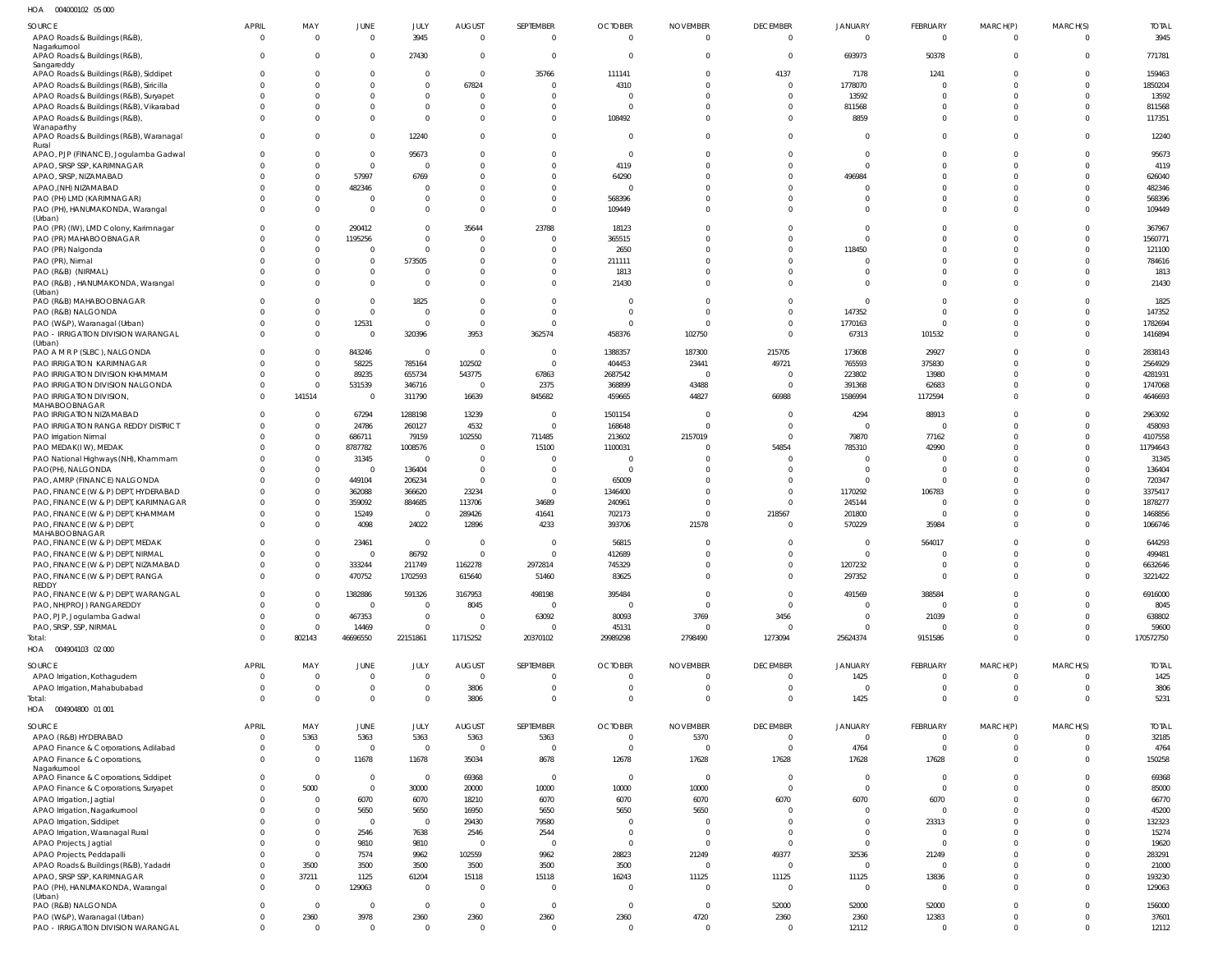| SOURCE                                | APRIL          | MAY             | JUNE             | JULY           | <b>AUGUST</b>           | SEPTEMBER             | <b>OCTOBER</b> | <b>NOVEMBER</b> | <b>DECEMBER</b>             | <b>JANUARY</b>             | FEBRUARY       | MARCH(P)             | MARCH(S)                   | <b>TOTAL</b> |
|---------------------------------------|----------------|-----------------|------------------|----------------|-------------------------|-----------------------|----------------|-----------------|-----------------------------|----------------------------|----------------|----------------------|----------------------------|--------------|
| (Urban)                               |                |                 |                  |                |                         |                       |                |                 |                             |                            |                |                      |                            |              |
| PAO A M R P (SLBC), NALGONDA          | $\mathbf 0$    | 17120           | 7120             | 27120          | 22120                   | 12120                 | 29240          | 22120           | 22120                       | 22120                      | 22120          | $\mathbf 0$          | $\overline{0}$             | 203320       |
| PAO IRRIGATION DIVISION HYDERABAD     | $\mathbf 0$    | 76213           | 6764             | 42510          | 32147                   | 18655                 | 30851          | 11339           | 11339                       | 19769                      | 19769          | $\Omega$             | $\overline{0}$             | 269356       |
| PAO IRRIGATION DIVISION KHAMMAM       | $\Omega$       | 15000           | $\overline{0}$   | 15000          | 45000                   | 15000                 | 15000          | 15000           | $\overline{0}$              | $\Omega$                   | $\Omega$       | $\Omega$             | $\overline{0}$             | 120000       |
| PAO IRRIGATION DIVISION NALGONDA      | $\mathbf 0$    | 3465            | $\overline{0}$   | 10395          | 16440                   | 16315                 | 16315          | 16315           | 3465                        | 3465                       | 42015          | $\Omega$             | $\overline{0}$             | 128190       |
| <b>PAO IRRIGATION DIVISION.</b>       | $\Omega$       | 2715            | 5711             | 5711           | 8707                    | 8707                  | 5711           | 5711            | 5711                        | 5711                       | 8426           | $\Omega$             | $\overline{0}$             | 62821        |
| MAHABOOBNAGAR                         |                |                 |                  |                |                         |                       |                |                 |                             |                            |                |                      |                            |              |
| PAO IRRIGATION RANGA REDDY DISTRICT   | $\mathbf 0$    | $\Omega$        | 7533             | 30107          | 24659                   | 37258                 | 10524          | 3508            | 14983                       | $\overline{0}$             | $\mathbf 0$    |                      | $\overline{0}$             | 128572       |
| PAO, AMRP (FINANCE) NALGONDA          | $\Omega$       | 5302            | $\overline{0}$   | 15906          | 5302                    | 5302                  | 5302           | 5302            | 5302                        | 5302                       | 5302           | $\Omega$             | $\overline{0}$             | 58322        |
| PAO, FINANCE (W & P) DEPT, HYDERABAD  | $^{\circ}$     | $\Omega$        | $\mathbf 0$      | $\overline{0}$ | 22396                   | $\Omega$              | $\Omega$       | $\overline{0}$  | $\overline{0}$              | $\mathbf{0}$               | 0              | $\Omega$             | $\overline{0}$             | 22396        |
| PAO, FINANCE (W & P) DEPT, KARIMNAGAR | $\Omega$       | 7007            | 3938             | 3938           | 3938                    | 7876                  | 3938           | 3938            | 3938                        | $\Omega$                   | $\Omega$       | $\Omega$             | $\overline{0}$             | 38511        |
| PAO, FINANCE (W & P) DEPT,            | $\Omega$       | $\Omega$        | $\overline{0}$   | $\overline{0}$ | $\overline{\mathbf{0}}$ | $\overline{0}$        | $\Omega$       | 32000           | $\Omega$                    | $\Omega$                   | $\Omega$       | $\Omega$             | $\overline{0}$             | 32000        |
| MAHABOOBNAGAR                         |                |                 |                  |                |                         |                       |                |                 |                             |                            |                |                      |                            |              |
| PAO, FINANCE (W & P) DEPT, RANGA      | $\Omega$       | $\Omega$        | $\overline{0}$   | $\overline{0}$ | 194650                  | $\overline{0}$        | $\Omega$       | $\overline{0}$  | $\overline{0}$              | $\Omega$                   | $\Omega$       | $\Omega$             | $\overline{0}$             | 194650       |
| REDDY                                 |                |                 |                  |                |                         |                       |                |                 |                             |                            |                |                      |                            |              |
| PAO, PJP, Jogulamba Gadwal            | $\mathbf 0$    | $\Omega$        | 5000             | 43530          | 110010                  | 11010                 | 11010          | 26520           | 11010                       | 6510                       | 237022         | $\Omega$             | $\overline{0}$             | 461622       |
| PAO, NSP(W&P), HYDERABAD              | $\Omega$       | 5333            | $\overline{0}$   | 15999          | 5333                    | 5333                  | 5333           | 5333            | 5333                        | 5333                       | 5333           | $\Omega$             | $\overline{0}$             | 58663        |
| Total:                                | $\Omega$       | 185589          | 222423           | 363451         | 811140                  | 286401                | 218548         | 228898          | 221761                      | 206805                     | 486466         | $\Omega$             | $\overline{0}$             | 3231482      |
| HOA  004904800  01  002               |                |                 |                  |                |                         |                       |                |                 |                             |                            |                |                      |                            |              |
|                                       |                |                 |                  |                |                         |                       |                |                 |                             |                            |                |                      |                            |              |
| SOURCE                                | APRIL          | MAY             | JUNE             | JULY           | <b>AUGUST</b>           | SEPTEMBER             | <b>OCTOBER</b> | <b>NOVEMBER</b> | <b>DECEMBER</b>             | JANUARY                    | FEBRUARY       | MARCH(P)             | MARCH(S)                   | <b>TOTAL</b> |
| PAO IRRIGATION DIVISION HYDERABAD     | $\overline{0}$ | 4000            | $\overline{0}$   | 12000          | 1190                    | - 0                   |                | $\circ$         | $\Omega$                    | $\Omega$                   | $\mathbf 0$    | $\mathbf{0}$         | -0                         | 17190        |
| Total:                                | $\mathbf 0$    | 4000            | $\overline{0}$   | 12000          | 1190                    | - 0                   | $\Omega$       | $\circ$         | $\overline{0}$              | $\overline{0}$             | $\mathbf 0$    | $\Omega$             | $\overline{0}$             | 17190        |
| HOA  004904800  01  003               |                |                 |                  |                |                         |                       |                |                 |                             |                            |                |                      |                            |              |
| SOURCE                                | APRIL          | MAY             | JUNE             | JULY           | <b>AUGUST</b>           | SEPTEMBER             | <b>OCTOBER</b> | <b>NOVEMBER</b> | <b>DECEMBER</b>             | <b>JANUARY</b>             | FEBRUARY       | MARCH(P)             | MARCH(S)                   | <b>TOTAL</b> |
| APAO Finance & Corporations,          | $\overline{0}$ | $\overline{0}$  | $\overline{0}$   | $\overline{0}$ | $\overline{\mathbf{0}}$ | $\Omega$              | 1000           | 1125            | 1000                        | 1000                       | 1000           | $\Omega$             | $\overline{0}$             | 5125         |
| Nagarkurnool                          |                |                 |                  |                |                         |                       |                |                 |                             |                            |                |                      |                            |              |
| APAO Irrigation, Nagarkurnool         | $\Omega$       | $\overline{0}$  | 1000             | 1000           | 3000                    | 1000                  | 1000           | 1000            | 1000                        | 1000                       | 1000           | $\Omega$             | $\overline{0}$             | 11000        |
| APAO Irrigation, Wanaparthy           | $\Omega$       | 700             | 700              | 700            | 700                     | 700                   | 700            | 371             | 1072                        | $\mathbf{0}$               | 744            | $\Omega$             | $\overline{0}$             | 6387         |
| APAO Irrigation, Yadadri              | $\Omega$       | $\Omega$        | $\overline{0}$   | 1000           | 3000                    | - 0                   | $\Omega$       | $\overline{0}$  | $\Omega$                    | $\Omega$                   | 0              | $\Omega$             | $\Omega$                   | 4000         |
| APAO, SRSP SSP, KARIMNAGAR            | $\Omega$       | $\Omega$        | $\overline{0}$   | 5250           | $\overline{\mathbf{0}}$ | $\Omega$              | $\Omega$       | $\overline{0}$  | $\overline{0}$              | $\Omega$                   | $\mathbf 0$    |                      | $\mathbf 0$                | 5250         |
| PAO (R&B) NALGONDA                    | $\Omega$       | $\Omega$        | $\overline{0}$   | $\Omega$       | $\overline{\mathbf{0}}$ | $\Omega$              | $\Omega$       | $\overline{0}$  | $\Omega$                    | $\Omega$                   | 5400           |                      | $\Omega$                   | 5400         |
| PAO (W&P), Waranagal (Urban)          | $\Omega$       | $\Omega$        | 837              | 1799           | 1100                    | 1100                  | 1100           | 1100            | 5500                        | $\Omega$                   | 0              |                      | $\mathbf 0$                | 12536        |
| PAO A M R P (SLBC), NALGONDA          | $\Omega$       | 1256            | $\overline{0}$   | 8500           | 2228                    | 3228                  | 1000           | 1000            | 1000                        | $\Omega$                   | $\mathbf 0$    |                      | $\Omega$                   | 18212        |
| PAO IRRIGATION DIVISION HYDERABAD     | $\Omega$       | 716             | $\overline{0}$   | 2148           | 716                     | 716                   | 1413           | 1413            | 1413                        | 1413                       | 1413           | $\Omega$             | $\overline{0}$             | 11361        |
| PAO IRRIGATION DIVISION NALGONDA      | $\Omega$       | - 0             | $\overline{0}$   | $\overline{0}$ | $\overline{\mathbf{0}}$ | $\Omega$              | 700            | 700             | 700                         | 700                        | 700            | $\Omega$             | $\overline{0}$             | 3500         |
| PAO IRRIGATION DIVISION,              | $\Omega$       | $\Omega$        | $\overline{0}$   | 2250           | 750                     | 750                   | 9050           | 2250            | 2250                        | 2250                       | 1500           | $\Omega$             | $\overline{0}$             | 21050        |
| MAHABOOBNAGAR                         |                |                 |                  |                |                         |                       |                |                 |                             |                            |                |                      |                            |              |
| PAO IRRIGATION NIZAMABAD              | $\Omega$       | 744             | 744              | $\overline{0}$ | $\overline{\mathbf{0}}$ | $\Omega$              | $\Omega$       | $\overline{0}$  | $\Omega$                    | $\mathbf{0}$               | $\mathbf 0$    | $\Omega$             | $\overline{0}$             | 1488         |
| PAO IRRIGATION RANGA REDDY DISTRICT   | $\Omega$       | $\Omega$        | $\overline{0}$   | 1056           | 3168                    | 11824                 | $-3117$        | $\overline{0}$  | $\Omega$                    | $\mathbf 0$                | $\mathbf 0$    |                      | $\overline{0}$             | 12931        |
| PAO MEDAK(IW), MEDAK                  | $\Omega$       | 232             | 232              | 232            | 232                     | 232                   | 464            | 232             | 232                         | 232                        | 232            | $\Omega$             | $\overline{0}$             | 2552         |
| PAO, AMRP (FINANCE) NALGONDA          | $\Omega$       | 578             | $\mathbf 0$      | 1734           | $\overline{\mathbf{0}}$ | $\Omega$              | - 0            | $\overline{0}$  | $\Omega$                    | $\mathbf{0}$               | $\mathbf 0$    |                      | $\mathbf 0$                | 2312         |
| PAO, PJP, Jogulamba Gadwal            | $\Omega$       | $\Omega$        | 1350             | 1350           | 2700                    | $\Omega$              | - 0            | $\overline{0}$  | $\Omega$                    | $\Omega$                   | $\mathbf 0$    | $\Omega$             | $\Omega$                   | 5400         |
| PAO, NSP(W&P), HYDERABAD              | $\mathbf{0}$   | 2091            | $\overline{0}$   | 6273           | $\overline{\mathbf{0}}$ | $\Omega$              | $\Omega$       | $\overline{0}$  | $\Omega$                    | $\mathbf{0}$               | 712            | $\Omega$             | $\overline{0}$             | 9076         |
|                                       | $\Omega$       |                 | 4863             |                |                         | 19550                 |                | 9191            |                             | 6595                       |                | $\Omega$             | $\Omega$                   | 137580       |
| Total:                                |                | 6317            |                  | 33292          | 17594                   |                       | 13310          |                 | 14167                       |                            | 12701          |                      |                            |              |
| HOA  004904800  01  004               |                |                 |                  |                |                         |                       |                |                 |                             |                            |                |                      |                            |              |
| SOURCE                                |                |                 | JUNE             | JULY           | <b>AUGUST</b>           | SEPTEMBER             | <b>OCTOBER</b> | <b>NOVEMBER</b> | <b>DECEMBER</b>             | JANUARY                    | FEBRUARY       | MARCH(P)             | MARCH(S)                   | <b>TOTAL</b> |
|                                       | <b>APRIL</b>   | MAY             |                  |                |                         |                       |                |                 |                             |                            |                | $\overline{0}$       |                            |              |
| APAO Irrigation, Sangareddy           | $\overline{0}$ | $\overline{0}$  | $\overline{0}$   | $\overline{0}$ | $\overline{0}$          | - 0                   | $\Omega$       | 2338            | 2338                        | 2338                       | 2338           |                      | $\overline{0}$             | 9352         |
| PAO A M R P (SLBC), NALGONDA          | $\Omega$       | $\Omega$        | $\Omega$         | $\Omega$       | 667                     | $\cap$                | $\Omega$       | 442             | $\Omega$                    | $\Omega$                   | $\Omega$       | $\Omega$             | $\Omega$                   | 1109         |
|                                       | $\mathbf{0}$   | $\Omega$        | $\overline{0}$   | $\Omega$       |                         | $\cap$                | $\Omega$       | $\overline{0}$  | $\overline{0}$              | $\Omega$                   | $\mathbf 0$    | $\Omega$             | $\overline{0}$             |              |
| PAO IRRIGATION DIVISION HYDERABAD     | $\overline{0}$ | $\Omega$        | $\mathbf 0$      | $\overline{0}$ | 939                     | $\Omega$              | $\Omega$       |                 |                             |                            |                | $\overline{0}$       | $\overline{0}$             | 939          |
| Total:                                |                |                 |                  |                | 1606                    |                       |                | 2780            | 2338                        | 2338                       | 2338           |                      |                            | 11400        |
| HOA  004904800  01  005               |                |                 |                  |                |                         |                       |                |                 |                             |                            |                |                      |                            |              |
| SOURCE                                | <b>APRIL</b>   | MAY             | JUNE             | JULY           | <b>AUGUST</b>           | SEPTEMBER             | <b>OCTOBER</b> | <b>NOVEMBER</b> | <b>DECEMBER</b>             | <b>JANUARY</b>             | FEBRUARY       | MARCH(P)             | MARCH(S)                   | <b>TOTAL</b> |
| APAO Projects, Peddapalli             | $\mathbf 0$    | $\Omega$        | $\overline{0}$   | $\overline{0}$ | 161923                  | $\Omega$              | $\mathbf{0}$   | $\overline{0}$  | $\Omega$                    | $\Omega$                   | 0              | $\Omega$             | $\Omega$                   | 161923       |
| PAO (W&P), Waranagal (Urban)          | $\Omega$       | $\Omega$        | $\overline{0}$   | $\overline{0}$ | $\overline{\mathbf{0}}$ | - 0                   | 973            | 973             | 892                         | $\mathbf{0}$               | $\overline{0}$ | $\Omega$             | $\overline{0}$             | 2838         |
| PAO A M R P (SLBC), NALGONDA          | $\Omega$       | $\Omega$        | $\overline{0}$   | $\overline{0}$ | $\overline{\mathbf{0}}$ | $\Omega$              | $\Omega$       | $\overline{0}$  | $\overline{0}$              | $\mathbf{0}$               | 745            | $\Omega$             | $\Omega$                   | 745          |
| PAO IRRIGATION DIVISION HYDERABAD     | $\mathbf{0}$   |                 | $\overline{0}$   | $\mathbf 0$    | $\overline{0}$          | $\Omega$              | 2532           | 2532            | 2532                        | 2532                       | 2532           | $\Omega$             | $\overline{0}$             | 12660        |
| Total:                                | $\Omega$       | $\Omega$        | $\Omega$         | $\overline{0}$ | 161923                  | $\Omega$              | 3505           | 3505            | 3424                        | 2532                       | 3277           | $\Omega$             | $\Omega$                   | 178166       |
| HOA  004904800  21 000                |                |                 |                  |                |                         |                       |                |                 |                             |                            |                |                      |                            |              |
|                                       |                |                 |                  |                |                         |                       |                |                 |                             |                            |                |                      |                            |              |
| SOURCE                                | APRIL          | MAY             | JUNE             | JULY           | <b>AUGUST</b>           | SEPTEMBER             | <b>OCTOBER</b> | <b>NOVEMBER</b> | <b>DECEMBER</b>             | JANUARY                    | FEBRUARY       | MARCH(P)             | MARCH(S)                   | <b>TOTAL</b> |
| APAO Irrigation, Bhoopalapally        | $\overline{0}$ | $\Omega$        | $\overline{0}$   | $\overline{0}$ | $\overline{0}$          | 1271                  | $\Omega$       | $\overline{0}$  | 673                         | $\mathbf{0}$               | $\mathbf 0$    | $\mathbf{0}$         | $\overline{0}$             | 1944         |
| APAO, SRSP (FINANCE), WARANGAL RURAL  | $\mathbf 0$    | $\Omega$        | $\overline{0}$   | $\overline{0}$ | $\overline{0}$          |                       |                | $\overline{0}$  | 1902                        | $\mathbf 0$                | $\mathbf 0$    | $\Omega$             | $^{\circ}$                 | 1902         |
| PAO (W&P) NSP, TEKULAPALLY            | $\Omega$       |                 | $\overline{0}$   | $\overline{0}$ | $\overline{0}$          | $\Omega$              |                | $\overline{0}$  | 648                         | $\Omega$                   | $\mathbf 0$    | $\Omega$             | $^{\circ}$                 | 648          |
| PAO A M R P (SLBC), NALGONDA          | $\mathbf 0$    | $\Omega$        | $\overline{0}$   | $\mathbf 0$    | $\overline{0}$          | $\Omega$              | $\Omega$       | $\mathbf 0$     | $\overline{0}$              | 1144                       | $\overline{0}$ | $\Omega$             | $^{\circ}$                 | 1144         |
| PAO, PJP, Jogulamba Gadwal            | $\Omega$       |                 | $\overline{0}$   | $\mathbf 0$    | $\overline{0}$          | $\Omega$              | 4365           | $\overline{0}$  | $\overline{0}$              | $\overline{0}$             | 1591           | $\Omega$             | $\overline{0}$             | 5956         |
| Total:                                | $\Omega$       | $\Omega$        | $\overline{0}$   | $\overline{0}$ | $\overline{0}$          | 1271                  | 4365           | $\overline{0}$  | 3223                        | 1144                       | 1591           | $\Omega$             | $\Omega$                   | 11594        |
| HOA  004904800  22 000                |                |                 |                  |                |                         |                       |                |                 |                             |                            |                |                      |                            |              |
|                                       |                |                 |                  |                |                         |                       |                |                 |                             |                            |                |                      |                            |              |
| SOURCE                                | APRIL          | MAY<br>$\Omega$ | JUNE<br>$\Omega$ | JULY           | <b>AUGUST</b>           | SEPTEMBER<br>$\Omega$ | <b>OCTOBER</b> | <b>NOVEMBER</b> | <b>DECEMBER</b><br>$\Omega$ | <b>JANUARY</b><br>$\Omega$ | FEBRUARY<br>-0 | MARCH(P)<br>$\Omega$ | MARCH(S)                   | <b>TOTAL</b> |
| APAO (PR) Medak                       | $^{\circ}$     |                 |                  | 562            | $\overline{\mathbf{0}}$ |                       | 558            | $\overline{0}$  |                             |                            |                |                      | $\overline{0}$             | 1120         |
| APAO (R&B) RANGAREDDY (HYD)           | $\mathbf 0$    | $\Omega$        | 15819529         | $\overline{0}$ | $\overline{0}$          | 1830749               | $\Omega$       | $\overline{0}$  | 406591                      | $\Omega$                   | $\mathbf 0$    | $\Omega$             | $\overline{0}$             | 18056869     |
| APAO Projects, Kamareddy              | $\Omega$       | $\Omega$        | 1259504          | 229683         | $\overline{0}$          | - 0                   |                | $\overline{0}$  | - 0                         | $\Omega$                   | $\Omega$       | $\Omega$             | $\Omega$                   | 1489187      |
| APAO, SRSP SSP, KARIMNAGAR            | $\Omega$       | $\Omega$        | 128057           | $\overline{0}$ | $\overline{0}$          | $\Omega$              |                | $\overline{0}$  | $\Omega$                    | $\Omega$                   | $\Omega$       |                      | $^{\circ}$                 | 128057       |
| PAO A M R P (SLBC), NALGONDA          | $\Omega$       | $\Omega$        | $\Omega$         | 7640534        | $\overline{0}$          | $\Omega$              | $\Omega$       | 2047564         | $\Omega$                    | $\Omega$                   | $\Omega$       | $\Omega$             | $\overline{0}$             | 9688098      |
| PAO MEDAK(IW), MEDAK                  | $\mathbf 0$    | $\Omega$        | 131889827        | $\overline{0}$ | $\overline{0}$          | 6453687               | $\Omega$       | $\overline{0}$  | $\Omega$                    | $\Omega$                   | $\mathbf 0$    | $\Omega$             | $\overline{0}$             | 138343514    |
| Total:                                | $\mathbf 0$    | $\Omega$        | 149096917        | 7870779        | $\overline{0}$          | 8284436               | 558            | 2047564         | 406591                      | $\Omega$                   | $\Omega$       | $\Omega$             | $\overline{0}$             | 167706845    |
| HOA 004904900 96 000                  |                |                 |                  |                |                         |                       |                |                 |                             |                            |                |                      |                            |              |
| SOURCE                                | APRIL          | MAY             | JUNE             | JULY           | <b>AUGUST</b>           | SEPTEMBER             | <b>OCTOBER</b> | <b>NOVEMBER</b> | <b>DECEMBER</b>             | JANUARY                    | FEBRUARY       | MARCH(P)             |                            | <b>TOTAL</b> |
| APAO Irrigation, Mahabubabad          | $\overline{0}$ | $\Omega$        | $\overline{0}$   | 55076          | $\overline{0}$          | - 0                   | $\Omega$       | $\overline{0}$  | $\Omega$                    | $\mathbf{0}$               | $\overline{0}$ | $\overline{0}$       | MARCH(S)<br>$\overline{0}$ | 55076        |
| Total:                                | $\overline{0}$ | $\mathbf{0}$    | $\overline{0}$   | 55076          | $\overline{\mathbf{0}}$ | $\Omega$              | $\Omega$       | $\overline{0}$  | $\overline{0}$              | $\overline{0}$             | $\mathbf 0$    | $\overline{0}$       | $\overline{0}$             | 55076        |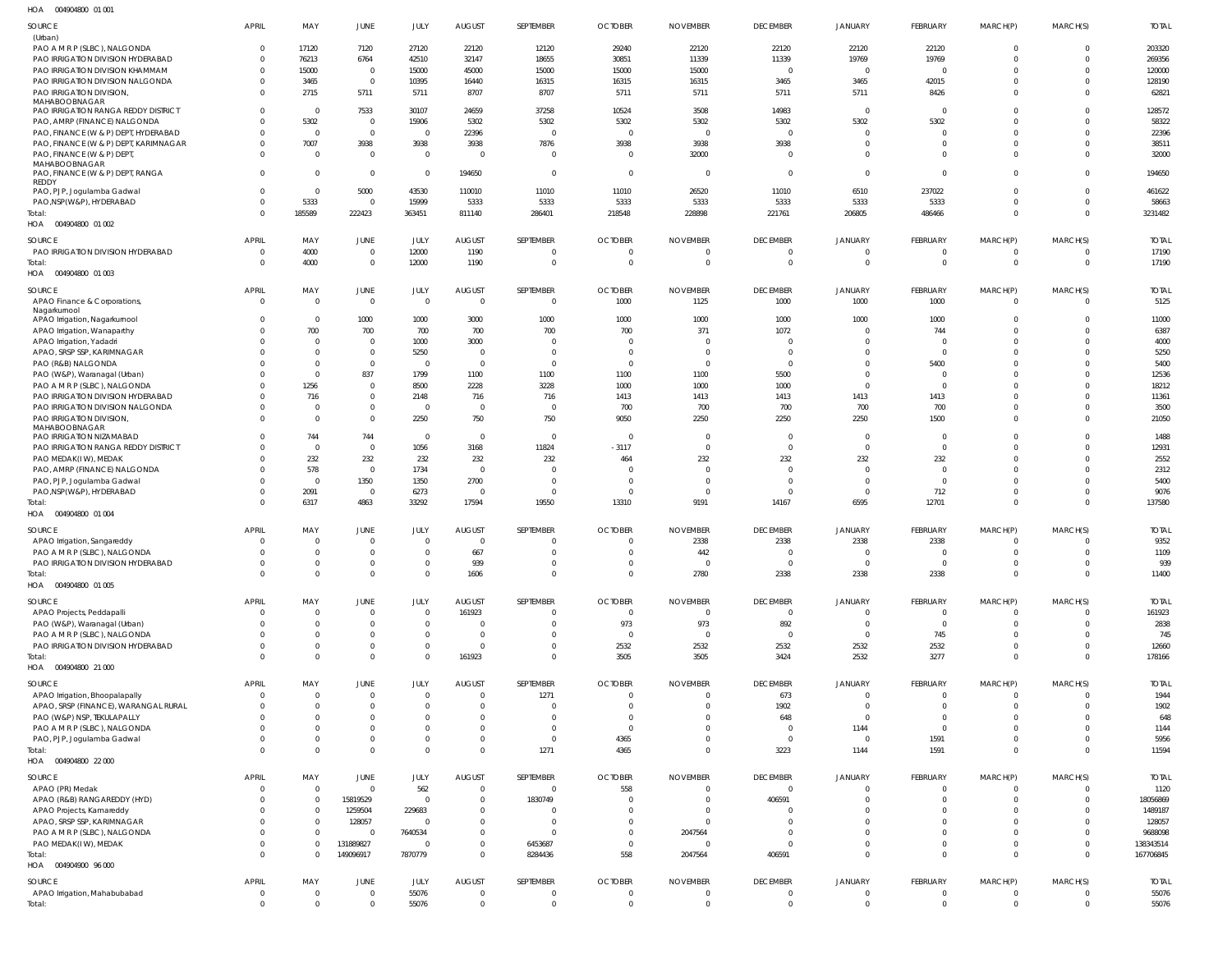| HOA<br>005500800 81 001                                                       |                          |                         |                               |                       |                                  |                                  |                                  |                                   |                       |                            |                              |                            |                      |                     |
|-------------------------------------------------------------------------------|--------------------------|-------------------------|-------------------------------|-----------------------|----------------------------------|----------------------------------|----------------------------------|-----------------------------------|-----------------------|----------------------------|------------------------------|----------------------------|----------------------|---------------------|
| SOURCE                                                                        | <b>APRIL</b>             | MAY                     | JUNE                          | JULY                  | <b>AUGUST</b>                    | SEPTEMBER                        | <b>OCTOBER</b>                   | <b>NOVEMBER</b>                   | <b>DECEMBER</b>       | <b>JANUARY</b>             | FEBRUARY                     | MARCH(P)                   | MARCH(S)             | <b>TOTAL</b>        |
| APAO Finance & Corporations, Adilabad                                         | $\overline{0}$           | $\mathbf{0}$            | 9600                          | 18700                 | $\overline{0}$                   | $\overline{0}$                   | $\overline{0}$                   | $\overline{0}$                    | $\Omega$              | $\overline{0}$             | $\overline{0}$               | $\overline{\mathbf{0}}$    | $\overline{0}$       | 28300               |
| APAO Finance & Corporations,                                                  | $\Omega$                 | $\Omega$                | $\mathbf{0}$                  | 45600                 | $\overline{0}$                   | $\overline{0}$                   | 4096                             | $\overline{0}$                    | $\mathbf 0$           | 10000                      | $\overline{0}$               | $\overline{0}$             | $\overline{0}$       | 59696               |
| Sangareddy                                                                    |                          |                         |                               |                       |                                  |                                  |                                  |                                   |                       |                            |                              |                            |                      |                     |
| PAO, FINANCE (W & P) DEPT, KARIMNAGAR<br>PAO, FINANCE (W & P) DEPT, NIZAMABAD | <sup>0</sup><br>$\Omega$ | $\Omega$<br>$\Omega$    | $\mathbf 0$<br>$\mathbf{0}$   | 59210<br>25920        | 6058<br>$\overline{0}$           | 8052<br>$\overline{0}$           | 167717<br>90500                  | $\overline{0}$<br>$\overline{0}$  | - 0<br>$\Omega$       | $\overline{0}$<br>622000   | 0<br>$\mathbf 0$             | $\overline{0}$<br>$\Omega$ | 0<br>$\overline{0}$  | 241037<br>738420    |
| PAO, FINANCE (W & P) DEPT, RANGA                                              | $\Omega$                 | $\mathbf{0}$            | 15040                         | 89666                 | $\overline{0}$                   | $\overline{0}$                   | 20300                            | $\overline{0}$                    | $\Omega$              | 91450                      | $\mathbf{0}$                 | $\Omega$                   | $\overline{0}$       | 216456              |
| REDDY                                                                         |                          |                         |                               |                       |                                  |                                  |                                  |                                   |                       |                            |                              |                            |                      |                     |
| PAO, FINANCE (W & P) DEPT, WARANGAL                                           | $\Omega$                 | $\mathbf{0}$            | $\overline{0}$                | 16000                 | $\overline{0}$                   | $\mathbf{0}$                     | 5255                             | 20911                             | 8222                  | $\Omega$                   | $\overline{0}$               | $\mathbf{0}$               | $\overline{0}$       | 50388               |
| Total:                                                                        | $\Omega$                 | $\mathbf{0}$            | 24640                         | 255096                | 6058                             | 8052                             | 287868                           | 20911                             | 8222                  | 723450                     | $\mathbf{0}$                 | $\Omega$                   | $\overline{0}$       | 1334297             |
| HOA  005901102  01  000                                                       |                          |                         |                               |                       |                                  |                                  |                                  |                                   |                       |                            |                              |                            |                      |                     |
| SOURCE                                                                        | <b>APRIL</b>             | MAY                     | JUNE                          | JULY                  | AUGUST                           | SEPTEMBER                        | <b>OCTOBER</b>                   | <b>NOVEMBER</b>                   | <b>DECEMBER</b>       | <b>JANUARY</b>             | FEBRUARY                     | MARCH(P)                   | MARCH(S)             | <b>TOTAL</b>        |
| APAO (R&B) POCHAMPAD (NIZAMABAD)                                              | $\overline{0}$           | $\overline{0}$          | 92404                         | $\Omega$              | $\overline{0}$                   | $\overline{0}$                   | $\overline{0}$                   | $\overline{0}$                    | $\mathbf{0}$          | $\overline{0}$             | $\overline{0}$               | $\overline{0}$             | 0                    | 92404               |
| APAO Roads & Buildings (R&B), Vikarabad                                       | $\mathbf{0}$             | $\overline{0}$          | $\overline{0}$                | $\overline{0}$        | $\overline{0}$                   | 21020                            | $\overline{0}$                   | $\overline{0}$                    | 16536                 | 748290                     | $\overline{0}$               | $\overline{0}$             | $\overline{0}$       | 785846              |
| PAO (R&B) (NIRMAL)                                                            | $\Omega$                 | 8100                    | 11900                         | 15660                 | $\overline{0}$                   | $\overline{0}$                   | 10700                            | $\overline{0}$                    | 23436                 | 44380                      | $\mathbf{0}$                 | $\overline{0}$             | 0                    | 114176              |
| Total:                                                                        | $\Omega$                 | 8100                    | 104304                        | 15660                 | $\overline{0}$                   | 21020                            | 10700                            | $\overline{0}$                    | 39972                 | 792670                     | $\mathbf{0}$                 | $\Omega$                   | $\overline{0}$       | 992426              |
| HOA<br>005980101 01 000                                                       |                          |                         |                               |                       |                                  |                                  |                                  |                                   |                       |                            |                              |                            |                      |                     |
| SOURCE                                                                        | <b>APRIL</b>             | MAY                     | JUNE                          | JULY                  | <b>AUGUST</b>                    | SEPTEMBER                        | <b>OCTOBER</b>                   | <b>NOVEMBER</b>                   | <b>DECEMBER</b>       | <b>JANUARY</b>             | FEBRUARY                     | MARCH(P)                   | MARCH(S)             | <b>TOTAL</b>        |
| APAO (R&B) POCHAMPAD (NIZAMABAD)                                              | $\overline{0}$           | $\mathbf{0}$            | $\mathbf 0$                   | $\Omega$              | $\overline{0}$                   | $\overline{0}$                   | $\overline{0}$                   | $\overline{0}$                    | $\Omega$              | $\overline{0}$             | 56568                        | $\overline{0}$             | $\overline{0}$       | 56568               |
| APAO (R&B) TEKULAPALLY                                                        | $\Omega$                 | $\overline{0}$          | $\overline{0}$                | 85028                 | $\overline{0}$                   | $\overline{0}$                   | $\overline{0}$                   | 69842                             | $\Omega$              | $\overline{0}$             | 72                           | $\overline{0}$             | $\overline{0}$       | 154942              |
| APAO Roads & Buildings (R&B), Siddipet                                        | $\mathbf{0}$             | 23000                   | $\mathbf 0$                   | $\Omega$              | $\Omega$                         | $\Omega$                         | $\overline{0}$                   | $\Omega$                          |                       | 17500                      | $\overline{0}$               | $\Omega$                   | 0                    | 40500               |
| PAO (R&B) LMD                                                                 | $\Omega$                 | 57150                   | $\overline{0}$                | $\Omega$              | $\overline{0}$                   | $\Omega$                         | $\mathbf 0$                      | $\Omega$                          | $\Omega$              | $\overline{0}$             | $\overline{0}$               | $\overline{0}$             | $\overline{0}$       | 57150               |
| PAO IRRIGATION DIVISION                                                       | $\Omega$                 | $\Omega$                | $\overline{0}$                | 205350                | $\overline{0}$                   | $\Omega$                         | $\Omega$                         | $\Omega$                          | $\Omega$              | 233200                     | $\mathbf{0}$                 | $\Omega$                   | $\overline{0}$       | 438550              |
| MAHABOOBNAGAR                                                                 |                          |                         |                               |                       |                                  |                                  |                                  |                                   |                       |                            |                              |                            |                      |                     |
| Total:<br>005980800 81 000                                                    | $\Omega$                 | 80150                   | $\mathbf 0$                   | 290378                | $\Omega$                         | $\overline{0}$                   | $\overline{0}$                   | 69842                             | $\Omega$              | 250700                     | 56640                        | $\Omega$                   | $\mathbf{0}$         | 747710              |
| HOA                                                                           |                          |                         |                               |                       |                                  |                                  |                                  |                                   |                       |                            |                              |                            |                      |                     |
| SOURCE                                                                        | <b>APRIL</b>             | MAY                     | JUNE                          | JULY                  | <b>AUGUST</b>                    | SEPTEMBER                        | <b>OCTOBER</b>                   | <b>NOVEMBER</b>                   | <b>DECEMBER</b>       | JANUARY                    | FEBRUARY                     | MARCH(P)                   | MARCH(S)             | <b>TOTAL</b>        |
| APAO (R&B) HYDERABAD                                                          | $\overline{0}$           | $\mathbf 0$             | 682217                        | $\Omega$              | $\overline{0}$                   | 66760                            | $\overline{0}$                   | 61800                             | $\mathbf{0}$          | $\mathbf 0$                | 3428364                      | $\overline{0}$             | $\overline{0}$       | 4239141             |
| APAO (R&B) POCHAMPAD (NIZAMABAD)                                              | $\mathbf{0}$             | $\overline{0}$          | $\mathbf{0}$                  | $\overline{0}$        | $\overline{0}$                   | $\overline{0}$                   | 355181                           | $\overline{0}$                    | $\mathbf 0$           | $\mathbf 0$                | $\overline{0}$               | $\overline{0}$             | 0                    | 355181              |
| APAO (R&B) RANGAREDDY (HYD)                                                   | $\mathbf 0$              | 204900                  | 140000                        | 213200                | 521500                           | 741800                           | 354300                           | 223100                            | 300000                | 359700                     | 250800                       | $\Omega$                   | 0                    | 3309300             |
| APAO (R&B) TEKULAPALLY                                                        | $\Omega$                 | $\mathbf{0}$            | $\mathbf 0$                   | $\Omega$              | $\overline{0}$                   | $\overline{0}$                   | $\overline{0}$                   | 1881238                           | $\Omega$              | $\overline{0}$             | 0                            | $\Omega$                   | $\mathbf 0$          | 1881238             |
| APAO Finance & Corporations,                                                  | $\Omega$                 | $\mathbf{0}$            | $\overline{0}$                | $\Omega$              | 1000                             | 8908                             | $\overline{0}$                   | $\overline{0}$                    | $\Omega$              | $\mathbf 0$                | $\overline{0}$               | $\Omega$                   | $\overline{0}$       | 9908                |
| Komarambheem Asifabad<br>APAO Finance & Corporations,                         | $\Omega$                 | $\Omega$                | $\overline{0}$                | 175000                | $\overline{0}$                   | $\overline{0}$                   | 101657                           | $\overline{0}$                    | $\Omega$              | 115780                     | $\mathbf{0}$                 | $\Omega$                   | $\Omega$             | 392437              |
| Kothagudem                                                                    |                          |                         |                               |                       |                                  |                                  |                                  |                                   |                       |                            |                              |                            |                      |                     |
| APAO Finance & Corporations,                                                  | $\Omega$                 | $\mathbf{0}$            | 500                           | $\Omega$              | $\overline{0}$                   | $\overline{0}$                   | $\overline{0}$                   | $\overline{0}$                    | $\Omega$              | $\overline{0}$             | $\overline{0}$               | $\mathbf{0}$               | $\overline{0}$       | 500                 |
| Nagarkurnool                                                                  | $\Omega$                 | $\Omega$                |                               | $\Omega$              |                                  | $\mathbf{0}$                     |                                  |                                   | $\Omega$              |                            |                              | $\mathbf{0}$               |                      |                     |
| APAO Finance & Corporations,<br>Sangareddy                                    |                          |                         | $\overline{0}$                |                       | $\overline{0}$                   |                                  | $\overline{0}$                   | 2000                              |                       | $\mathbf{0}$               | $\overline{0}$               |                            | $\overline{0}$       | 2000                |
| APAO Irrigation, Jangaon                                                      | $\Omega$                 | $\Omega$                | $\overline{0}$                | $\Omega$              | 1500                             | $\overline{0}$                   | 1500                             | $\Omega$                          | $\Omega$              | $\Omega$                   | $\overline{0}$               | $\Omega$                   | $\overline{0}$       | 3000                |
| APAO Irrigation, Mahabubabad                                                  | $\Omega$                 | $\mathbf{0}$            | $\mathbf 0$                   | 5000                  | 1000                             | $\overline{0}$                   | 2500                             | $\overline{0}$                    | $\Omega$              | $\mathbf 0$                | $\overline{0}$               | $\overline{0}$             | $\mathbf 0$          | 8500                |
| APAO Panchayat Raj (PR)                                                       | $\Omega$                 | $\mathbf 0$             | $\overline{0}$                | $\Omega$              | $\overline{0}$                   | $\overline{0}$                   | 2088                             | $\overline{0}$                    | $\Omega$              | $\mathbf 0$                | $\overline{0}$               | $\overline{0}$             | $\overline{0}$       | 2088                |
| Komarambheem Asifabad                                                         |                          |                         |                               |                       |                                  |                                  |                                  |                                   |                       |                            |                              |                            |                      |                     |
| APAO Panchayat Raj (PR), Kothagudem                                           | $\Omega$                 | $\mathbf{0}$            | 130716                        | $\Omega$              | $\overline{0}$                   | $\overline{0}$                   | $\overline{0}$                   | $\overline{0}$                    | 4418                  | $\mathbf 0$                | $\overline{0}$               | $\overline{0}$             | $\mathbf 0$          | 135134              |
| APAO Panchayat Raj (PR), Nagarkurnool                                         | $\Omega$                 | $\mathbf 0$             | 211000                        | $\Omega$              | $\overline{0}$                   | 10000                            | 5000                             | $\overline{0}$                    | $\Omega$              | 155197                     | $\overline{0}$               | $\Omega$                   | $\overline{0}$       | 381197              |
| APAO Roads & Buildings (R&B), Kamareddy                                       | $\Omega$<br>$\Omega$     | $\mathbf 0$             | $\overline{0}$                | $\Omega$<br>$\Omega$  | $\overline{0}$<br>$\overline{0}$ | 16000                            | $\overline{0}$                   | 30000<br>$\overline{0}$           | $\Omega$<br>$\Omega$  | $\mathbf 0$<br>$\mathbf 0$ | $\mathbf{0}$<br>$\mathbf{0}$ | $\Omega$                   | $\mathbf 0$          | 46000               |
| APAO Roads & Buildings (R&B)<br>Komarambheem Asifabad                         |                          | $\mathbf{0}$            | 2800                          |                       |                                  | $\overline{0}$                   | $\overline{0}$                   |                                   |                       |                            |                              | $\overline{0}$             | 0                    | 2800                |
| APAO Roads & Buildings (R&B),                                                 | $\Omega$                 | $\Omega$                | $\mathbf 0$                   | $\Omega$              | $\Omega$                         | $\overline{0}$                   | $\Omega$                         | $\overline{0}$                    | 474600                | $\mathbf 0$                | $\overline{0}$               | $\Omega$                   | $\Omega$             | 474600              |
| Mahabubabad                                                                   |                          |                         |                               |                       |                                  |                                  |                                  |                                   |                       |                            |                              |                            |                      |                     |
| APAO Roads & Buildings (R&B), Mancherial                                      | $\cap$                   | 500                     | $\cap$                        | 500                   | $\cap$                           | 1256011                          | $\Omega$                         | $\cap$                            | $\Omega$              | 10010                      | 38124                        | $\cap$                     | $\cap$               | 1305145             |
| APAO Roads & Buildings (R&B),<br>Nagarkurnool                                 | $\mathbf 0$              | $\mathbf{0}$            | $\overline{0}$                | $\Omega$              | $\overline{0}$                   | 472353                           | $\overline{0}$                   | $\Omega$                          | $\Omega$              | $\overline{0}$             | $\overline{0}$               | $\Omega$                   | $\overline{0}$       | 472353              |
| APAO Roads & Buildings (R&B),                                                 | $\overline{0}$           | $\mathbf{0}$            | $\overline{0}$                | 1025                  | $\overline{0}$                   | $\mathbf 0$                      | 1000                             | $\overline{0}$                    | $\Omega$              | 438939                     | 4000                         | $\overline{0}$             | 0                    | 444964              |
| Sangareddy                                                                    |                          |                         |                               |                       |                                  |                                  |                                  |                                   |                       |                            |                              |                            |                      |                     |
| APAO Roads & Buildings (R&B), Siddipet                                        | $\mathbf 0$              | 3000                    | $\overline{0}$                | 7000                  | $\overline{0}$                   | 9000                             | $\overline{0}$                   | $\overline{0}$                    | $\mathbf{0}$          | 5000                       | 28000                        | $\overline{0}$             | 0                    | 52000               |
| APAO Roads & Buildings (R&B), Siricilla                                       | $\Omega$                 | $\mathbf{0}$            | $\mathbf 0$                   | $\Omega$<br>$\Omega$  | $\overline{0}$                   | 20277                            | $\overline{0}$                   | $\overline{0}$                    | $\Omega$              | 88956                      | 10766                        | $\overline{0}$             | $\overline{0}$       | 119999              |
| APAO Roads & Buildings (R&B), Waranagal<br>Rural                              | $\Omega$                 | $\Omega$                | $\mathbf 0$                   |                       | $\overline{0}$                   | $\overline{0}$                   | $\Omega$                         | $\overline{0}$                    | $\Omega$              | 329472                     | $\overline{0}$               | $\overline{0}$             | 0                    | 329472              |
| PAO (PR) Nalgonda                                                             | $\Omega$                 | $\mathbf{0}$            | $\mathbf 0$                   | $\Omega$              | $\overline{0}$                   | $\overline{0}$                   | $\overline{0}$                   | $\overline{0}$                    | $\Omega$              | 43047                      | $\overline{0}$               | $\overline{0}$             | $\overline{0}$       | 43047               |
| PAO (R&B), HANUMAKONDA, Warangal                                              | $\Omega$                 | $\mathbf{0}$            | 26283                         | $\Omega$              | $\overline{0}$                   | $\Omega$                         | $\Omega$                         | $\overline{0}$                    | $\Omega$              | $\overline{0}$             | $\overline{0}$               | $\mathbf{0}$               | $\overline{0}$       | 26283               |
| (Urban)                                                                       |                          |                         |                               |                       |                                  |                                  |                                  |                                   |                       |                            |                              |                            |                      |                     |
| PAO (R&B) LMD                                                                 | <sup>0</sup>             | $\Omega$                | 159380                        | $\Omega$<br>$\Omega$  | $\overline{0}$                   | $\Omega$                         | $\overline{0}$                   | $\overline{0}$                    | $\Omega$              | $\mathbf 0$                | $\overline{0}$               | $\overline{0}$             | $\overline{0}$       | 159380              |
| PAO (R&B) MAHABOOBNAGAR                                                       | $\Omega$                 | $\mathbf{0}$            | $\mathbf 0$                   |                       | $\overline{0}$                   | $\Omega$                         | 15000                            | $\overline{0}$                    |                       | $\overline{0}$             | $\overline{0}$               | $\overline{0}$             | 0                    | 15000               |
| PAO (R&B) NALGONDA<br>PAO IRRIGATION DIVISION,                                | $\Omega$<br><sup>0</sup> | $\mathbf 0$<br>$\Omega$ | $\mathbf 0$<br>$\overline{0}$ | $\Omega$<br>$-849500$ | $\overline{0}$<br>$\overline{0}$ | $\overline{0}$<br>$\overline{0}$ | $\overline{0}$<br>22968          | 126828<br>$\Omega$                | $\Omega$<br>$\Omega$  | $\overline{0}$<br>6000     | 64768<br>$\overline{0}$      | $\overline{0}$<br>$\Omega$ | 0<br>$\Omega$        | 191596<br>$-820532$ |
| MAHABOOBNAGAR                                                                 |                          |                         |                               |                       |                                  |                                  |                                  |                                   |                       |                            |                              |                            |                      |                     |
| PAO MEDAK(IW), MEDAK                                                          | $\Omega$                 | $\Omega$                | 9                             | $\Omega$              | $\overline{0}$                   | $\mathbf{0}$                     | $\overline{0}$                   | $\overline{0}$                    | $\Omega$              | $\overline{0}$             | $\overline{0}$               | $\overline{0}$             | $\overline{0}$       | $\mathsf{Q}$        |
| PAO, FINANCE (W & P) DEPT,                                                    | $\Omega$                 | $\Omega$                | $\mathbf 0$                   | $\Omega$              | $\overline{0}$                   | $\overline{0}$                   | $-746457$                        | $\overline{0}$                    | $\Omega$              | $\overline{0}$             | $\overline{0}$               | $\overline{0}$             | $\Omega$             | $-746457$           |
| MAHABOOBNAGAR                                                                 |                          |                         |                               |                       |                                  |                                  |                                  |                                   |                       |                            |                              |                            |                      |                     |
| PAO, FINANCE (W & P) DEPT, RANGA<br>REDDY                                     | $\Omega$                 | $\mathbf{0}$            | $\overline{0}$                | 8000                  | $\overline{0}$                   | $\overline{0}$                   | $\overline{0}$                   | $\overline{0}$                    | $\Omega$              | $\overline{0}$             | $\overline{0}$               | $\overline{0}$             | $\overline{0}$       | 8000                |
| PAO, PJP, Jogulamba Gadwal                                                    | $\overline{0}$           | $\mathbf 0$             | $\mathbf 0$                   | 6000                  | $\overline{0}$                   | $\overline{0}$                   | $\overline{0}$                   | $\overline{0}$                    | $\overline{0}$        | $\overline{0}$             | $\overline{0}$               | $\overline{0}$             | $\overline{0}$       | 6000                |
| Total:                                                                        | $\Omega$                 | 208400                  | 1352905                       | $-433775$             | 525000                           | 2601109                          | 114737                           | 2324966                           | 779018                | 1552101                    | 3824822                      | $\mathbf{0}$               | $\overline{0}$       | 12849283            |
| HOA  007060118  01  000                                                       |                          |                         |                               |                       |                                  |                                  |                                  |                                   |                       |                            |                              |                            |                      |                     |
|                                                                               |                          |                         |                               |                       |                                  |                                  |                                  |                                   |                       |                            |                              |                            |                      |                     |
| SOURCE                                                                        | <b>APRIL</b><br>$\Omega$ | MAY<br>$\Omega$         | JUNE<br>$\overline{0}$        | JULY<br>$\Omega$      | <b>AUGUST</b><br>$\Omega$        | SEPTEMBER                        | <b>OCTOBER</b><br>$\overline{0}$ | <b>NOVEMBER</b><br>$\overline{0}$ | <b>DECEMBER</b><br>50 | <b>JANUARY</b><br>$\Omega$ | FEBRUARY<br>$\overline{0}$   | MARCH(P)<br>$\Omega$       | MARCH(S)<br>$\Omega$ | <b>TOTAL</b><br>170 |
| APAO Irrigation, Siddipet<br>APAO, SRSP SSP, KARIMNAGAR                       | <sup>0</sup>             | $\Omega$                | $\overline{0}$                | 1020                  | $\Omega$                         | 120<br>268                       | $\Omega$                         | $\overline{0}$                    | $\Omega$              | $\overline{0}$             | $\overline{0}$               | $\overline{0}$             | $\Omega$             | 1288                |
| PAO IRRIGATION DIVISION NALGONDA                                              |                          | $\Omega$                | $\overline{0}$                | $\Omega$              | $\Omega$                         | $\Omega$                         | $\Omega$                         | $\Omega$                          |                       | $\mathbf{0}$               | 246                          | $\overline{0}$             | $\Omega$             | 246                 |
| PAO(PH), NALGONDA                                                             |                          | $\Omega$                | $\mathbf 0$                   | $\Omega$              | $\overline{0}$                   | $\overline{0}$                   | $\Omega$                         | $\Omega$                          | $\Omega$              | $\overline{0}$             | 428                          | $\overline{0}$             | $\Omega$             | 428                 |
| PAO, FINANCE (W & P) DEPT, RANGA                                              | $\Omega$                 | $\Omega$                | $\overline{0}$                | $\Omega$              | $\Omega$                         | 10                               | $\Omega$                         | $\Omega$                          | $\Omega$              | 120                        | $\overline{0}$               | $\Omega$                   | $\Omega$             | 130                 |
| REDDY                                                                         |                          |                         |                               |                       |                                  |                                  |                                  |                                   |                       |                            |                              |                            |                      |                     |
| Total:                                                                        | $\Omega$                 | $\Omega$                | $\mathbf{0}$                  | 1020                  | $\overline{0}$                   | 398                              | $\overline{0}$                   | $\overline{0}$                    | 50                    | 120                        | 674                          | $\mathbf{0}$               | $\overline{0}$       | 2262                |
| HOA  007060800  81  000                                                       |                          |                         |                               |                       |                                  |                                  |                                  |                                   |                       |                            |                              |                            |                      |                     |
| SOURCE                                                                        | <b>APRIL</b>             | MAY                     | JUNE                          | JULY                  | <b>AUGUST</b>                    | SEPTEMBER                        | <b>OCTOBER</b>                   | <b>NOVEMBER</b>                   | <b>DECEMBER</b>       | JANUARY                    | FEBRUARY                     | MARCH(P)                   | MARCH(S)             | <b>TOTAL</b>        |
| APAO (R&B) HYDERABAD                                                          | $\mathbf 0$              | $\mathbf 0$             | $\mathbf 0$                   | $\Omega$              | $\overline{0}$                   | $\overline{0}$                   | $\overline{0}$                   | $\overline{0}$                    | $\mathbf{0}$          | 1634                       | $\mathbf 0$                  | $\overline{0}$             | $\overline{0}$       | 1634                |
| PAO IRRIGATION DIVISION                                                       | $\mathbf{0}$             | $\mathbf 0$             | $\mathbb O$                   | $\mathbf{0}$          | $\overline{0}$                   | $\overline{0}$                   | $\mathbf 0$                      | $\overline{0}$                    | 3275                  | $\mathbf 0$                | $\mathbf 0$                  | $\overline{0}$             | $\overline{0}$       | 3275                |
|                                                                               |                          |                         |                               |                       |                                  |                                  |                                  |                                   |                       |                            |                              |                            |                      |                     |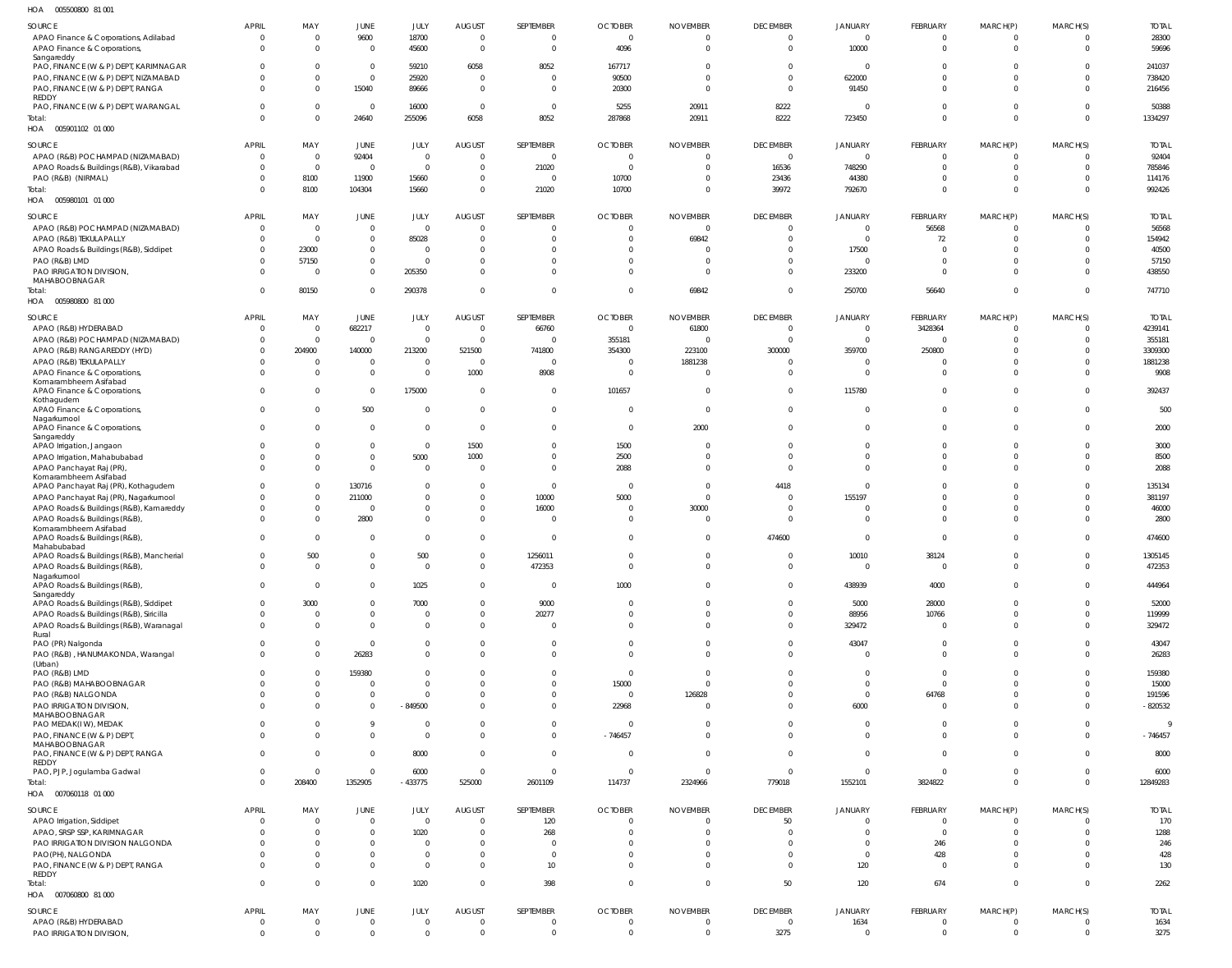## 007060800 81 000 HOA

| SOURCE                                                                         | <b>APRIL</b>             | MAY                              | JUNE                             | JULY                             | <b>AUGUST</b>             | SEPTEMBER            | <b>OCTOBER</b>           | <b>NOVEMBER</b>      | <b>DECEMBER</b>                  | <b>JANUARY</b>                   | FEBRUARY                                  | MARCH(P)                  | MARCH(S)             | <b>TOTAL</b>      |
|--------------------------------------------------------------------------------|--------------------------|----------------------------------|----------------------------------|----------------------------------|---------------------------|----------------------|--------------------------|----------------------|----------------------------------|----------------------------------|-------------------------------------------|---------------------------|----------------------|-------------------|
| MAHABOOBNAGAR<br>PAO, FINANCE (W & P) DEPT, KARIMNAGAR                         | $\Omega$                 | $\overline{0}$                   | $\overline{0}$                   | $\overline{0}$                   | $\overline{0}$            | $\Omega$             | 1000                     | $\Omega$             | $\overline{0}$                   | $\overline{0}$                   | $\overline{0}$                            | $\overline{0}$            | $\Omega$             | 1000              |
| PAO, FINANCE (W & P) DEPT, RANGA<br><b>REDDY</b>                               | $\Omega$                 | $\overline{0}$                   | $\mathbf{0}$                     | $\overline{0}$                   | $\Omega$                  | $\Omega$             | 134397                   | $\Omega$             | $\Omega$                         | $\overline{0}$                   | $\Omega$                                  | $\Omega$                  | $\Omega$             | 134397            |
| Total:<br>HOA  020201102  81  000                                              | $\Omega$                 | $\overline{0}$                   | $\overline{0}$                   | $\overline{0}$                   | $\overline{0}$            | $\Omega$             | 135397                   | $\Omega$             | 3275                             | 1634                             | $\Omega$                                  | $\overline{0}$            | $\Omega$             | 140306            |
| SOURCE                                                                         | <b>APRIL</b>             | MAY                              | JUNE                             | JULY                             | AUGUST                    | SEPTEMBER            | <b>OCTOBER</b>           | <b>NOVEMBER</b>      | <b>DECEMBER</b>                  | <b>JANUARY</b>                   | FEBRUARY                                  | MARCH(P)                  | MARCH(S)             | <b>TOTAL</b>      |
| APAO Finance & Corporations, Adilabad                                          | $\Omega$                 | $\overline{0}$                   | $\Omega$                         | $\Omega$                         | $\Omega$                  | $\Omega$             | 5000                     |                      | $\Omega$                         | $\overline{0}$                   | $\Omega$                                  | $\Omega$                  |                      | 5000              |
| APAO Finance & Corporations, Jangaon                                           | $\Omega$                 | $\Omega$                         | $\Omega$                         | $\overline{0}$                   | $\Omega$                  | 1233                 | - 0                      |                      | $\Omega$                         | $\Omega$                         | $\Omega$                                  | $\Omega$                  |                      | 1233              |
| APAO Finance & Corporations, Medchal<br>PAO (PR) MAHABOOBNAGAR                 |                          | $\Omega$<br>$\Omega$             | $\Omega$<br>$\Omega$             | $\Omega$<br>$\Omega$             | $\Omega$<br>$\Omega$      | $\Omega$<br>$\Omega$ | - 0                      |                      | $\Omega$<br>$\Omega$             | 5000<br>16494                    | $\Omega$<br>$\Omega$                      | $\Omega$<br>$\Omega$      |                      | 5000<br>16494     |
| PAO, FINANCE (W & P) DEPT, KARIMNAGAR                                          |                          | $\Omega$                         | 43148                            | 196836                           | $\Omega$                  | 3441                 | 822471                   |                      | $\Omega$                         | 82875                            | $\Omega$                                  | $\Omega$                  |                      | 1148771           |
| PAO, FINANCE (W & P) DEPT, KHAMMAM                                             |                          | $\Omega$                         | $\overline{0}$                   | $\Omega$                         | $\Omega$                  | $\Omega$             |                          |                      | $\Omega$                         | 1000                             | $\Omega$                                  | $\Omega$                  |                      | 1000              |
| PAO, FINANCE (W & P) DEPT,<br>MAHABOOBNAGAR                                    |                          | $\Omega$                         | $\Omega$                         | $\Omega$                         | $\Omega$                  | $\Omega$             | 11123                    |                      | $\Omega$                         | $\overline{0}$                   | $\Omega$                                  | $\Omega$                  |                      | 11123             |
| PAO, FINANCE (W & P) DEPT, NIZAMABAD                                           |                          | $\Omega$                         | $\overline{0}$                   | 4000                             | 6819                      | $\Omega$             | $\Omega$                 |                      | $\Omega$                         | $\overline{0}$                   | $\Omega$                                  | $\Omega$                  |                      | 10819             |
| PAO, FINANCE (W & P) DEPT, WARANGAL                                            |                          | $\Omega$                         | $\Omega$                         | 24519                            | 14422                     | 5696                 | 27312                    |                      | $\Omega$                         | 20000                            | $\Omega$                                  | $\Omega$                  |                      | 91949             |
| Total:                                                                         | $\Omega$                 | $\Omega$                         | 43148                            | 225355                           | 21241                     | 10370                | 865906                   | $\Omega$             | $\Omega$                         | 125369                           | $\Omega$                                  | $\Omega$                  | $\Omega$             | 1291389           |
| HOA  020201103  81  000                                                        |                          |                                  |                                  |                                  |                           |                      |                          |                      |                                  |                                  |                                           |                           |                      |                   |
| SOURCE                                                                         | <b>APRIL</b><br>$\Omega$ | MAY                              | JUNE                             | JULY                             | <b>AUGUST</b>             | SEPTEMBER            | <b>OCTOBER</b>           | <b>NOVEMBER</b>      | <b>DECEMBER</b>                  | <b>JANUARY</b>                   | FEBRUARY                                  | MARCH(P)                  | MARCH(S)             | <b>TOTAL</b>      |
| APAO Finance & Corporations, Adilabad<br>PAO, FINANCE (W & P) DEPT, KARIMNAGAR | $\Omega$                 | $\overline{0}$<br>$\mathbf 0$    | $\overline{0}$<br>40733          | $\overline{0}$<br>57781          | 23253<br>$\overline{0}$   | $\Omega$<br>$\Omega$ | $\overline{0}$<br>10118  | $\Omega$<br>$\Omega$ | $\overline{0}$<br>$\overline{0}$ | 2000<br>$\overline{0}$           | $\overline{\mathbf{0}}$<br>$\overline{0}$ | - 0<br>$\overline{0}$     | $\Omega$<br>$\Omega$ | 25253<br>108632   |
| PAO, FINANCE (W & P) DEPT,                                                     | $\Omega$                 | $\overline{0}$                   | $\overline{0}$                   | 48107                            | $\overline{0}$            | $\Omega$             | 5000                     | $\Omega$             | $\Omega$                         | $\Omega$                         | $\Omega$                                  | $\Omega$                  |                      | 53107             |
| MAHABOOBNAGAR                                                                  | $\Omega$                 |                                  | 12683                            |                                  | $\overline{0}$            | $\Omega$             |                          |                      | $\Omega$                         | $\overline{0}$                   | $\overline{0}$                            | $\Omega$                  |                      | 13132             |
| PAO, FINANCE (W & P) DEPT, NIZAMABAD<br>PAO, FINANCE (W & P) DEPT, WARANGAL    | $\Omega$                 | $\overline{0}$<br>$\overline{0}$ | $\overline{0}$                   | 449<br>14400                     | $\,$ 0                    | $\Omega$             | $\overline{0}$<br>2720   |                      | $\overline{0}$                   | $\overline{0}$                   | 10000                                     | $\Omega$                  | $\Omega$             | 27120             |
| Total:                                                                         | $\Omega$                 | $\mathbf 0$                      | 53416                            | 120737                           | 23253                     | $\Omega$             | 17838                    | $\Omega$             | $\Omega$                         | 2000                             | 10000                                     | $\Omega$                  | $\Omega$             | 227244            |
| HOA  021501102  01  000                                                        |                          |                                  |                                  |                                  |                           |                      |                          |                      |                                  |                                  |                                           |                           |                      |                   |
| SOURCE                                                                         | <b>APRIL</b>             | MAY                              | JUNE                             | JULY                             | <b>AUGUST</b>             | SEPTEMBER            | <b>OCTOBER</b>           | <b>NOVEMBER</b>      | <b>DECEMBER</b>                  | <b>JANUARY</b>                   | FEBRUARY                                  | MARCH(P)                  | MARCH(S)             | <b>TOTAL</b>      |
| APAO (PR) Medak                                                                | $\Omega$                 | $\mathbf{0}$                     | $\overline{0}$                   | $\overline{0}$                   | $\overline{0}$            | $\Omega$             | 275340                   | $\Omega$             | 8000                             | 29300                            | $\Omega$                                  | $\Omega$                  | $\Omega$             | 312640            |
| APAO (PR) Pochampad, Nizamabad                                                 | $\Omega$                 | $\mathbf{0}$                     | $\overline{0}$                   | $\overline{0}$                   | $\overline{0}$            | $\Omega$             | 1112141                  | $\Omega$             | $\Omega$                         | 5000                             | $\Omega$                                  | $\Omega$                  | $\Omega$             | 1117141           |
| APAO (PR) Ranga Reddy Dist<br>APAO (PR) Tekulapapalli                          | $\Omega$                 | 125000<br>$\Omega$               | 543374<br>54690                  | 425000<br>$\overline{0}$         | 345000<br>$\Omega$        | 466000<br>2000       | 217000<br>2000           | 311000<br>$\Omega$   | 275000<br>$\Omega$               | 297000<br>14000                  | 276000<br>5500                            | $\Omega$<br>- 0           |                      | 3280374<br>78190  |
| APAO (PR), PJP, Jogulamba Gadwal                                               |                          | $\overline{0}$                   | 65000                            | $\overline{0}$                   | $\mathbf{0}$              |                      |                          | 14875                | $\Omega$                         | $\overline{0}$                   | $\Omega$                                  | $\Omega$                  |                      | 79875             |
| APAO Finance & Corporations,                                                   |                          | $\Omega$                         | $\Omega$                         | $\Omega$                         | $\Omega$                  | 15616                | 18557                    | $\Omega$             | $\Omega$                         | $\overline{0}$                   | $\Omega$                                  | $\Omega$                  |                      | 34173             |
| Sangareddy                                                                     | $\Omega$                 | $\Omega$                         | $\overline{0}$                   | 500                              | 500                       | $\Omega$             | $\Omega$                 |                      | $\Omega$                         | 1500                             | $\Omega$                                  | $\Omega$                  |                      | 2500              |
| APAO Finance & Corporations, Siddipet<br>APAO Finance & Corporations, Suryapet |                          | $\Omega$                         | 354697                           | $\Omega$                         | $\Omega$                  | $\Omega$             | 4078                     |                      | $\Omega$                         | 11000                            | $\Omega$                                  | $\Omega$                  |                      | 369775            |
| APAO Finance & Corporations, Yadadri                                           |                          | $\Omega$                         | $\Omega$                         | $\mathbf{0}$                     | $\Omega$                  | $\Omega$             | 507                      |                      | $\Omega$                         | $\overline{0}$                   | $\Omega$                                  | $\Omega$                  |                      | 507               |
| APAO Panchayat Raj (PR), Bhoopalapally                                         |                          | 10000                            | 81678                            | $\Omega$                         | $\Omega$                  | 11000                | 17000                    | 49050                | 31000                            | 99995                            | 11500                                     |                           |                      | 311223            |
| APAO Panchayat Raj (PR), Kothagudem                                            |                          | $\Omega$                         | $\Omega$                         | $\Omega$                         | $\Omega$                  |                      | $\Omega$                 |                      | $\Omega$                         | 5000                             | $\Omega$                                  | $\Omega$                  |                      | 5000              |
| APAO Panchayat Raj (PR), Peddapalli                                            |                          | $\Omega$                         | 2000                             | $\Omega$                         | $\overline{0}$            | $\Omega$             | 3000                     |                      | $\Omega$<br>$\Omega$             | 3000                             | $\Omega$<br>5000                          | $\Omega$                  |                      | 8000<br>818000    |
| APAO Panchayat Raj (PR), Sangareddy<br>APAO Panchayat Raj (PR), Siddipet       |                          | $\Omega$<br>$\Omega$             | 678000<br>$\Omega$               | $\mathbf{0}$<br>$\mathbf{0}$     | 15090<br>32741            | 2000<br>$\Omega$     | 62910<br>23552           |                      | 5000                             | 55000<br>$\overline{0}$          | - 0                                       | $\Omega$                  |                      | 61293             |
| APAO Panchayat Raj (PR), Suryapet                                              |                          | $\Omega$                         | 50000                            | $\mathbf{0}$                     | 18236                     | 122280               | 23596                    |                      | 26656                            | 8000                             | 5000                                      |                           |                      | 253768            |
| APAO Panchayat Raj (PR), Waranagal                                             |                          | $\Omega$                         | $\Omega$                         | $\mathbf{0}$                     | $\overline{0}$            | $\Omega$             | $\Omega$                 | 213456               | $\Omega$                         | $\overline{0}$                   | - 0                                       | $\Omega$                  |                      | 213456            |
| Rural<br>APAO Panchayat Raj (PR), Yadadri                                      | $\Omega$                 | $\Omega$                         | $\Omega$                         | $\overline{0}$                   | $\overline{0}$            | 13701                | 26564                    |                      | $\Omega$                         | $\overline{0}$                   | $\Omega$                                  | $\Omega$                  | $\Omega$             | 40265             |
| PAO (PH) MAHABOOBNAGAR                                                         |                          | $\cap$                           | $\Omega$                         | $\Omega$                         | $\cap$                    |                      |                          |                      | 5000                             | $\sqrt{ }$                       |                                           |                           |                      | 5000              |
| PAO (PR) KCC, Warangal (Urban)                                                 |                          | $\Omega$                         | 23000                            | $\overline{0}$                   | $\overline{0}$            |                      | $\Omega$                 |                      | $\overline{0}$                   | $\Omega$                         | $\Omega$                                  |                           |                      | 23000             |
| PAO (PR) MAHABOOBNAGAR                                                         |                          | $\overline{0}$                   | 587544                           | 98771                            | 137000                    | 83000                | 76000                    |                      | 35000                            | 247000                           | 142000                                    | $\Omega$                  |                      | 1406315           |
| PAO (PR) Nalgonda                                                              |                          | $\Omega$<br>$\Omega$             | 46000<br>$\Omega$                | $\Omega$<br>$\overline{0}$       | 0<br>$\overline{0}$       |                      |                          | $\Omega$<br>5000     | $\Omega$<br>$\Omega$             | $\overline{0}$<br>$\overline{0}$ | - 0<br>$\Omega$                           | $\Omega$<br>$\Omega$      |                      | 46000<br>5000     |
| PAO(PH), NALGONDA<br>PAO, AMRP (FINANCE) NALGONDA                              |                          | $\Omega$                         | $\Omega$                         | 2403                             | 0                         | $\Omega$             |                          |                      | $\Omega$                         | $\Omega$                         | $\Omega$                                  | $\Omega$                  |                      | 2403              |
| PAO, FINANCE (W & P) DEPT, KARIMNAGAR                                          |                          | $\Omega$                         | $\mathbf{0}$                     | 2174                             | $\mathbf 0$               | $\Omega$             |                          |                      | $\overline{0}$                   | $\overline{0}$                   | $\overline{0}$                            | $\overline{0}$            |                      | 2174              |
| PAO, FINANCE (W & P) DEPT,                                                     | $\Omega$                 | $\Omega$                         | $\mathbf{0}$                     | $\Omega$                         | $\overline{0}$            | 5000                 |                          | $\Omega$             | 3000                             | $\Omega$                         | $\Omega$                                  | $\Omega$                  |                      | 8000              |
| MAHABOOBNAGAR<br>PAO, FINANCE (W & P) DEPT, NIZAMABAD                          |                          | $\Omega$                         | $\overline{0}$                   | 61189                            | $\overline{0}$            | $\Omega$             | $\Omega$                 | $\Omega$             | $\overline{0}$                   | $\overline{0}$                   | $\overline{0}$                            | $\mathbf 0$               |                      | 61189             |
| PAO, FINANCE (W & P) DEPT, RANGA                                               | $\Omega$                 | $\Omega$                         | $\Omega$                         | 8900                             | $\overline{0}$            | $\Omega$             | $\Omega$                 | $\Omega$             | $\Omega$                         | $\overline{0}$                   | $\overline{0}$                            | $\Omega$                  |                      | 8900              |
| REDDY<br>PAO, FINANCE (W & P) DEPT, WARANGAL                                   | $\Omega$                 | $\mathbf{0}$                     | $\overline{0}$                   | $\overline{0}$                   | 1869                      | 1136                 | 1750                     | 9924                 | $\overline{0}$                   | $\overline{0}$                   | $\overline{0}$                            | $\overline{0}$            | $\Omega$             | 14679             |
| Total:                                                                         | $\Omega$                 | 135000                           | 2485983                          | 598937                           | 550436                    | 721733               | 1863995                  | 603305               | 388656                           | 775795                           | 445000                                    | $\overline{0}$            | $\Omega$             | 8568840           |
| HOA  021501103  03  000                                                        |                          |                                  |                                  |                                  |                           |                      |                          |                      |                                  |                                  |                                           |                           |                      |                   |
| SOURCE                                                                         | <b>APRIL</b>             | MAY                              | JUNE                             | JULY                             | AUGUST                    | SEPTEMBER            | <b>OCTOBER</b>           | <b>NOVEMBER</b>      | <b>DECEMBER</b>                  | <b>JANUARY</b>                   | FEBRUARY                                  | MARCH(P)                  | MARCH(S)             | <b>TOTAL</b>      |
| APAO (PR) Ranga Reddy Dist                                                     | $\Omega$                 | $\overline{0}$                   | 9209                             | $\overline{0}$                   | $\overline{0}$            | 2000                 | $\overline{0}$           | $\Omega$             | $\overline{0}$                   | $\overline{0}$                   | $\overline{0}$                            | - 0                       | $\Omega$             | 11209             |
| APAO Panchayat Raj (PR), Bhoopalapally                                         | $\Omega$                 | $\overline{0}$                   | $\overline{0}$                   | $\overline{0}$                   | $\overline{0}$            | $\Omega$             | 1000                     | $\Omega$             | $\overline{0}$                   | $\overline{0}$                   | $\overline{\mathbf{0}}$                   | - 0                       | $\Omega$             | 1000              |
| APAO Public Health (PH), Adilabad                                              |                          | $\mathbf 0$<br>$\mathbf 0$       | $\overline{0}$<br>$\overline{0}$ | $\overline{0}$<br>20000          | 25000<br>- 0              | $\Omega$<br>$\Omega$ | $\Omega$                 | $\Omega$<br>$\Omega$ | $\Omega$<br>$\Omega$             | $\overline{0}$<br>$\overline{0}$ | - 0<br>25000                              | $\Omega$<br>$\Omega$      |                      | 25000<br>45000    |
| APAO Public Health (PH), Sangareddy<br>APAO, (PH) POCHAMPAD (NZM)              |                          | $\mathbf{0}$                     | 40000                            | $\overline{0}$                   | $\overline{0}$            | 65000                |                          | $\Omega$             | $\Omega$                         | 25000                            | $\overline{\mathbf{0}}$                   | $\Omega$                  |                      | 130000            |
| PAO (PH) KHAMMAM                                                               | $\Omega$                 | $\mathbf{0}$                     | $\overline{0}$                   | $\overline{0}$                   | $\overline{0}$            | $\Omega$             |                          | 10000                | $\Omega$                         | $\overline{0}$                   | $\Omega$                                  | $\Omega$                  |                      | 10000             |
| PAO (PH) LMD (KARIMNAGAR)                                                      |                          | 50815                            | $\Omega$                         | $\overline{0}$                   | $\overline{0}$            | $\Omega$             |                          | $\Omega$             | $\Omega$                         | $\overline{0}$                   | $\Omega$                                  | $\Omega$                  |                      | 50815             |
| PAO (PH) MAHABOOBNAGAR                                                         |                          | $\Omega$                         | $\overline{0}$                   | $\overline{0}$                   | $\overline{0}$            | $\Omega$             | $\Omega$                 | $\Omega$             | 10000                            | $\Omega$                         | $\Omega$                                  | $\Omega$                  |                      | 10000             |
| PAO Public Health (PH), Ranga Reddy<br>PAO(PH), NALGONDA                       |                          | $\overline{0}$<br>$\mathbf{0}$   | $\Omega$<br>$\overline{0}$       | $\overline{0}$<br>$\overline{0}$ | 1055175<br>$\overline{0}$ | 3390000<br>$\Omega$  | 348900<br>$\overline{0}$ | $\Omega$<br>327077   | $\Omega$<br>$\overline{0}$       | $\overline{0}$<br>$\overline{0}$ | $\Omega$<br>167000                        | $\Omega$<br>$^{\circ}$    |                      | 4794075<br>494077 |
| PAO, AMRP (FINANCE) NALGONDA                                                   | $\Omega$                 | $\overline{0}$                   | $\overline{0}$                   | $\overline{0}$                   | $\overline{0}$            | $\Omega$             | 35816                    | - 0                  | $\overline{0}$                   | $\overline{0}$                   | $\overline{0}$                            | $\overline{0}$            |                      | 35816             |
| Total:                                                                         | $\Omega$                 | 50815                            | 49209                            | 20000                            | 1080175                   | 3457000              | 385716                   | 337077               | 10000                            | 25000                            | 192000                                    | $\overline{0}$            | $\Omega$             | 5606992           |
| HOA  021501800  81  000                                                        |                          |                                  |                                  |                                  |                           |                      |                          |                      |                                  |                                  |                                           |                           |                      |                   |
| SOURCE                                                                         | <b>APRIL</b>             | MAY                              | <b>JUNE</b>                      | JULY                             | <b>AUGUST</b>             | SEPTEMBER            | <b>OCTOBER</b>           | <b>NOVEMBER</b>      | <b>DECEMBER</b>                  | <b>JANUARY</b>                   | FEBRUARY                                  | MARCH(P)                  | MARCH(S)             | <b>TOTAL</b>      |
| APAO Public Health (PH), Sangareddy                                            | $\Omega$                 | $\mathbf{0}$                     | $\mathbf{0}$                     | $\overline{0}$                   | $\overline{0}$            | 30000                | $\Omega$                 |                      | $\Omega$                         | $\overline{0}$                   | $\overline{\mathbf{0}}$                   | $^{\circ}$                |                      | 30000             |
| APAO, (PH) POCHAMPAD (NZM)                                                     |                          | $\mathbf 0$                      | $\mathbf{0}$                     | $\overline{0}$                   | $\overline{0}$            | - 0                  |                          |                      | $\overline{0}$                   | 40000                            | $\overline{\mathbf{0}}$                   | $\overline{0}$            |                      | 40000             |
| PAO (PH) KHAMMAM<br>PAO (PH) LMD (KARIMNAGAR)                                  | $\Omega$                 | $\mathbf{0}$<br>$\mathbf 0$      | $\mathbf{0}$<br>$\Omega$         | $\overline{0}$<br>$\mathbf{0}$   | $\overline{0}$<br>15000   | $\Omega$             | 40000                    | $\Omega$             | $\overline{0}$<br>25000          | $\overline{0}$<br>$\overline{0}$ | 65000<br>$\overline{\mathbf{0}}$          | $^{\circ}$<br>$\mathbf 0$ | $\Omega$             | 65000<br>80000    |
|                                                                                |                          |                                  |                                  |                                  |                           |                      |                          |                      |                                  |                                  |                                           |                           |                      |                   |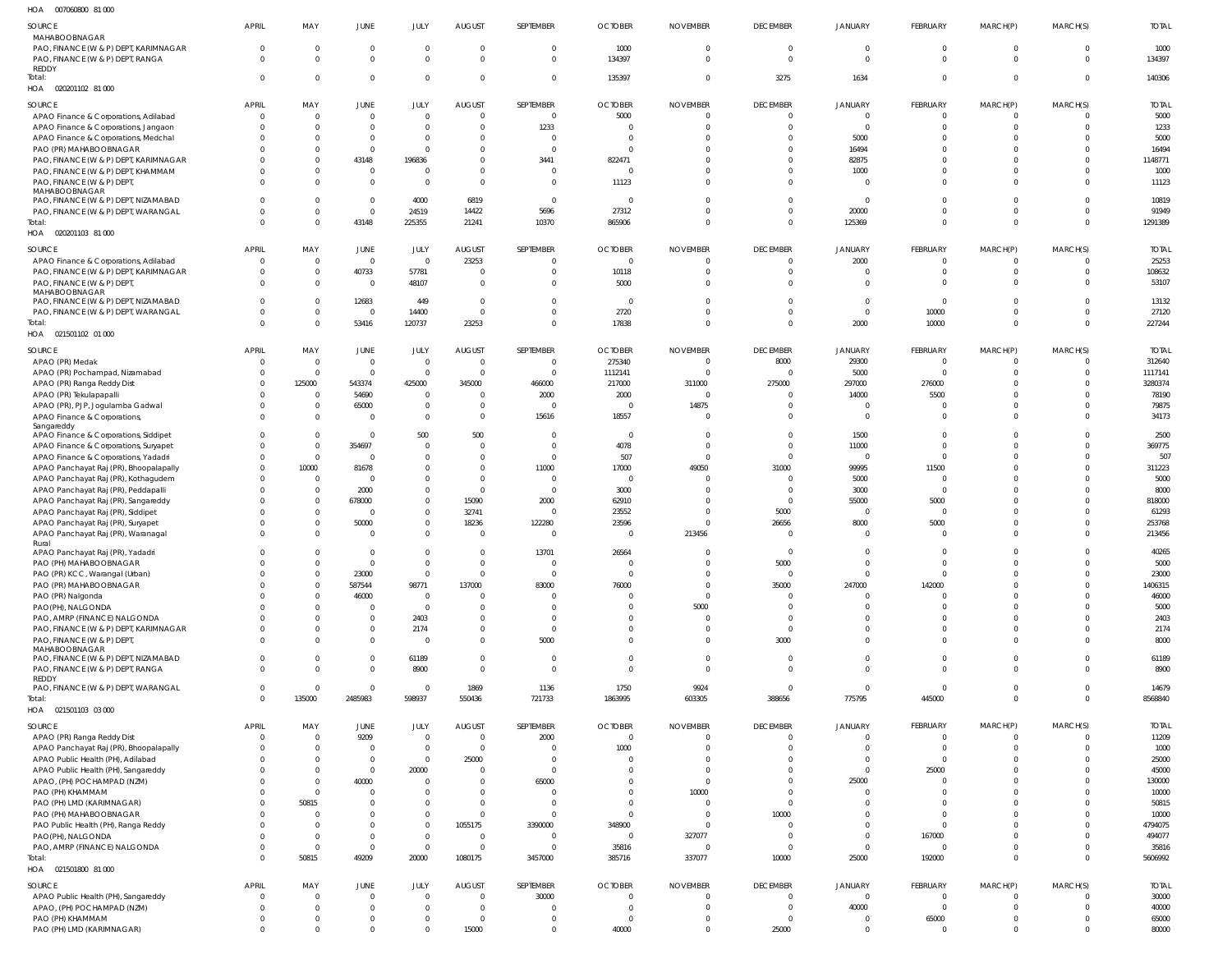| HOA<br>021501800 81 000                                                       |                      |                                  |                            |                               |                                |                            |                                  |                                  |                                  |                            |                         |                         |                                  |                  |
|-------------------------------------------------------------------------------|----------------------|----------------------------------|----------------------------|-------------------------------|--------------------------------|----------------------------|----------------------------------|----------------------------------|----------------------------------|----------------------------|-------------------------|-------------------------|----------------------------------|------------------|
| SOURCE                                                                        | <b>APRIL</b>         | MAY                              | JUNE                       | JULY                          | <b>AUGUST</b>                  | SEPTEMBER                  | <b>OCTOBER</b>                   | <b>NOVEMBER</b>                  | <b>DECEMBER</b>                  | JANUARY                    | <b>FEBRUARY</b>         | MARCH(P)                | MARCH(S)                         | <b>TOTAL</b>     |
| PAO (PH) MAHABOOBNAGAR                                                        | $\Omega$             | $\overline{0}$                   | $\mathbf 0$                | 10000                         | $\Omega$                       | $\mathbf 0$                | $\overline{0}$                   | $\overline{0}$                   | $\overline{0}$                   | $\mathbf 0$                | $\mathbf{0}$            | $\Omega$                | $\overline{0}$                   | 10000            |
| PAO (PH), HANUMAKONDA, Warangal                                               | $\Omega$             | $\overline{0}$                   | 138000                     | $\overline{0}$                | $\mathbf 0$                    | $\mathbf 0$                | $\overline{0}$                   | $\Omega$                         | 15000                            | $\mathbf 0$                | 10000                   | $\mathbf 0$             | $\overline{0}$                   | 163000           |
| (Urban)<br>PAO Public Health (PH), Ranga Reddy                                |                      | $^{\circ}$                       | $\mathbf 0$                | $\overline{0}$                | 0                              | $\mathbf 0$                | $\overline{0}$                   | 284560                           | 125000                           | 30000                      | 275000                  | - 0                     | $\overline{0}$                   | 714560           |
| PAO(PH), NALGONDA                                                             |                      | $\mathbf 0$                      | $\mathbf 0$                | $\mathbf{0}$                  | $\Omega$                       | $\Omega$                   | $\overline{0}$                   | 170000                           | $\Omega$                         | $\mathbf 0$                |                         | $\Omega$                | $\overline{0}$                   | 170000           |
| Total:                                                                        | $\Omega$             | $\Omega$                         | 138000                     | 10000                         | 15000                          | 30000                      | 40000                            | 454560                           | 165000                           | 70000                      | 350000                  | $\Omega$                | $\overline{0}$                   | 1272560          |
| HOA  021601106  01  000                                                       |                      |                                  |                            |                               |                                |                            |                                  |                                  |                                  |                            |                         |                         |                                  |                  |
| SOURCE                                                                        | <b>APRIL</b>         | MAY                              | JUNE                       | JULY                          | <b>AUGUST</b>                  | SEPTEMBER                  | <b>OCTOBER</b>                   | <b>NOVEMBER</b>                  | <b>DECEMBER</b>                  | JANUARY                    | <b>FEBRUARY</b>         | MARCH(P)                | MARCH(S)                         | <b>TOTAL</b>     |
| APAO (R&B) RANGAREDDY (HYD)                                                   | $\Omega$             | 1000                             | 64                         | 3064                          | 1192                           | 2064                       | 1064                             | 1064                             | 64                               | 1064                       | 2064                    | $\Omega$                | $\overline{0}$                   | 12704            |
| APAO (R&B) TEKULAPALLY                                                        |                      | 111                              | 111                        | 111                           | 111                            | 111                        | 111                              | $\Omega$                         | 111                              | $\mathbf 0$                | $\overline{0}$          | $\Omega$                | $\overline{0}$                   | 777              |
| APAO Irrigation, Nagarkurnool                                                 |                      | $\overline{0}$                   | $\overline{0}$             | $\mathbf{0}$                  | $\overline{0}$                 | $\Omega$                   | $\overline{0}$                   | 45600                            | $\mathbf 0$                      | $\mathbf 0$                | 205200                  | $\mathbf 0$             | $\overline{0}$                   | 250800           |
| APAO Irrigation, Yadadri                                                      |                      | $\Omega$                         | $\mathbf{0}$               | 3                             | $\overline{3}$                 | 6                          | $\mathbf{Q}$                     | $\overline{3}$                   | 3                                | 3                          |                         | $\Omega$                | $\Omega$<br>$\Omega$             | 33               |
| PAO (W&P), Waranagal (Urban)<br>PAO A M R P (SLBC), NALGONDA                  |                      | 10<br>47                         | 20<br>47                   | 10<br>47                      | 10<br>47                       | 10<br>47                   | 40<br>94                         | 10 <sup>10</sup><br>47           | 10<br>94                         | 10<br>94                   | 10<br>376               | $\Omega$<br>$\Omega$    | $\Omega$                         | 140<br>940       |
| PAO IRRIGATION DIVISION HYDERABAD                                             |                      | 236                              | 47                         | 484                           | 178                            | 174                        | 253                              | 268                              | 174                              | 174                        | 174                     | $\Omega$                | $\Omega$                         | 2162             |
| PAO IRRIGATION DIVISION NALGONDA                                              |                      | 180                              | $\mathbf{0}$               | 540                           | 180                            | 180                        | 180                              | 180                              | 180                              | 180                        | 180                     | $\Omega$                | $\Omega$                         | 1980             |
| PAO IRRIGATION RANGA REDDY DISTRICT                                           |                      | 52                               | 502                        | 802                           | 1102                           | 554                        | 502                              | 502                              | 502                              | 502                        | 502                     | $\Omega$                | $\Omega$                         | 5522             |
| PAO, PJP, Jogulamba Gadwal                                                    |                      | 13                               | 16                         | 16                            | 22                             | 26                         | 19                               | 16                               | 13                               | 13                         | 13                      | $\Omega$                | $\overline{0}$                   | 167              |
| PAO, NSP (W&P), HYDERABAD                                                     |                      | 47                               | 47                         | 47                            | 47                             | 47                         | 94                               | 47                               | 47                               | $\mathbf{0}$               | 94                      | $\Omega$                | $\overline{0}$                   | 517              |
| Total:<br>HOA<br>023560800 01 000                                             |                      | 1696                             | 854                        | 5124                          | 2892                           | 3219                       | 2366                             | 47737                            | 1198                             | 2040                       | 208616                  | $\Omega$                | $\overline{0}$                   | 275742           |
|                                                                               |                      |                                  |                            |                               |                                |                            |                                  |                                  |                                  |                            |                         |                         |                                  |                  |
| SOURCE                                                                        | <b>APRIL</b>         | MAY                              | JUNE                       | JULY                          | <b>AUGUST</b>                  | SEPTEMBER                  | <b>OCTOBER</b>                   | <b>NOVEMBER</b>                  | <b>DECEMBER</b>                  | JANUARY                    | <b>FEBRUARY</b>         | MARCH(P)                | MARCH(S)                         | <b>TOTAL</b>     |
| APAO (PR) Medak                                                               | $\Omega$             | $\overline{0}$<br>$\overline{0}$ | 60                         | $\overline{0}$<br>$\mathbf 0$ | 0<br>$\overline{0}$            | $\mathbf 0$<br>$\mathbf 0$ | 3110<br>$\Omega$                 | $\overline{0}$<br>$\overline{0}$ | $\mathbf 0$<br>$\mathbf 0$       | 0<br>$\Omega$              | $\mathbf 0$<br>$\Omega$ | $\Omega$                | $\overline{0}$<br>$\overline{0}$ | 3170             |
| APAO (PR), PJP, Jogulamba Gadwal<br>APAO Finance & Corporations, Adilabad     |                      | $\mathbf 0$                      | 15000<br>$\mathbf 0$       | $\mathbf 0$                   | 14300                          | $\mathbf 0$                | $\Omega$                         | $\Omega$                         | $\Omega$                         | $\Omega$                   |                         | $\mathbf 0$<br>$\Omega$ | $\overline{0}$                   | 15000<br>14300   |
| APAO Finance & Corporations, Jangaon                                          |                      | $\Omega$                         | $\mathbf 0$                | $\mathbf 0$                   | 35563                          | 1716                       | $\Omega$                         | $\Omega$                         | $\Omega$                         | $\Omega$                   |                         | $\Omega$                | $\overline{0}$                   | 37279            |
| APAO Finance & Corporations,                                                  |                      | $\Omega$                         | $\mathbf 0$                | $\mathbf 0$                   | $\Omega$                       | $\overline{0}$             | $\Omega$                         | $\Omega$                         | $\Omega$                         | 6678                       | $\Omega$                | $\Omega$                | $\overline{0}$                   | 6678             |
| Komarambheem Asifabad                                                         |                      |                                  |                            |                               |                                |                            |                                  |                                  |                                  |                            |                         |                         |                                  |                  |
| APAO Finance & Corporations,<br>Mahabubabad                                   | $\Omega$             | $\Omega$                         | $\mathbf 0$                | 3170                          | $\overline{0}$                 | $\mathbf 0$                | 133                              | $\mathbf{0}$                     | $\mathbf 0$                      | $\mathbf 0$                | $\Omega$                |                         | $\overline{0}$                   | 3303             |
| APAO Finance & Corporations, Peddapalli                                       |                      | $\Omega$                         | $\mathbf 0$                | $\overline{0}$                | 8861                           | 21                         | $\overline{0}$                   | $\overline{0}$                   | $\mathbf 0$                      | $\mathbf 0$                | $\Omega$                | $\Omega$                | $\overline{0}$                   | 8882             |
| APAO Finance & Corporations,                                                  |                      | $\Omega$                         | $\mathbf{0}$               | $\mathbf{0}$                  | $\overline{0}$                 | $\mathbf 0$                | $\Omega$                         | $\Omega$                         | $\Omega$                         | 13653                      | 20084                   | $\Omega$                | $\overline{0}$                   | 33737            |
| Sangareddy<br>APAO Finance & Corporations, Vikarabad                          |                      | $\Omega$                         | $\mathbf 0$                | 40830                         | 10000                          | 15316                      | 15848                            | $\overline{0}$                   | $\mathbf 0$                      | $\mathbf 0$                | 14950                   |                         | $\Omega$                         | 96944            |
| APAO Irrigation, Jagtial                                                      |                      | $\overline{0}$                   | 2000                       | 17000                         | 1000                           | $\Omega$                   | 42000                            | $\Omega$                         | $\Omega$                         | 3000                       | 1000                    | $\Omega$                | $\Omega$                         | 66000            |
| APAO Irrigation, Jangaon                                                      |                      | $\Omega$                         | $\mathbf 0$                | 4500                          | $\overline{0}$                 | 4500                       | 3000                             | $\Omega$                         | $\Omega$                         | 0                          |                         |                         | $\Omega$                         | 12000            |
| APAO Irrigation, Komarambheem Asifabad                                        |                      | $\Omega$                         | $\mathbf 0$                | $\Omega$                      | $\Omega$                       | $\Omega$                   | 13207                            | $\Omega$                         | $\Omega$                         | $\Omega$                   |                         |                         | $\Omega$                         | 13207            |
| APAO Irrigation, Peddapalli                                                   |                      | $\Omega$                         | $\mathbf 0$                | $\overline{0}$                | $\overline{0}$                 | 174000                     | $\Omega$                         | $\Omega$                         | $\mathbf 0$                      | $\mathbf 0$                |                         |                         | $\overline{0}$                   | 174000           |
| APAO Irrigation, Vikarabad                                                    |                      | $\Omega$                         | $\mathbf 0$                | $\mathbf 0$                   | $\Omega$                       | 259524                     | $\Omega$                         | $\overline{0}$<br>$\Omega$       | 48345                            | 5208                       | 1646550                 |                         | $\Omega$<br>$\Omega$             | 1959627          |
| APAO Irrigation, Wanaparthy<br>APAO Panchayat Raj (PR), Jagtial               |                      | $\Omega$<br>$\Omega$             | $\mathbf 0$<br>11100       | $\mathbf 0$<br>$\mathbf 0$    | $\Omega$<br>$\mathbf{0}$       | $\mathbf 0$                | 81498<br>500                     | 13935                            | $\Omega$<br>$\Omega$             | $\Omega$<br>$\Omega$       |                         | $\Omega$                | $\Omega$                         | 81498<br>25535   |
| APAO Panchayat Raj (PR), Jangaon                                              |                      | $\overline{0}$                   | $\mathbf 0$                | $\mathbf 0$                   | 16980                          | $70\,$                     | $\Omega$                         | $\Omega$                         | $\Omega$                         | $\Omega$                   |                         | $\Omega$                | $\overline{0}$                   | 17050            |
| APAO Panchayat Raj (PR)                                                       | $\Omega$             | 339271                           | $\mathbf 0$                | $\mathbf 0$                   | $\mathbf{0}$                   | $\Omega$                   | $\Omega$                         | $\Omega$                         | $\Omega$                         | $\Omega$                   | $\Omega$                |                         | $\Omega$                         | 339271           |
| Komarambheem Asifabad                                                         |                      |                                  |                            |                               |                                |                            |                                  |                                  |                                  |                            | $\Omega$                |                         |                                  |                  |
| APAO Panchayat Raj (PR), Mahabubabad<br>APAO Panchayat Raj (PR), Nagarkurnool |                      | $\overline{0}$<br>$\overline{0}$ | $\mathbf 0$<br>173182      | 42827<br>$\mathbf{0}$         | $\overline{0}$<br>10000        | $\overline{0}$<br>42000    | $\overline{0}$<br>46000          | $\Omega$<br>$\Omega$             | $\Omega$<br>$\Omega$             | $\Omega$<br>24000          | 46000                   |                         | $\Omega$<br>$\Omega$             | 42827<br>341182  |
| APAO Panchayat Raj (PR), Peddapalli                                           |                      | $\mathbf 0$                      | 40060                      | $\mathbf{0}$                  | 125172                         | 19119                      | 27624                            | $\Omega$                         | $\Omega$                         | 10540                      |                         |                         | $\Omega$                         | 222515           |
| APAO Panchayat Raj (PR), Sangareddy                                           |                      | $\mathbf 0$                      | 337181                     | $\mathbf{0}$                  | 15000                          | 308987                     |                                  | $\Omega$                         | $\Omega$                         | $\Omega$                   | $\Omega$                |                         | $\Omega$                         | 661168           |
| APAO Panchayat Raj (PR), Siddipet                                             |                      |                                  |                            |                               |                                |                            | 13669                            |                                  |                                  |                            |                         |                         |                                  | 13669            |
| APAO Panchayat Raj (PR), Siricilla                                            |                      | $\mathbf 0$                      | $\mathbf 0$                | $\Omega$                      | $\Omega$                       | $\Omega$                   | $\Omega$                         | $\Omega$                         | $\Omega$                         | 10689                      |                         |                         | $\Omega$                         | 10689            |
| APAO Panchayat Raj (PR), Vikarabad                                            |                      | $\mathbf 0$                      | 17945                      | $\mathbf 0$                   | 40000                          | $\Omega$                   | 10564                            | $\Omega$<br>$\Omega$             | $\Omega$<br>$\Omega$             | 84511                      | $\Omega$<br>$\Omega$    | $\Omega$                | $\Omega$                         | 153020           |
| APAO Panchayat Raj (PR), Wanaparthy<br>APAO Panchayat Raj (PR), Waranagal     | $\Omega$             | $\mathbf 0$<br>$\Omega$          | 23000<br>5000              | $\mathbf 0$<br>$\Omega$       | $\Omega$<br>$\Omega$           | $\Omega$<br>$\Omega$       | $\Omega$<br>$\Omega$             | $\overline{0}$                   | $\Omega$                         | $\Omega$<br>$\Omega$       | $\Omega$                | $\Omega$<br>$\Omega$    | $\Omega$<br>$\Omega$             | 23000<br>5000    |
| Rural                                                                         |                      |                                  |                            |                               |                                |                            |                                  |                                  |                                  |                            |                         |                         |                                  |                  |
| APAO Projects, Jagtial                                                        | $\Omega$             | $\Omega$                         | $\mathbf 0$                | $\Omega$                      | $\Omega$                       | $\mathbf 0$                | 2000                             | 1000                             | $\Omega$                         | $\Omega$                   | $\Omega$                | $\Omega$                | $\Omega$                         | 3000             |
| APAO Projects, Jangaon                                                        |                      | $\Omega$                         | $\mathbf 0$                | $\Omega$                      | 2497072                        | $\Omega$                   | $\Omega$                         | $\Omega$                         | $\Omega$                         | $\Omega$                   | $\Omega$                | $\Omega$                | $\mathbf{0}$                     | 2497072          |
| APAO Roads & Buildings (R&B), Jangaon<br>APAO Roads & Buildings (R&B),        | $\Omega$<br>$\Omega$ | $\Omega$<br>16352                | $\mathbf 0$<br>$\mathbf 0$ | $\mathbf 0$<br>$\Omega$       | $\Omega$                       | $\Omega$<br>$\Omega$       | $\Omega$<br>$\Omega$             | $\Omega$<br>$\Omega$             | $\Omega$<br>$\Omega$             | $\mathbf 0$<br>$\Omega$    | 3849700<br>$\Omega$     | $\Omega$<br>$\Omega$    | $\overline{0}$<br>$\overline{0}$ | 3849700<br>16352 |
| Wanaparthy                                                                    |                      |                                  |                            |                               |                                |                            |                                  |                                  |                                  |                            |                         |                         |                                  |                  |
| PAO (PR), Nirmal                                                              | $\Omega$             | $\Omega$                         | $\mathbf 0$                | $\mathbf{0}$                  | $\Omega$                       | $\mathbf 0$                | 5000                             | $\overline{0}$                   | $\Omega$                         | $\Omega$                   | U                       | $\Omega$                | $\Omega$                         | 5000             |
| PAO IRRIGATION DIVISION,<br>MAHABOOBNAGAR                                     | $\Omega$             | $\Omega$                         | $\mathbf 0$                | 3000                          | $\Omega$                       | $\Omega$                   | $\Omega$                         | $\overline{0}$                   | $\Omega$                         | $\Omega$                   | $\Omega$                | $\Omega$                | $\overline{0}$                   | 3000             |
| PAO IRRIGATION RANGA REDDY DISTRICT                                           |                      | $\Omega$                         | $\mathbf{0}$               | $\Omega$                      |                                | $\mathbf 0$                | 221884                           | 17269                            | $\Omega$                         | $\Omega$                   | $\Omega$                |                         | $\Omega$                         | 239153           |
| PAO MEDAK(IW), MEDAK                                                          |                      | $\Omega$                         | 3000                       | $\Omega$                      |                                | $\Omega$                   | $\Omega$                         | $\Omega$                         | $\Omega$                         | $\Omega$                   | $\Omega$                | $\Omega$                | $\Omega$                         | 3000             |
| PAO, AMRP (FINANCE) NALGONDA                                                  |                      | $\Omega$                         | 5196                       | $\Omega$                      | $\Omega$                       | $\Omega$                   | $\Omega$                         | $\Omega$                         | $\Omega$                         | $\Omega$                   | 5100                    | $\Omega$                | $\Omega$                         | 10296            |
| PAO, FINANCE (W & P) DEPT, HYDERABAD                                          |                      | $\Omega$                         | $\mathbf 0$                | $\Omega$                      | $\Omega$                       | 10 <sup>°</sup>            | $\Omega$                         | $\Omega$                         | $\Omega$                         | 4100                       | $\Omega$                | $\Omega$                | $\Omega$                         | 4110             |
| PAO, FINANCE (W & P) DEPT, KHAMMAM<br>PAO, FINANCE (W & P) DEPT, RANGA        | $\Omega$<br>$\Omega$ | $\Omega$<br>3676                 | $\mathbf 0$<br>3062        | $\Omega$<br>217453            | $\Omega$<br>1222               | $\Omega$<br>323120         | 283206<br>$\Omega$               | $\overline{0}$<br>557            | $\Omega$<br>13812                | $\mathbf 0$<br>$\mathbf 0$ | $\Omega$<br>10040       | $\Omega$<br>$\Omega$    | $\Omega$<br>$\overline{0}$       | 283206<br>572942 |
| REDDY                                                                         |                      |                                  |                            |                               |                                |                            |                                  |                                  |                                  |                            |                         |                         |                                  |                  |
| PAO, FINANCE (W & P) DEPT, WARANGAL                                           | $\Omega$             | $\Omega$                         | $\mathbf 0$                | 117820                        | $\Omega$                       | $\Omega$                   | $\Omega$                         | $\overline{0}$                   | $\Omega$                         | 8220                       | $\Omega$                |                         | $\Omega$                         | 126040           |
| PAO, PJP, Jogulamba Gadwal                                                    |                      | $\Omega$                         | $\mathbf 0$                | $\Omega$                      | $\Omega$                       | $\Omega$                   | 15665                            | $\Omega$                         | $\Omega$                         | $\mathbf 0$                | $\Omega$                | $\Omega$                | $\Omega$                         | 15665            |
| PAO, SRSP, SSP, NIRMAL                                                        | $\Omega$<br>$\Omega$ | $\Omega$<br>359299               | $\mathbf 0$<br>635786      | $\Omega$<br>446600            | $\Omega$<br>2775170            | $\Omega$<br>1148383        | 1000<br>785908                   | $\Omega$<br>32761                | $\Omega$<br>62157                | $\Omega$<br>170599         | 1000<br>5594424         | $\Omega$<br>$\Omega$    | $\overline{0}$<br>$\overline{0}$ | 2000<br>12011087 |
| Total:<br>HOA  025000102  01 000                                              |                      |                                  |                            |                               |                                |                            |                                  |                                  |                                  |                            |                         |                         |                                  |                  |
|                                                                               |                      |                                  |                            |                               |                                |                            |                                  |                                  |                                  |                            |                         |                         |                                  |                  |
| SOURCE                                                                        | <b>APRIL</b>         | MAY                              | JUNE                       | JULY                          | <b>AUGUST</b>                  | SEPTEMBER                  | <b>OCTOBER</b>                   | <b>NOVEMBER</b>                  | <b>DECEMBER</b>                  | JANUARY                    | <b>FEBRUARY</b>         | MARCH(P)                | MARCH(S)                         | <b>TOTAL</b>     |
| APAO Finance & Corporations, Adilabad<br>APAO Finance & Corporations,         | $\Omega$<br>$\Omega$ | $\Omega$<br>$\overline{0}$       | 145920<br>$\mathbf 0$      | 63522<br>$\mathbf 0$          | $\mathbf{0}$<br>$\overline{0}$ | $\mathbf 0$<br>$\mathbf 0$ | $\overline{0}$<br>$\overline{0}$ | $\overline{0}$<br>$\overline{0}$ | $\overline{0}$<br>$\overline{0}$ | 25000<br>246344            | 138000<br>$\mathbf 0$   | $\Omega$<br>$\mathbf 0$ | $\overline{0}$<br>$\overline{0}$ | 372442<br>246344 |
| Bhoopalapally                                                                 |                      |                                  |                            |                               |                                |                            |                                  |                                  |                                  |                            |                         |                         |                                  |                  |
| APAO Finance & Corporations,                                                  | $\Omega$             | $\Omega$                         | $\mathbf 0$                | 19400                         | 10455                          | $\mathbf 0$                | $\Omega$                         | $\overline{0}$                   | $\mathbf 0$                      | 109385                     | 46000                   | $\mathbf{0}$            | $\overline{0}$                   | 185240           |
| Sangareddy<br>PAO, AMRP (FINANCE) NALGONDA                                    | $\Omega$             | $\Omega$                         | $\mathbf 0$                | 7000                          | 13128                          | $\overline{0}$             | $\Omega$                         | $\Omega$                         | $\mathbf 0$                      | $\mathbf 0$                | $\Omega$                | $\Omega$                | $\overline{0}$                   | 20128            |
| PAO, FINANCE (W & P) DEPT, HYDERABAD                                          |                      | $\Omega$                         | $\mathbf 0$                | $\overline{0}$                | $\overline{0}$                 | $\mathbf 0$                | 172643                           | $\Omega$                         | $\mathbf 0$                      | 6000                       | 0                       | $\Omega$                | $\overline{0}$                   | 178643           |
| PAO, FINANCE (W & P) DEPT, KARIMNAGAR                                         |                      | $\Omega$                         | $\mathbf 0$                | 8422                          | $\overline{0}$                 | 1521                       | $\overline{0}$                   | $\Omega$                         | $\mathbf 0$                      | $\mathbf 0$                | 0                       | $\Omega$                | $\overline{0}$                   | 9943             |
| PAO, FINANCE (W & P) DEPT,<br>MAHABOOBNAGAR                                   |                      | $\mathbf 0$                      | $\mathbf 0$                | $\overline{0}$                | 16825                          | $\mathbf 0$                | $\Omega$                         | $\overline{0}$                   | $\mathbf 0$                      | $\mathbf 0$                | $\Omega$                | $\Omega$                | $\overline{0}$                   | 16825            |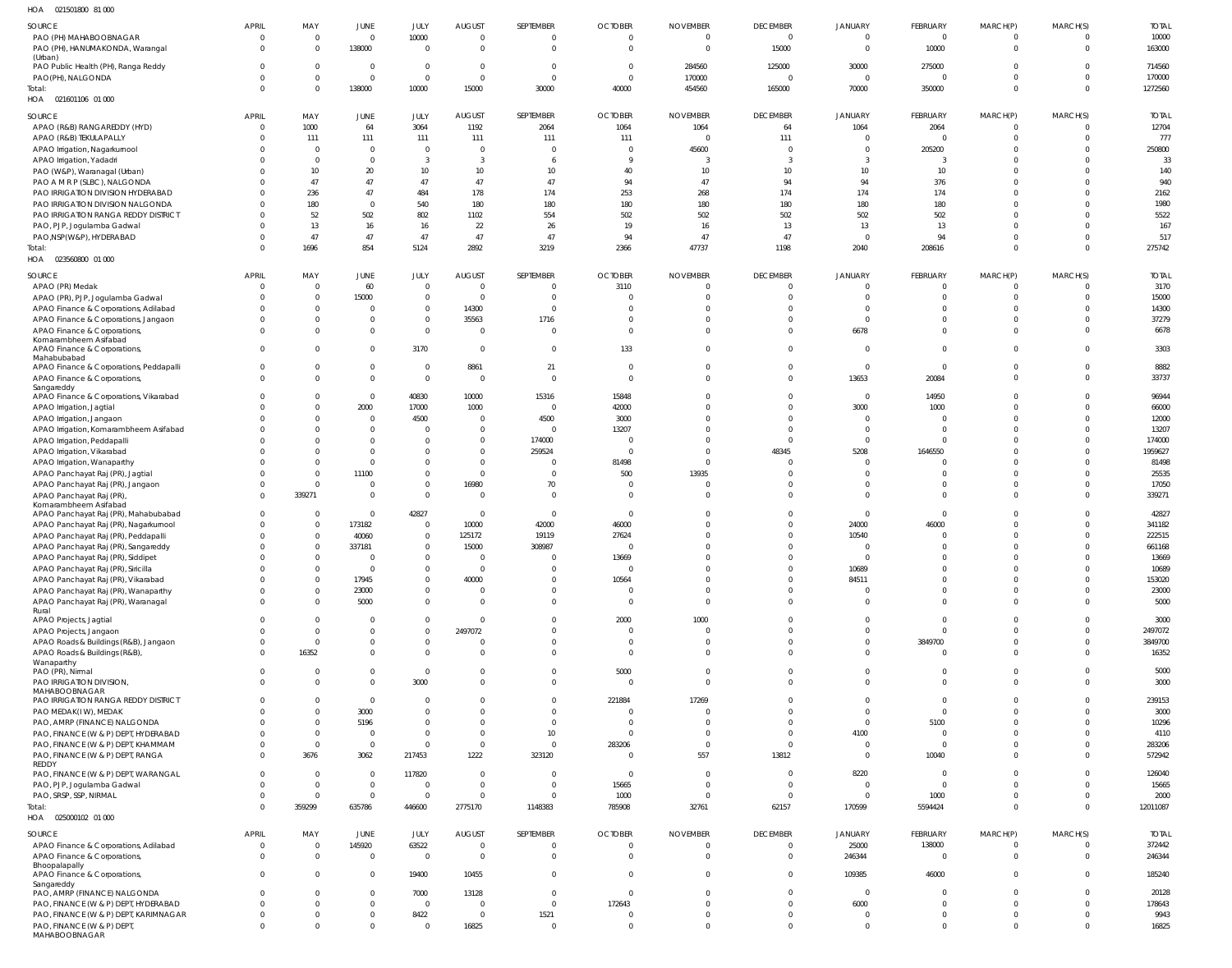| Н∩Д | 025000102 01 000 |  |
|-----|------------------|--|

| 025000102 01 000<br>HOA                                                |                      |                       |                              |                            |                                 |                       |                                  |                                   |                             |                                  |                             |                            |                      |                         |
|------------------------------------------------------------------------|----------------------|-----------------------|------------------------------|----------------------------|---------------------------------|-----------------------|----------------------------------|-----------------------------------|-----------------------------|----------------------------------|-----------------------------|----------------------------|----------------------|-------------------------|
| SOURCE                                                                 | <b>APRIL</b>         | MAY                   | JUNE                         | JULY                       | <b>AUGUST</b>                   | SEPTEMBER             | <b>OCTOBER</b>                   | <b>NOVEMBER</b>                   | <b>DECEMBER</b>             | <b>JANUARY</b>                   | <b>FEBRUARY</b>             | MARCH(P)                   | MARCH(S)             | <b>TOTAL</b>            |
| PAO, FINANCE (W & P) DEPT, MEDAK                                       | 0                    | 0                     | $\overline{0}$               | 15360                      | $\overline{0}$                  | - 0                   | 2000                             | $\overline{0}$                    | $\Omega$                    | $\overline{0}$                   | $\Omega$                    | $\overline{0}$             | $\Omega$             | 17360                   |
| PAO, FINANCE (W & P) DEPT, NIZAMABAD                                   | $\Omega$             | $\mathbf 0$           | $\overline{0}$               | $\Omega$                   | $\overline{0}$                  | $\mathsf{C}$          | $\overline{0}$                   | $\overline{0}$                    | $\Omega$                    | 50000                            | $\Omega$                    | $\overline{0}$             | $\Omega$             | 50000                   |
| Total:                                                                 | $\Omega$             | $\mathbf 0$           | 145920                       | 113704                     | 40408                           | 1521                  | 174643                           | $\overline{0}$                    | $\Omega$                    | 436729                           | 184000                      | $\overline{0}$             | $\Omega$             | 1096925                 |
| HOA  040601800  02  000                                                |                      |                       |                              |                            |                                 |                       |                                  |                                   |                             |                                  |                             |                            |                      |                         |
| SOURCE                                                                 | APRIL                | MAY                   | <b>JUNE</b>                  | JULY                       | <b>AUGUST</b>                   | SEPTEMBER             | <b>OCTOBER</b>                   | <b>NOVEMBER</b>                   | <b>DECEMBER</b>             | <b>JANUARY</b>                   | <b>FEBRUARY</b>             | MARCH(P)                   | MARCH(S)             | <b>TOTAL</b>            |
| APAO (PR) Ranga Reddy Dist                                             | 0                    | $\overline{0}$        | 182000                       | $\overline{0}$             | $\overline{0}$                  |                       | $\mathbf{0}$                     | $\overline{0}$                    | - 0                         | $\Omega$                         | $\Omega$                    | $\mathbf{0}$               |                      | 182000                  |
| APAO Finance & Corporations,                                           | 0                    | $\mathbf 0$           | $\Omega$                     | $\Omega$                   | $\Omega$                        | - 0                   | $\Omega$                         | $\Omega$                          | $\Omega$                    | 135926                           | $\Omega$                    | $\mathbf{0}$               | $\Omega$             | 135926                  |
| Kothagudem                                                             |                      |                       |                              |                            |                                 |                       |                                  |                                   |                             |                                  |                             |                            |                      |                         |
| APAO Panchayat Raj (PR), Peddapalli                                    |                      | $\Omega$<br>$\Omega$  | $\Omega$<br>$\mathbf 0$      | $\Omega$<br>$\overline{0}$ | 872<br>$\overline{0}$           | - 0                   | $\overline{0}$<br>50000          | 0<br>$\overline{0}$               | $\Omega$<br>$\Omega$        | $\Omega$<br>45000                | $\Omega$<br>15000           | $\Omega$<br>$\Omega$       | $\Omega$<br>$\Omega$ | 872<br>140000           |
| PAO (PR) MAHABOOBNAGAR<br>PAO IRRIGATION DIVISION,                     |                      | $\Omega$              | $\Omega$                     | 3500                       | 4000                            | 30000<br>- 0          | 18500                            | 51000                             | 3000                        | 5000                             | $-83000$                    | $\Omega$                   | $\Omega$             | 2000                    |
| MAHABOOBNAGAR                                                          |                      |                       |                              |                            |                                 |                       |                                  |                                   |                             |                                  |                             |                            |                      |                         |
| PAO, FINANCE (W & P) DEPT, KHAMMAM                                     |                      | $\Omega$              | $\Omega$                     | $\Omega$                   | $\overline{\mathbf{0}}$         | -C                    | 148737                           | $\Omega$                          | $\Omega$                    | $\overline{0}$                   | $\Omega$                    | $\Omega$                   | $\Omega$             | 148737                  |
| PAO, FINANCE (W & P) DEPT,                                             |                      | $\Omega$              | $\Omega$                     | $\Omega$                   | 4000                            | $\Omega$              | $\circ$                          | $\Omega$                          | $\Omega$                    | 29800                            | $\Omega$                    | $\Omega$                   | $\Omega$             | 33800                   |
| MAHABOOBNAGAR<br>PAO, FINANCE (W & P) DEPT, RANGA                      |                      | $\Omega$              | 4157                         | 6000                       | $\overline{0}$                  | $\Omega$              | $\overline{0}$                   | $\overline{0}$                    | $\Omega$                    | $\overline{0}$                   | $\Omega$                    | $\mathbf{0}$               | $\Omega$             | 10157                   |
| REDDY                                                                  |                      |                       |                              |                            |                                 |                       |                                  |                                   |                             |                                  |                             |                            |                      |                         |
| PAO, PJP, Jogulamba Gadwal                                             | 0                    | $\Omega$              | 1000                         | $\Omega$                   | $\overline{0}$                  | 1000                  | 10000                            | $\overline{0}$                    | $\Omega$                    | $\Omega$                         | 5000                        | $\mathbf{0}$               | $\Omega$             | 17000                   |
| Total:                                                                 | $\Omega$             | $\Omega$              | 187157                       | 9500                       | 8872                            | 31000                 | 227237                           | 51000                             | 3000                        | 215726                           | $-63000$                    | $\mathbf 0$                | $\Omega$             | 670492                  |
| HOA  043500800  03  000                                                |                      |                       |                              |                            |                                 |                       |                                  |                                   |                             |                                  |                             |                            |                      |                         |
| SOURCE                                                                 | <b>APRIL</b>         | MAY                   | JUNE                         | JULY                       | AUGUST                          | SEPTEMBER             | <b>OCTOBER</b>                   | <b>NOVEMBER</b>                   | <b>DECEMBER</b>             | <b>JANUARY</b>                   | FEBRUARY                    | MARCH(P)                   | MARCH(S)             | <b>TOTAL</b>            |
| PAO, FINANCE (W & P) DEPT, WARANGAL                                    | 0                    | $\mathbf 0$           | 903562                       | $\overline{0}$             | $\overline{0}$                  | - 0                   | $\overline{0}$                   | $\overline{0}$                    | $\overline{0}$              | $\Omega$                         | $\Omega$                    | $\overline{0}$             | $\Omega$             | 903562                  |
| Total:                                                                 | $\Omega$             | $\overline{0}$        | 903562                       | $\overline{0}$             | $\overline{0}$                  |                       | $\overline{0}$                   | $\overline{0}$                    | $\overline{0}$              | $\overline{0}$                   | $\mathbf{0}$                | $\overline{0}$             | $\Omega$             | 903562                  |
| HOA  051500800  81 000                                                 |                      |                       |                              |                            |                                 |                       |                                  |                                   |                             |                                  |                             |                            |                      |                         |
|                                                                        |                      |                       |                              |                            |                                 |                       |                                  |                                   |                             |                                  |                             |                            |                      |                         |
| SOURCE                                                                 | <b>APRIL</b>         | MAY<br>$\Omega$       | JUNE                         | <b>JULY</b><br>$\Omega$    | <b>AUGUST</b><br>$\Omega$       | SEPTEMBER             | <b>OCTOBER</b>                   | <b>NOVEMBER</b>                   | <b>DECEMBER</b><br>$\Omega$ | JANUARY                          | FEBRUARY<br>288587          | MARCH(P)<br>$\Omega$       | MARCH(S)<br>$\Omega$ | <b>TOTAL</b><br>1227969 |
| APAO (PR) Pochampad, Nizamabad                                         |                      | $\Omega$              | 111126<br>$\Omega$           | 179616                     | $\Omega$                        | 81089                 | 525230<br>$\overline{0}$         | 14304<br>-0                       | $\Omega$                    | 207633<br>$\Omega$               | - 0                         | $\mathbf{0}$               |                      | 179616                  |
| APAO (PR) Tekulapapalli<br>APAO Finance & Corporations, Jangaon        |                      | $\Omega$              | $\Omega$                     | $\Omega$                   | $\Omega$                        | 10334                 | 3143                             | 0                                 | $\Omega$                    | 34861                            | $\Omega$                    | $\Omega$                   | $\Omega$             | 48338                   |
| APAO Finance & Corporations, Kamareddy                                 |                      | $\mathbf 0$           | $\mathbf{0}$                 | 1000                       | $\Omega$                        |                       | $\Omega$                         | $\Omega$                          | $\Omega$                    | 5000                             | 20805                       | $\Omega$                   |                      | 26805                   |
| APAO Finance & Corporations,                                           |                      | $\Omega$              | $\Omega$                     | $\Omega$                   | $\Omega$                        |                       | $\Omega$                         | $\Omega$                          | $\Omega$                    | 10000                            | $\Omega$                    | $\Omega$                   | $\Omega$             | 10000                   |
| Kothagudem                                                             |                      |                       |                              |                            |                                 |                       |                                  |                                   |                             |                                  |                             |                            |                      |                         |
| APAO Finance & Corporations, Siricilla                                 |                      | $\overline{0}$        | 14122                        | $\Omega$                   | $\overline{0}$                  | - 0                   | $\overline{0}$                   | $\Omega$                          | $\Omega$                    | $\overline{0}$                   | $\Omega$                    | $\Omega$                   | $\Omega$             | 14122                   |
| APAO Panchayat Raj (PR), Adilabad                                      |                      | 46000                 | $\Omega$                     | $\Omega$                   | 4178                            | -C                    | 100000                           | 115000                            | 6000                        | $\overline{0}$                   | 25000                       | $\Omega$                   | $\Omega$             | 296178                  |
| APAO Panchayat Raj (PR), Jangaon                                       |                      | $\Omega$              | $\Omega$                     | $\overline{0}$             | 83640                           | 229555                | $\Omega$                         | $\Omega$                          | $\Omega$                    | 14218                            |                             | $\Omega$                   |                      | 327413                  |
| APAO Panchayat Raj (PR), Kamareddy                                     |                      | $\Omega$              | $\Omega$                     | $\Omega$                   | $\overline{0}$                  |                       | -0                               | 0                                 | $\Omega$                    | 10440                            | $\Omega$                    | $\Omega$                   | $\Omega$             | 10440                   |
| APAO Panchayat Raj (PR), Mancherial                                    |                      | $\Omega$              | $\Omega$                     | $\overline{0}$             | $\Omega$                        |                       | $\Omega$                         | $\Omega$                          | $\Omega$                    | 12816                            | $\Omega$                    | $\Omega$                   |                      | 12816                   |
| APAO Panchayat Raj (PR), Medchal<br>Malkajigiri                        |                      | $\Omega$              | $\Omega$                     | $\Omega$                   | $\Omega$                        |                       | $\Omega$                         | $\Omega$                          | 40000                       | $\overline{0}$                   | $\Omega$                    | $\Omega$                   | $\Omega$             | 40000                   |
| APAO Panchayat Raj (PR), Siricilla                                     |                      | $\Omega$              | 118                          | $\mathbf 0$                | $\mathbf 0$                     | $\Omega$              | $\overline{0}$                   | $\Omega$                          | $\Omega$                    | $\overline{0}$                   | $\Omega$                    | $\mathbf{0}$               |                      | 118                     |
| APAO Panchayat Raj (PR), Waranagal                                     |                      | $\Omega$              | $\Omega$                     | $\Omega$                   | $\Omega$                        | $\Omega$              | 67693                            | $\Omega$                          | 26513                       | 50438                            | $\Omega$                    | $\Omega$                   | $\Omega$             | 144644                  |
| Rural                                                                  |                      |                       |                              |                            |                                 |                       |                                  |                                   |                             |                                  |                             |                            |                      |                         |
| PAO (PR) (IW), LMD Colony, Karimnagar                                  |                      | $\Omega$              | 109641                       | $\overline{0}$             | 44444                           | 39922                 | $\Omega$                         | $\Omega$                          | $\Omega$                    | $\Omega$                         | $\Omega$                    | $\Omega$                   | $\Omega$             | 194007                  |
| PAO (PR) KCC, Warangal (Urban)                                         |                      | $\Omega$              |                              | $\overline{0}$             | $\Omega$                        |                       | $\Omega$                         | 0                                 | $\Omega$<br>$\Omega$        | 10000<br>$\Omega$                | $\Omega$<br>$\Omega$        | $\Omega$                   |                      | 10000                   |
| PAO (PR), Nirmal<br>PAO, FINANCE (W & P) DEPT, KARIMNAGAR              |                      | $\Omega$              | $\Omega$<br>$\Omega$         | 5000<br>$\overline{0}$     | $\Omega$<br>$\Omega$            | 9229                  | $\Omega$<br>121689               | $\Omega$<br>$\Omega$              | $\Omega$                    | $\Omega$                         | $\Omega$                    | $\Omega$<br>$\Omega$       |                      | 5000<br>130918          |
| PAO, FINANCE (W & P) DEPT, KHAMMAM                                     |                      |                       | $\Omega$                     | 19488                      | $\Omega$                        |                       | 159193                           | $\Omega$                          | 85694                       | $\Omega$                         | $\Omega$                    | $\Omega$                   |                      | 264375                  |
| PAO, FINANCE (W & P) DEPT, NIRMAL                                      |                      |                       |                              |                            | $\Omega$                        |                       | 1000                             |                                   |                             |                                  | $\Omega$                    |                            |                      | 1000                    |
| PAO, FINANCE (W & P) DEPT, NIZAMABAD                                   |                      | $\Omega$              | $\Omega$                     | 10917                      | 2081                            | 47872                 | 3330                             | $\Omega$                          | $\Omega$                    | 71305                            | 19565                       | $\Omega$                   |                      | 155070                  |
| Total:                                                                 |                      | 46000                 | 235007                       | 216021                     | 134343                          | 418001                | 981278                           | 129304                            | 158207                      | 426711                           | 353957                      |                            |                      | 3098829                 |
| HOA  070001101  81 000                                                 |                      |                       |                              |                            |                                 |                       |                                  |                                   |                             |                                  |                             |                            |                      |                         |
|                                                                        |                      |                       |                              |                            |                                 |                       |                                  |                                   |                             |                                  |                             |                            |                      |                         |
| SOURCE                                                                 | <b>APRIL</b>         | MAY<br>$\overline{0}$ | JUNE<br>$\mathbf 0$          | JULY<br>$\overline{0}$     | <b>AUGUST</b><br>$\overline{0}$ | SEPTEMBER<br>$\Omega$ | <b>OCTOBER</b><br>598033         | <b>NOVEMBER</b><br>183705         | <b>DECEMBER</b><br>$\Omega$ | <b>JANUARY</b><br>$\overline{0}$ | FEBRUARY                    | MARCH(P)<br>$\mathbf{0}$   | MARCH(S)<br>$\Omega$ | <b>TOTAL</b><br>1809736 |
| PAO (W&P) NSP, TEKULAPALLY<br>PAO A M R P (SLBC), NALGONDA             | 0<br><sup>0</sup>    | $\overline{0}$        | $\mathbf{0}$                 | $\Omega$                   | $\overline{0}$                  | 1269723               | $\overline{0}$                   | $\overline{0}$                    | $\Omega$                    | $\Omega$                         | 1027998<br>$\Omega$         | $\mathbf 0$                | $\Omega$             | 1269723                 |
| PAO IRRIGATION DIVISION NALGONDA                                       |                      | $\Omega$              | $\mathbf{0}$                 | $\overline{0}$             | $\mathbf 0$                     | - 0                   | 500                              | 0                                 | $\Omega$                    | $\overline{0}$                   | $\Omega$                    | $\mathbf 0$                | $\Omega$             | 500                     |
| PAO, S R S P, R R DISTRICT                                             |                      | $\Omega$              | $\mathbf 0$                  | $\Omega$                   | $\mathbf 0$                     | 1100                  | $\overline{0}$                   | $\Omega$                          | $\Omega$                    | $\Omega$                         | $\Omega$                    | $\overline{0}$             | $\Omega$             | 1100                    |
| Total:                                                                 | $\Omega$             | $\Omega$              | $\mathbf 0$                  | $\Omega$                   | $\Omega$                        | 1270823               | 598533                           | 183705                            | $\Omega$                    | $\Omega$                         | 1027998                     | $\Omega$                   | $\Omega$             | 3081059                 |
| HOA  070001800  81 000                                                 |                      |                       |                              |                            |                                 |                       |                                  |                                   |                             |                                  |                             |                            |                      |                         |
|                                                                        |                      |                       |                              |                            |                                 |                       |                                  |                                   |                             |                                  |                             |                            |                      |                         |
| SOURCE<br>APAO Irrigation, Jagtial                                     | <b>APRIL</b>         | MAY<br>$\overline{0}$ | <b>JUNE</b><br>$\mathbf 0$   | JULY<br>$\Omega$           | <b>AUGUST</b><br>$\Omega$       | SEPTEMBER             | <b>OCTOBER</b><br>1000           | <b>NOVEMBER</b><br>$\overline{0}$ | <b>DECEMBER</b><br>$\Omega$ | <b>JANUARY</b><br>$\Omega$       | FEBRUARY<br>$\Omega$        | MARCH(P)<br>$\mathbf{0}$   | MARCH(S)             | <b>TOTAL</b><br>1000    |
| APAO Irrigation, Wanaparthy                                            |                      | $\Omega$              | $\mathbf{0}$                 | 59578                      | $\Omega$                        |                       | $\overline{0}$                   | $\Omega$                          | $\Omega$                    | $\Omega$                         | $\Omega$                    | $\Omega$                   |                      | 59578                   |
| APAO Projects, Jagtial                                                 |                      | 9476                  | $\mathbf{0}$                 | 269240                     | $\Omega$                        |                       | 59794                            | $\Omega$                          | 2711435                     | $\Omega$                         | $\Omega$                    | $\Omega$                   |                      | 3049945                 |
| APAO Projects, Mahabubabad                                             | 0                    | $\mathsf{C}$          | $\mathbf 0$                  | $\Omega$                   | $\overline{0}$                  | $\Omega$              | $\overline{0}$                   | $\overline{0}$                    | $\Omega$                    | $\Omega$                         | 3000                        | $\mathbf{0}$               |                      | 3000                    |
| APAO Projects, Peddapalli                                              | $\Omega$             | 37926640              | $\mathbf 0$                  | 40141139                   | 212708                          | 3852                  | 28852009                         | 46151                             | $\Omega$                    | 22133034                         | $\Omega$                    | $\Omega$                   | $\Omega$             | 129315533               |
| APAO Roads & Buildings (R&B),                                          | $\Omega$             | $\overline{0}$        | $\mathbf 0$                  | $\Omega$                   | $\Omega$                        | 25000                 | $\overline{0}$                   | 10000                             | $\overline{0}$              | $\Omega$                         | $\Omega$                    | $\mathbf 0$                | $\Omega$             | 35000                   |
| Mahabubabad                                                            |                      |                       |                              |                            |                                 |                       |                                  |                                   |                             |                                  |                             |                            |                      |                         |
| APAO, SRSP SSP, KARIMNAGAR                                             | $\Omega$             | 190034                | 235296                       | 1217145                    | 139533                          | 487354                | 679852                           | 1011741                           | 91630                       | 633091                           | 5346789                     | $\Omega$                   |                      | 10032465                |
| PAO (W&P), Waranagal (Urban)                                           |                      | $\overline{0}$        | 2299987                      | 300340                     | $\Omega$                        |                       | $\Omega$                         | 1847735                           | 802420                      | 1107190                          | 296180                      | $\Omega$                   |                      | 6653852                 |
| PAO A M R P (SLBC), NALGONDA                                           |                      | $\Omega$              | $\Omega$                     | $\Omega$                   | $\Omega$                        |                       | $\Omega$                         | $\Omega$                          | $\Omega$                    | $\Omega$                         | 503524                      | $\Omega$                   |                      | 503524                  |
| PAO IRRIGATION DIVISION HYDERABAD                                      |                      | $\Omega$              | $\Omega$                     | $\Omega$                   | $\overline{0}$                  | - 0                   | $\Omega$                         | - 0                               | $\Omega$                    | $\overline{0}$<br>$\Omega$       | 778934                      | $\Omega$                   |                      | 778934                  |
| PAO IRRIGATION DIVISION KHAMMAM<br>PAO IRRIGATION RANGA REDDY DISTRICT |                      | $\Omega$<br>$\Omega$  | $\mathbf{0}$<br>$\mathbf{0}$ | $\Omega$                   | $\Omega$                        | 177300                | $\Omega$<br>$\Omega$             | 11570<br>577960                   | $\Omega$                    |                                  | 16000                       | $\Omega$<br>$\Omega$       |                      | 27570<br>2291360        |
|                                                                        |                      | $\Omega$              | 8200                         | 691100<br>22000            | 290000<br>40000                 | 772400                | 190242                           | 1136909                           | 280000<br>$\Omega$          | 260000<br>$\Omega$               | 15000<br>661227             | $\Omega$                   |                      | 2830978                 |
| PAO, PJP, Jogulamba Gadwal<br>PAO, S R S P, R R DISTRICT               |                      | $\Omega$              | $\overline{0}$               | $\Omega$                   | $\overline{0}$                  | 11000                 | $\overline{0}$                   | $\overline{0}$                    | $\Omega$                    | $\Omega$                         | $\Omega$                    | $\Omega$                   |                      | 11000                   |
| PAO, NSP(W&P), HYDERABAD                                               |                      | $\Omega$              | $\Omega$                     | 100000                     | $\overline{0}$                  |                       | $\Omega$                         | 60000                             | 60000                       | $\Omega$                         | 90000                       | $\mathbf{0}$               |                      | 310000                  |
| Total:                                                                 | $\Omega$             | 38126150              | 2543483                      | 42800542                   | 682241                          | 1476906               | 29782897                         | 4702066                           | 3945485                     | 24133315                         | 7710654                     | $\Omega$                   | $\Omega$             | 155903739               |
| HOA  070101101  81 000                                                 |                      |                       |                              |                            |                                 |                       |                                  |                                   |                             |                                  |                             |                            |                      |                         |
|                                                                        |                      |                       |                              |                            |                                 |                       |                                  |                                   |                             |                                  |                             |                            |                      |                         |
| <b>SOURCE</b>                                                          | APRIL<br>$\mathbf 0$ | MAY<br>$\overline{0}$ | <b>JUNE</b><br>$\mathbf 0$   | JULY<br>291823             | <b>AUGUST</b><br>$\overline{0}$ | SEPTEMBER<br>- 0      | <b>OCTOBER</b><br>$\overline{0}$ | <b>NOVEMBER</b><br>$\overline{0}$ | <b>DECEMBER</b><br>$\Omega$ | <b>JANUARY</b><br>$\Omega$       | <b>FEBRUARY</b><br>$\Omega$ | MARCH(P)<br>$\overline{0}$ | MARCH(S)<br>$\Omega$ | <b>TOTAL</b>            |
| PAO (W&P) NSP, TEKULAPALLY                                             | $\mathbf 0$          | $\mathbf 0$           | $\mathbf 0$                  | 291823                     | $\overline{0}$                  | $\Omega$              | $\overline{0}$                   | $\overline{0}$                    | $\overline{0}$              | $\overline{0}$                   | $\mathbf{0}$                | $\overline{0}$             | $\Omega$             | 291823<br>291823        |
| Total:                                                                 |                      |                       |                              |                            |                                 |                       |                                  |                                   |                             |                                  |                             |                            |                      |                         |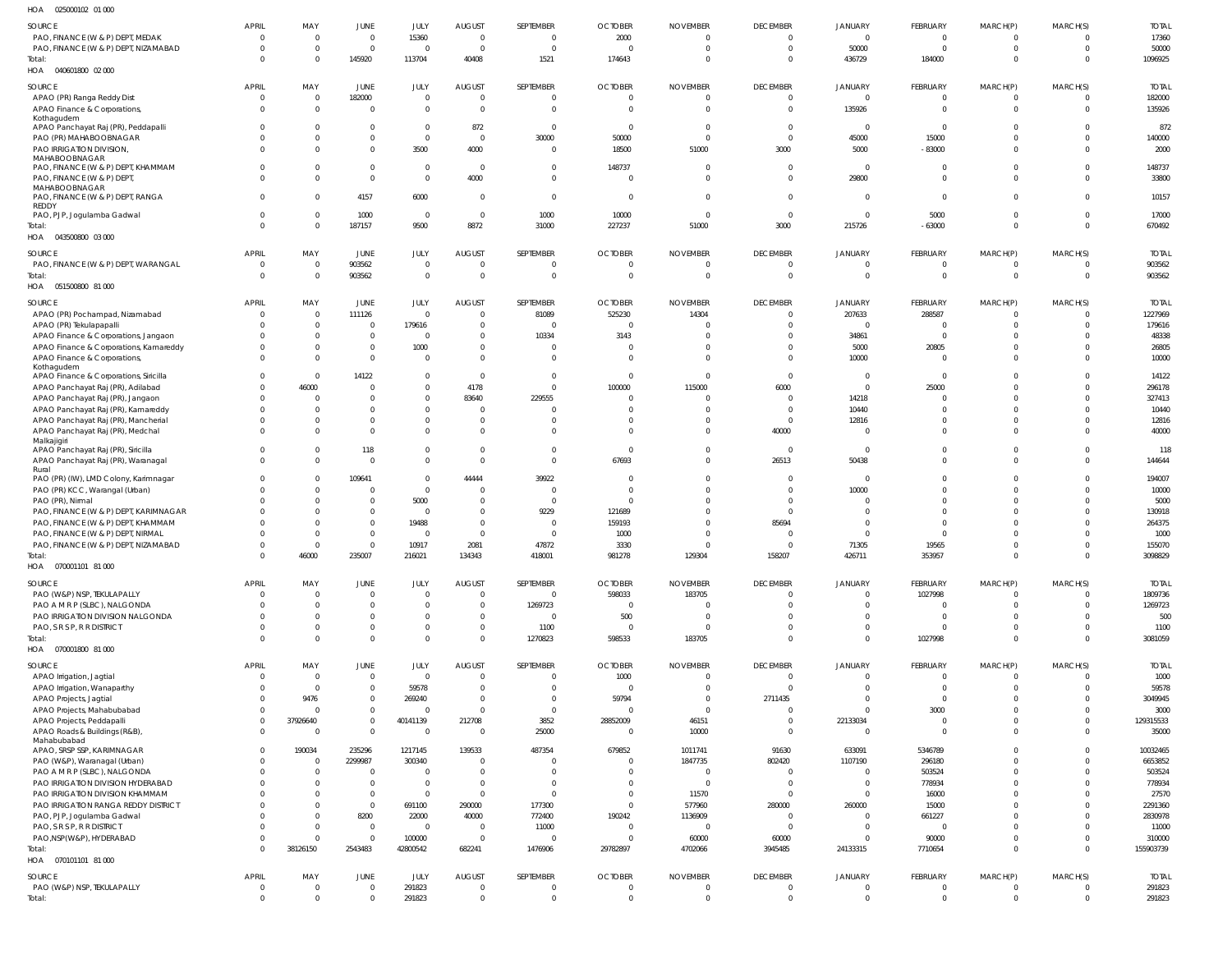070101800 81 000 HOA

| SOURCE                                                              | <b>APRIL</b><br>$\Omega$ | MAY<br>$\overline{0}$ | JUNE<br>$\overline{0}$      | JULY<br>$\mathbf{0}$       | <b>AUGUST</b><br>7369   | SEPTEMBER<br>$\overline{0}$ | <b>OCTOBER</b><br>$\mathbf 0$ | <b>NOVEMBER</b><br>$\overline{0}$ | <b>DECEMBER</b><br>$\mathbf{0}$ | <b>JANUARY</b><br>$\overline{0}$ | FEBRUARY<br>$\overline{0}$ | MARCH(P)<br>$\Omega$ | MARCH(S)<br>$\overline{0}$       | <b>TOTAL</b><br>7369 |
|---------------------------------------------------------------------|--------------------------|-----------------------|-----------------------------|----------------------------|-------------------------|-----------------------------|-------------------------------|-----------------------------------|---------------------------------|----------------------------------|----------------------------|----------------------|----------------------------------|----------------------|
| APAO Finance & Corporations,<br>Komarambheem Asifabad               |                          |                       |                             |                            |                         |                             |                               |                                   |                                 |                                  |                            |                      |                                  |                      |
| APAO Finance & Corporations,                                        | $\Omega$                 | $\overline{0}$        | $\overline{0}$              | $\mathbf{0}$               | $\overline{0}$          | $\mathbf 0$                 | 284054                        | $\Omega$                          | $\overline{0}$                  | 158063                           | 92502                      | $\Omega$             | $\overline{\mathbf{0}}$          | 534619               |
| Kothagudem                                                          |                          |                       |                             |                            |                         |                             |                               | $\Omega$                          |                                 |                                  |                            |                      |                                  |                      |
| APAO Finance & Corporations,<br>Wanaparthy                          | $\Omega$                 | $\mathbf{0}$          | $\overline{0}$              | 11107                      | 1321                    | $\mathbf 0$                 | 2389                          |                                   | $\mathbf 0$                     | $\overline{0}$                   | $\mathbf 0$                | $\Omega$             | $\overline{0}$                   | 14817                |
| APAO Irrigation, Kamareddy                                          | $\Omega$                 | $\Omega$              | 5000                        | $\mathbf{0}$               | $\Omega$                | $\mathbf 0$                 | $\Omega$                      | $\Omega$                          | $\Omega$                        | $\mathbf 0$                      | $\Omega$                   | $\Omega$             | $\overline{0}$                   | 5000                 |
| APAO Irrigation, Kothagudem                                         | $\Omega$                 | 501358                | 1000                        | $\mathbf 0$                | $\Omega$                | $\overline{0}$              | 1000                          | $\Omega$                          | $\Omega$                        | $\Omega$                         | $\Omega$                   | $\Omega$             | $\overline{0}$                   | 503358               |
| APAO Irrigation, Mancherial                                         |                          | $\overline{0}$        | $\overline{0}$              | $\mathbf{0}$               | $\Omega$                | $\overline{0}$              | 155720                        | $\Omega$                          | $\overline{0}$                  | 33939                            | $\Omega$                   | $\Omega$             | $\overline{0}$                   | 189659               |
| APAO Irrigation, Nagarkurnool                                       |                          | $\overline{0}$        | 222730                      | 42000                      | 2670                    | 195540                      | 35000                         | 3510                              | 400                             | 3000                             | 6000                       | $\Omega$             | $\overline{0}$                   | 510850               |
| APAO Irrigation, Siddipet                                           |                          | $\overline{0}$        | $\overline{0}$              | $\overline{0}$             | $\Omega$                | $\Omega$                    | 437000                        | $\Omega$                          | $\Omega$                        | $\Omega$                         | $\mathbf 0$                | $\Omega$             | $\overline{0}$                   | 437000               |
| APAO Irrigation, Wanaparthy                                         |                          | $\overline{0}$        | $\overline{0}$              | $\mathbf 0$                | $\Omega$                | $\Omega$                    | 1000                          |                                   | $\Omega$                        | $\Omega$                         | $\Omega$                   | $\Omega$             | $\Omega$                         | 1000                 |
| APAO Panchayat Raj (PR), Kothagudem                                 |                          | $\Omega$              | 12398                       | $\mathbf 0$                | 1209                    | $\Omega$                    | 4073                          | $\Omega$                          | $\Omega$                        | $\Omega$                         | $\Omega$                   | $\Omega$             | $\Omega$                         | 17680                |
| APAO Panchayat Raj (PR), Nagarkurnool                               |                          | $\overline{0}$        | 913                         | $\mathbf 0$                | $\Omega$                | $\Omega$                    | $\Omega$                      | $\Omega$                          | $\Omega$                        | $\Omega$                         | $\Omega$                   | $\Omega$             | $\Omega$                         | 913                  |
| APAO Projects, Jagtial                                              |                          | 28320                 | $\mathbf{0}$                | $\mathbf 0$                | $\Omega$                | 104620                      | 10440                         | $\Omega$                          | $\Omega$                        | $\Omega$                         | $\Omega$                   | $\Omega$             | $\overline{0}$                   | 143380               |
| APAO Projects, Mancherial                                           |                          | $\Omega$              | $\mathbf{0}$                | $\mathbf{0}$               | $\Omega$<br>$\Omega$    | $\Omega$                    | 5713                          | 48799                             | $\Omega$                        | $\Omega$                         | $\Omega$                   | $\Omega$<br>$\Omega$ | $\overline{0}$<br>$\overline{0}$ | 54512                |
| PAO A M R P (SLBC), NALGONDA<br>PAO IRRIGATION DIVISION             |                          | $\Omega$<br>$\Omega$  | $\mathbf 0$<br>$\mathbf{0}$ | $\mathbf 0$<br>$\mathbf 0$ | $\Omega$                | $\Omega$<br>$\Omega$        | $\Omega$<br>$\Omega$          | 7421483<br>$\Omega$               | $\Omega$<br>$\Omega$            | $\Omega$<br>$\Omega$             | 600<br>51000               | $\Omega$             | $\overline{0}$                   | 7422083<br>51000     |
| MAHABOOBNAGAR                                                       |                          |                       |                             |                            |                         |                             |                               |                                   |                                 |                                  |                            |                      |                                  |                      |
| PAO, FINANCE (W & P) DEPT, HYDERABAD                                |                          | $\Omega$              | 18000                       | $\mathbf{0}$               | $\Omega$                | $\Omega$                    | $\Omega$                      | $\Omega$                          | $\Omega$                        | $\overline{0}$                   | $\Omega$                   | $\Omega$             | $\overline{0}$                   | 18000                |
| PAO, FINANCE (W & P) DEPT, RANGA                                    |                          | $\Omega$              | $\mathbf 0$                 | 49114                      | $\Omega$                | $\Omega$                    | $\Omega$                      | 20742                             | $\mathbf{0}$                    | 1631                             | $\mathbf 0$                | $\Omega$             | $\overline{0}$                   | 71487                |
| REDDY                                                               |                          |                       |                             |                            |                         |                             | $\mathbf 0$                   |                                   | $\mathbf{0}$                    | $\overline{0}$                   | $\mathbf 0$                | $\Omega$             | $\overline{0}$                   |                      |
| PAO, PJP, Jogulamba Gadwal                                          |                          | $\Omega$<br>529678    | $\overline{0}$<br>260041    | $\overline{0}$<br>102221   | $\Omega$<br>12569       | $\overline{0}$<br>300160    | 936389                        | 1000<br>7495534                   | 400                             | 196633                           | 150102                     | $\Omega$             | $\overline{0}$                   | 1000<br>9983727      |
| Total:<br>HOA  070103800  81 000                                    |                          |                       |                             |                            |                         |                             |                               |                                   |                                 |                                  |                            |                      |                                  |                      |
|                                                                     |                          |                       |                             |                            |                         |                             |                               |                                   |                                 |                                  |                            |                      |                                  |                      |
| SOURCE                                                              | APRIL                    | MAY                   | JUNE                        | JULY                       | <b>AUGUST</b>           | SEPTEMBER                   | <b>OCTOBER</b>                | <b>NOVEMBER</b>                   | <b>DECEMBER</b>                 | <b>JANUARY</b>                   | FEBRUARY                   | MARCH(P)             | MARCH(S)                         | <b>TOTAL</b>         |
| APAO Finance & Corporations,                                        | $\Omega$                 | $\overline{0}$        | $\overline{0}$              | $\mathbf 0$                | $\overline{0}$          | $\mathbf 0$                 | 10164                         | $\Omega$                          | $\overline{0}$                  | 190343                           | 9819                       | $\Omega$             | - 0                              | 210326               |
| Kothagudem<br>APAO Irrigation, Mancherial                           |                          | $\overline{0}$        | 2000                        | $\mathbf{0}$               | $\overline{0}$          | $\overline{0}$              | $\mathbf 0$                   | $\overline{0}$                    | $\overline{0}$                  | $\overline{0}$                   | $\overline{\mathbf{0}}$    | $\Omega$             | $\overline{0}$                   | 2000                 |
| APAO Irrigation, Nagarkurnool                                       |                          | $\overline{0}$        | $\overline{0}$              | 1000                       | 1000                    | $\overline{0}$              | 19500                         | $\Omega$                          | $\Omega$                        | 1000                             | 1000                       | $\Omega$             | $\Omega$                         | 23500                |
| APAO Irrigation, Sangareddy                                         |                          | $\mathbf{0}$          | $\overline{0}$              | 7236974                    | 1000                    | $\overline{0}$              | $\overline{0}$                | 6000                              | $\mathbf 0$                     | 13000                            | 1000                       | $\Omega$             | $\overline{0}$                   | 7257974              |
| APAO Irrigation, Siddipet                                           |                          | $\mathbf{0}$          | 31000                       | 96405                      | 20000                   | 29000                       | 57000                         | 1000                              | $\Omega$                        | 15000                            | 6000                       | $\Omega$             | $\Omega$                         | 255405               |
| PAO IRRIGATION DIVISION NALGONDA                                    |                          | $\mathbf 0$           | 500                         | 4000                       | $\overline{0}$          | $\overline{0}$              | 5500                          | $\Omega$                          | $\mathbf 0$                     | 717288                           | 1063323                    | $\Omega$             | $\overline{0}$                   | 1790611              |
| PAO IRRIGATION DIVISION,                                            |                          | $\Omega$              | $\overline{0}$              | $\overline{0}$             | $\overline{0}$          | $\overline{0}$              | $\mathbf 0$                   | 479876                            | $\Omega$                        | $\mathbf 0$                      | $\Omega$                   | $\Omega$             | $\Omega$                         | 479876               |
| MAHABOOBNAGAR                                                       |                          |                       |                             |                            |                         |                             |                               |                                   |                                 |                                  |                            |                      |                                  |                      |
| PAO MEDAK(IW), MEDAK                                                |                          | $\Omega$              | $\mathbf{0}$                | $\overline{0}$             | $\overline{0}$          | 1000                        | $\mathbf 0$                   | $\Omega$                          | $\mathbf 0$                     | $\mathbf 0$                      | $\Omega$                   | $\Omega$             | $\overline{0}$                   | 1000                 |
| PAO, PJP, Jogulamba Gadwal                                          |                          | $\mathbf{0}$          | $\mathbf 0$                 | $\mathbf 0$                | $\Omega$                | $\overline{0}$              | 2000                          | $\Omega$                          | $\Omega$                        | $\mathbf 0$                      | $\Omega$                   | $\Omega$             | $\Omega$                         | 2000                 |
| PAO, SRSP, SSP, NIRMAL                                              |                          | $\mathbf 0$           | $\overline{0}$              | $\mathbf 0$                | $\mathbf{0}$            | 16620                       | $\overline{0}$                | $\Omega$                          | $\overline{0}$                  | $\mathbf 0$                      | $\mathbf 0$                | $\Omega$             | $\overline{0}$                   | 16620                |
| Total:                                                              |                          | $\overline{0}$        | 33500                       | 7338379                    | 22000                   | 46620                       | 94164                         | 486876                            | $\mathbf{0}$                    | 936631                           | 1081142                    | $\Omega$             | $\overline{0}$                   | 10039312             |
| HOA  070201101  01  000                                             |                          |                       |                             |                            |                         |                             |                               |                                   |                                 |                                  |                            |                      |                                  |                      |
| SOURCE                                                              | <b>APRIL</b>             | MAY                   | JUNE                        | JULY                       | <b>AUGUST</b>           | SEPTEMBER                   | <b>OCTOBER</b>                | <b>NOVEMBER</b>                   | <b>DECEMBER</b>                 | <b>JANUARY</b>                   | <b>FEBRUARY</b>            | MARCH(P)             | MARCH(S)                         | <b>TOTAL</b>         |
| APAO Irrigation, Jangaon                                            |                          | $\overline{0}$        | 500                         | $\mathbf{0}$               | $\mathbf{0}$            | $\mathbf 0$                 | $\mathbf 0$                   | $\overline{0}$                    | $\overline{0}$                  | $\mathbf 0$                      | $\overline{0}$             | $\Omega$             | $\overline{0}$                   | 500                  |
| APAO Irrigation, Mahabubabad                                        |                          | $\overline{0}$        | 1500                        | 1500                       | $\overline{0}$          | $\mathbf 0$                 | $\mathbf 0$                   | $\Omega$                          | $\overline{0}$                  | $\mathbf 0$                      | $\mathbf 0$                | $\Omega$             | $\overline{\mathbf{0}}$          | 3000                 |
| APAO Irrigation, Suryapet                                           |                          | $\mathbf 0$           | 500                         | 6500                       | 500                     | $\overline{0}$              | 16600                         | 1500                              | $\overline{0}$                  | 1500                             | 1000                       | $\Omega$             | $\overline{0}$                   | 28100                |
| PAO - IRRIGATION DIVISION WARANGAL                                  |                          | $\Omega$              | $\overline{0}$              | $\overline{0}$             | 6000                    | $\overline{0}$              | $\Omega$                      | $\Omega$                          | $\mathbf{0}$                    | $\overline{0}$                   | $\overline{0}$             | $\Omega$             | $\overline{0}$                   | 6000                 |
| (Urban)<br>PAO IRRIGATION DIVISION KHAMMAM                          |                          | $\mathbf{0}$          | 1000                        | 5000                       | 3000                    | 2000                        | 13000                         | $\overline{0}$                    | $\mathbf 0$                     | 3500                             | 2000                       | $\Omega$             | $\overline{0}$                   | 29500                |
| PAO IRRIGATION DIVISION                                             |                          | $\overline{0}$        | $\overline{0}$              | $\mathbf{0}$               | $\overline{0}$          | $\overline{0}$              | $\Omega$                      | $\Omega$                          | $\mathbf{0}$                    | 1000                             | $\overline{0}$             | $\Omega$             | $\overline{0}$                   | 1000                 |
| MAHABOOBNAGAR                                                       |                          |                       |                             |                            |                         |                             |                               |                                   |                                 |                                  |                            |                      |                                  |                      |
| Total:                                                              | $\Omega$                 | $\overline{0}$        | 3500                        | 13000                      | 9500                    | 2000                        | 29600                         | 1500                              | $\mathbf{0}$                    | 6000                             | 3000                       | $\Omega$             | $\overline{0}$                   | 68100                |
| HOA<br>070201800 81 001                                             |                          |                       |                             |                            |                         |                             |                               |                                   |                                 |                                  |                            |                      |                                  |                      |
| SOURCE                                                              | <b>APRIL</b>             | MAY                   | JUNE                        | JULY                       | <b>AUGUST</b>           | SEPTEMBER                   | <b>OCTOBER</b>                | <b>NOVEMBER</b>                   | <b>DECEMBER</b>                 | <b>JANUARY</b>                   | FEBRUARY                   | MARCH(P)             | MARCH(S)                         | <b>TOTAL</b>         |
| APAO Irrigation, Adilabad                                           | $\Omega$                 | $\overline{0}$        | $\overline{0}$              | $\overline{0}$             | $\Omega$                | $\mathbf 0$                 | $\mathbf 0$                   | 404200                            | $\overline{0}$                  | $\overline{0}$                   | $\overline{0}$             | $\Omega$             | $\overline{0}$                   | 404200               |
| APAO Irrigation, Bhoopalapally                                      |                          | $\mathbf{0}$          | 15000                       | 163500                     | 7000                    | 229710                      | 161500                        | $\Omega$                          | $\mathbf{0}$                    | 82500                            | 5500                       | $\Omega$             | $\overline{\mathbf{0}}$          | 664710               |
| APAO Irrigation, Jagtial                                            |                          | $\mathbf{0}$          | $\overline{0}$              | $\overline{0}$             | $\overline{0}$          | $\overline{0}$              | 5127                          | $\Omega$                          | $\mathbf 0$                     | $\overline{0}$                   | 0                          | $\Omega$             | $\overline{0}$                   | 5127                 |
| APAO Irrigation, Jangaon                                            |                          | $\mathbf{0}$          | 2000                        | 19500                      | 5000                    | 2500                        | 20100                         | $\Omega$                          | $\overline{0}$                  | 1500                             | $\overline{0}$             | $\Omega$             | $\overline{0}$                   | 50600                |
| APAO Irrigation, Kamareddy                                          |                          | $\Omega$              | $\mathbf 0$                 | $\overline{0}$             | $\mathbf 0$             | $\overline{0}$              | $\mathbf 0$                   | $\Omega$                          | $\mathbf 0$                     | 89700                            | 1680                       | $\Omega$             | $\overline{0}$                   | 91380                |
| APAO Irrigation, Kothagudem                                         |                          | $\Omega$              | $\mathbf 0$                 | 9500269                    | $\overline{0}$          | 2360000                     | 1000                          | 6595979                           | $\overline{0}$                  | 2393768                          | $\overline{0}$             | $\Omega$             | $\overline{0}$                   | 20851016             |
| APAO Irrigation, Mahabubabad                                        |                          | $\Omega$<br>$\Omega$  | $\mathbf 0$<br>$\mathbf 0$  | 22500<br>0                 | 5000<br>$\overline{0}$  | 7000<br>$\Omega$            | 35000<br>2500                 | $\Omega$                          | $\overline{0}$<br>120887        | 7500<br>$\mathbf 0$              | 3500<br>$\mathbf 0$        | $\Omega$<br>$\Omega$ | $\overline{0}$<br>$\overline{0}$ | 80500<br>123387      |
| APAO Irrigation, Nagarkurnool                                       |                          | 10000                 | $\mathbf{0}$                | $\mathbf{0}$               | $\overline{0}$          | $\overline{0}$              | $\mathbf 0$                   | $\Omega$                          | $\mathbf 0$                     | $\mathbf 0$                      | $\Omega$                   | $\Omega$             | $\overline{0}$                   | 10000                |
| APAO Irrigation, Peddapalli<br>APAO Irrigation, Sangareddy          |                          | $\Omega$              | $\mathbf 0$                 | $\mathbf{0}$               | $\Omega$                | $\overline{0}$              | 1000                          | $\overline{0}$                    | $\Omega$                        | $\mathbf 0$                      | $\mathbf 0$                | $\Omega$             | $\overline{0}$                   | 1000                 |
| APAO Irrigation, Siddipet                                           | $\Omega$                 | 244376                | $\mathbf 0$                 | $\mathbf{0}$               | $\mathbf 0$             | $\overline{0}$              | $\mathbf 0$                   | $\Omega$                          | $\Omega$                        | $\mathbf 0$                      | $\mathbf 0$                | $\Omega$             | $\overline{0}$                   | 244376               |
| APAO Irrigation, Siricilla                                          |                          | $\overline{0}$        | $\mathbf 0$                 | 3000                       | $\Omega$                | 5000                        | 2000                          | 2433000                           | $\Omega$                        | $\mathbf 0$                      | 10000                      | $\Omega$             | $\overline{0}$                   | 2453000              |
| APAO Irrigation, Suryapet                                           |                          | $\Omega$              | 914828                      | $\overline{0}$             | $\Omega$                | $\mathbf 0$                 | $\mathbf 0$                   | $\Omega$                          | $\mathbf 0$                     | $\mathbf 0$                      | 2111544                    | $\Omega$             | $\overline{0}$                   | 3026372              |
| APAO Projects, Adilabad                                             |                          | 15625                 | $\overline{0}$              | $\mathbf 0$                | $\Omega$                | $\overline{0}$              | 25000                         | $\Omega$                          | $\overline{0}$                  | $\mathbf 0$                      | $\Omega$                   | $\Omega$             | $\overline{0}$                   | 40625                |
| APAO Projects, Jangaon                                              |                          | $\overline{0}$        | 1000                        | $\mathbf 0$                | $\overline{0}$          | $\overline{0}$              | $\mathbf 0$                   | $\overline{0}$                    | $\overline{0}$                  | $\mathbf 0$                      | $\mathbf 0$                | $\Omega$             | $\overline{0}$                   | 1000                 |
| PAO - IRRIGATION DIVISION WARANGAL                                  | $\Omega$                 | $\Omega$              | 568180                      | 89000                      | 48000                   | 5000                        | 144000                        | $\overline{0}$                    | 3000                            | 281085                           | 32000                      | $\Omega$             | $\overline{0}$                   | 1170265              |
| (Urban)                                                             |                          |                       |                             |                            |                         |                             |                               |                                   |                                 |                                  |                            |                      |                                  |                      |
| PAO IRRIGATION KARIMNAGAR                                           | $\cap$                   | $\Omega$<br>$\Omega$  | $\mathbf 0$<br>$\mathbf 0$  | 10073                      | $\mathbf 0$<br>$\Omega$ | 389724                      | $\mathbf 0$                   | $\overline{0}$                    | $\overline{0}$<br>$\Omega$      | $\mathbf 0$                      | $\mathbf 0$                | $\Omega$<br>$\Omega$ | $\overline{0}$                   | 399797               |
| PAO IRRIGATION DIVISION KHAMMAM<br>PAO IRRIGATION DIVISION NALGONDA |                          | $\Omega$              | $\mathbf 0$                 | $\overline{0}$<br>500      | $\overline{0}$          | 28122<br>$\overline{0}$     | 191635<br>500                 | 114099<br>942438                  | $\mathbf 0$                     | $\mathbf 0$<br>$\overline{0}$    | $\mathbf 0$<br>70401       | $\Omega$             | $\overline{0}$<br>$\overline{0}$ | 333856<br>1013839    |
| PAO IRRIGATION DIVISION,                                            |                          | 4000                  | $\mathbf 0$                 | 227329                     | $\mathbf{0}$            | $\mathbf{0}$                | 23000                         | 48144                             | $\mathbf 0$                     | 2000                             | 34000                      | $\Omega$             | $\overline{0}$                   | 338473               |
| MAHABOOBNAGAR                                                       |                          |                       |                             |                            |                         |                             |                               |                                   |                                 |                                  |                            |                      |                                  |                      |
| PAO IRRIGATION NIZAMABAD                                            |                          | $\Omega$              | $\mathbf 0$                 | 49724                      | $\overline{0}$          | $\mathbf{0}$                | $\mathbf 0$                   | $\Omega$                          | $\overline{0}$                  | $\overline{0}$                   | 5000                       | $\Omega$             | $\overline{0}$                   | 54724                |
| PAO IRRIGATION RANGA REDDY DISTRICT                                 | $\cap$                   | $\overline{0}$        | $\mathbf 0$                 | 3500                       | $\overline{0}$          | $\mathbf{0}$                | 13743                         | $\overline{0}$                    | $\overline{0}$                  | $\overline{0}$                   | $\overline{0}$             | $\Omega$             | $\overline{0}$                   | 17243                |
| PAO Irrigation Nirmal                                               |                          | $\overline{0}$        | 10000                       | $\overline{0}$             | $\overline{0}$          | $\mathbf{0}$                | 10000                         | $\overline{0}$                    | 19305                           | 5000                             | 5000                       | $\Omega$             | $\overline{0}$                   | 49305                |
| PAO MEDAK(IW), MEDAK                                                |                          | $\Omega$              | 2500                        | 26000                      | 1000                    | $\overline{0}$              | 38500                         | $\Omega$                          | 2000                            | 9500                             | 2000                       | $\Omega$             | $\overline{0}$                   | 81500                |
| PAO, SRSP, SSP, NIRMAL                                              |                          | 14540                 | 3000                        | 32230                      | 33700                   | $\mathbf{0}$                | 1500                          | 22855                             | 64460                           | $\mathbf 0$                      | 85560                      | $\Omega$             | $\overline{\mathbf{0}}$          | 257845               |
| Total:                                                              |                          | 288541                | 1516508                     | 10147125                   | 99700                   | 3027056                     | 676105                        | 10560715                          | 209652                          | 2872553                          | 2366185                    | $\Omega$             | $\overline{0}$                   | 31764140             |
| HOA<br>085300102 02 000                                             |                          |                       |                             |                            |                         |                             |                               |                                   |                                 |                                  |                            |                      |                                  |                      |
| SOURCE                                                              | <b>APRIL</b>             | MAY                   | JUNE                        | JULY                       | <b>AUGUST</b>           | SEPTEMBER                   | <b>OCTOBER</b>                | <b>NOVEMBER</b>                   | <b>DECEMBER</b>                 | <b>JANUARY</b>                   | FEBRUARY                   | MARCH(P)             | MARCH(S)                         | <b>TOTAL</b>         |
| APAO (PR) Medak                                                     | - 0                      | 36014                 | 12543                       | 19208                      | 815505                  | $\overline{0}$              | 262095                        | $\overline{0}$                    | 536857                          | 292488                           | 14057                      | $\Omega$             | $\overline{0}$                   | 1988767              |
| APAO (PR) Pochampad, Nizamabad                                      | $\Omega$                 | $\mathbf{0}$          | 2600055                     | $\overline{0}$             | 145034                  | 1599675                     | 1896793                       | 307000                            | 15594                           | 1631162                          | 3037276                    | $\Omega$             | $\overline{0}$                   | 11232589             |
|                                                                     |                          |                       |                             |                            |                         |                             |                               |                                   |                                 |                                  |                            |                      |                                  |                      |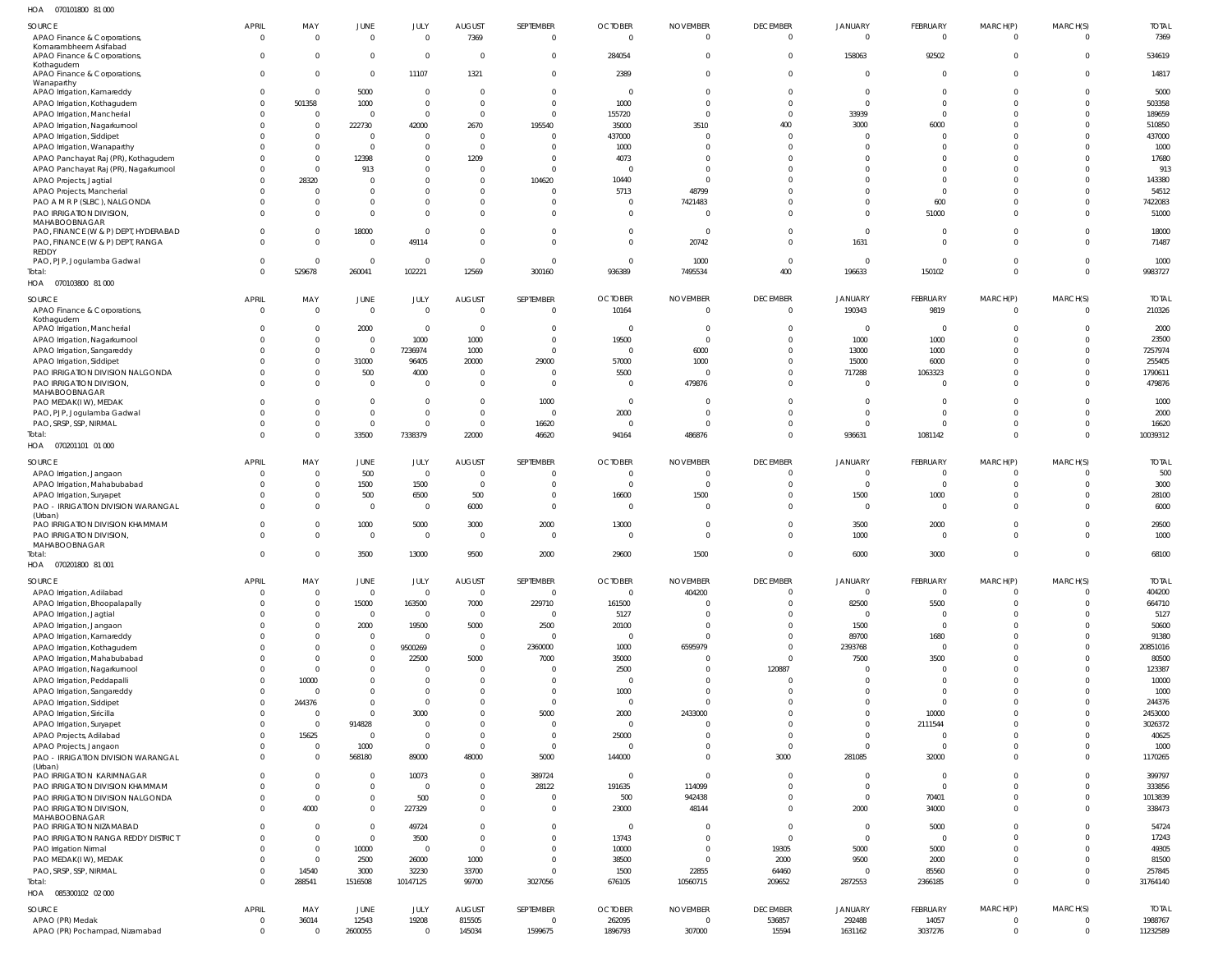HOA 085300102 02 000

| SOURCE                                                                      | <b>APRIL</b>         | MAY                       | JUNE                     | JULY                  | <b>AUGUST</b>                    | SEPTEMBER          | <b>OCTOBER</b>             | <b>NOVEMBER</b>            | <b>DECEMBER</b>         | <b>JANUARY</b>          | FEBRUARY                | MARCH(P)             | MARCH(S) | <b>TOTAL</b>         |
|-----------------------------------------------------------------------------|----------------------|---------------------------|--------------------------|-----------------------|----------------------------------|--------------------|----------------------------|----------------------------|-------------------------|-------------------------|-------------------------|----------------------|----------|----------------------|
| APAO (PR) Ranga Reddy Dist                                                  | $\Omega$             | $\Omega$                  | 1455951                  | $\Omega$              | 968314                           | 556190             | 1421435                    | $\Omega$                   | 9693                    | 1752236                 | 23257                   | $\Omega$             |          | 6187076              |
| APAO (PR) Tekulapapalli                                                     | $\Omega$             | $\Omega$                  | 33450                    | $\Omega$              | 75476                            | $\Omega$           | 4359                       | $\Omega$                   | 106832                  | 1336778                 | 26388                   | $\Omega$             |          | 1583283              |
| APAO (PR), PJP, Jogulamba Gadwal                                            | $\Omega$             | $\Omega$                  | 628993                   | 268776                | 399303                           | 25669              | 255217                     | 197246                     | 77567                   | 79636                   | $\Omega$                |                      |          | 1932407              |
| APAO (R&B) HYDERABAD                                                        | $\Omega$             | 22312                     | 1200094                  | 918245                | 11351                            | $\Omega$           | 33314                      | 9389                       | 13031                   | 126534                  | 180838                  | $\Omega$             |          | 2515108              |
| APAO (R&B) MEDAK (HYD)                                                      | $\Omega$             | 4143635                   | $\Omega$                 | 398470                | $\overline{0}$                   | 2202885            | 3390816                    |                            | 530420                  | 499479                  | 1281055                 |                      |          | 12446760             |
| APAO (R&B) POCHAMPAD (NIZAMABAD)                                            | $\Omega$             | $\Omega$<br>$\Omega$      | $\Omega$<br>$\Omega$     | 2463777               | $\Omega$                         | 5149612            | 3048681                    | 1180462<br>45719           | 713944                  | 195138<br>5657016       | 3800861                 |                      |          | 16552475             |
| APAO (R&B) RANGAREDDY (HYD)<br>APAO (R&B) TEKULAPALLY                       |                      | $\Omega$                  | 288504                   | 44573<br>7379691      | 199640<br>977828                 | 775981<br>1824430  | 3399020<br>7965918         | 3860520                    | 1901157<br>75221        | 3544036                 | 8269852<br>$\sqrt{ }$   |                      |          | 20292958<br>25916148 |
| APAO Finance & Corporations, Adilabad                                       |                      | $\Omega$                  | 646681                   | 663643                | 102772                           | 51123              | 5238021                    | $\Omega$                   | $\Omega$                | 6569971                 | 1707775                 |                      |          | 14979986             |
| APAO Finance & Corporations,                                                | $\Omega$             | $\Omega$                  | $\Omega$                 | 1109590               | 358325                           | 1336877            | 6611425                    | 2479265                    | 116367                  | 5996129                 | 1676734                 |                      |          | 19684712             |
| Bhoopalapally                                                               |                      |                           |                          |                       |                                  |                    |                            |                            |                         |                         |                         |                      |          |                      |
| APAO Finance & Corporations, Jagtial                                        | $\Omega$             | $\sqrt{ }$                | $\Omega$                 | 16043                 | 3824                             | $\Omega$           | 894507                     |                            | 24044                   | 179599                  | $\Omega$                |                      |          | 1118017              |
| APAO Finance & Corporations, Jangaon                                        | $\Omega$             | $\Omega$                  | $\Omega$                 |                       | 656894                           | 12492              | 169127                     | $\Omega$                   | $\Omega$                | 29392                   | $\Omega$                | $\Omega$             |          | 867905               |
| APAO Finance & Corporations, Kamareddy<br>APAO Finance & Corporations,      | $\Omega$             | $\Omega$<br>$\Omega$      | 515715<br>$\Omega$       | 6003<br>10707         | 7472<br>554367                   | 23401<br>167010    | 1418249<br>31988           | 216<br>$\Omega$            | $\Omega$<br>674         | 2129740<br>10236        | 186521<br>$\Omega$      | $\Omega$             |          | 4287317<br>774982    |
| Komarambheem Asifabad                                                       |                      |                           |                          |                       |                                  |                    |                            |                            |                         |                         |                         |                      |          |                      |
| APAO Finance & Corporations,                                                | $\Omega$             | $\Omega$                  | $\Omega$                 | 33491                 | $\Omega$                         | 484558             | 3799990                    | 6408                       | $\mathbf{0}$            | 1917914                 | 729703                  |                      |          | 6972064              |
| Kothagudem                                                                  | $\Omega$             | $\Omega$                  | 755                      | 160790                | $\mathbf 0$                      |                    | 16352                      | $\Omega$                   | 21724                   | $\overline{0}$          | $\Omega$                | $\Omega$             |          | 202721               |
| APAO Finance & Corporations,<br>Mahabubabad                                 |                      |                           |                          |                       |                                  | 3100               |                            |                            |                         |                         |                         |                      |          |                      |
| APAO Finance & Corporations, Manchirial                                     | $\Omega$             | $\Omega$                  | $\overline{0}$           | $\Omega$              | 964                              | 2723               | 371680                     | 71                         | $\overline{0}$          | 8244                    | 34095                   |                      |          | 417777               |
| APAO Finance & Corporations, Medchal                                        | $\Omega$             | $\Omega$                  | $\Omega$                 | 183262                | 249                              | 298                | 93629                      | $\Omega$                   | 11798                   | 108303                  | $\Omega$                | $\Omega$             |          | 397539               |
| APAO Finance & Corporations,                                                | $\Omega$             | $\Omega$                  | 74290                    | 16703                 | 362634                           | 754594             | 4016                       | 2009                       | $\mathbf 0$             | 253929                  | $\Omega$                |                      |          | 1468175              |
| Nagarkurnool<br>APAO Finance & Corporations, Peddapalli                     | $\Omega$             | $\Omega$                  |                          | 59017                 | 22953                            |                    | $\Omega$                   | $\Omega$                   | 24146                   | $\Omega$                | $\Omega$                | $\Omega$             |          | 106116               |
| APAO Finance & Corporations,                                                | $\Omega$             | $\Omega$                  | 245909                   | 583072                | 334778                           | 2219337            | 426172                     | 2525                       | 42104                   | 484270                  | 134542                  | $\Omega$             |          | 4472709              |
| Sangareddy                                                                  |                      |                           |                          |                       |                                  |                    |                            |                            |                         |                         |                         |                      |          |                      |
| APAO Finance & Corporations, Siddipet                                       | $\Omega$             | $\Omega$                  | 93280                    | 1132299               | $\overline{0}$                   | 22333              | 131946                     |                            | 12367                   | 5252                    | 180700                  |                      |          | 1578177              |
| APAO Finance & Corporations, Siricilla                                      | $\Omega$             | $\Omega$                  | 554792                   | 125985                | 6112                             | 286019             | 62704                      | $\Omega$                   | $\Omega$                | 601853                  | $\mathcal{L}$           |                      |          | 1637465              |
| APAO Finance & Corporations, Suryapet                                       | $\Omega$             | $\Omega$                  | 3104918                  | 544981                | 74226                            | 628779             | 326625                     | 111614                     | 24659                   | 2144407                 | $\Omega$                |                      |          | 6960209              |
| APAO Finance & Corporations, Vikarabad<br>APAO Finance & Corporations,      | $\Omega$<br>$\Omega$ | $\Omega$<br>$\Omega$      | $\Omega$<br>$\Omega$     | 1108663<br>48534      | 649604<br>2476                   | 149296             | 754832<br>481100           |                            | 133934<br>16894         | 562330<br>1648216       | 1449990<br>93489        |                      |          | 4808649<br>2290709   |
| Wanaparthy                                                                  |                      |                           |                          |                       |                                  |                    |                            |                            |                         |                         |                         |                      |          |                      |
| APAO Finance & Corporations, Yadadri                                        |                      | $\Omega$                  | 77544                    | 2302                  | 14068                            | 602495             | 47041                      | 1155                       | $\Omega$                | 277438                  | $\Omega$                |                      |          | 1022043              |
| APAO Irrigation, Adilabad                                                   | $\Omega$             | $\Omega$                  | 267042                   | 1823491               | $\Omega$                         | $\Omega$           | 432973                     | 230245                     | $\Omega$                | 2105421                 | $\Omega$                | $\Omega$             |          | 4859172              |
| APAO Irrigation, Bhoopalapally                                              |                      | $\Omega$                  | $\Omega$                 | 4451159               | 223670                           | 635749             | 4598094                    | 151113                     | $\Omega$                | 4197635                 | 230744                  |                      |          | 14488164             |
| APAO Irrigation, Jagtial                                                    |                      | $\Omega$                  | 293231                   | 1740954               | 488168                           | $\Omega$           | 1788685                    |                            | $\Omega$                | 461831                  | 108132                  |                      |          | 4881001              |
| APAO Irrigation, Jangaon                                                    | $\Omega$             | $\Omega$<br>$\Omega$      | 2632229                  | 3759246               | 745365                           | 270639             | 2714924                    | $\Omega$                   | $\Omega$<br>$\Omega$    | 629481                  | $\mathcal{L}$           |                      |          | 10751884             |
| APAO Irrigation, Kamareddy<br>APAO Irrigation, Komarambheem Asifabad        | $\Omega$             | $\sqrt{ }$                | 782236<br>35710          | 3935933<br>1839467    | 99292<br>56319                   | 28229              | 1455369<br>980608          | 38366                      | $\Omega$                | 574408<br>256411        | 519882<br>$\mathcal{L}$ |                      |          | 7433715<br>3168515   |
| APAO Irrigation, Kothagudem                                                 | $\Omega$             | 1141643                   | 283852                   | 3163532               | 1855031                          | 750000             | 3733866                    | 847988                     | 450431                  | 5279985                 | 3575138                 |                      |          | 21081466             |
| APAO Irrigation, Mahabubabad                                                | $\Omega$             | $\Omega$                  | 6968136                  | 6013138               | 1091521                          | 1356325            | 4977650                    | 1144821                    | 253337                  | 5540968                 | 540822                  |                      |          | 27886718             |
| APAO Irrigation, Mancherial                                                 | $\Omega$             | $\sqrt{ }$                | 948177                   | 1457574               | 102547                           | 789119             | 1643117                    |                            | $\Omega$                | 994361                  | 1642432                 |                      |          | 7577327              |
| APAO Irrigation, Nagarkurnool                                               | $\Omega$             | 20651853                  | 68914139                 | 5187348               | 687617                           | 52783              | 4291995                    | 528752                     | 1938                    | 14322392                | 48602543                |                      |          | 163241360            |
| APAO Irrigation, Peddapalli                                                 | $\Omega$             | $\Omega$                  | 2801                     | 3212487               | 1954233                          | 1206023            | 3451863                    |                            | $\Omega$                | 1849998                 | 235706                  |                      |          | 11913111             |
| APAO Irrigation, Sangareddy                                                 |                      | $\Omega$                  | 564432                   | 7310447               | 472059                           | $\Omega$           | 5941236                    | 298109                     | 75405                   | 2416409                 | 1836609                 |                      |          | 18914706             |
| APAO Irrigation, Siddipet                                                   |                      | $\Omega$                  | 90000121                 | 165098879             | 126437719                        | 63884223           | 4484883                    | 31269950                   | 360266                  | 23917643                | 3938744                 |                      |          | 509392428            |
| APAO Irrigation, Siricilla                                                  |                      | $\Omega$                  | 23004                    | 670029                | 4698                             | 260358             | 479883                     | 230710                     | $\Omega$                | 828277                  | 145081                  |                      |          | 2642040              |
| APAO Irrigation, Suryapet                                                   |                      | $\Omega$                  | 293148<br>755781         | 1469201               | 102666                           | $\Omega$           | 2228020                    | 838193<br>567419           | $\Omega$                | 976813<br>985560        | 106473                  |                      |          | 6014514<br>5395776   |
| APAO Irrigation, Vikarabad<br>APAO Irrigation, Wanaparthy                   | $\Omega$             | $\Omega$                  | 13013                    | 1687103<br>3881343    | 604047<br>145945                 | 32071              | 775058<br>5783730          |                            | 20808<br>$\Omega$       | 885900                  | 48857                   |                      |          | 10790859             |
| APAO Irrigation, Yadadri                                                    | $\Omega$             | $\Omega$                  | 208706                   | 53363740              | 170171                           | 51875458           | 4304606                    | 130263                     | 282815                  | 64911797                | 2627834                 |                      |          | 177875390            |
| APAO National Highways (NH), Karimnagar                                     | $\Omega$             | $\Omega$                  | 2498917                  | 236452                | 5594                             | 1165257            | 353370                     |                            | 906108                  | 3181741                 | $\Omega$                | $\Omega$             |          | 8347439              |
| APAO National Highways (NH),                                                | $\Omega$             | $\Omega$                  | $\Omega$                 | $\Omega$              | 14265                            | 542110             | 1363825                    |                            | 14939                   | 332069                  | $\mathbf 0$             | $\Omega$             |          | 2267208              |
| Nagarkurnool                                                                |                      |                           |                          |                       |                                  |                    |                            |                            |                         |                         |                         |                      |          |                      |
| APAO Panchayat Raj (PR), Adilabad                                           | $\Omega$<br>$\Omega$ | $\Omega$                  | 83874                    | $\Omega$<br>$\Omega$  | $\mathbf 0$                      | $\Omega$           |                            | $\Omega$                   | $\mathbf{0}$<br>16954   | 656395                  | 983                     | $\Omega$<br>$\Omega$ |          | 741253               |
| APAO Panchayat Raj (PR), Bhoopalapally<br>APAO Panchayat Raj (PR), Jagtial  | $\Omega$             | 1471668<br>$\circ$        | 324403<br>1156349        | 473677                | 1870861<br>164956                | 866743<br>43814    | 72833<br>245766            | 16901<br>168841            | $\mathbf 0$             | 732997<br>2490654       | 31779<br>$\Omega$       | $\Omega$             |          | 5405139<br>4744057   |
| APAO Panchayat Raj (PR), Jangaon                                            | $\Omega$             | $\Omega$                  | $\Omega$                 | 0                     | 1292287                          | 888944             | $\overline{0}$             |                            | $\mathbf 0$             | 75812                   | $\Omega$                | $\Omega$             |          | 2257043              |
| APAO Panchayat Raj (PR), Kamareddy                                          | $\Omega$             | - 0                       | 269076                   |                       | 304433                           | 110744             | 20039                      |                            | $\mathbf 0$             | 1164117                 | $\mathbf 0$             | $\Omega$             |          | 1868409              |
| APAO Panchayat Raj (PR),                                                    | $\Omega$             | $\Omega$                  | 155661                   | $\Omega$              | 0                                | 429009             | $\Omega$                   | $\Omega$                   | $\mathbf 0$             | 116300                  | $\mathbf 0$             | $\Omega$             |          | 700970               |
| Komarambheem Asifabad                                                       |                      |                           |                          |                       |                                  |                    |                            |                            |                         |                         |                         |                      |          |                      |
| APAO Panchayat Raj (PR), Kothagudem<br>APAO Panchayat Raj (PR), Mahabubabad | $\Omega$<br>$\Omega$ | $\Omega$<br>$\Omega$      | 509784<br>8180           | $\Omega$<br>930394    | 242051<br>55761                  | 14207<br>$\Omega$  | 5391<br>$\Omega$           | $\overline{0}$<br>$\Omega$ | 33727<br>$\mathbf 0$    | 951671<br>150777        | 30834<br>$\mathbf 0$    | $\Omega$<br>$\Omega$ |          | 1787665<br>1145112   |
| APAO Panchayat Raj (PR), Mancherial                                         | $\Omega$             | $\Omega$                  | 118442                   | 0                     | $\overline{0}$                   | $\Omega$           | $\Omega$                   | $\Omega$                   | $\mathbf 0$             | 223144                  | $\mathbf 0$             | $\Omega$             |          | 341586               |
| APAO Panchayat Raj (PR), Medchal                                            | $\Omega$             | $\Omega$                  | 131266                   | $\Omega$              | $\mathbf 0$                      | 269300             | 19103                      | $\overline{0}$             | 392152                  | 33153                   | $\mathbf 0$             | $\Omega$             |          | 844974               |
| Malkajigiri                                                                 |                      |                           |                          |                       |                                  |                    |                            |                            |                         |                         |                         |                      |          |                      |
| APAO Panchayat Raj (PR), Nagarkurnool                                       | $\Omega$             | $\Omega$                  | 1194101                  | $\Omega$              | 3010422                          | 1065953            | 1295659                    | $\overline{0}$             | 102216                  | 1181099                 | 93238                   | $\Omega$             |          | 7942688              |
| APAO Panchayat Raj (PR), Peddapalli                                         | $\Omega$             | $\Omega$                  | 119213                   | $\Omega$              | 856097                           | 102062             | 197775                     | $\Omega$                   | 9381                    | 127535                  | 51627                   | $\Omega$             |          | 1463690              |
| APAO Panchayat Raj (PR), Sangareddy                                         | $\Omega$             | $\Omega$                  | 1225757                  | 634                   | 701421                           | 780279             | 810791                     | $\overline{0}$<br>$\Omega$ | 4864                    | 536516                  | 1090300                 | $\Omega$             |          | 5150562              |
| APAO Panchayat Raj (PR), Siddipet                                           | $\Omega$<br>$\Omega$ | $\Omega$<br>630028        | 1254515<br>3529895       | $\Omega$<br>$\Omega$  | 2996913<br>499186                | 1644069<br>1152117 | 679290<br>1585038          | $\Omega$                   | 763602<br>643225        | 1387434<br>3955432      | 1769<br>$\Omega$        | $\Omega$             |          | 8727592<br>11994921  |
| APAO Panchayat Raj (PR), Siricilla<br>APAO Panchayat Raj (PR), Suryapet     | $\Omega$             | $\circ$                   | 383045                   | 248281                | 220834                           | 640082             | 42955                      | $\Omega$                   | 199111                  | 374541                  | 6581                    |                      |          | 2115430              |
| APAO Panchayat Raj (PR), Vikarabad                                          | $\Omega$             | $\Omega$                  | 125755                   |                       | 442132                           | 1968173            | 1054698                    | $\Omega$                   | 208980                  | 408568                  | 0                       | $\Omega$             |          | 4208306              |
| APAO Panchayat Raj (PR), Wanaparthy                                         | $\Omega$             | $\circ$                   | 133565                   | 1996137               | 395395                           | 267038             | $\overline{0}$             | $\Omega$                   | $\mathbf 0$             | 1715707                 | 307530                  | $\Omega$             |          | 4815372              |
| APAO Panchayat Raj (PR), Waranagal                                          | $\Omega$             | $\Omega$                  | $\Omega$                 | 28767                 | 1529377                          | 568257             | 489087                     | 514436                     | 140159                  | 1234618                 | 249605                  | $\Omega$             |          | 4754306              |
| Rural                                                                       |                      |                           |                          |                       |                                  |                    |                            |                            |                         |                         |                         |                      |          |                      |
| APAO Panchayat Raj (PR), Yadadri                                            | $\Omega$             | 48737                     | $\Omega$                 | $\Omega$              | 1141497                          | 1475816            | 189005                     | $\Omega$                   | 0                       | 285418                  | $\Omega$                |                      |          | 3140473              |
| APAO Projects, Adilabad                                                     | $\Omega$<br>$\Omega$ | $\overline{0}$<br>$\circ$ | 232003<br>$\overline{0}$ | $\mathbf 0$<br>371786 | $\overline{0}$<br>$\overline{0}$ |                    | $\overline{0}$<br>$\Omega$ | 2316975<br>$\Omega$        | $\mathbf 0$<br>$\Omega$ | $\Omega$<br>$\mathbf 0$ | $\mathbf 0$<br>$\Omega$ | $\Omega$<br>$\Omega$ |          | 2548978<br>371786    |
| APAO Projects, Bhoopalapally<br>APAO Projects, Jagtial                      | $\Omega$             | 245901                    | 400506                   | 589131                | 179244                           | $\overline{0}$     | 225689                     | 85332                      | $\Omega$                | $\mathbf 0$             | 5396996                 | $\Omega$             |          | 7122799              |
| APAO Projects, Jangaon                                                      | $\Omega$             | $\Omega$                  | 217328                   | 1085207               | 152404                           | $\Omega$           | $\Omega$                   | 70767                      | $\Omega$                | $\Omega$                | 14846                   |                      |          | 1540552              |
| APAO Projects, Kamareddy                                                    | $\Omega$             | - 0                       | 522387                   | $\Omega$              | $\Omega$                         | $\Omega$           | $\Omega$                   |                            | $\Omega$                | $\Omega$                | $\Omega$                | $\Omega$             |          | 522387               |
| APAO Projects, Komarambheem Asifabad                                        | $\Omega$             | $\circ$                   | $\Omega$                 | $\Omega$              | $\mathbf{0}$                     | 147137             | $\Omega$                   | $\Omega$                   | $\Omega$                | $\Omega$                | $\mathbf 0$             | $\Omega$             |          | 147137               |
| APAO Projects, Mahabubabad                                                  | $\overline{0}$       | 238717                    | 11512814                 | 368372                | $^{\circ}$                       | 969764             | $\Omega$                   | $\Omega$                   | $\mathbf 0$             | $\mathbf 0$             | 28650                   | $\overline{0}$       |          | 13118317             |
| APAO Projects, Mancherial                                                   | $\overline{0}$       | $\circ$                   | $\Omega$                 | $\Omega$              | $\mathbf 0$                      | $\overline{0}$     | 2750                       | 5287                       | $\mathbf 0$             | $\mathbf 0$             | $\mathbf 0$             | $\Omega$             | $\Omega$ | 8037                 |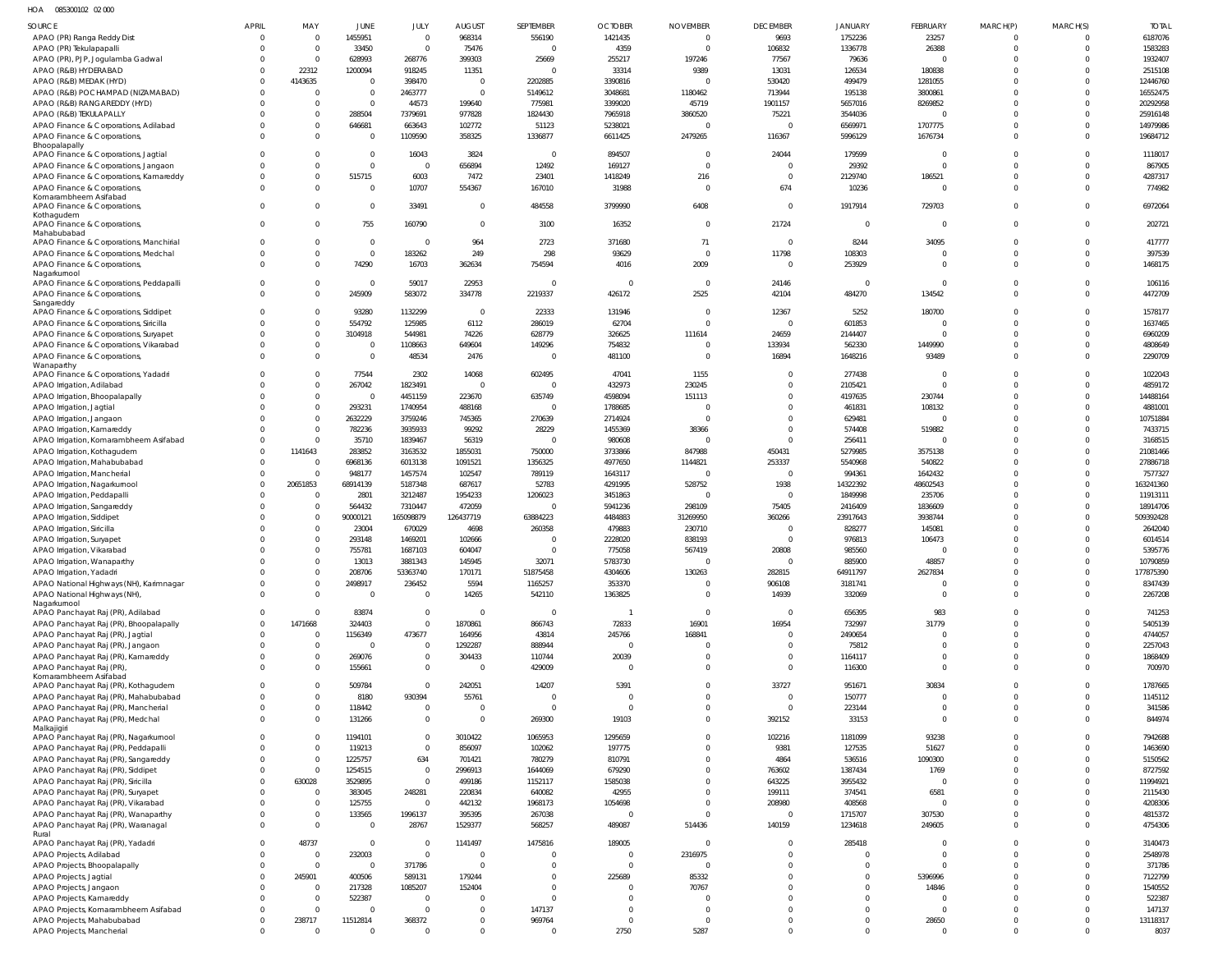HOA 085300102 02 000

| <b>SOURCE</b>                                          | <b>APRIL</b> | MAY          | JUNE           | JULY           | <b>AUGUST</b>  | SEPTEMBER      | <b>OCTOBER</b> | <b>NOVEMBER</b> | <b>DECEMBER</b> | <b>JANUARY</b> | <b>FEBRUARY</b> | MARCH(P)    | MARCH(S) | <b>TOTAL</b> |
|--------------------------------------------------------|--------------|--------------|----------------|----------------|----------------|----------------|----------------|-----------------|-----------------|----------------|-----------------|-------------|----------|--------------|
| APAO Projects, Peddapalli                              |              | $\Omega$     | 967031         | $\Omega$       | $\Omega$       | $\overline{0}$ | 365771         | 102632          | 49644           | 1202892        | $\Omega$        | $\Omega$    |          | 2687970      |
| APAO Projects, Siricilla                               |              | $\Omega$     | $\Omega$       | 21764160       | 855462         | 14367717       | $\overline{0}$ | $\Omega$        | $\Omega$        | 27144          | $\Omega$        | $\Omega$    |          | 37014483     |
| APAO Public Health (PH), Sangareddy                    |              | $\Omega$     | $\Omega$       | $\overline{0}$ | $\Omega$       | $\Omega$       | 21155          | $\cup$          | $\Omega$        |                | $\Omega$        | $\Omega$    |          | 21155        |
| APAO Roads & Buildings (R&B), Adilabad                 |              | $\Omega$     | 204009         | $\Omega$       | 4214966        | 588868         | 137644         | $\Omega$        | $\Omega$        | 333312         | 2909029         | $\Omega$    |          | 8387828      |
| APAO Roads & Buildings (R&B),                          |              | 921184       | $\Omega$       | 451324         | 82073          | 6197811        | 161653         | $\Omega$        | 533198          | 2138790        |                 | $\Omega$    |          | 10486033     |
| Bhoopalapally                                          |              |              |                |                |                |                |                |                 |                 |                |                 |             |          |              |
| APAO Roads & Buildings (R&B), Jagtial                  |              | $\Omega$     | 775040         | 59687          | $\Omega$       | $\Omega$       | 491425         | $\Omega$        | $\Omega$        | 8302           | 915763          | $\Omega$    |          | 2250217      |
| APAO Roads & Buildings (R&B), Jangaon                  |              | $\Omega$     | $\mathbf 0$    | 1977013        | 1732228        | $\Omega$       | 2851675        | $\Omega$        | $\Omega$        | 2553757        |                 | $\Omega$    |          | 9114673      |
|                                                        |              |              | $\Omega$       |                |                |                |                |                 |                 |                |                 |             |          |              |
| APAO Roads & Buildings (R&B), Jogulamba                |              | $\Omega$     |                | 5823           | $\Omega$       | $\Omega$       | 348649         | $\Omega$        | 48622           | $\Omega$       | 168674          | $\Omega$    |          | 571768       |
| Gadwal<br>APAO Roads & Buildings (R&B), Kamareddy      |              | $\Omega$     | 1211405        | 185555         | 70270          | 119926         | 1693415        | 2234021         | 459704          | 1621939        | 1756654         | $\Omega$    |          | 9352889      |
|                                                        |              | $\Omega$     |                |                |                |                |                |                 |                 |                |                 | $\Omega$    |          |              |
| APAO Roads & Buildings (R&B),<br>Komarambheem Asifabad |              |              | 32258          | 369538         | $\Omega$       | 1343442        | 81134          | 0               | 1159210         | 102918         |                 |             |          | 3088500      |
| APAO Roads & Buildings (R&B),                          |              | $\Omega$     | $\overline{0}$ | 198925         | $\Omega$       | $\mathbf 0$    | 3160628        | 4721358         | 2757            | 17287          | $\Omega$        | $\Omega$    |          | 8100955      |
| Kothagudem                                             |              |              |                |                |                |                |                |                 |                 |                |                 |             |          |              |
| APAO Roads & Buildings (R&B),                          |              | $\Omega$     | 374161         | 42053          | $\Omega$       | $\mathbf{0}$   | 1255593        | $\mathbf 0$     | 10347           | 167437         | 2834195         | $\mathbf 0$ |          | 4683786      |
| Mahabubabad                                            |              |              |                |                |                |                |                |                 |                 |                |                 |             |          |              |
| APAO Roads & Buildings (R&B), Mancherial               |              | $\Omega$     | 48545          | 373179         | 1032869        | $\Omega$       | 24923          | $\Omega$        | $\Omega$        | $\Omega$       | 868910          | $\Omega$    |          | 2348426      |
| APAO Roads & Buildings (R&B), Medchal                  |              | $\Omega$     | 311518         | 853506         | 364223         | $\Omega$       | 351469         | $\Omega$        | $\Omega$        | 1384710        | $\Omega$        | $\Omega$    | $\Omega$ | 3265426      |
| Malkajigiri                                            |              |              |                |                |                |                |                |                 |                 |                |                 |             |          |              |
| APAO Roads & Buildings (R&B),                          |              | $\Omega$     | 3362           | 345461         | 225232         | 1203965        | 70038          | $\Omega$        | 425043          | 4589105        | 847440          | $\Omega$    |          | 7709646      |
| Nagarkurnool                                           |              |              |                |                |                |                |                |                 |                 |                |                 |             |          |              |
| APAO Roads & Buildings (R&B), Peddapalli               |              | $\Omega$     | $\overline{0}$ | 149490         | $\Omega$       | 1243136        | 220685         | $\Omega$        | 9253            | 2929265        | 1102419         | $\Omega$    |          | 5654248      |
| APAO Roads & Buildings (R&B),                          |              | $\Omega$     | $\overline{0}$ | 261108         | $\Omega$       | $\Omega$       | 165075         | $\mathbf 0$     | 254488          | 9619           | 656930          | $\Omega$    | $\Omega$ | 1347220      |
| Sangareddy                                             |              |              |                |                |                |                |                |                 |                 |                |                 |             |          |              |
| APAO Roads & Buildings (R&B), Siddipet                 |              | $\Omega$     | 707878         | 34350          | 205655         | 3471310        | 2261006        | 1960900         | 305030          | 4275           | 2494980         | $\Omega$    |          | 11445384     |
| APAO Roads & Buildings (R&B), Siricilla                |              | 117          | 549775         | 200727         | 83515          | 87029          | 12540          | $\Omega$        | $\Omega$        | 2738231        |                 | $\Omega$    |          | 3671934      |
| APAO Roads & Buildings (R&B), Suryapet                 |              | $\Omega$     | $\overline{0}$ | 117156         | 1823           | $\Omega$       | 3326101        | $\Omega$        | $\Omega$        | 144692         | $\Omega$        | $\Omega$    |          | 3589772      |
| APAO Roads & Buildings (R&B), Vikarabad                |              | $\Omega$     | 8650           | 15921          | $\Omega$       | $\mathsf{C}$   | 1753380        | 41371           | 384418          | 2643509        | 4151488         | $\Omega$    |          | 8998737      |
| APAO Roads & Buildings (R&B),                          |              | $\Omega$     | 23084          | 266899         | 1850201        | 15213          | 1433124        | $\mathbf 0$     | 2343638         | 2469644        | 255900          | $\Omega$    |          | 8657703      |
| Wanaparthy                                             |              |              |                |                |                |                |                |                 |                 |                |                 |             |          |              |
| APAO Roads & Buildings (R&B), Waranagal                | $\Omega$     | $\Omega$     | $\overline{0}$ | 50878          | $\overline{0}$ | $\Omega$       | 109923         | $\overline{0}$  | $\overline{0}$  | $\Omega$       | $\Omega$        | $\Omega$    | $\Omega$ | 160801       |
| Rural                                                  |              |              |                |                |                |                |                |                 |                 |                |                 |             |          |              |
| APAO Roads & Buildings (R&B), Yadadri                  | $\Omega$     | 1003966      | 7764302        | 3483248        | 3273246        | 2500572        | 346030         | $\overline{0}$  | 2564180         | 9011397        | 4374546         | $\Omega$    |          | 34321487     |
| APAO, PJP (FINANCE), Jogulamba Gadwal                  |              | $\Omega$     | $\overline{0}$ | 1281           | 1638           | 0              | 1914           | $\Omega$        | $\Omega$        | 12158          | ſ               | $\Omega$    |          | 16991        |
| APAO, SRSP (FINANCE), WARANGAL RURAL                   |              | $\Omega$     | $\overline{0}$ | 485            | $\Omega$       | $\Omega$       | 298199         | $\Omega$        | $\Omega$        | $\overline{0}$ | $\Omega$        | $\Omega$    |          | 298684       |
| APAO, SRSP SSP, KARIMNAGAR                             |              | 6573876      | 207911         | 446919         | 373655         | 1522692        | 3297787        | 37496           | $\Omega$        | 359719         | 593644          | $\Omega$    |          | 13413699     |
| APAO, SRSP, NIZAMABAD                                  |              | 20941        | 1262308        | 22             | $\Omega$       | 1332434        | 39737          | 501886          | $\Omega$        | $\Omega$       | 1619651         | $\Omega$    |          | 4776979      |
|                                                        |              |              |                |                |                |                |                |                 |                 |                |                 |             |          |              |
| APAO, (NH) NIZAMABAD                                   |              | $\Omega$     | 661111         | $\Omega$       | 1492285        | 1193790        | $\Omega$       | $\Omega$        | $\Omega$        | 1501459        |                 | $\Omega$    |          | 4848645      |
| PAO (PH) LMD (KARIMNAGAR)                              |              | $\mathbf{0}$ | $\overline{0}$ | $\mathbf 0$    | $\Omega$       | $\overline{0}$ | 3104           | $\Omega$        | 39874           | 371597         | $\Omega$        | $\Omega$    |          | 414575       |
| PAO (PR) (IW), LMD Colony, Karimnagar                  |              | $\Omega$     | 701506         | $\mathbf 0$    | 747146         | 1620590        | 230461         | $\Omega$        | 3181            | 910173         | $\Omega$        | $\Omega$    |          | 4213057      |
| PAO (PR) KCC, Warangal (Urban)                         |              | $\Omega$     | 14377          | $\mathbf{0}$   | 7939           | 147454         | 54155          | $\Omega$        | $\Omega$        | 89481          | $\Omega$        | $\Omega$    |          | 313406       |
| PAO (PR) MAHABOOBNAGAR                                 |              | $\Omega$     | 2927117        | 552374         | 528058         | 6799406        | 633417         | $\mathbf 0$     | 765543          | 1264037        | 27597           | $\Omega$    |          | 13497549     |
| PAO (PR) Nalgonda                                      |              | $\Omega$     | 1378666        | $\mathbf{0}$   | 140362         | $\overline{0}$ | 420552         | $\Omega$        | 6561            | 136999         | - 0             | $\Omega$    |          | 2083140      |
| PAO (PR), Nirmal                                       |              | $\Omega$     | 208367         | 608229         | 102984         | 591396         | 920617         | $\Omega$        | $\Omega$        | 78             | $\Omega$        | $\Omega$    |          | 2431671      |
| PAO (R&B) (NIRMAL)                                     |              | $\Omega$     | $\mathbf 0$    | 85295          | $\Omega$       | 2273980        | 141627         | 63361           | $\Omega$        | 1026216        | $\Omega$        | $\Omega$    |          | 3590479      |
|                                                        |              | $\Omega$     | $\overline{0}$ | 105989         | $\Omega$       |                |                | 573766          | $\Omega$        | 475655         | $\Omega$        | $\Omega$    |          | 2782239      |
| PAO (R&B), HANUMAKONDA, Warangal<br>(Urban)            |              |              |                |                |                | 1593669        | 33160          |                 |                 |                |                 |             |          |              |
| PAO (R&B) LMD                                          |              | 4711600      | 4718007        | 34362          | $\Omega$       | 797460         | 2112850        | 45190           | $\Omega$        | 776447         | $\Omega$        | $\Omega$    |          | 13195916     |
| PAO (R&B) MAHABOOBNAGAR                                |              | $\Omega$     | 427788         | 119328         | 1147506        | 1781911        | 2728797        | 1564718         | 182213          | 4301327        | $\Omega$        | $\Omega$    |          | 12253588     |
|                                                        |              | $\Omega$     |                |                |                |                |                |                 |                 |                |                 |             |          |              |
| PAO (R&B) NALGONDA                                     |              |              | $\overline{0}$ | 3177           | $\Omega$       | 1235014        | 622353         | 1140993         | 2461977         | 928892         | 600659          | $\Omega$    |          | 6993065      |
| PAO (W&P) NSP, TEKULAPALLY                             |              | $\Omega$     | 17895          | $\Omega$       | $\Omega$       | $\Omega$       | 4130           | 34075           | $\Omega$        | $\cap$         | $\Omega$        | $\Omega$    | $\Omega$ | 56100        |
| PAO (W&P), Waranagal (Urban)                           |              | 171944       | 45506          | 339102         | $\Omega$       | 40406          | 30080          | 158783          | $\Omega$        | 28320530       | 15171           | $\Omega$    |          | 29121522     |
| PAO - IRRIGATION DIVISION WARANGAL                     |              | $\Omega$     | 241980         | 7304824        | 1594255        | 26998          | 3743728        | 128479          | 853253          | 2223933        | 710890          | $\mathbf 0$ | $\Omega$ | 16828340     |
| (Urban)                                                |              |              |                |                |                |                |                |                 |                 |                |                 |             |          |              |
| PAO A M R P (SLBC), NALGONDA                           |              | $\Omega$     | 86078121       | 37686421       | $\overline{0}$ | 1699793        | 31232449       | 151672          | 2209452         | 22784570       | 1697733         | $\Omega$    |          | 183540211    |
| PAO IRRIGATION KARIMNAGAR                              |              | 1679383      | 374314         | 4501399        | 2168989        | 53322          | 2139103        | 631373          | 1226218         | 5701517        | 1293358         | $\Omega$    |          | 19768976     |
| PAO IRRIGATION DIVISION HYDERABAD                      |              | $\Omega$     | $\overline{0}$ | $\overline{0}$ | $\Omega$       | $\overline{0}$ | 76485          | $\overline{0}$  | $\Omega$        | $\overline{0}$ | 112358          | $\Omega$    |          | 188843       |
| PAO IRRIGATION DIVISION KHAMMAM                        |              | 1467584      | 8226           | 7156961        | 605185         | 959503         | 2250238        | 10677900        | 315446          | 1772824        | 1450960         | $\Omega$    |          | 26664827     |
| PAO IRRIGATION DIVISION NALGONDA                       |              | $\Omega$     | 669504         | 4529988        | 72841          | 67820          | 3380141        | 68              | 70016           | 3935812        | 637369          | $\Omega$    |          | 13363559     |
| PAO IRRIGATION DIVISION.                               |              | 41823947     | 57177483       | 7096042        | 137477778      | 73523300       | 99421474       | 128977267       | 44309769        | 113919650      | 85807127        | $\mathbf 0$ |          | 789533837    |
| MAHABOOBNAGAR                                          |              |              |                |                |                |                |                |                 |                 |                |                 |             |          |              |
| PAO IRRIGATION NIZAMABAD                               |              | 2261880      | 191093         | 9653055        | 205507         | 552204         | 2739960        | 2419478         | 128808          | 3842210        | 1954943         | $\Omega$    |          | 23949138     |
| PAO IRRIGATION RANGA REDDY DISTRICT                    |              | $\Omega$     | 1217624        | 2793895        | 1105859        | $\Omega$       | 7918407        | $\overline{0}$  | 1254289         | 796826         | 290718          | $\Omega$    |          | 15377618     |
| PAO Irrigation Nirmal                                  |              | $\Omega$     | 1837672        | 2633252        | 911604         | 210620         | 807195         | 288828          | 16298           | 1690373        | 129872          | $\Omega$    |          | 8525714      |
| PAO MEDAK(IW), MEDAK                                   |              | 1322001      | 1571494        | 5150555        | 537710         | 3146608        | 4995341        | 219509          | 593766          | 2184851        | 875917          | $\Omega$    |          | 20597752     |
| PAO National Highways (NH), Khammam                    |              | $\Omega$     | $\overline{0}$ | 112660         | $\Omega$       | $\Omega$       | 0              | $\Omega$        | $\Omega$        | 103929         | - 0             | $\Omega$    |          | 216589       |
|                                                        |              | $\Omega$     | $\overline{0}$ | $\mathbf{0}$   | $\mathbf{0}$   |                |                | $\Omega$        |                 | $\Omega$       | $\Omega$        | $\Omega$    |          |              |
| PAO Public Health (PH), Ranga Reddy                    |              |              |                |                |                | C              | 0              |                 | 53124           | $\Omega$       | $\Omega$        |             |          | 53124        |
| PAO(PH), NALGONDA                                      |              | $\Omega$     | $\overline{0}$ | 8181           | $\overline{0}$ | $\Omega$       | $\overline{0}$ | $\Omega$        | 2129000         |                |                 | $\Omega$    |          | 2137181      |
| PAO, AMRP (FINANCE) NALGONDA                           |              | $\Omega$     | 342415         | 236096         | 72615          | 559307         | 578368         | 1428648         | 38129           | 724274         | 5912            | $\Omega$    |          | 3985764      |
| PAO, FINANCE (W & P) DEPT, HYDERABAD                   |              | $\Omega$     | 112728         | 2211160        | 138034         | 139880         | 7586275        | 1229            | 1280            | 576071         | 284644          | $\Omega$    |          | 11051301     |
| PAO, FINANCE (W & P) DEPT, KARIMNAGAR                  |              | $\Omega$     | 636228         | 623282         | 47754          | 524341         | 538868         | 50023           | 12053           | 2425571        | - 0             | $\Omega$    |          | 4858120      |
| PAO, FINANCE (W & P) DEPT, KHAMMAM                     |              | $\Omega$     | 10047          | 365999         | 310567         | 72049          | 1131986        | 80168           | 673886          | 139283         | $\Omega$        | $\mathbf 0$ |          | 2783985      |
| PAO, FINANCE (W & P) DEPT,                             |              | $\Omega$     | 29155          | 318133         | 43514          | 730362         | 469929         | 90255           | 652625          | 603864         | 1605462         | $\Omega$    |          | 4543299      |
| MAHABOOBNAGAR                                          |              |              |                |                |                |                |                |                 |                 |                |                 |             |          |              |
| PAO, FINANCE (W & P) DEPT, MEDAK                       |              | $\Omega$     | 6162           | 784026         | 25982          | $\Omega$       | 727418         | 200             | $\overline{0}$  | $\Omega$       | 3234619         | $\Omega$    |          | 4778407      |
| PAO, FINANCE (W & P) DEPT, NIRMAL                      |              | $\Omega$     | 70376          | 276196         | 11082          | $\overline{0}$ | 245031         | 32384           | 13093           | $\overline{0}$ | $\Omega$        | $\Omega$    |          | 648162       |
| PAO, FINANCE (W & P) DEPT, NIZAMABAD                   |              | $\Omega$     | 346930         | 1484990        | 225880         | 615936         | 736889         | $\overline{0}$  | 8665            | 698330         | 323662          | $\mathbf 0$ |          | 4441282      |
| PAO, FINANCE (W & P) DEPT, RANGA                       |              | $\Omega$     | 846989         | 3533492        | 472327         | 58267          | 4482820        | 7652            | $\overline{0}$  | 1618943        | 462341          | $\mathbf 0$ |          | 11482831     |
| REDDY                                                  |              |              |                |                |                |                |                |                 |                 |                |                 |             |          |              |
| PAO, FINANCE (W & P) DEPT, WARANGAL                    |              | 13702        | 436707         | 506943         | 49336          | 1438           | 658221         | 131934          | $\Omega$        | 228821         | 329472          | $\Omega$    |          | 2356574      |
| PAO, NH(PROJ) RANGAREDDY                               |              | $\Omega$     | 923697         | 1068002        | 120307         | $\overline{0}$ | $\overline{0}$ | $\Omega$        | $\Omega$        | 114036         | $\Omega$        | $\Omega$    |          | 2226042      |
| PAO, PJP, Jogulamba Gadwal                             |              | 364581       | 3053339        | 1499278        | 368595         | 552422         | 1283950        | 853112          | 278528          | $\Omega$       | 501088          | $\mathbf 0$ |          | 8754893      |
|                                                        |              |              |                |                |                |                |                |                 |                 |                |                 | $\Omega$    |          |              |
| PAO, SRSP, SSP, NIRMAL                                 |              | $\Omega$     | 80253          | 253770         | $\Omega$       | $\overline{0}$ | 1287296        | 92284           | 640565          | 1238602        | 353             |             |          | 3593123      |
| PAO, (NH) HANUMAKONDA, Warangal                        |              | $\Omega$     | $\mathbf 0$    | 431976         | $\overline{0}$ | 0              | 49954          | $\Omega$        | $\overline{0}$  | 326450         | $\Omega$        | $\mathbf 0$ |          | 808380       |
| (Urban)                                                | $\Omega$     |              |                |                |                |                |                |                 |                 |                |                 | $\mathbf 0$ | $\Omega$ |              |
| Total:                                                 |              | 90967214     | 392440182      | 429414874      | 323159424      | 290694090      | 315974179      | 207101080       | 76776589        | 432716447      | 222193316       |             |          | 2781437395   |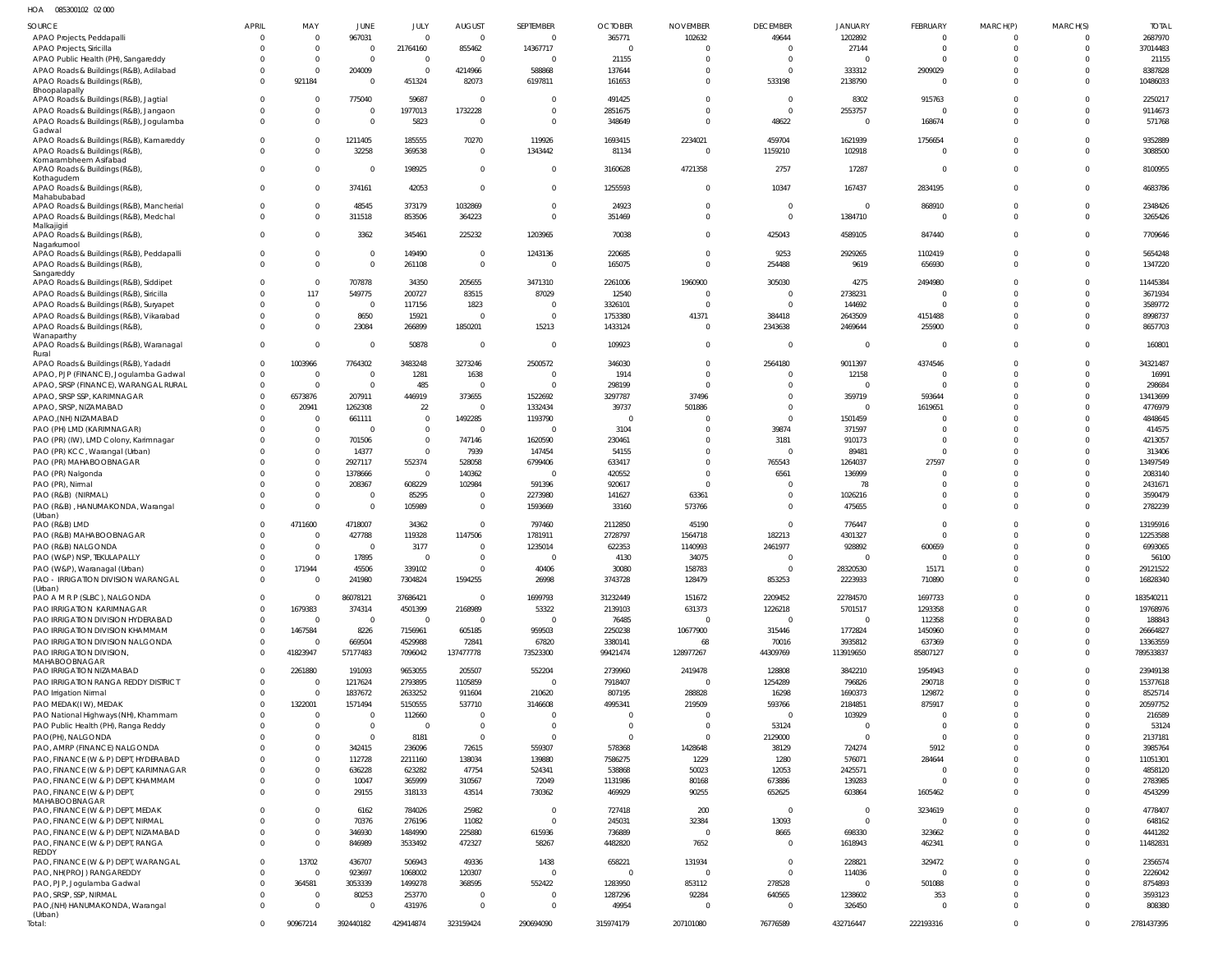| HOA<br>105400101 81 000                                                           |                          |                         |                                |                      |                         |                          |                        |                            |                       |                              |                           |                      |                      |                     |
|-----------------------------------------------------------------------------------|--------------------------|-------------------------|--------------------------------|----------------------|-------------------------|--------------------------|------------------------|----------------------------|-----------------------|------------------------------|---------------------------|----------------------|----------------------|---------------------|
| SOURCE                                                                            | APRIL                    | MAY                     | JUNE                           | JULY                 | <b>AUGUST</b>           | SEPTEMBER                | <b>OCTOBER</b>         | <b>NOVEMBER</b>            | <b>DECEMBER</b>       | <b>JANUARY</b>               | FEBRUARY                  | MARCH(P)             | MARCH(S)             | <b>TOTAL</b>        |
| APAO Finance & Corporations,<br>Kothaqudem                                        | $\overline{0}$           | $\mathbf 0$             | $\overline{0}$                 | - 0                  | $\Omega$                | $\overline{0}$           | 233354                 | $\overline{0}$             | $\Omega$              | 139552                       | $\overline{0}$            | $\Omega$             | $\Omega$             | 372906              |
| APAO Irrigation, Kothagudem                                                       | $\Omega$                 | $\mathbf{0}$            | 1000                           | 3000                 | $\overline{\mathbf{0}}$ | $\overline{0}$           | 1000                   | $\overline{0}$             | - 0                   | 1000                         | 2500                      |                      | $\Omega$             | 8500                |
| APAO National Highways (NH), Karimnagar                                           |                          | 0                       | $\overline{0}$                 | 1612209              | $\overline{0}$          | 60525                    | $\overline{0}$         | $\Omega$                   | $\Omega$              | 330706                       | $\Omega$                  |                      | $\Omega$             | 2003440             |
| APAO Panchayat Raj (PR), Nagarkurnool                                             |                          | $\Omega$<br>0           | 5000<br>$\mathbf 0$            | - 0                  | $\Omega$<br>446         | $\Omega$<br>28           | C<br>$\Omega$          | $\Omega$<br>n              | $\Omega$              | $\Omega$                     | $\Omega$<br>$\Omega$      |                      | $\cup$               | 5000<br>474         |
| APAO Panchayat Raj (PR), Peddapalli<br>APAO Roads & Buildings (R&B), Jagtial      |                          | $\Omega$                | $\mathbf{0}$                   | $\Omega$             | $\Omega$                | $\Omega$                 | $\mathsf{C}$           | $\Omega$                   | 13500                 | $\Omega$                     | $\mathbf 0$               |                      | $\Omega$             | 13500               |
| APAO Roads & Buildings (R&B),                                                     |                          | $\Omega$                | $\mathbf{0}$                   | $\Omega$             | $\Omega$                | $\overline{0}$           | 128219                 | $\Omega$                   | $\Omega$              | $\Omega$                     | $\Omega$                  |                      | $\Omega$             | 128219              |
| Kothagudem<br>PAO (R&B) LMD                                                       | <sup>0</sup>             | 560                     | 37840                          | 27240                | 20000                   | 118000                   | 10000                  | $\Omega$                   | 54000                 | $\Omega$                     | 18656                     |                      | $\Omega$             | 286296              |
| PAO, FINANCE (W & P) DEPT,                                                        | <sup>0</sup>             | $\mathbf 0$             | $\overline{0}$                 | $\Omega$             | $\Omega$                | $\overline{0}$           | $\overline{0}$         | $\overline{0}$             | $\Omega$              | 45996                        | $\mathbf 0$               |                      | $\Omega$             | 45996               |
| MAHABOOBNAGAR                                                                     |                          |                         |                                |                      |                         |                          |                        |                            |                       |                              |                           |                      |                      |                     |
| PAO, FINANCE (W & P) DEPT, RANGA<br><b>REDDY</b>                                  | $\Omega$                 | $\Omega$                | $\mathbf 0$                    | $\Omega$             | $\Omega$                | 4056                     | $\overline{0}$         | $\overline{0}$             | $\Omega$              | $\mathbf 0$                  | $\mathbf 0$               |                      | $\Omega$             | 4056                |
| PAO, (NH) HANUMAKONDA, Warangal                                                   | <sup>0</sup>             | 0                       | $\overline{0}$                 | 2030514              | $\overline{0}$          | $\overline{0}$           | 411979                 | $\overline{0}$             | 14560                 | 3069438                      | $\mathbf 0$               | $\Omega$             | $^{\circ}$           | 5526491             |
| (Urban)<br>Total:                                                                 | $\Omega$                 | 560                     | 43840                          | 3672963              | 20446                   | 182609                   | 784552                 | $\overline{0}$             | 82060                 | 3586692                      | 21156                     | $\Omega$             | $\Omega$             | 8394878             |
| 105400800 01 000<br>HOA                                                           |                          |                         |                                |                      |                         |                          |                        |                            |                       |                              |                           |                      |                      |                     |
| SOURCE                                                                            | <b>APRIL</b>             | MAY                     | JUNE                           | JULY                 | <b>AUGUST</b>           | SEPTEMBER                | <b>OCTOBER</b>         | <b>NOVEMBER</b>            | <b>DECEMBER</b>       | <b>JANUARY</b>               | FEBRUARY                  | MARCH(P)             | MARCH(S)             | <b>TOTAL</b>        |
| APAO (R&B) MEDAK (HYD)                                                            | $\Omega$                 | $\overline{0}$          | $\mathbf 0$                    | $\overline{0}$       | 3238500                 | 0                        | $\overline{0}$         | $\overline{0}$             | $\Omega$              | $\mathbf 0$                  | $\mathbf{0}$              | $\Omega$             | $^{\circ}$           | 3238500             |
| APAO (R&B) RANGAREDDY (HYD)                                                       |                          | $\Omega$                | $\mathbf{0}$                   | 120325               | $\Omega$                | 0                        | $\overline{0}$         | $\Omega$                   | $\Omega$              | $\mathbf 0$                  | $\mathbf{0}$              |                      |                      | 120325              |
| APAO (R&B) TEKULAPALLY                                                            |                          | 0                       | $\overline{0}$                 | 120036               | $\overline{0}$          | 0                        | 396963                 | 306530                     | $\Omega$              | 100770                       | 884592                    |                      | -0                   | 1808891             |
| APAO Panchayat Raj (PR), Nagarkurnool<br>APAO Roads & Buildings (R&B), Adilabad   |                          | $\Omega$<br>0           | $\mathbf{0}$<br>1800           | $\Omega$<br>$\Omega$ | $\overline{0}$<br>63900 | $\overline{0}$<br>291200 | C<br>$\Omega$          | $\Omega$<br>$\Omega$       | $\Omega$<br>$\Omega$  | 6711<br>$\mathbf 0$          | 2000<br>5760              |                      | $\cup$               | 8711<br>362660      |
| APAO Roads & Buildings (R&B), Jagtial                                             |                          | $\Omega$                | $\overline{0}$                 | $\Omega$             | $\Omega$                | 5000                     | C                      | $\Omega$                   | 7500                  | $\mathbf 0$                  | $\overline{0}$            |                      |                      | 12500               |
| APAO Roads & Buildings (R&B), Jangaon                                             |                          | 0                       | $\mathbf{0}$                   | $\Omega$             | $\Omega$                | $\overline{0}$           | $\Omega$               | $\Omega$                   | $\Omega$              | $\mathbf 0$                  | 1925                      |                      |                      | 1925                |
| APAO Roads & Buildings (R&B), Kamareddy                                           |                          | 0                       | 30500                          | $\Omega$             | $\Omega$                | - 0                      | $\Omega$               | $\Omega$                   | $\Omega$              | $\mathbf 0$                  | $\mathbf 0$               |                      |                      | 30500               |
| APAO Roads & Buildings (R&B),                                                     | 0                        | 0                       | 2280                           | 5000                 | $\overline{0}$          | 2280                     | $\overline{0}$         | $\Omega$                   | $\Omega$              | $\mathbf 0$                  | $\overline{0}$            | $\Omega$             | $\Omega$             | 9560                |
| Komarambheem Asifabad<br>APAO Roads & Buildings (R&B),                            | $\Omega$                 | 0                       | $\overline{0}$                 | 32000                | $\Omega$                | 66236                    | 138636                 | 180677                     | $\Omega$              | 144677                       | $\overline{0}$            | $\Omega$             | $\Omega$             | 562226              |
| Kothagudem                                                                        |                          |                         |                                |                      |                         |                          |                        |                            |                       |                              |                           |                      |                      |                     |
| APAO Roads & Buildings (R&B),<br>Mahabubabad                                      | $\overline{0}$           | $\mathbf{0}$            | $\mathbf 0$                    | $\Omega$             | $\overline{0}$          | 59600                    | 56500                  | $\overline{0}$             | 12525                 | $\mathbf 0$                  | $\mathbf{0}$              | $\Omega$             | $\Omega$             | 128625              |
| APAO Roads & Buildings (R&B), Medchal                                             | $\overline{0}$           | 222471                  | $\mathbf{0}$                   | $\Omega$             | $\overline{0}$          | $\overline{0}$           | 5000                   | $\overline{0}$             | $\mathbf{0}$          | $\mathbf{0}$                 | 849455                    | $\Omega$             | $\Omega$             | 1076926             |
| Malkajigiri<br>APAO Roads & Buildings (R&B),                                      | $\Omega$                 | 0                       | $\overline{0}$                 | $\Omega$             | $\overline{0}$          | $\overline{0}$           | 0                      | 5000                       | $\Omega$              | $\mathbf{0}$                 | 851853                    | $\Omega$             | $\Omega$             | 856853              |
| Nagarkurnool                                                                      |                          |                         |                                |                      |                         |                          |                        |                            |                       |                              |                           |                      |                      |                     |
| APAO Roads & Buildings (R&B), Peddapalli                                          |                          | $\mathbf{0}$            | $\mathbf 0$                    | $\mathbf{0}$         | $\overline{\mathbf{0}}$ | $\overline{0}$           | $\overline{0}$         | $\overline{\phantom{0}}$   | 20560                 | $^{\circ}$                   | $\mathbf 0$               |                      | -0                   | 20560               |
| APAO Roads & Buildings (R&B), Siddipet                                            | <sup>0</sup>             | $\mathbf{0}$            | $\mathbf{0}$                   | 10000                | $\Omega$                | 9000                     | 5000                   | 45800                      | $\Omega$              | $\Omega$                     | 10000                     | $\Omega$             | $\Omega$             | 79800               |
| APAO Roads & Buildings (R&B), Siricilla<br>APAO Roads & Buildings (R&B), Suryapet | 0<br><sup>0</sup>        | 10000<br>$\overline{0}$ | $\overline{0}$<br>6000         | $\Omega$<br>$\Omega$ | 5000<br>$\Omega$        | 0<br>- 0                 | $\overline{0}$<br>4322 | $\circ$<br>598170          |                       | $\Omega$<br>$\mathbf{0}$     | -0<br>$\overline{0}$      | $\Omega$<br>$\Omega$ | $\Omega$<br>$\Omega$ | 15000<br>608492     |
| APAO Roads & Buildings (R&B), Waranagal                                           | $\Omega$                 | 2520                    | $\mathbf 0$                    | $\Omega$             | $\Omega$                | $\Omega$                 | $\Omega$               | $\Omega$                   | $\Omega$              | $\mathbf 0$                  | 35000                     | $\Omega$             | $\cup$               | 37520               |
| Rural                                                                             |                          |                         |                                |                      |                         |                          |                        |                            |                       |                              |                           |                      |                      |                     |
| APAO, (NH) NIZAMABAD<br>PAO (R&B) (NIRMAL)                                        | $\Omega$<br>0            | $\mathbf{0}$<br>84153   | $\mathbf{0}$<br>$\mathbf 0$    | 15722<br>$\Omega$    | $\Omega$<br>$\Omega$    | $\Omega$<br>$\Omega$     | $\Omega$<br>$\Omega$   | $\Omega$<br>$\overline{0}$ | $\Omega$<br>$\Omega$  | 16200<br>$\overline{0}$      | $\Omega$<br>$\mathbf 0$   | $\Omega$<br>$\Omega$ | $\cup$<br>$\Omega$   | 31922<br>84153      |
| PAO (R&B), HANUMAKONDA, Warangal                                                  | $\Omega$                 | $\overline{0}$          | 94980                          | $\Omega$             | $\Omega$                | $\Omega$                 | $\overline{0}$         | $\overline{0}$             | 68260                 | 8820                         | $\overline{0}$            | $\Omega$             | $\Omega$             | 172060              |
| (Urban)                                                                           |                          |                         |                                |                      |                         |                          |                        |                            |                       |                              |                           |                      |                      |                     |
| PAO (R&B) MAHABOOBNAGAR                                                           | <sup>0</sup>             | 0<br>0                  | $\mathbf 0$<br>$\mathbf{0}$    | $\Omega$<br>152617   | $\Omega$<br>$\Omega$    | $\Omega$<br>$\Omega$     | 500<br>$\Omega$        | $\overline{0}$<br>$\Omega$ | $\Omega$<br>$\Omega$  | $\mathbf{0}$<br>$\mathbf{0}$ | $\overline{0}$<br>1828252 | <sup>0</sup>         | -0<br>$\cup$         | 500<br>1980869      |
| PAO National Highways (NH), Khammam<br>PAO, FINANCE (W & P) DEPT,                 | <sup>0</sup>             | <sup>0</sup>            | $\mathbf{0}$                   |                      | $\Omega$                | $\Omega$                 | $\Omega$               | 3000                       | $\Omega$              | $\Omega$                     | $\Omega$                  | $\Omega$             |                      | 3000                |
| MAHABOOBNAGAR                                                                     |                          |                         |                                |                      |                         |                          |                        |                            |                       |                              |                           |                      |                      |                     |
| PAO, NH(PROJ) RANGAREDDY                                                          | $\cap$<br>$\Omega$       | 319144                  | $\cap$<br>135560               | 455700               | $\Omega$<br>3307400     | 569723<br>1003039        | $\Omega$<br>606921     | 10000<br>1149177           | 366511<br>475356      | 464142<br>741320             | 4468837                   | $\Omega$             | $\Omega$             | 1410376<br>12662454 |
| Total:<br>HOA 761000201 05 001                                                    |                          |                         |                                |                      |                         |                          |                        |                            |                       |                              |                           |                      |                      |                     |
| SOURCE                                                                            | <b>APRIL</b>             | MAY                     | JUNE                           | JULY                 | <b>AUGUST</b>           | SEPTEMBER                | <b>OCTOBER</b>         | <b>NOVEMBER</b>            | <b>DECEMBER</b>       | <b>JANUARY</b>               | FEBRUARY                  | MARCH(P)             | MARCH(S)             | <b>TOTAL</b>        |
| APAO (R&B) HYDERABAD                                                              | $\mathbf{0}$             | 25850                   | 25850                          | 24600                | 52100                   | 30850                    | 30850                  | 56700                      | 30850                 | 30850                        | 30850                     | $\mathbf{0}$         | $\Omega$             | 339350              |
| APAO (R&B) RANGAREDDY (HYD)                                                       | $\Omega$                 | 4000                    | 4000                           | 4000                 | 4000                    | 4000                     | 8000                   | 4000                       | 4000                  | 4000                         | 4000                      | $\Omega$             | $\Omega$             | 44000               |
| APAO Finance & Corporations, Adilabad                                             | $\Omega$                 | 1302                    | 2604                           | 1302                 | 1302                    | 1302                     | 1302                   | 1302                       | 1302                  | $\mathbf 0$                  | 2604                      | $\Omega$             | $\Omega$             | 14322               |
| APAO Finance & Corporations,                                                      | $\Omega$                 | $\Omega$                | $\overline{0}$                 | 2500                 | 10000                   | 2500                     | 2500                   | 2500                       | 2500                  | 2500                         | 2500                      | $\Omega$             | $\Omega$             | 27500               |
| Kothagudem<br>APAO Finance & Corporations, Medchal                                | $\Omega$                 | 5000                    | $\mathbf 0$                    | 5000                 | 15000                   | 5000                     | 5000                   | 5000                       | 5000                  | 5000                         | 5000                      | $\mathbf 0$          | $\Omega$             | 55000               |
| APAO Finance & Corporations,                                                      | $\Omega$                 | $\mathbf 0$             | 1920                           | 1920                 | 3840                    | 3840                     | $\overline{0}$         | 1920                       | $\mathbf{0}$          | $\mathbf 0$                  | $\overline{0}$            | $\Omega$             | $\Omega$             | 13440               |
| Nagarkurnool<br>APAO Finance & Corporations, Siddipet                             | $\Omega$                 | $\mathbf{0}$            | 1920                           | 1920                 | 5760                    | 1920                     | $\mathbf 0$            | $\overline{\mathbf{0}}$    | $\mathbf{0}$          | $\mathbf 0$                  | $\overline{0}$            | $\Omega$             | $\Omega$             | 11520               |
| APAO Finance & Corporations, Siricilla                                            | $\Omega$                 | 5000                    | $\overline{0}$                 | 15000                | 5000                    | 5000                     | 5000                   | 5000                       | 5000                  | 5000                         | 5000                      | $\Omega$             | $\Omega$             | 55000               |
| APAO Finance & Corporations, Suryapet                                             | <sup>0</sup>             | 1940                    | 1940                           | 1940                 | 1940                    | 1940                     | 3880                   | 1940                       | $\mathbf{0}$          | $\mathbf 0$                  | $\overline{0}$            | $\Omega$             | $\Omega$             | 15520               |
| APAO Finance & Corporations, Yadadri                                              | <sup>0</sup>             | $\Omega$                | $\overline{0}$                 | 5498                 | 5496                    | 9071                     | 14728                  | 7264                       | 5339                  | 5657                         | 7264                      | $\Omega$             | $\Omega$             | 60317               |
| APAO Irrigation, Bhoopalapally                                                    | <sup>0</sup>             | $\Omega$                | $\mathbf{0}$                   | 14583                | 43749                   | 6250                     | 20833                  | 31249                      | 14583                 | 6250                         | 22916                     | $\Omega$             | $\Omega$             | 160413              |
| APAO Irrigation, Jagtial<br>APAO Irrigation, Kamareddy                            |                          | $\Omega$<br>$\Omega$    | 2580<br>12300                  | 2580<br>12300        | 7740<br>36900           | 2580<br>12300            | 2580<br>12300          | 2580<br>12300              | 2580<br>12300         | 2580<br>12300                | 2580<br>12300             | $\Omega$<br>$\Omega$ | $\Omega$<br>$\Omega$ | 28380<br>135300     |
| APAO Irrigation, Mahabubabad                                                      |                          | $\Omega$                | $\overline{0}$                 | 5840                 | 23360                   | 5840                     | 12756                  | 12756                      | 12756                 | 12756                        | 12756                     | $\Omega$             | $\Omega$             | 98820               |
| APAO Irrigation, Mancherial                                                       |                          | $\Omega$                | $\overline{0}$                 | 3200                 | 3200                    | $\overline{0}$           | $\overline{0}$         | $\overline{0}$             | $\Omega$              | $\mathbf 0$                  | $^{\circ}$                | $\Omega$             | $\cup$               | 6400                |
| APAO Irrigation, Medchal Malkajigiri                                              |                          | $\Omega$                | $\,0\,$                        | 12300                | 49200                   | 12300                    | 12300                  | 12300                      | 12300                 | 12300                        | 12300                     | $\Omega$             | $\Omega$             | 135300              |
| APAO Irrigation, Nagarkurnool                                                     |                          | 4848                    | 4848                           | 4848                 | 4848                    | 4848                     | 4848                   | 4848                       | 4848                  | 4848                         | 9696                      | $\Omega$             | $\Omega$             | 53328               |
| APAO Irrigation, Sangareddy                                                       | <sup>0</sup><br>$\Omega$ | $\Omega$                | $\overline{0}$<br>$\mathbf{0}$ | 12308                | 18462                   | 6154                     | 6154                   | 6154                       | 6154                  | 6154                         | 6154                      | $\Omega$<br>$\Omega$ | $\Omega$             | 67694               |
| APAO Irrigation, Siddipet<br>APAO Irrigation, Waranagal Rural                     | 0                        | 21000<br>$\mathbf 0$    | 13330                          | 21000<br>39990       | 36000<br>13330          | 26160<br>13330           | 68000<br>$\mathbf 0$   | 26000<br>$\overline{0}$    | 26000<br>$\mathbf{0}$ | 47000<br>$\mathbf 0$         | 26000<br>$\overline{0}$   | $\Omega$             | $\Omega$<br>$\Omega$ | 297160<br>79980     |
| APAO Irrigation, Yadadri                                                          | <sup>0</sup>             | 3000                    | 3000                           | 12000                | 12000                   | 12000                    | 15000                  | 39000                      | 12000                 | 12000                        | 12000                     | $\Omega$             | $\Omega$             | 132000              |
| APAO Projects, Bhoopalapally                                                      |                          | $\Omega$                | $\overline{0}$                 | 2850                 | 4275                    | 1425                     | 1425                   | 1425                       | 1425                  | 1425                         | 1425                      | $\Omega$             | $\Omega$             | 15675               |
| APAO Projects, Jagtial                                                            |                          | $\Omega$                | 5000                           | 5000                 | $\overline{0}$          | $\overline{0}$           | $\overline{0}$         | $\overline{0}$             | $\Omega$              | $\overline{0}$               | $\overline{0}$            | $\Omega$             | $\Omega$             | 10000               |
| APAO Projects, Jangaon                                                            |                          | $\Omega$                | $\mathbf 0$                    | 2500                 | 2500                    | 2500                     | 10000                  | 2500                       | 2500                  | 2500                         | 2500                      | $\Omega$             | $\Omega$             | 27500               |
| APAO Projects, Mahabubabad                                                        | <sup>0</sup><br>$\Omega$ | $\Omega$                | 8200<br>$\overline{0}$         | 8200                 | 8200                    | 24600                    | 8200                   | 8200<br>15950              | 8200                  | 8200<br>15950                | 8200<br>15950             | $\Omega$<br>$\Omega$ | $\Omega$<br>$\Omega$ | 90200<br>473840     |
| APAO Projects, Peddapalli<br>APAO Projects, Siddipet                              | 0                        | 29015<br>2000           | 2000                           | 69045<br>2000        | 273015<br>2000          | 23015<br>2000            | 15950<br>2000          | 4000                       | 15950<br>2000         | 2000                         | 2000                      | $\Omega$             | $\Omega$             | 22000               |
| APAO Roads & Buildings (R&B),                                                     | $\Omega$                 | $\mathbf 0$             | $\mathbf 0$                    | 2840                 | 2840                    | 2840                     | 11360                  | 2840                       | 2840                  | 2840                         | 2840                      | $\mathbf 0$          | $\Omega$             | 31240               |
| Sangareddy                                                                        |                          |                         |                                |                      |                         |                          |                        |                            |                       |                              |                           |                      |                      |                     |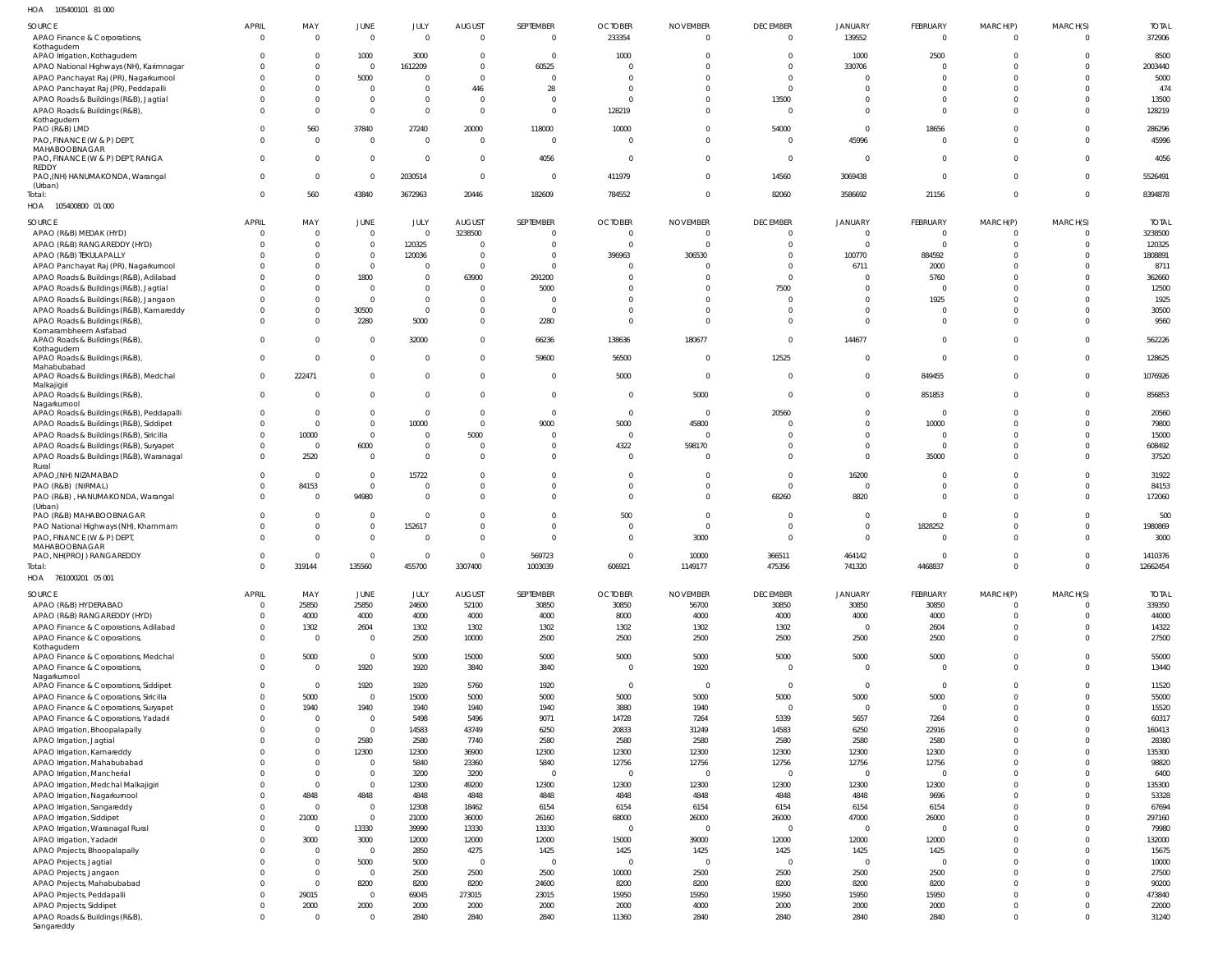| SOURCE                                                              | <b>APRIL</b>         | MAY                  | JUNE                             | JULY            | AUGUST                  | SEPTEMBER       | <b>OCTOBER</b>  | <b>NOVEMBER</b>  | <b>DECEMBER</b>          | <b>JANUARY</b>   | FEBRUARY       | MARCH(P)                   | MARCH(S)             | <b>TOTAL</b>    |
|---------------------------------------------------------------------|----------------------|----------------------|----------------------------------|-----------------|-------------------------|-----------------|-----------------|------------------|--------------------------|------------------|----------------|----------------------------|----------------------|-----------------|
| APAO Roads & Buildings (R&B), Suryapet                              | $\Omega$             | 5278                 | 2500                             | 10834           | 5278                    | 5278            | 5278            | 7778             | 5278                     | 5278             | 5278           | $\Omega$                   | $\Omega$             | 58058           |
| APAO Roads & Buildings (R&B), Vikarabad                             | $\Omega$             | 13117                | 19721                            | 19721           | 32929                   | 19721           | 19721           | 22325            | 9208                     | 9208             | 9208           | $\Omega$                   | $\Omega$             | 174879          |
| APAO, SRSP SSP, KARIMNAGAR<br>PAO (PR) MAHABOOBNAGAR                | $\Omega$<br>$\Omega$ | 37970<br>2000        | 39000<br>$\overline{0}$          | 213900<br>2000  | 80200<br>6000           | 79200<br>2000   | 79200<br>2000   | 90830<br>2000    | 80465<br>2000            | 80465<br>2000    | 73400<br>2000  | $\Omega$                   | $\Omega$<br>$\Omega$ | 854630<br>22000 |
| PAO (R&B) NALGONDA                                                  | $\Omega$             | 35778                | 33778                            | 40194           | 41944                   | 39278           | 70639           | 36611            | 41361                    | 41361            | 41361          |                            | $\Omega$             | 422305          |
| PAO (W&P), Waranagal (Urban)                                        | $\Omega$             | 6000                 | 54325                            | 48845           | 52345                   | 52345           | 151565          | 49845            | 52785                    | 40425            | 42925          |                            | $\Omega$             | 551405          |
| PAO A M R P (SLBC), NALGONDA                                        | $\Omega$             | 70577                | 2500                             | 143764          | 140944                  | 75733           | 77556           | 78233            | 76874                    | 73649            | 73649          |                            | $\Omega$             | 813479          |
| PAO IRRIGATION KARIMNAGAR                                           | 0                    | 3000                 | 3000                             | 3000            | 3000                    | 3000            | 3000            | 6000             | 3000                     | 3000             | 3000           |                            | $\Omega$             | 33000           |
| PAO IRRIGATION DIVISION HYDERABAD                                   | $\Omega$             | 118293               | 43093                            | 246824          | 141977                  | 150827          | 142559          | 148169           | 138169                   | 122028           | 122028         |                            | $\Omega$             | 1373967         |
| PAO IRRIGATION DIVISION KHAMMAM<br>PAO IRRIGATION DIVISION NALGONDA | $\Omega$<br>$\Omega$ | 3575<br>66845        | $\overline{0}$<br>10425          | 3575<br>172523  | 10725<br>75009          | 3575<br>68421   | 1250<br>63733   | 5900<br>57233    | 3575<br>50233            | 3575<br>50233    | 3575<br>47108  |                            | $\Omega$<br>$\Omega$ | 39325<br>661763 |
| PAO IRRIGATION DIVISION,                                            | $\Omega$             | 8045                 | 3500                             | 10400           | 22465                   | 16520           | 11955           | 15455            | 11955                    | 11955            | 11955          | $\Omega$                   | $\Omega$             | 124205          |
| MAHABOOBNAGAR                                                       |                      |                      |                                  |                 |                         |                 |                 |                  |                          |                  |                |                            |                      |                 |
| PAO IRRIGATION RANGA REDDY DISTRICT                                 | $\Omega$<br>$\Omega$ | 54407<br>12750       | 103073<br>2500                   | 99073<br>33250  | 180980<br>12750         | 89398<br>15250  | 114514<br>12750 | 96473<br>10250   | 75598<br>10250           | 79598<br>6500    | 88973<br>10125 | $\Omega$<br>$\Omega$       | $\Omega$<br>$\Omega$ | 98208<br>126375 |
| PAO Irrigation Nirmal<br>PAO, AMRP (FINANCE) NALGONDA               | $\Omega$             | 2564                 | $\overline{0}$                   | 7692            | 2564                    | 2564            | 2564            | 2564             | 2564                     | 2564             | 2564           | $\Omega$                   | $\Omega$             | 28204           |
| PAO, FINANCE (W & P) DEPT, HYDERABAD                                | $\Omega$             | 2222                 | 100000                           | 156666          | 2222                    |                 |                 |                  | $\epsilon$               | - C              |                | $\Omega$                   | $\Omega$             | 261110          |
| PAO, FINANCE (W & P) DEPT, KARIMNAGAR                               | $\Omega$             | 5160                 | $\overline{0}$                   | 15480           | 5160                    | 5160            | 5160            | 5160             | 5160                     | 98040            | 5160           | $\Omega$                   | $\Omega$             | 149640          |
| PAO, FINANCE (W & P) DEPT, NIZAMABAD                                | $\Omega$             |                      | $\overline{0}$                   | 6250            | 18750                   | 6250            | 12500           | 6250             | 6250                     | 6250             | 6250           | $\Omega$                   | $\Omega$             | 68750           |
| PAO, FINANCE (W & P) DEPT, RANGA                                    | $\Omega$             | $\Omega$             | 13802                            | 37500           | 59400                   | 12500           | 12500           | 12500            | 12500                    | 12500            | 12500          | $\Omega$                   | $\overline{0}$       | 185702          |
| <b>REDDY</b><br>PAO, FINANCE (W & P) DEPT, WARANGAL                 | $\Omega$             | $\Omega$             | 3906                             | 3906            | 3906                    | - 0             | 7812            | $\overline{0}$   | $\overline{\phantom{0}}$ | $\Omega$         | - 0            | $\Omega$                   | $\Omega$             | 19530           |
| PAO, PJP, Jogulamba Gadwal                                          |                      | 3500                 | 64265                            | 95015           | 247045                  | 73265           | 70765           | 77305            | 77305                    | 77305            | 83930          | $\Omega$                   | $\Omega$             | 869700          |
| PAO, S R S P, R R DISTRICT                                          | $\Omega$             | - 0                  | 1040                             | 1040            | 3120                    | 1040            | 1040            | 1040             | 1040                     | 1040             | 1040           | $\Omega$                   | $\Omega$             | 11440           |
| PAO, NSP (W&P), HYDERABAD                                           | $\Omega$             | 36529                | 7935                             | 84344           | 31738                   | 36109           | 24533           | 43193            | 35688                    | 34238            | 34238          | $\Omega$                   | $\Omega$             | 368545          |
| Total:                                                              | $\Omega$             | 590565               | 597855                           | 1752860         | 1826508                 | 980999          | 1167560         | 1042842          | 891685                   | 963322           | 887102         | $\Omega$                   | $\Omega$             | 10701298        |
| HOA 761000202 04 001                                                |                      |                      |                                  |                 |                         |                 |                 |                  |                          |                  |                |                            |                      |                 |
| SOURCE                                                              | <b>APRIL</b>         | MAY                  | JUNE                             | JULY            | <b>AUGUST</b>           | SEPTEMBER       | <b>OCTOBER</b>  | <b>NOVEMBER</b>  | <b>DECEMBER</b>          | <b>JANUARY</b>   | FEBRUARY       | MARCH(P)                   | MARCH(S)             | <b>TOTAL</b>    |
| APAO Irrigation, Sangareddy                                         | $\Omega$             | $\Omega$             | $\overline{0}$                   | 15000           | 22500                   | 7500            | 7500            | 7500             | 7500                     | 7500             | 7500           |                            | $\Omega$             | 82500           |
| APAO, SRSP SSP, KARIMNAGAR<br>PAO (W&P), Waranagal (Urban)          | $\Omega$<br>$\Omega$ | $\Omega$<br>$\Omega$ | 8330<br>15000                    | 24990<br>23000  | 8330<br>23000           | 8330<br>23000   | 8330<br>77000   | 8330<br>20000    | 8330<br>26000            | 8330<br>23000    | 11830<br>23000 | $\overline{0}$<br>$\Omega$ | $\Omega$<br>$\Omega$ | 95130<br>253000 |
| PAO A M R P (SLBC), NALGONDA                                        | $\Omega$             | 37647                | $\overline{0}$                   | 112941          | 37647                   | 37647           | 37647           | 37647            | 37647                    | 37647            | 37647          | $\Omega$                   | $\Omega$             | 414117          |
| PAO IRRIGATION DIVISION HYDERABAD                                   | $\Omega$             | 26500                | $\mathbf 0$                      | 79500           | 26500                   | 26500           | 26500           | 26500            | 26500                    | 26500            | 26500          | $\Omega$                   | $\Omega$             | 291500          |
| PAO IRRIGATION DIVISION KHAMMAM                                     | $\Omega$             | 6000                 | $\overline{0}$                   | 6000            | 18000                   | 6000            | $\Omega$        | 12000            | 6000                     | 6000             | 6000           | $\Omega$                   | $\Omega$             | 66000           |
| PAO IRRIGATION DIVISION NALGONDA                                    | $\Omega$             | 6250                 | $\mathbf 0$                      | 18750           | 6250                    | 6250            | 6250            | 6250             | 6250                     | 6250             | 6250           |                            | $\Omega$             | 68750           |
| PAO IRRIGATION RANGA REDDY DISTRICT                                 | $\Omega$             | $\Omega$             | 17720                            | 17720           | 36000                   | 23440           | 17720           | 23440            | 17720                    | 17720            | 12000          | $\Omega$                   | $\Omega$             | 183480          |
| PAO MEDAK(IW), MEDAK                                                | $\Omega$             | $\Omega$<br>5700     | 3330                             | 3330            | 9990                    | 3330            | 3330            | 3330<br>5700     | 3330                     | 3330             | 3330<br>5700   | $\Omega$                   | $\Omega$<br>$\Omega$ | 36630<br>62700  |
| PAO, FINANCE (W & P) DEPT, HYDERABAD<br>PAO, NSP (W&P), HYDERABAD   | $\Omega$<br>$\Omega$ | 2222                 | $\overline{0}$<br>$\overline{0}$ | 17100<br>6666   | 5700<br>2222            | 5700<br>2222    | 5700<br>2222    | 2222             | 5700<br>2222             | 5700<br>2222     | 2222           | $\Omega$<br>$\Omega$       | $\overline{0}$       | 24442           |
| Total:                                                              | $\Omega$             | 84319                | 44380                            | 324997          | 196139                  | 149919          | 192199          | 152919           | 147199                   | 144199           | 141979         | $\Omega$                   | $\Omega$             | 1578249         |
| HOA 761000202 05 001                                                |                      |                      |                                  |                 |                         |                 |                 |                  |                          |                  |                |                            |                      |                 |
| SOURCE                                                              | <b>APRIL</b>         | MAY                  | JUNE                             | JULY            | <b>AUGUST</b>           | SEPTEMBER       | <b>OCTOBER</b>  | <b>NOVEMBER</b>  | <b>DECEMBER</b>          | <b>JANUARY</b>   | FEBRUARY       | MARCH(P)                   | MARCH(S)             | <b>TOTAL</b>    |
| APAO Irrigation, Jagtial                                            | 0                    | $\Omega$             | 1000                             | $\Omega$        | 4000                    | 1000            | 1000            | 1000             | 1000                     | 1000             | 1000           |                            | $\Omega$             | 11000           |
| APAO Irrigation, Kothagudem                                         | 0                    | 700                  | 700                              | 1700            | 3700                    | 1700            | 1700            | 1000             | 1700                     | 1400             | 1700           | $\Omega$                   | $\Omega$             | 16000           |
| APAO Irrigation, Medchal Malkajigiri                                |                      | 1000                 | 1000                             | 2000            | 5000                    | 2000            | 3000            | 2000             | 2000                     | 2000             | 2000           |                            | $\Omega$             | 22000           |
| APAO Irrigation, Sangareddy                                         |                      |                      | $\overline{0}$                   | 470             | $\overline{\mathbf{0}}$ | - 0             |                 | $\Omega$         | - 0                      | - C              |                | $\Omega$                   | $\Omega$             | 470             |
| APAO Irrigation, Siddipet                                           |                      |                      | 1000                             | 1000            | 1000                    | 1000            | 3000            | 1000             | 1000                     | 1000             | 1000           |                            | $\Omega$             | 11000           |
| APAO Irrigation, Vikarabad<br>APAO Irrigation, Yadadri              | $\Omega$<br>0        | $\Omega$             | 750<br>$\Omega$                  | 750<br>$\Omega$ | 2250<br>- 0             | 750<br>2000     | 750<br>1000     | 750<br>1000      | 750<br>1000              | 750<br>1000      | 750<br>1000    | $\Omega$                   | $\Omega$<br>$\Omega$ | 8250<br>7000    |
| APAO Projects, Jagtial                                              | $\Omega$             |                      | 1000                             | 1000            | 3000                    | 1000            | 1000            | 1000             | 1000                     | 1000             | 1000           | $\Omega$                   | $\Omega$             | 11000           |
| APAO Projects, Jangaon                                              | $\Omega$             |                      | $\overline{0}$                   | 1000            | 1000                    | 1000            | 5000            | 1000             | 1000                     | 1000             | 1000           | $\Omega$                   | $\Omega$             | 12000           |
| APAO, SRSP SSP, KARIMNAGAR                                          | $\Omega$             | 1583                 | 4583                             | 10583           | 4583                    | 7583            | 4166            | 5583             | 4583                     | 4583             | 4583           | $\Omega$                   | $\Omega$             | 52413           |
| PAO (W&P) NSP, TEKULAPALLY                                          | $\Omega$             | 1000                 | $\overline{0}$                   | 3000            | 1000                    | 1000            | 1000            | 1000             | 1000                     | 1000             | 1000           |                            | $\Omega$             | 11000           |
| PAO (W&P), Waranagal (Urban)                                        | $\Omega$             | 1000                 | 3500                             | 2750            | 2750                    | 2750            | 6250            | 3750             | 2750                     | 2750             | 2750           | $\Omega$                   | $\Omega$             | 31000           |
| PAO A M R P (SLBC), NALGONDA<br>PAO IRRIGATION KARIMNAGAR           | $\Omega$<br>$\Omega$ | 4530<br>750          | 750<br>$\overline{0}$            | 6107<br>2250    | 10930<br>750            | 3530<br>750     | 3530<br>750     | 2950<br>750      | 3700<br>750              | 2950<br>750      | 2950<br>750    | $\Omega$                   | $\Omega$<br>$\Omega$ | 41927<br>8250   |
| PAO IRRIGATION DIVISION HYDERABAD                                   | $\Omega$             | 9000                 | 1000                             | 24250           | 8250                    | 9250            | 8250            | 8250             | 8250                     | 8250             | 8250           |                            | $\Omega$             | 93000           |
| PAO IRRIGATION DIVISION NALGONDA                                    | $\Omega$             | 3080                 | $\overline{0}$                   | 9240            | 3080                    | 3080            | 1950            | 1750             | 1750                     | 1000             | 1000           | $\Omega$                   | $\Omega$             | 25930           |
| PAO IRRIGATION NIZAMABAD                                            | $\Omega$             | $\Omega$             | 2000                             | 2000            | 6000                    | 2000            | 2000            | 2000             | 2000                     | 2000             | 2000           |                            | $\Omega$             | 22000           |
| PAO IRRIGATION RANGA REDDY DISTRICT                                 | $\Omega$             | 4413                 | 16708                            | 22028           | 40003                   | 10486           | 17200           | 11953            | 9033                     | 9033             | 9033           | $\Omega$                   | $\Omega$             | 149890          |
| PAO, FINANCE (W & P) DEPT, HYDERABAD                                | $\Omega$             | 4000                 | $\overline{0}$                   | 12000           | 4000                    | 4000            | 4000            | 4000             | 4000                     | 4000             | 4000           |                            | $\Omega$             | 44000           |
| PAO, PJP, Jogulamba Gadwal                                          | $\Omega$             |                      | $\overline{0}$                   | 1000            | 1000                    | - 0             | 3000            | $\overline{0}$   | $\Omega$                 | 5000             | 1000           | $\Omega$                   | $\Omega$             | 11000           |
| PAO, S R S P, R R DISTRICT<br>PAO, NSP(W&P), HYDERABAD              | $\Omega$             | 583<br>4325          | 1166<br>667                      | 583<br>11641    | $\overline{0}$<br>4325  | 1166<br>4325    | 583<br>4992     | 583<br>4325      | 583<br>3575              | 583<br>3575      | 583<br>3575    | $\Omega$<br>$\Omega$       | $\Omega$<br>$\Omega$ | 6413<br>45325   |
| Total:                                                              | $\Omega$             | 35964                | 35824                            | 115352          | 106621                  | 60370           | 74121           | 55644            | 51424                    | 54624            | 50924          | $\Omega$                   | $\Omega$             | 640868          |
| HOA 761000204 12001                                                 |                      |                      |                                  |                 |                         |                 |                 |                  |                          |                  |                |                            |                      |                 |
| SOURCE                                                              | <b>APRIL</b>         | MAY                  | JUNE                             | JULY            | <b>AUGUST</b>           | SEPTEMBER       | <b>OCTOBER</b>  | <b>NOVEMBER</b>  | <b>DECEMBER</b>          | <b>JANUARY</b>   | FEBRUARY       | MARCH(P)                   | MARCH(S)             | <b>TOTAL</b>    |
| PAO (W&P), Waranagal (Urban)                                        | $\mathbf{0}$         | $\Omega$             | $\overline{0}$                   | 1000            | 1000                    | - 0             | 3000            | $\overline{0}$   | $\overline{0}$           | $\Omega$         | $\Omega$       | $\Omega$                   | $\Omega$             | 5000            |
| PAO A M R P (SLBC), NALGONDA                                        | $\Omega$             | 1370                 | $\mathbf 0$                      | 3370            | 2110                    | 1370            | 1370            | 1370             | 1370                     | 1370             | 1370           | $\mathbf{0}$               | $\overline{0}$       | 15070           |
| PAO IRRIGATION DIVISION HYDERABAD                                   | $\Omega$             | 4000                 | $\mathbf{0}$                     | 15000           | 4000                    | 5000            | 2000            | 2000             | 2000                     | 2000             | 2000           | $\Omega$                   | $\Omega$             | 38000           |
| PAO IRRIGATION DIVISION KHAMMAM                                     | $\Omega$             | 1000                 | $\mathbf 0$                      | 1000            | 3000                    | 1000            | $\Omega$        | 1000             | $\overline{0}$           | $\Omega$         | $\Omega$       | $\Omega$                   | $\overline{0}$       | 7000            |
| PAO, NSP (W&P), HYDERABAD                                           | $\Omega$             | 2778                 | $\mathbf{0}$                     | 6945            | 1389                    | 1389            | 1389            | 2778             | 2778                     | 2778             | 2778           | $\mathbf 0$                | $\overline{0}$       | 25002           |
| Total:                                                              | $\Omega$             | 9148                 | $\mathbf{0}$                     | 27315           | 11499                   | 8759            | 7759            | 7148             | 6148                     | 6148             | 6148           | $\mathbf 0$                | $\Omega$             | 90072           |
| HOA 761000800 04 001                                                |                      |                      |                                  |                 |                         |                 |                 |                  |                          |                  |                |                            |                      |                 |
| SOURCE                                                              | <b>APRIL</b>         | MAY                  | JUNE                             | JULY            | <b>AUGUST</b>           | SEPTEMBER       | <b>OCTOBER</b>  | <b>NOVEMBER</b>  | <b>DECEMBER</b>          | <b>JANUARY</b>   | FEBRUARY       | MARCH(P)                   | MARCH(S)             | <b>TOTAL</b>    |
| APAO (PR) Pochampad, Nizamabad                                      | $\mathbf{0}$         | $\Omega$             | 750                              | 750             | 750                     | 750             | 750             | $\overline{0}$   | $\overline{0}$           | $\Omega$         |                | - 0                        | $\Omega$             | 3750            |
| APAO (R&B) HYDERABAD<br>APAO (R&B) MEDAK (HYD)                      | $\Omega$<br>$\Omega$ | 1500<br>1000         | 4000<br>1000                     | 4500<br>1000    | 4000<br>1000            | 750<br>$\Omega$ | 1250            | 4750<br>$\Omega$ | 2000<br>$\Omega$         | 2000<br>$\Omega$ | 2000           | $\Omega$<br>$\Omega$       | $\Omega$<br>$\Omega$ | 26750<br>4000   |
| APAO (R&B) POCHAMPAD (NIZAMABAD)                                    | $\Omega$             | 8000                 | 7500                             | 7500            | 6000                    | 6000            |                 | $\mathbf 0$      | 7750                     | 7750             | 7750           | $\Omega$                   | $\Omega$             | 58250           |
| APAO (R&B) RANGAREDDY (HYD)                                         | $\mathbf{0}$         | $\Omega$             | 750                              | $\Omega$        | 750                     |                 |                 | $\mathbf 0$      | $\Omega$                 | $\Omega$         |                | $\mathbf 0$                | $\overline{0}$       | 1500            |
| APAO (R&B) TEKULAPALLY                                              | $\mathbf 0$          | 12000                | 12000                            | 17250           | 32500                   | 16750           | 9000            | 9000             | 21500                    | 13750            | 14250          | $\mathbf 0$                | $\overline{0}$       | 158000          |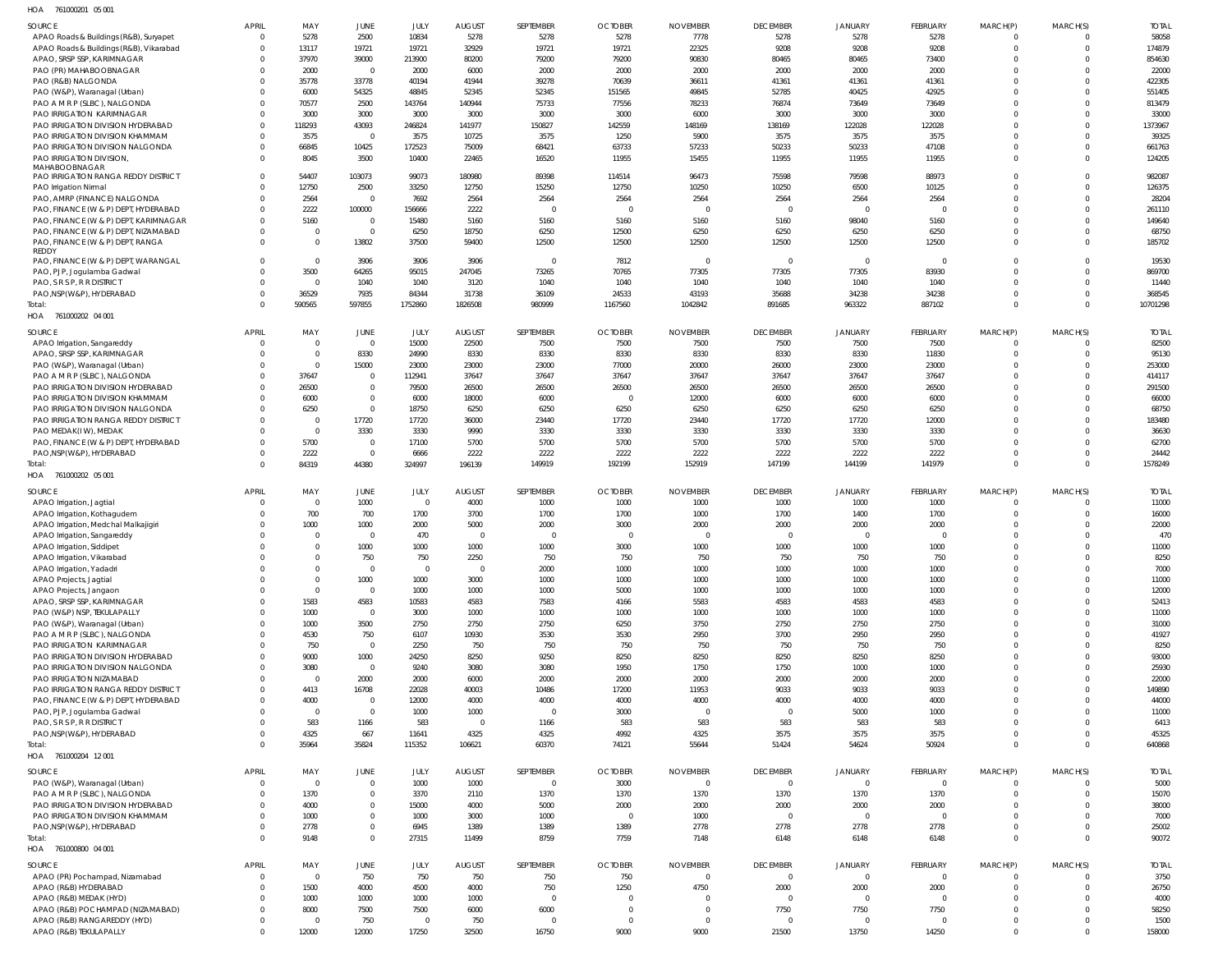HOA 761000800 04 001

| <b>SOURCE</b>                                                        | <b>APRIL</b>               | MAY            | JUNE           | JULY                    | <b>AUGUST</b>  | SEPTEMBER      | <b>OCTOBER</b> | <b>NOVEMBER</b> | <b>DECEMBER</b> | <b>JANUARY</b> | <b>FEBRUARY</b> | MARCH(P)                         | MARCH(S)                   | <b>TOTAL</b>     |
|----------------------------------------------------------------------|----------------------------|----------------|----------------|-------------------------|----------------|----------------|----------------|-----------------|-----------------|----------------|-----------------|----------------------------------|----------------------------|------------------|
| APAO Finance & Corporations, Adilabad                                | $\overline{0}$             | 1500           | 3000           | 1500                    | 1500           | $\mathbf 0$    | $\overline{0}$ | $\overline{0}$  | $\overline{0}$  | $\mathbf{0}$   | $\mathbf{0}$    | $\overline{0}$                   |                            | 7500             |
| APAO Finance & Corporations,                                         | $\Omega$                   | - 0            | $\overline{0}$ | 1500                    | 2250           | 750            | 750            | 750             | 750             | $\mathbf 0$    | $\mathbf 0$     | $\Omega$                         | $\Omega$                   | 6750             |
| Bhoopalapally<br>APAO Finance & Corporations, Jagtial                | $\Omega$                   | - 0            | $\overline{0}$ | 750                     | 750            | 750            | 3000           | $\overline{0}$  | $\mathbf 0$     | $\mathbf 0$    | $\overline{0}$  | $\overline{0}$                   | $\Omega$                   | 5250             |
| APAO Finance & Corporations, Jangaon                                 | $\Omega$                   |                | $\mathbf 0$    | 1500                    | 1500           | 1500           | 1500           | $\Omega$        | $\mathbf{0}$    | $\mathbf{0}$   | 1500            | $\overline{0}$                   | $\Omega$                   | 7500             |
| APAO Finance & Corporations,                                         | $\Omega$                   | $\Omega$       | $\mathbf{0}$   | $\Omega$                | $\overline{0}$ | 500            | 1000           | 500             | 500             | 500            | 500             | $\Omega$                         | $\Omega$                   | 3500             |
| Mahabubabad                                                          |                            |                |                |                         |                |                |                |                 |                 |                |                 |                                  |                            |                  |
| APAO Finance & Corporations, Medchal                                 | $\Omega$                   | - 0            | $\mathbf{0}$   | $\overline{0}$          | $\overline{0}$ | $\Omega$       | $\Omega$       | $\Omega$        | $\mathbf 0$     | $\mathbf 0$    | 750             | $\Omega$                         | $\Omega$                   | 750              |
| APAO Finance & Corporations, Peddapalli                              | $\mathbf 0$                | 3000           | 6000           | 3000                    | 3000           | 3000           | $\Omega$       | $\Omega$        | $\mathbf{0}$    | $\mathbf 0$    | $\overline{0}$  | $\Omega$                         | $\Omega$                   | 18000            |
| APAO Finance & Corporations,                                         | $\Omega$                   | $\Omega$       | $\overline{0}$ | 750                     | 750            | 2250           | 750            | 750             | 750             | $\overline{0}$ | $\mathbf 0$     | $\Omega$                         | $\Omega$                   | 6000             |
| Sangareddy                                                           |                            |                |                |                         |                |                |                |                 |                 |                |                 |                                  |                            |                  |
| APAO Finance & Corporations, Siricilla                               | $\Omega$                   | 1250           | 1000           | 2750                    | 500            | $\Omega$       | $\Omega$       | $\Omega$        | 1250            | 1250           | 1250            | $\Omega$                         | $\Omega$                   | 9250             |
| APAO Finance & Corporations, Suryapet                                | $\Omega$                   | 5000           | 500            | 5000                    | 2000           | 2000           | 4000           | 3500            | 3000            | 1500           | 1500            | $\Omega$                         | $\Omega$                   | 28000            |
| APAO Finance & Corporations,<br>Wanaparthy                           | $\Omega$                   | 500            | 500            | 500                     | 500            | 500            | $\Omega$       | $\Omega$        | $\overline{0}$  | 2000           | 2000            | $\Omega$                         | $\Omega$                   | 6500             |
| APAO Finance & Corporations, Yadadri                                 | $\Omega$                   | 500            | 500            | 1250                    | 1250           | 750            | 2250           | 750             | $\overline{0}$  | 750            | 1500            | $\Omega$                         | $\Omega$                   | 9500             |
| APAO Irrigation, Adilabad                                            | $\Omega$                   | 15500          | 7500           | 13750                   | 20750          | 12000          | 8250           | 2000            | 15500           | 15500          | 15500           | $\Omega$                         | $\Omega$                   | 126250           |
| APAO Irrigation, Bhoopalapally                                       | $\Omega$                   | 6500           | 5500           | 12750                   | 20250          | 2250           | 5750           | 2250            | 2750            | 8500           | 8500            | $\Omega$                         | $\Omega$                   | 75000            |
| APAO Irrigation, Jagtial                                             | $\Omega$                   | - 0            | 11000          | - 0                     | 12000          | 12000          | 11250          | 12750           | 11250           | 12750          | 13500           | $\Omega$                         | $\Omega$                   | 96500            |
| APAO Irrigation, Jangaon                                             | $\Omega$                   | 2000           | 2000           | 2750                    | 2750           | 2750           | 5000           | 2750            | 2000            | 2000           | 4750            | $\Omega$                         | $\Omega$                   | 28750            |
| APAO Irrigation, Kamareddy                                           |                            | 4500           | 9750           | 5500                    | 15250          | 5250           | 4750           | 5000            | 6500            | 7750           | 8500            | $\Omega$                         | $\Omega$                   | 72750            |
| APAO Irrigation, Komarambheem Asifabad                               | $\Omega$                   | 3000           | 3000           | 7250                    | 20500          | 10250          | $\overline{0}$ | 9000            | 5500            | 5500           | 5500            | $\Omega$                         | $\Omega$                   | 69500            |
| APAO Irrigation, Kothagudem                                          | $\Omega$                   | 12500          | 43500          | 38500                   | 59750          | 39500          | 29750          | 38500           | 32250           | 34000          | 32500           | $\Omega$                         | $\Omega$                   | 360750           |
| APAO Irrigation, Mahabubabad                                         | $\Omega$                   | 4500           | 7250           | 9750                    | 22000          | 9250           | 3000           | 4750            | 8000            | 8000           | 9000            | $\Omega$                         | $\Omega$                   | 85500            |
| APAO Irrigation, Mancherial                                          | $\Omega$                   | 4500           | 4500           | 14000                   | 11500          | 8500           | 31500          | 9000            | 12500           | 5500           | 4750            | $\Omega$                         | $\Omega$                   | 106250           |
| APAO Irrigation, Nagarkurnool                                        |                            | 4000           | 15500          | 10000                   | 23000          | 8750           | 3250           | 2750            | 13750           | 19250          | 22000           | $\Omega$                         | $\Omega$                   | 122250           |
| APAO Irrigation, Peddapalli                                          | $\Omega$                   | 1750           | 6250           | 12250                   | 4750           | 7500           | 5000           | 2000            | 6750            | 6000           | 6000            | $\Omega$                         | $\Omega$                   | 58250            |
| APAO Irrigation, Sangareddy                                          | $\Omega$                   | 4000           | 4000           | 15250                   | 17500          | 3000           | 5250           | 2250            | 9500            | 9500           | 9250            | $\Omega$                         | $\Omega$                   | 79500            |
| APAO Irrigation, Siddipet                                            | $\Omega$                   | 2000           | 7750           | 6000                    | 25250          | 3000           | 6500           | 8000            | 6750            | 7750           | 8750            | $\Omega$                         | $\Omega$                   | 81750            |
| APAO Irrigation, Siricilla                                           | $\Omega$                   | 9000           | 6000           | 9000                    | 24500          | $\Omega$       | $\Omega$       | $\Omega$        | 7000            | 7000           | 7000            | $\Omega$                         | $\Omega$                   | 69500            |
| APAO Irrigation, Suryapet                                            | $\Omega$                   | 13250          | 9500           | 22000                   | 13750          | 14250          | 9250           | 2250            | 6750            | 7500           | 8250            | $\Omega$                         | $\Omega$                   | 106750           |
| APAO Irrigation, Vikarabad                                           | $\Omega$                   | 1000           | 1750           | 1250                    | 2750           | 1750           | 2750           | 1000            | 1500            | 1500           | 1500            | $\Omega$                         | $\Omega$                   | 16750            |
| APAO Irrigation, Wanaparthy                                          | $\Omega$                   | 500            | 500            | 1000                    | 1000           | $\Omega$       | $\Omega$       | $\Omega$        | $\overline{0}$  | 3000           | 4500            | $\Omega$                         | $\Omega$                   | 10500            |
| APAO Irrigation, Yadadri                                             | $\Omega$                   | 3500           | 3000           | 10250                   | 26250          | 17250          | 5250           | 4250            | 10000           | 10250          | 9500            | $\Omega$                         | $\Omega$                   | 99500            |
| APAO Projects, Adilabad                                              | $\Omega$                   | 14000          | 7250           | 27500                   | 16250          | 17000          | 9500           | 9250            | 14750           | 12750          | 13250           | $\Omega$                         | $\Omega$                   | 141500           |
| APAO Projects, Bhoopalapally                                         | $\Omega$                   | - 0            | $\overline{0}$ | 1500                    | 750            | 3750           | 3000           | 2250            | 6500            | 6500           | 6500            | $\Omega$                         | $\Omega$                   | 30750            |
| APAO Projects, Jagtial                                               |                            | 4000           | 15250          | 14500                   | 16500          | 3000           | $\Omega$       | $\Omega$        | 2250            | 2250           | 1500            | $\Omega$                         | $\Omega$                   | 59250            |
| APAO Projects, Jangaon                                               |                            | 2000           | 1500           | 6000                    | 7500           | 3500           | 16000          | 500             | 1500            | 1500           | 10500           | $\Omega$                         | $\Omega$                   | 50500            |
| APAO Projects, Mahabubabad                                           | $\Omega$                   | 500            | 10250          | 28500                   | 9250           | 14750          | 500            | $\Omega$        | $\overline{0}$  | 7750           | 7750            | $\Omega$                         | $\Omega$                   | 79250            |
| APAO Projects, Mancherial                                            | $\Omega$                   | 4500           | 9750           | 19000                   | 21250          | 11250          | 32500          | 23250           | 13500           | 12750          | 7000            | $\Omega$                         | $\Omega$                   | 154750           |
| APAO Projects, Peddapalli                                            | $\Omega$                   | 24000          | 6000           | 47500                   | 38250          | 23250          | 6500           | 4750            | 14250           | 21000          | 20250           | $\Omega$                         | $\Omega$                   | 205750           |
| APAO Projects, Siddipet                                              | $\Omega$                   | 1500           | 3000           | 3000                    | 3000           | 3000           | $\Omega$       |                 | 3000            | 3000           | 3000            | $\Omega$                         | $\Omega$                   | 22500            |
| APAO Projects, Siricilla                                             | $\Omega$                   | 4750           | 2000           | 11500                   | 5500           | 4750           | $\Omega$       |                 | $\overline{0}$  | 1750           | 1750            | $\Omega$                         | $\Omega$                   | 32000            |
| APAO Roads & Buildings (R&B), Adilabad                               | $\Omega$                   | 3000           | 3000           | 3000                    | 3000           | 3000           | 500            | $\Omega$        | 2500            | 2000           | 2000            | $\Omega$                         | $\Omega$                   | 22000            |
| APAO Roads & Buildings (R&B), Kamareddy                              | $\Omega$                   | - 0            | $\overline{0}$ | $\overline{0}$          | $\overline{0}$ |                | $\Omega$       | $\Omega$        | 4250            | 4750           | 4750            | $\Omega$                         | $\Omega$                   | 13750            |
| APAO Roads & Buildings (R&B),                                        | $\Omega$                   | 2500           | 2500           | 2500                    | 2500           | 2500           | $\Omega$       | 2500            | 2500            | 2500           | 2500            | $\Omega$                         | $\Omega$                   | 22500            |
| Komarambheem Asifabad                                                |                            |                |                |                         |                |                |                |                 |                 |                |                 |                                  |                            |                  |
| APAO Roads & Buildings (R&B), Mancherial                             | $\Omega$                   | 3500           | 3500           | 3500                    | 3500           | 3500           | $\Omega$       | $\Omega$        | 4000            | 4000           | 4000            | $\Omega$                         | $\Omega$                   | 29500            |
| APAO Roads & Buildings (R&B), Medchal                                | $\Omega$                   | 500            | 500            | 500                     | 500            | $\Omega$       | $\Omega$       | $\Omega$        | $\mathbf{0}$    | $\mathbf 0$    | $\mathbf{0}$    | $\Omega$                         | $\Omega$                   | 2000             |
| Malkajigiri                                                          |                            |                |                |                         |                |                |                |                 |                 |                |                 |                                  |                            |                  |
| APAO Roads & Buildings (R&B)                                         | $\Omega$                   | $\Omega$       | $\mathbf 0$    | $\overline{0}$          | $\overline{0}$ | $\Omega$       | $\Omega$       | $\Omega$        | 8250            | 8250           | 7750            |                                  |                            | 24250            |
| Nagarkurnool<br>APAO Roads & Buildings (R&B)                         | $\mathbf{0}$               | 1500           | 1500           | 2750                    | 2000           | 1500           | 3250           | 3500            | $\mathbf{0}$    | $\overline{0}$ | $\overline{0}$  | $\overline{0}$                   | $\overline{0}$             | 16000            |
| Sangareddy                                                           |                            |                |                |                         |                |                |                |                 |                 |                |                 |                                  |                            |                  |
| APAO Roads & Buildings (R&B), Suryapet                               | $\mathbf 0$                | 5000           | 3000           | 8000                    | 5000           | 5500           | 5000           | 8500            | 1750            | $\overline{0}$ | $\mathbf{0}$    | $\overline{0}$                   | $\Omega$                   | 41750            |
| APAO Roads & Buildings (R&B), Vikarabad                              | $\mathbf 0$                | 8000           | 10750          | 10250                   | 14750          | 10500          | 8250           | 750             | 12000           | 12000          | 13500           | $\overline{0}$                   | $\mathbf 0$                | 100750           |
| APAO Roads & Buildings (R&B),                                        | $\Omega$                   | 1000           | 1000           | 1000                    | 1000           | 1000           | $\overline{0}$ | $\overline{0}$  | 2000            | 1500           | 2500            | $\overline{0}$                   | $\Omega$                   | 11000            |
| Wanaparthy                                                           |                            |                |                |                         |                |                |                |                 |                 |                |                 |                                  |                            |                  |
| APAO Roads & Buildings (R&B), Waranagal<br>Rural                     | $\overline{0}$             | $\overline{0}$ | $\overline{0}$ | 750                     | 750            | 750            | 750            | 750             | 750             | 750            | 750             | $\overline{0}$                   | $\mathbf 0$                | 6000             |
| APAO Roads & Buildings (R&B), Yadadri                                | $\mathbf 0$                | 5000           | 5500           | 10000                   | 7000           | 11000          | 9000           | 12500           | 500             | $\mathbf 0$    | $\mathbf{0}$    | $\overline{0}$                   | $\overline{0}$             | 60500            |
| APAO, SRSP (FINANCE), WARANGAL RURAL                                 | $\mathbf 0$                | $\overline{0}$ | 2250           | 6750                    | 750            | $\overline{0}$ | $\overline{0}$ | $\overline{0}$  | 3000            | 1500           | 1500            | $\overline{0}$                   | $\overline{0}$             | 15750            |
| APAO, SRSP SSP, KARIMNAGAR                                           | $\mathbf 0$                | 63250          | 45000          | 185250                  | 90750          | 43750          | 22000          | 8500            | 62650           | 68400          | 70650           | $\overline{0}$                   | $\Omega$                   | 660200           |
| APAO, SRSP, NIZAMABAD                                                | $\Omega$                   | 9250           | 24000          | 21750                   | 43500          | 8500           | 9250           | 9250            | 14750           | 17750          | 18500           | $\overline{0}$                   | $\overline{0}$             | 176500           |
| PAO (R&B) (NIRMAL)                                                   | $\Omega$                   | 1500           | 1500           | 1500                    | 1500           | $\Omega$       | $\overline{0}$ | $\Omega$        | $\mathbf{0}$    | 1500           | $\overline{0}$  | $\overline{0}$                   | $\Omega$                   | 7500             |
| PAO (R&B), HANUMAKONDA, Warangal                                     | $\mathbf 0$                | $\overline{0}$ | $\overline{0}$ | $\overline{\mathbf{0}}$ | $\mathbf 0$    | $\Omega$       | 6250           | 1250            | 1250            | 1250           | 1250            | $\overline{0}$                   | $\overline{0}$             | 11250            |
| (Urban)                                                              |                            |                |                |                         |                |                |                |                 |                 |                |                 |                                  |                            |                  |
| PAO (R&B) LMD                                                        | $\mathbf 0$                | 2000           | 2000           | 2000                    | 2000           | 4000           | $\overline{0}$ | $\overline{0}$  | $\overline{0}$  | $\overline{0}$ | $\mathbf{0}$    | $\overline{0}$                   | $\Omega$                   | 12000            |
| PAO (R&B) MAHABOOBNAGAR                                              | $\mathbf 0$                | 12250          | 10000          | 12250                   | 18750          | 11750          | 500            | 1000            | 12750           | 12250          | 12250           | $\overline{0}$                   | $\Omega$                   | 103750           |
| PAO (R&B) NALGONDA                                                   | $\mathbf 0$                | 11000          | 11000          | 14000                   | 12000          | 12000          | 19500          | $\overline{0}$  | 11500           | 11500          | 11000           | $\overline{0}$                   | $\Omega$                   | 113500           |
| PAO (W&P) NSP, TEKULAPALLY                                           | $\mathbf 0$                | 37750          | 12000          | 66000                   | 52000          | 29500          | 21750          | 20750           | 26000           | 27000          | 30000           | $\overline{0}$                   | $\overline{0}$             | 322750           |
| PAO (W&P), Waranagal (Urban)                                         | $\mathbf 0$                | 13500          | 28250          | 41500                   | 34750          | 27250          | 83750          | 21750           | 13750           | 23500          | 27750           | $\overline{0}$                   | $\Omega$                   | 315750           |
| PAO - IRRIGATION DIVISION WARANGAL                                   | $\mathbf{0}$               | 9500           | 10250          | 26500                   | 25750          | 17500          | 48250          | 7250            | 20000           | 23000          | 23000           | $\overline{0}$                   | $\overline{0}$             | 211000           |
| (Urban)                                                              |                            |                |                |                         |                |                |                |                 |                 |                |                 |                                  |                            |                  |
| PAO A M R P (SLBC), NALGONDA                                         | $\overline{0}$             | 123500         | 67500          | 185250                  | 160000         | 72750          | 75000          | 62000           | 46750           | 44250          | 63750           | $\overline{0}$<br>$\overline{0}$ | $\Omega$                   | 900750           |
| PAO IRRIGATION KARIMNAGAR                                            | $\mathbf 0$<br>$\mathbf 0$ | 5750<br>43250  | 4000           | 6250                    | 7250           | 4750           | $\overline{0}$ | 4000            | 8000            | 4750           | 6250            | $\overline{0}$                   | $\overline{0}$<br>$\Omega$ | 51000            |
| PAO IRRIGATION DIVISION HYDERABAD<br>PAO IRRIGATION DIVISION KHAMMAM | $\mathbf 0$                | 37500          | 17000<br>16500 | 72500<br>53000          | 23250<br>44000 | 14750<br>29500 | 18000<br>28500 | 25750<br>47500  | 26500<br>9500   | 27500<br>17500 | 28500<br>30000  | $\overline{0}$                   | $\Omega$                   | 297000<br>313500 |
|                                                                      | $\mathbf 0$                | 40500          | 20750          | 79250                   | 35000          | 25750          | 16250          | 7750            | 23250           | 32500          | 32000           | $\overline{0}$                   | $\overline{0}$             | 313000           |
| PAO IRRIGATION DIVISION NALGONDA<br>PAO IRRIGATION DIVISION,         | $\mathbf{0}$               | 21000          | 22250          | 47750                   | 51250          | 35000          | 28750          | 31750           | 21750           | 24250          | 28250           | $\overline{0}$                   | $\overline{0}$             | 312000           |
| MAHABOOBNAGAR                                                        |                            |                |                |                         |                |                |                |                 |                 |                |                 |                                  |                            |                  |
| PAO IRRIGATION NIZAMABAD                                             | $\mathbf 0$                | 19500          | 50500          | 45250                   | 83250          | 19250          | 7250           | 5500            | 29500           | 28250          | 29500           | $\overline{0}$                   | $\Omega$                   | 317750           |
| PAO IRRIGATION RANGA REDDY DISTRICT                                  | $\mathbf 0$                | 12000          | 42500          | 50250                   | 39250          | 23500          | 18500          | 19250           | 28000           | 28200          | 30700           | $\overline{0}$                   | $\overline{0}$             | 292150           |
| <b>PAO Irrigation Nirmal</b>                                         | $\mathbf 0$                | 26000          | 11000          | 56000                   | 26000          | 10500          | $\overline{0}$ | $\Omega$        | 14250           | 25500          | 25500           | $\overline{0}$                   | $\Omega$                   | 194750           |
| PAO MEDAK(IW), MEDAK                                                 | $\Omega$                   | 8000           | 8750           | 12250                   | 13750          | 12500          | 2750           | 2500            | 11500           | 11500          | 12000           | $\overline{0}$                   | $^{\circ}$                 | 95500            |
| PAO, AMRP (FINANCE) NALGONDA                                         | $\Omega$                   | 1500           | 500            | 500                     | 500            | 1000           | $\overline{0}$ | $\overline{0}$  | 1000            | 1000           | 1500            | $\overline{0}$                   | $\mathbf 0$                | 7500             |
|                                                                      |                            |                |                |                         |                |                |                |                 |                 |                |                 |                                  |                            |                  |